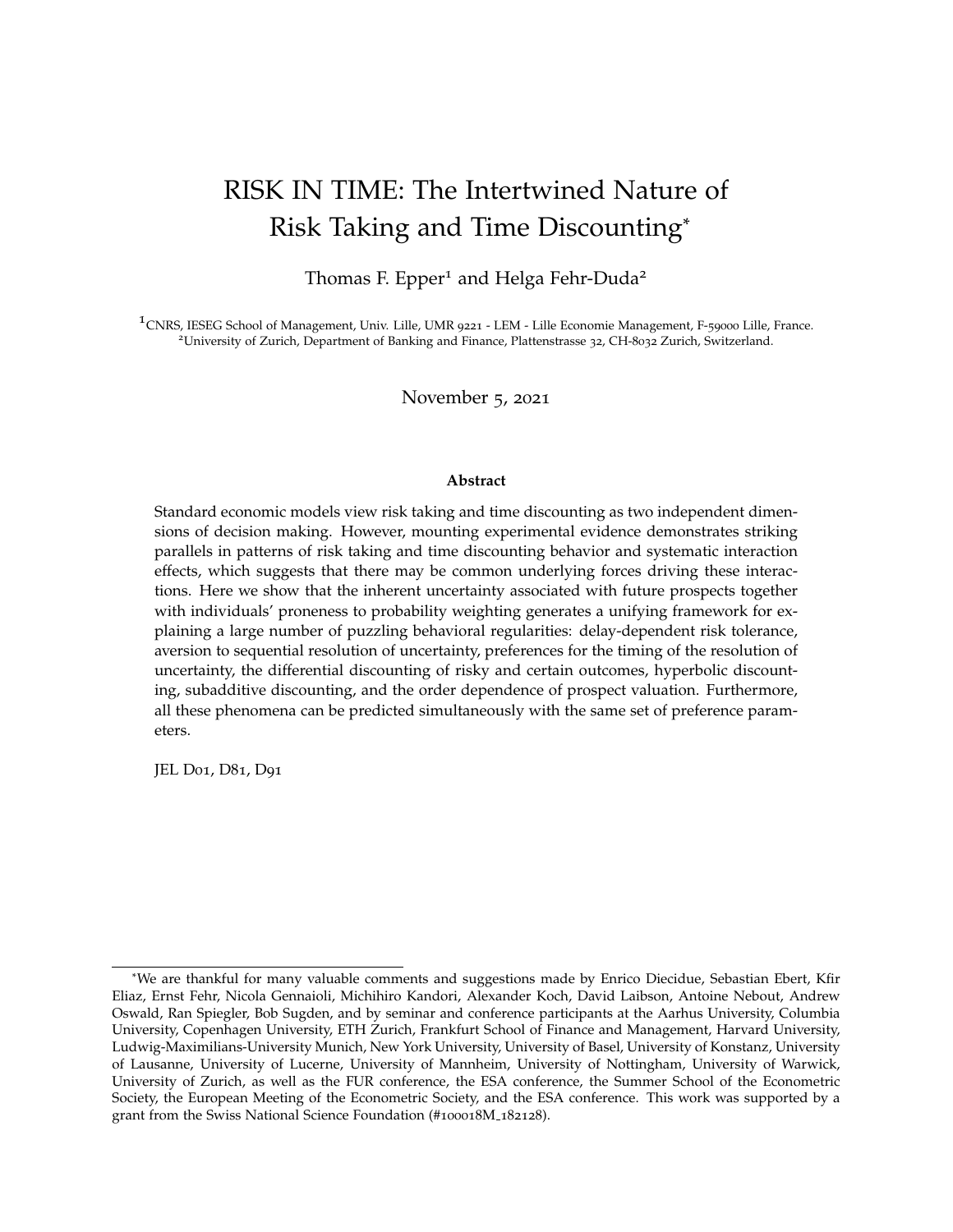# **1 Introduction**

Whatever the nature of our decisions, hardly ever can we be sure about their outcomes. In particular, the consequences of the most important decisions in our lives, such as what line of business to enter or whom to get married to, do not materialize immediately but usually take time to unfold. In other words, these important decisions involve both risk and delay. Driven by the evidence challenging expected utility theory and discounted utility theory, the past half century has seen a surge of new models of decision making for the domains of risk taking and time discounting [\(Starmer,](#page-67-0) [2000](#page-67-0); [Frederick, Loewenstein, and O'Donoghue,](#page-63-0) [2002](#page-63-0); [Wakker,](#page-68-0) [2010](#page-68-0); [Ericson and Laibson,](#page-63-1) [2019](#page-63-1)). A considerable body of experimental evidence suggests, however, that risk taking and time discounting are linked and interact with each other in important ways summarized in Table [1](#page-2-0) below.

First, risk aversion has been shown to be lower for risks materializing in the more remote future than for risks materializing in the more imminent future (e.g. [Shelley](#page-67-1)  $(1994)$  $(1994)$  $(1994)$ ).<sup>[1](#page-1-0)</sup> Lower risk aversion for remote risks may be one reason why the mobilization of public support for policies combating global warming is so difficult. Thus, economic models of climate policy may benefit from recognizing that risk aversion decreases with time delay. Asset markets constitute another area where delay-dependent risk aversion may play an important role in understanding the downward sloping structure of risk premia, i.e. the fact that risk premia decline with maturity [\(van Binsbergen, Brandt, and Koijen,](#page-68-1) [2012](#page-68-1)).

A second fact is based on a considerable body of evidence that impatience tends to decrease when outcomes are shifted into the more remote future - a finding on which the large literature on hyperbolic discounting is based [\(Loewenstein and Thaler,](#page-65-0) [1989](#page-65-0); [Laibson,](#page-65-1) [1997](#page-65-1)).

Third, the evidence indicates that many people seem to have a preference with respect to the way uncertainty resolves, i.e. sequentially or in one shot. Often, sequential evaluation of prospects renders decision makers less risk tolerant [\(Abdellaoui, Klibanoff, and Placido,](#page-60-0) [2015](#page-60-0)). In the domain of financial decisions, this phenomenon may underlie the large equity premia observed around the globe.

Fourth, regarding time discounting, a similar phenomenon has been observed: discount rates compounded over subperiods tend to be higher than the discount rate applied to the total period. This incidence of process dependence, labeled *subadditive discounting*, has been put forward as an alternative explanation to hyperbolic discounting to account for the observed patterns in discounting behavior [\(Read,](#page-66-0) [2001](#page-66-0); [Dohmen, Falk, Huffman, and Sunde,](#page-62-0) [2017](#page-62-0)).

Fifth, many people also exhibit a preference regarding the timing of the resolution of uncertainty. Usually, there is a substantial share of participants who favor delayed resolution of uncertainty in situations when money is at stake even though it should be beneficial to know the outcome of one's financial decisions as early as possible. This finding triggered a large theoretical literature following the seminal work of [Kreps and Porteus](#page-65-2) ([1978](#page-65-2)).

<span id="page-1-0"></span><sup>&</sup>lt;sup>1</sup>In Section [5](#page-34-0) we provide a detailed list of references regarding the empirical evidence and a discussion of extant theories that address various subsets of these facts.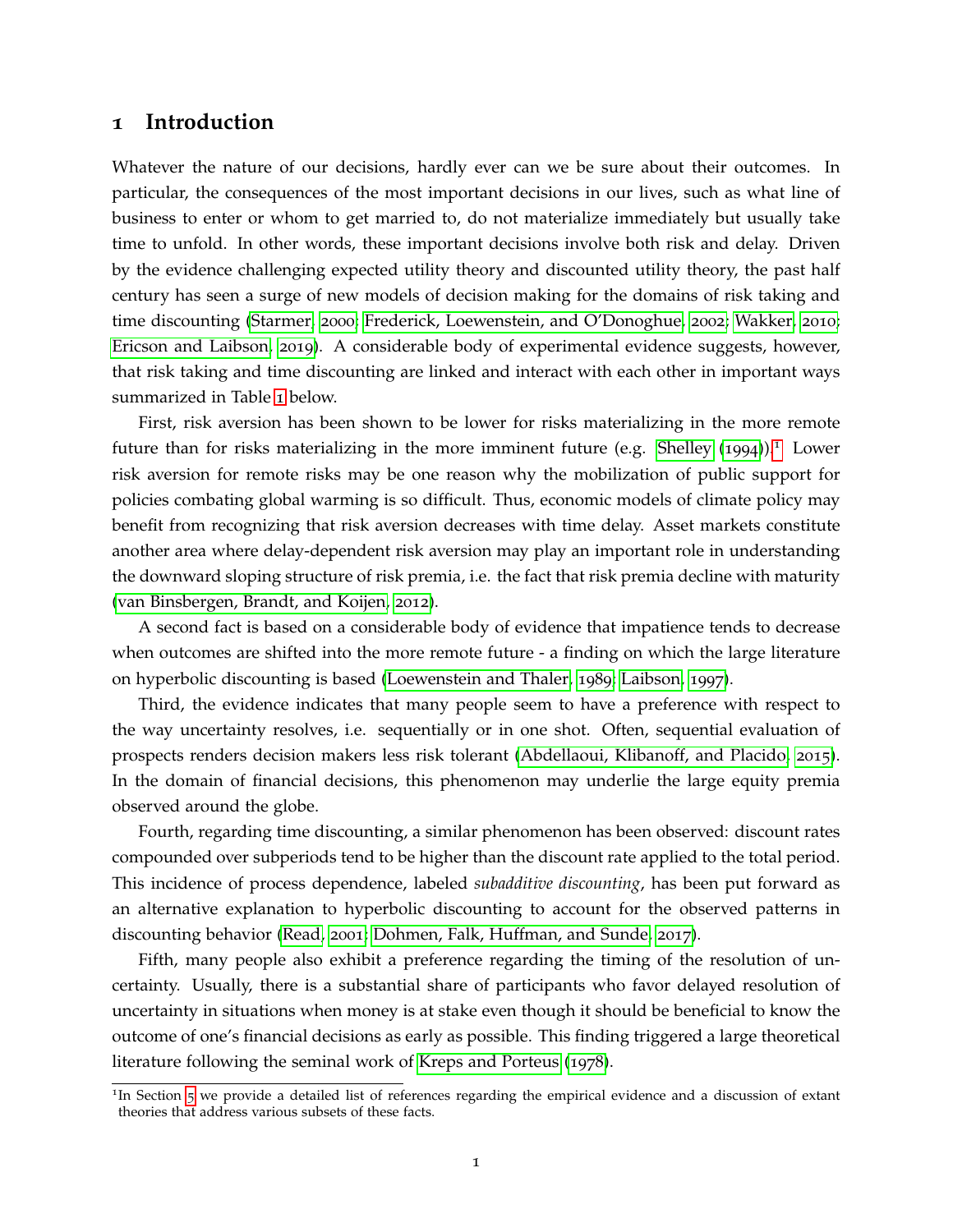A sixth regularity indicates that the presence of risk influences time discounting in an unexpected way: Sure outcomes appear to be discounted more heavily than uncertain ones, discussed in the literature under the heading *diminishing immediacy* [\(Keren and Roelofsma,](#page-64-0) [1995](#page-64-0); [Weber and](#page-68-2) [Chapman,](#page-68-2) [2005](#page-68-2)).

Finally, people's evaluations of future risky payoffs depend on the order by which they are devalued for risk and for delay, which should not make any difference according to the standard view (Oncüler and Onay, [2009](#page-66-1)). These regularities suggest that theories that are restricted to either domain cannot easily account for the intertwined nature of risk taking and time discounting.

<span id="page-2-0"></span>

| Dimension          | Fact  | Observed risk tolerance                                           | Fact | Observed patience                                    |
|--------------------|-------|-------------------------------------------------------------------|------|------------------------------------------------------|
| Delay dependence   | #1    | increases with delay                                              | #2   | increases with delay                                 |
| Process dependence | $#_3$ | higher for one-shot than<br>for sequential valuation              | #4   | higher for one-shot than<br>for sequential valuation |
| Timing dependence  | #5    | intrinsic preference for<br>timing of uncertainty reso-<br>lution |      |                                                      |
| Risk dependence    |       |                                                                   | #6   | higher for risky payoffs<br>than for certain ones    |
| Order dependence   | #7    | depends on order of<br>delay and risk discounting                 |      |                                                      |

Table 1: Seven Stylized Facts on Risk Taking and Time Discounting

The table describes seven regularities in experimental findings on risk taking and time discounting behavior with respect to delay, process, timing, risk, and order effects.

The main purpose of our paper is to provide a unifying account of all these phenomena by integrating risk taking and time discounting into one theoretical approach. Thus, our goal is to develop a formal model that is capable of explaining all the regularities on the basis of a parsimonious set of assumptions. Our approach rests on two key assumptions: First, there is risk attached to any future prospect because only immediate consequences can be totally certain. We believe that this is a plausible assumption because it is impossible to foresee all future contingencies. Accordingly, [Prelec and Loewenstein](#page-66-2) ([1991](#page-66-2)) claim that *"anything that is delayed is almost by definition uncertain"* (page 784). In particular, it is always possible that an event may occur that prevents the realization of a future outcome, i.e. something may go wrong before payoffs actually materialize. An unforeseen contingency may arise, such as missing one's transatlantic flight because the taxi driver was late, or realizing that one has forgotten one's passport at home. Presumably, almost everyone can readily recall such an incident. We capture the notion that something may go wrong by introducing a survival probability 0 < *s* < 1 that applies also to allegedly certain future outcomes.

Second, if future prospects are perceived as inherently risky, people's risk tolerance must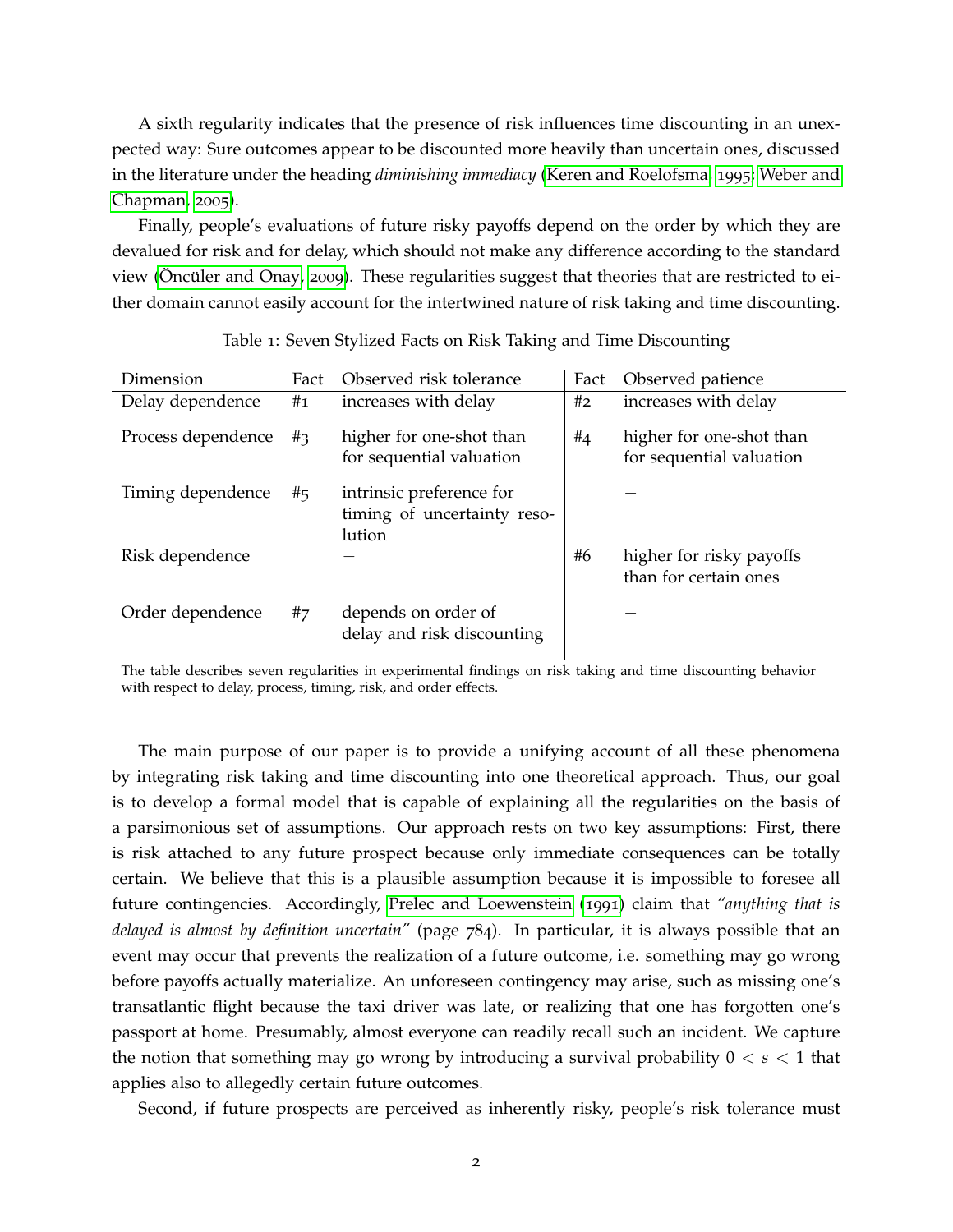play a role in their valuations of future prospects. Therefore, the characteristics of (atemporal) risk preferences are crucial not only for evaluating delayed risky prospects but also for delayed (allegedly) certain ones. There is abundant evidence from the field and the laboratory that risk taking behavior depends nonlinearly on the objective probabilities [\(Prelec,](#page-66-3) [1998](#page-66-3); [Fehr-Duda and](#page-63-2) [Epper,](#page-63-2) [2012](#page-63-2); [Barberis,](#page-60-1) [2013](#page-60-1); [O'Donoghue and Somerville,](#page-66-4) [2018](#page-66-4)). For this reason, models involving probability weighting, such as rank-dependent utility theory (RDU) [\(Quiggin,](#page-66-5) [1982](#page-66-5)) and cumulative prospect theory [\(Tversky and Kahneman,](#page-68-3) [1992](#page-68-3)) have been strong contenders of expected utility theory (EUT) [\(Wakker,](#page-68-0) [2010](#page-68-0)).

Our approach relies on a key characteristic of probability weighting, proneness to Allaistype *common-ratio violations*, that is one of the most widely replicated experimental regularities, found in human and animal behavior: Probabilistically mixing two lotteries with an inferior lottery frequently leads to preference reversals [\(Kahneman and Tversky,](#page-64-1) [1979](#page-64-1); [Gonzalez and Wu,](#page-64-2) [1999](#page-64-2)). This feature of probability weighting is called *subproportionality* and was characterized axiomatically by [Prelec](#page-66-3) ([1998](#page-66-3)).

Our contribution to the literature is fourfold. First and foremost, we show for general m-outcome prospects that subproportional probability weighting under rank-dependent utility (RDU) together with the assumption that (even allegedly certain) future outcomes are inherently risky provides an integrative account of all the above mentioned experimental regularities. We rely on a well-established model of risk preferences with axiomatic foundations (e.g. [Quiggin](#page-66-5) ([1982](#page-66-5)); [Yaari](#page-68-4) ([1987](#page-68-4)); [Segal](#page-67-2) ([1990](#page-67-2)); [Wakker](#page-68-5) ([1994](#page-68-5)); [Chateauneuf and Wakker](#page-62-1) ([1999](#page-62-1)); [Abdellaoui](#page-60-2) ([2002](#page-60-2))) that we combine with the plausible assumption that something may go wrong in the future.

Second, we demonstrate that all seven stylized facts can be quantitatively predicted with the same set of preference parameters with survival probability lying in a narrow and plausible range. For this exercise, we quantitatively predict such diverse magnitudes as present certainty equivalents, discount rates, discount fractions and probability weights.

Third, addressing our theoretical contribution, we build on [Halevy](#page-64-3) ([2008](#page-64-3)), followed by [Saito](#page-67-3) ([2011](#page-67-3)) and [Chakraborty, Halevy, and Saito](#page-61-0) ([2020](#page-61-0)), who demonstrate that there is a tight two-way relationship between hyperbolic discounting and the property of subproportionality.[2](#page-3-0) Our paper is inspired by their insight and extends it by showing that, beyond the two-way relationship between hyperbolic discounting and subproportionality, many additional important regularities in observed risk taking and time discounting follow from subproportional probability weighting and the assumption of an inherently uncertain future. In particular, we derive novel predictions regarding (i) the delay dependence of probability weights and (ii) the intrinsic preference for late resolution of uncertainty. Furthermore, we take advantage of Segal's work [\(Segal,](#page-67-4) [1987](#page-67-4)a[,b,](#page-67-5) [1990](#page-67-2)) on two-stage prospect evaluation by explicitly integrating the dimension of time delay and show that (i) subproportional risk preferences imply subadditive discounting and (ii) that, under

<span id="page-3-0"></span><sup>2</sup>Relatedly, [Chakraborty](#page-61-1) ([2021](#page-61-1)) explores risk-time separability violations by adopting a weaker version of the stationarity axiom to simple risky prospects  $(x, p; 0, 1-p)$ .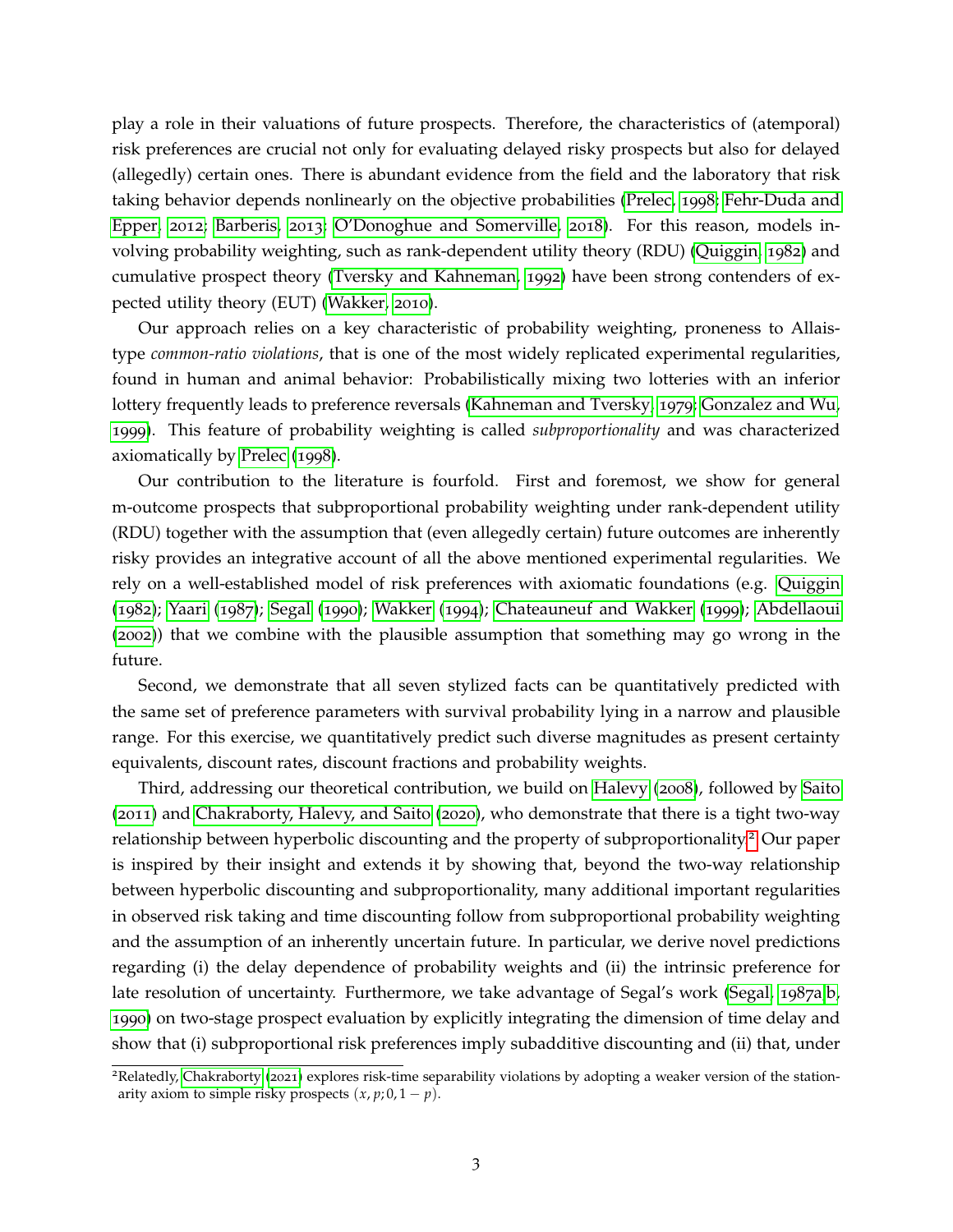certain circumstances, an aversion to sequential resolution of uncertainty arises and remains intact under inherent future uncertainty.

Fourth, we derive new predictions which can be put to the test by future research. We show for example, that the decrease in risk tolerance, induced by the sequential resolution of uncertainty of (atemporal) prospect risks, carries over, under certain conditions, to the sequential resolution of uncertainty for delayed future prospects. This prediction is important as many societal risks (e.g. climate risks) and asset market risks resolve sequentially over time. However, so far this prediction has not been tested.

While there is a large empirical and theoretical literature on the domain of risk taking and an equally large one on time discounting, there are, in comparison, relatively few papers dealing with an integrated view of risk and time. However, the subject has recently gained traction. For example, motivated by the similarities of anomalies in risk taking and time discounting behaviors, [Prelec and Loewenstein](#page-66-2) ([1991](#page-66-2)) develop psychological properties of multi-attribute prospect valuation that may be common in both decision domains. Thus, common ratio violations and decreasing impatience may be driven by the same psychological principles. The authors do not address how features of risk preferences and time preferences interact with each other, however.

Similarly, [Quiggin and Horowitz](#page-66-6) ([1995](#page-66-6)) analyze parallels between the theories of choice under risk and choice over time and show the usefulness of RDU for understanding the analogy between risk aversion and impatience. [Baucells and Heukamp](#page-61-2) ([2012](#page-61-2)) restrict their analysis to the case of simple prospects  $(x, p; 0, 1-p)$  that pay x with probability p at time t and zero otherwise, and link risk taking and time discounting by making assumptions on how people trade off delays in future outcomes against reductions in the probability with which these outcomes occur.

[Leland and Schneider](#page-65-3) ([2017](#page-65-3)) propose a different theory that can account for many anomalies in risk taking and time discounting behavior. Their approach extends the concept of salience from outcome differences to differences in probabilities and differences in delays. This enables the authors to explain a large set of interesting facts in risk taking, time discounting and consumer behavior. However, they explicitly mention on page 20 that their theory "does not account for interaction effects between risk and time" that are exactly the object of our paper. On the other hand, our paper does not explain facts such as labeling effects, framing effects or peanut effects which are the explicanda of [Leland and Schneider](#page-65-3) ([2017](#page-65-3))'s paper.

[DeJarnette, Dillenberger, Gottlieb, and Ortoleva](#page-62-2) ([2020](#page-62-2)) study a setting that is complementary to ours: Their *time lotteries* have fixed prices, but random payment dates. In contrast, we explicitly abstract from uncertainty with regard to the timing of outcomes. However, extending our approach to their time-lotteries setting may be an interesting direction of future research.

The remainder of the paper is organized as follows: Section [2](#page-5-0) discusses the key assumptions of our model. Its implications for explaining the seven stylized facts are developed in Section [3](#page-12-0). Section [4](#page-26-0) is devoted to a quantitative assessment of our model predictions. Section [5](#page-34-0) presents the experimental findings on the seven stylized facts in more detail and discusses other theoretical approaches that address some of these empirical regularities. Finally, Section [6](#page-38-0) concludes.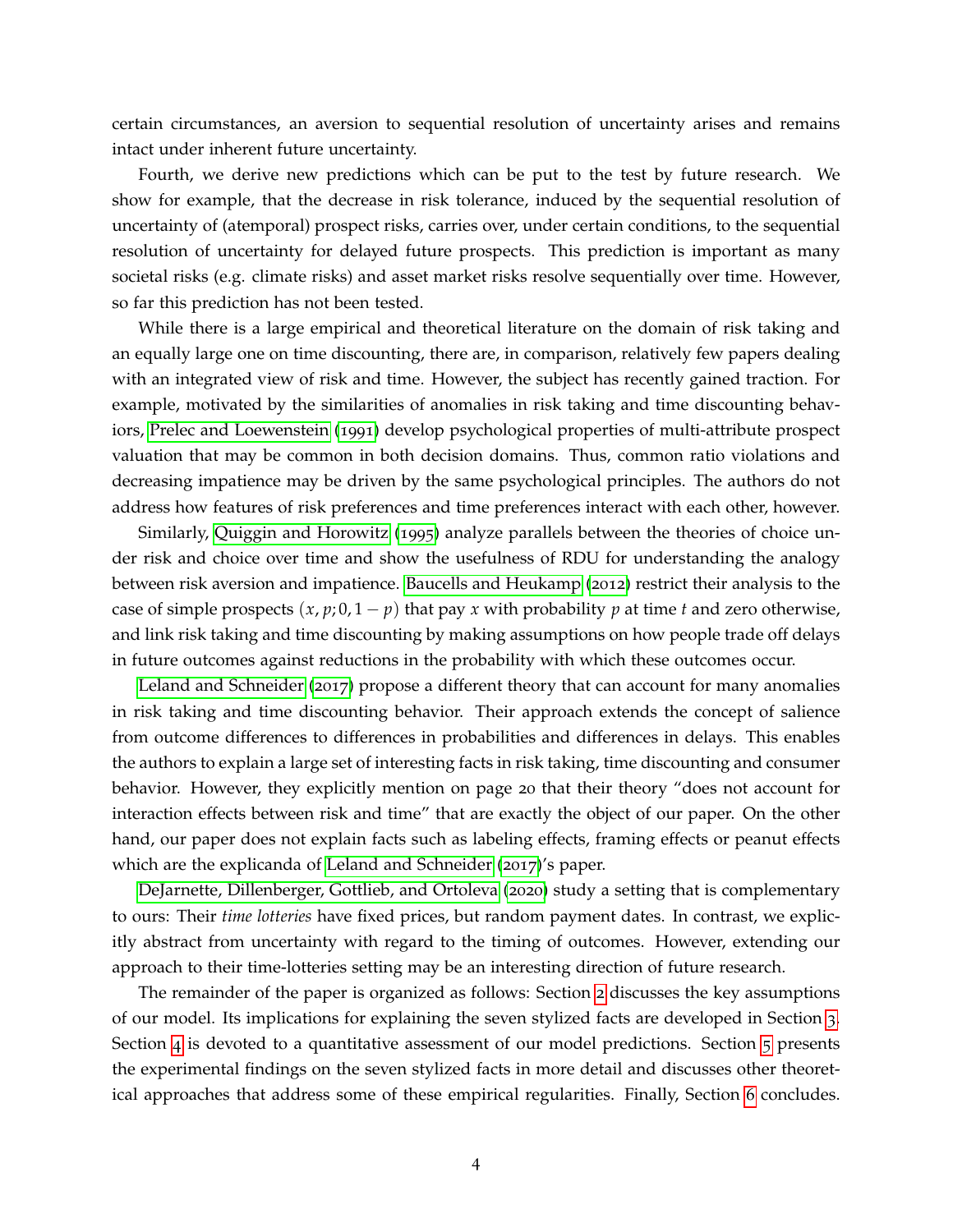Propositions including proofs and complementary materials are available in the appendix.

# <span id="page-5-0"></span>**2 The Model**

In the following, we will first present the general setup of our approach. Second, we justify our assumptions on the characteristics of the probability weighting function. Finally, we explain how we integrate that "something may go wrong" into the model.

# **2.1 Risk Preferences**

In this paper, we rely on rank dependent utility theory (RDU), a generalization of expected utility theory (EUT), that allows for nonlinear weighting of the probabilities. This additional feature has proven to be an exceptionally powerful component. First, overweighting of small probabilities may counteract risk aversion embodied in the utility function. Thus, RDU can handle the empirically observed probability dependence of risk tolerance (for an early example see [Preston and Baratta](#page-66-7) ([1948](#page-66-7))). Probability weighting captures the intuition that *"attention given to an outcome depends not only on the probability of the outcome but also on the favorability of the outcome in comparison to the other possible outcomes"* [\(Diecidue and Wakker](#page-62-3) ([2001](#page-62-3)), page 284). Typically, decision makers focus on the worst and best possible outcomes and give much less attention to intermediate outcomes that will generally be underweighted even when they have the same objective probabilities as the extreme outcomes [\(Quiggin,](#page-66-5) [1982](#page-66-5)).

Second, RDU displays first-order risk aversion, i.e. preferences between prospects whose consequences are sufficiently close to one another do not necessarily tend to risk neutrality. Thus, the experimental evidence of pronounced risk aversion over small stakes favors RDU over many other approaches that accommodate non-EUT behavior but display only second-order risk aversion [\(Sugden,](#page-67-6) [2004](#page-67-6)). Additionally, RDU was axiomatized by several authors and respects completeness, transitivity, continuity, and first-order stochastic dominance, qualities that many economists are hesitant to dispense with.[3](#page-5-1) Of course, RDU is not perfect, in the sense that it is always the best model to rationalize data. For example, it cannot handle choice-set dependent preferences, the strength of regret theory [\(Loomes and Sugden,](#page-65-4) [1987](#page-65-4)) and salience theory [\(Bordalo, Gennaioli, and Shleifer,](#page-61-3) [2012](#page-61-3)). In our view, choice sets can be tightly controlled in experimental settings, but are usually quite elusive in other contexts.

According to RDU, a decision maker's atemporal risk preferences over prospects that are played out and paid out with negligible time delay can be represented by a rank-dependent functional. Consider a prospect  $P = (x_1, p_1; ...; x_m, p_m)$  over (terminal) monetary outcomes  $x_1 >$  $x_2 > ... > x_m$  with  $x_i \in X \subset \mathbb{R}, p_i \in [0,1]$  and  $\Sigma p_i = 1$ . The function *u* denotes the utility

<span id="page-5-1"></span><sup>3</sup>RDU can handle other behavioral phenomena as well, such as correlation aversion: When decision makers evaluate risky consumption streams they often have a preference for diversifying consumption across time, i.e. they prefer some good and some bad to all or nothing [\(Kihlstrom and Mirman,](#page-64-4) [1974](#page-64-4); [Richard,](#page-66-8) [1975](#page-66-8); [Epstein and Tanny,](#page-63-3) [1980](#page-63-3); [Bommier,](#page-61-4) [2007](#page-61-4); [Denuit, Eeckhoudt, and Rey,](#page-62-4) [2010](#page-62-4)). [Epper and Fehr-Duda](#page-63-4) ([2015](#page-63-4)) show that RDU implies correlation aversion if the decision maker is sufficiently pessimistic, which is usually borne out by the data.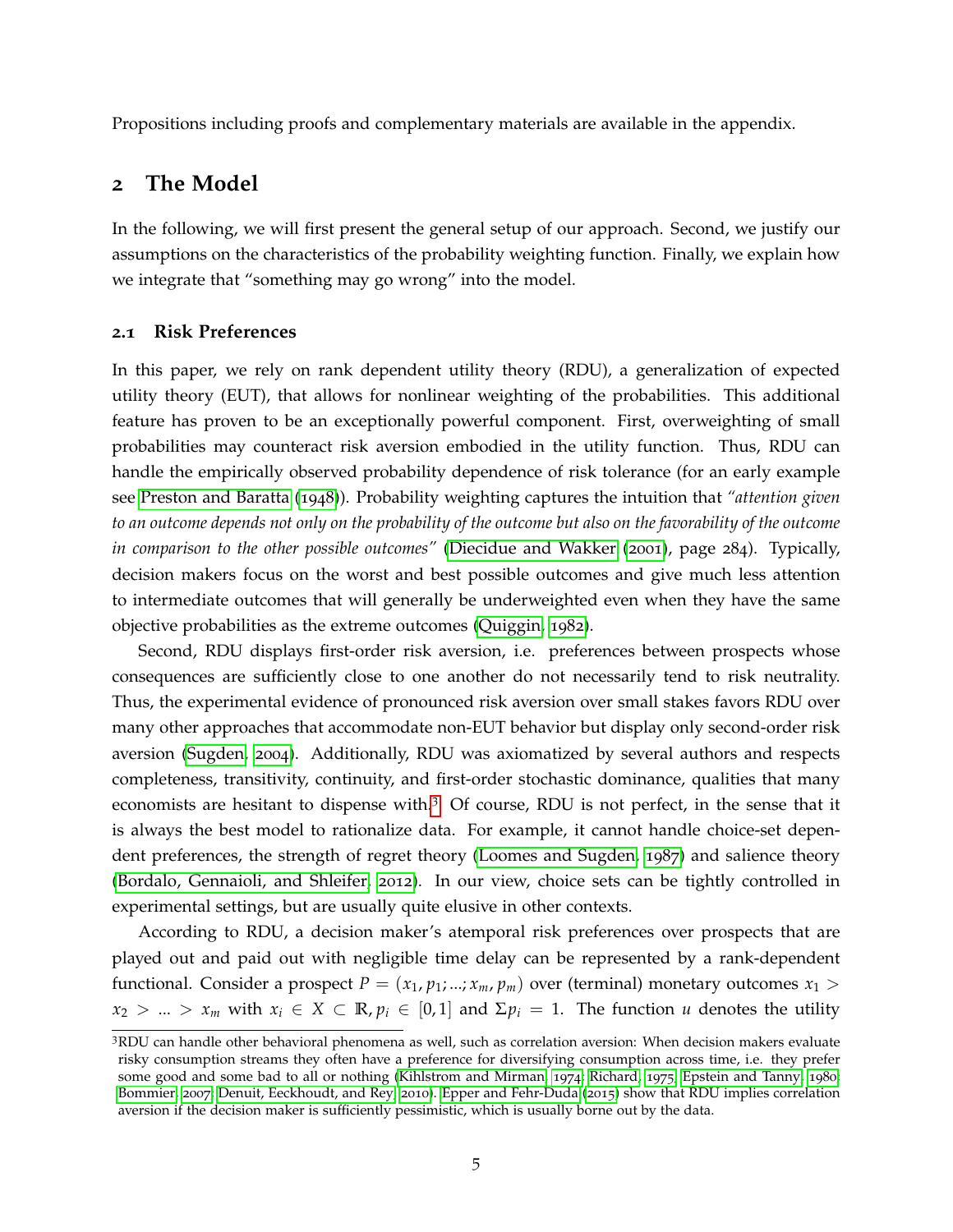of monetary amounts  $x$ , and  $w$  denotes the subjective probability weight attached to  $p_1$ , the probability of the best outcome  $x_1$ . As usual, both  $u$  and  $w$  are assumed to be monotonically increasing, *w* to be twice differentiable on  $(0, 1)$  and to satisfy  $w(0) = 0$  and  $w(1) = 1$ . Decision weights  $\pi_i$  are defined as<sup>[4](#page-6-0)</sup>

$$
\pi_i = \begin{cases} w(p_1) & \text{for } i = 1 \\ w\left(\sum_{k=1}^i p_k\right) - w\left(\sum_{k=1}^{i-1} p_k\right) & \text{for } 1 < i \leq m \end{cases}
$$
 (1)

Thus, the decision weight of  $x_i$  is the probability weight attached to the probability of obtaining something at least as good as  $x_i$  minus the probability weight attached to the probability of obtaining something strictly better than *x<sup>i</sup>* . Consequently, decision weights sum to one. Finally, the prospect's value is represented by

<span id="page-6-1"></span>
$$
V(P) = \sum_{i=1}^{m} u(x_i) \pi_i.
$$
 (2)

To keep the logic of our approach as transparent as possible we present the following steps for *m* = 2 and delegate the general case to Appendix [A.](#page-40-0)1. For *m* = 2, the prospect reduces to  $P = (x_1, p; x_2, 1-p)$  $P = (x_1, p; x_2, 1-p)$  $P = (x_1, p; x_2, 1-p)$  and Equation 2 reads as

$$
V(P) = u(x_1)w(p) + u(x_2)\left(1 - w(p)\right)
$$
  
=  $(u(x_1) - u(x_2))w(p) + u(x_2).$  (3)

This representation of *V* clarifies that  $x_2$  is effectively a sure thing whereas obtaining something better than  $x_2$  is risky.

If the prospect is not played out and paid out in the present, but at some future time  $t > 0$ , prospect value is affected by time discounting as well. We follow the standard approach and model people's willingness to postpone gratification by a constant rate of time preference  $\eta \geq 0$ , yielding a discount weight of  $\rho(t) = \exp(-\eta t)$ .<sup>[5](#page-6-2)</sup> A prospect to be played out and paid out at  $t > 0$  is discounted for time in the following standard way:

$$
V_0(P) = V(P)\rho(t). \tag{4}
$$

Abundant empirical evidence has demonstrated that risk taking behavior depends nonlinearly on the probabilities [\(Starmer,](#page-67-0) [2000](#page-67-0); [Fehr-Duda and Epper,](#page-63-2) [2012](#page-63-2)). However, in order to explain the observed interaction effects, we need to put more structure on the type of nonlinearity.

<span id="page-6-0"></span><sup>&</sup>lt;sup>4</sup>Alternatively, decision weights  $\pi_i$  can be expressed in terms of the cumulative distribution function *F* of the outcomes  $x_i: \pi_i = w(1 - F(x_{i+1})) - w(1 - F(x_i))$  for  $1 \le i \le m$ , where  $F(x_{m+1}) := 0$ .

<span id="page-6-2"></span><sup>&</sup>lt;sup>5</sup>This assumption is not crucial for our results - neither a zero rate of time preference, i.e.  $\rho = 1$ , nor genuinely hyperbolic time preferences affect our conclusions.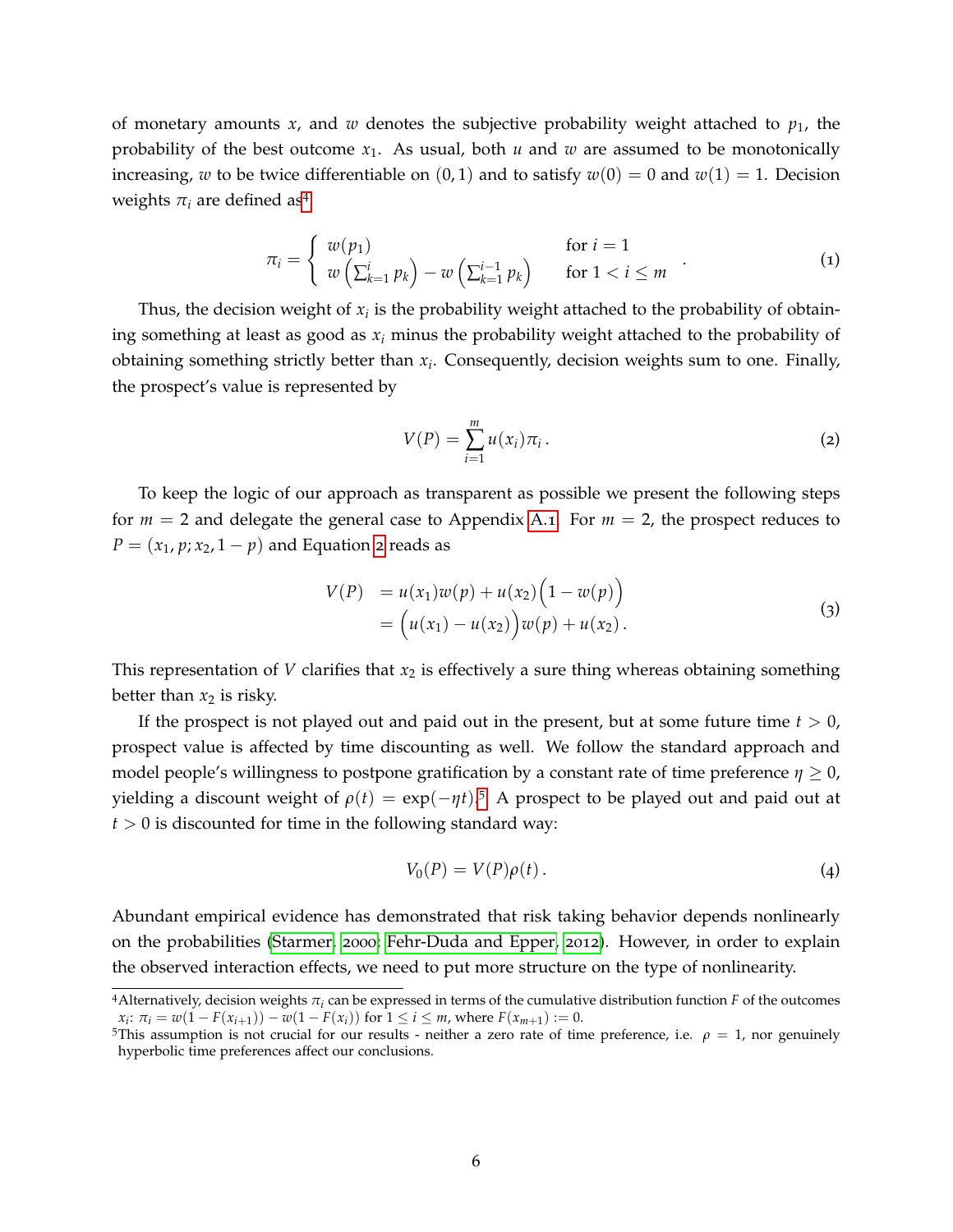#### **2.2 Probability Weighting**

Inspired by one of [Allais](#page-60-3) ([1953](#page-60-3))'s famous examples, [Kahneman and Tversky](#page-64-1) ([1979](#page-64-1)) presented subjects with the following experiment: Subjects had to choose between 3000 Israeli pounds for sure and 4000 Israeli pounds materializing with a probability of 80%. Most people chose the sure option of 3000 pounds. When confronted with the choice between a 25%-chance of receiving 3000 pounds and a 20%-chance of receiving 4000 pounds, the majority opted for the 4000-pound alternative. Scaling down the probabilities of 100% and 80% by a common factor, in this example 1/4, induced many people to reverse their preferences. Obviously, such Allais-type behavior is inconsistent with EUT.

An intuitive explanation for common-ratio violations is fear of disappointment:<sup>[6](#page-7-0)</sup> Losing a gamble over very likely 4000 pounds is anticipated to be much more disappointing than losing a gamble over 4000 pounds with only a small chance of materializing. On the other hand, winning 4000 pounds in the unlikely situation of a 20%-chance may trigger feelings of elation. Thus, when people are prone to disappointment and/or elation, their behavior appears to depend nonlinearly on the probabilities [\(Bell,](#page-61-5) [1985](#page-61-5); [Loomes and Sugden,](#page-65-5) [1986](#page-65-5); [Gul,](#page-64-5) [1991](#page-64-5); [Wu,](#page-68-6) [1999](#page-68-6); [Rottenstreich and](#page-67-7) [Hsee,](#page-67-7) [2001](#page-67-7); [Walther,](#page-68-7) [2003](#page-68-7)).[7](#page-7-1)

In RDU, common-ratio violations are mapped by subproportionality of probability weights. Formally, *subproportionality* holds if  $1 \ge p > q > 0$  and  $0 < \lambda < 1$  imply the inequality

$$
\frac{w(p)}{w(q)} > \frac{w(\lambda p)}{w(\lambda q)}\tag{5}
$$

[\(Prelec,](#page-66-3) [1998](#page-66-3)). [Kahneman and Tversky](#page-64-1) ([1979](#page-64-1)) note that this property imposes considerable constraints on the shape of *w*: it holds if and only if ln *w is a convex function of* ln *p*. In other words,  $\int$  *d* ln  $w$ *d* ln *p*  $\int'$  > 0, or the elasticity of *w*, ε<sub>*w*</sub>(*p*) =  $\frac{d \ln w}{d \ln p}$ , is increasing in *p*.<sup>[8](#page-7-2)</sup>

Subproportionality implies the *certainty effect*, which constitutes the special case of  $p = 1$ . Therefore,

$$
w(\lambda q) > w(\lambda)w(q) \tag{6}
$$

is satisfied for any  $\lambda$ , *q* such that  $0 < \lambda$ ,  $q < 1$ .<sup>[9](#page-7-3)</sup> This feature of subproportional probability

<span id="page-7-0"></span><sup>&</sup>lt;sup>6</sup>It is interesting to note that [Gul](#page-64-5) ([1991](#page-64-5))'s theory of disappointment aversion is observationally equivalent to RDU with a specific convex subproproportional probability weighting function if prospects have only two outcomes, see also Appendix [B.](#page-58-0)4.

<span id="page-7-1"></span><sup>7</sup>Perceptual and procedural factors are potential drivers of probability distortions as well. The fathers of prospect theory, Kahneman and Tversky, attributed probability dependence to the psychophysics of perception according to which the sensitivity toward changes in probabilities diminishes with the distance to the natural reference points of certainty and impossibility [\(Tversky and Kahneman,](#page-68-3) [1992](#page-68-3)). Several other contributions focused on procedural aspects of choice [\(Rubinstein,](#page-67-8) [1988](#page-67-8); [Loomes,](#page-65-6) [2010](#page-65-6)). In these models, a prospect's value depends not only on the prospect's own characteristics but also on other prospects in the choice set. A recent contribution in this category is [Bordalo, Gennaioli, and Shleifer](#page-61-3) ([2012](#page-61-3)) who posit that probabilities are distorted in favor of payoffs that are perceived as particularly salient. Whatever its cause, we interpret probability weighting in rank-dependent models as a kind of reduced form generated by some psychological mechanism.

<span id="page-7-2"></span><sup>&</sup>lt;sup>8</sup>The equivalence of subproportionality and increasing elasticity is shown in Appendix [B.](#page-54-0)1.

<span id="page-7-3"></span><sup>9</sup>The numerical example above is a manifestation of the certainty effect, as the smaller outcome in the first decision situation, 3000 pounds, materializes with certainty.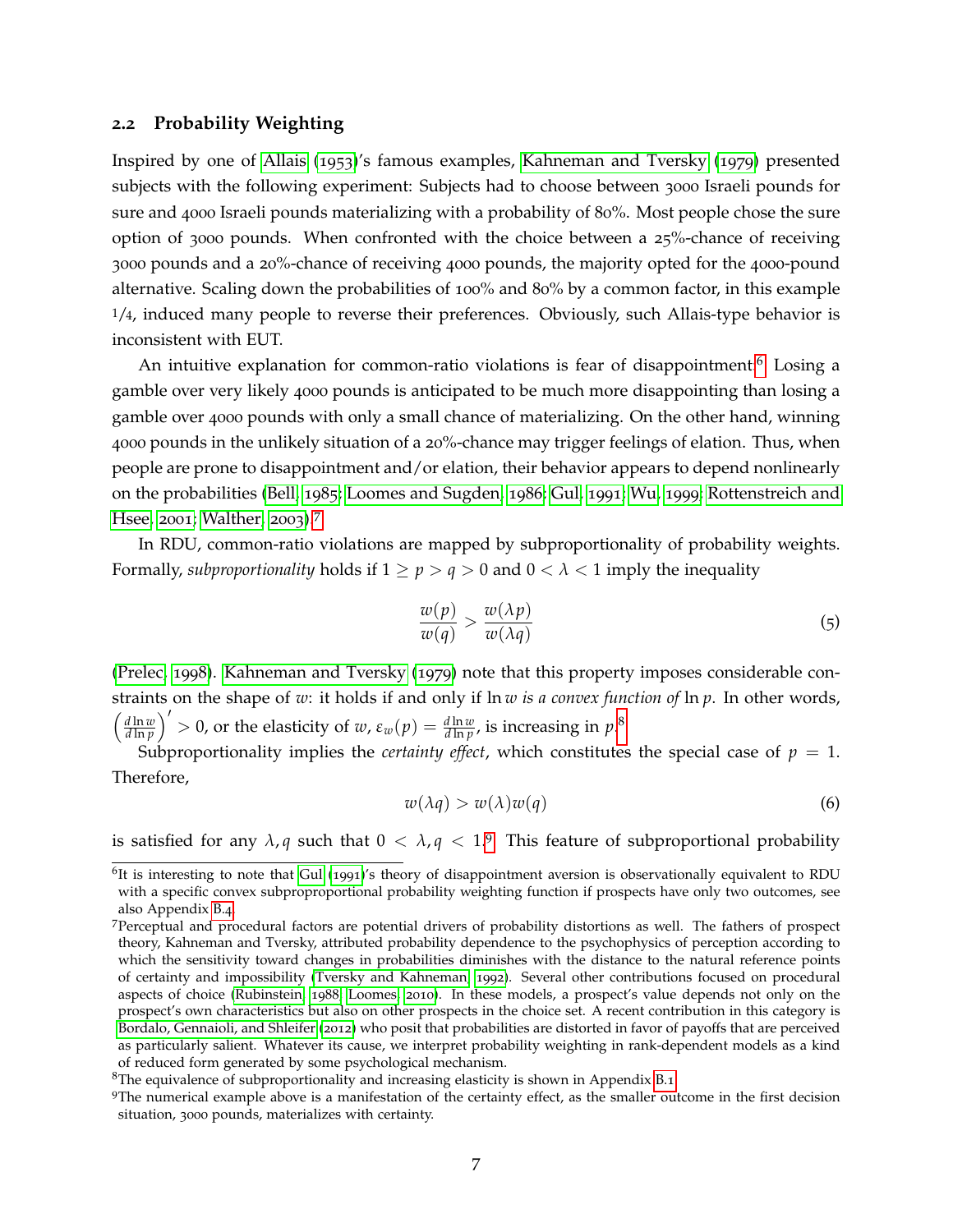weights has a crucial implication: It produces an aversion to compounding of probability weights [\(Segal,](#page-67-4) [1987](#page-67-4)a[,b,](#page-67-5) [1990](#page-67-2)). We will use this insight when we discuss aspects of uncertainty resolution. There is also ample evidence for general common-ratio violations that do not involve a sure outcome (e.g. [Loomes and Sugden](#page-65-4) ([1987](#page-65-4)); [Nebout and Dubois](#page-66-9) ([2014](#page-66-9))). However, not everyone is prone to common ratio violations. Usually, there is great heterogeneity in people's behaviors, with the aggregate often exhibiting the common ratio effect.

On average, estimated probability weighting curves overweight small probabilities and underweight large probabilities of the best outcome, which is also a common characteristic of individual estimates [\(Gonzalez and Wu,](#page-64-2) [1999](#page-64-2); [Bruhin, Fehr-Duda, and Epper,](#page-61-6) [2010](#page-61-6)). This feature is labeled regressiveness, i.e. the probability weighting curve cuts the diagonal from above. In the context of rank-dependent models, regressiveness of the probability weighting function generates overweighting of a prospect's tail outcomes and underweighting of its intermediate outcomes, which nicely captures the notion that more extreme outcomes within a given prospect are more salient. While the driver of our results is subproportionality, regressiveness is an independent additional characteristic that captures key features of observed behavior.[10](#page-8-0) Aside from regressive shapes, convex weighting curves which globally underweight probabilities comprise another common category of individuals' probability weighting functions (see e.g. [van de Kuilen](#page-68-8) [and Wakker](#page-68-8) ([2011](#page-68-8))), which may be subproportional as well.

When inspecting the graph of  $w(p)$ , one cannot detect subproportionality with the naked eye. In fact, many different shapes of *w*(*p*) display subproportionality, at least over some range of probabilities. Figure [1](#page-9-0) depicts three examples of subproportional probability weighting functions that display starkly different shapes, a regressive function and two non-regressive ones.

Aside from the examples in Figure [1](#page-9-0), many other functional specifications have been proposed in the literature (see Appendix [B.](#page-58-0)4). Perhaps the most widely used representative of a globally subproportional function is [Prelec](#page-66-3) ([1998](#page-66-3))'s flexible two-parameter specification of the compound invariant class, designed to map common-ratio violations. Throughout the paper, we will use this "standard" functional specification to illustrate our results,<sup>[11](#page-8-1)</sup> defined as

$$
w(p) = \exp\left(-\beta\left(-\ln(p)\right)^{\alpha}\right),\tag{7}
$$

where  $0 < \alpha < 1$  indicates the degree of subproportionality and  $0 < \beta$  governs the range of convexity. The smaller is *α*, the more pronounced is subproportionality and the greater is the departure from linearity. The greater is *β*, the greater, ceteris paribus, is the range of probabilities for which the curve is convex, i.e. underweighting *p*.

<span id="page-8-0"></span> $10$ Empirical estimates are often based on inverse-S shaped functional forms, that are concave over small probabilities and convex over large probabilities.

<span id="page-8-1"></span><sup>11</sup>[Aydogan, Bleichrodt, and Gao](#page-60-4) ([2016](#page-60-4)) provide experimental support for the compound invariant specification at the level of preference conditions.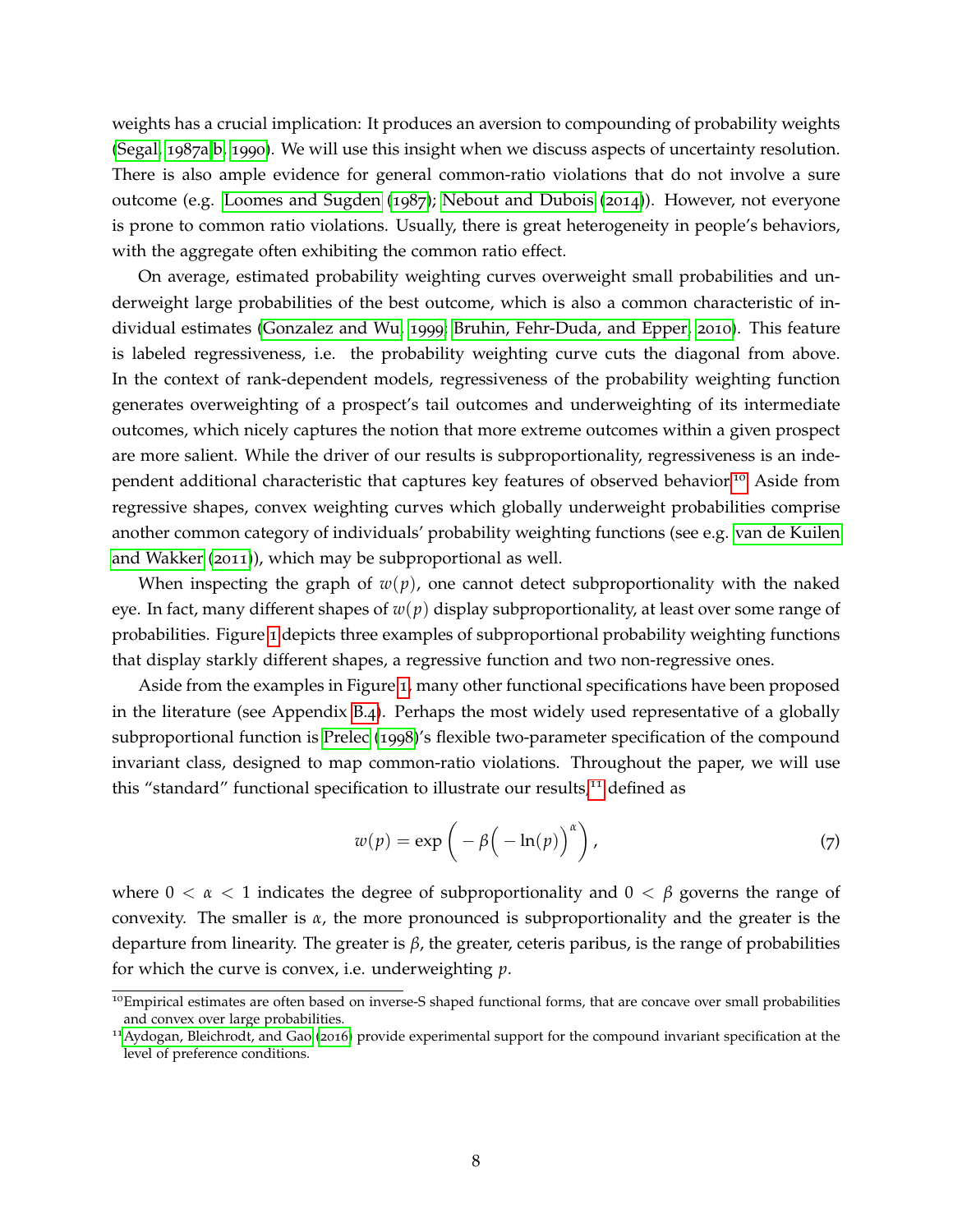<span id="page-9-0"></span>



**Compound invariant:**  $w(p) = \exp\Big(-(-\ln(p))^{0.5}\Big)$  [\(Prelec,](#page-66-3) [1998](#page-66-3)). This function is globally subproportional and regressive. Conditional invariant:  $w(p) = \exp\Big(-5\left(1-p^{0.1}\right)\Big)$  [\(Prelec,](#page-66-3) [1998](#page-66-3)). This function is globally subproportional and concave, i.e. non-regressive. **Hyperbolic:**  $w(p) = \frac{p}{p+2.8(1-p)}$  [\(Rachlin, Raineri, and Cross,](#page-66-10) [1991](#page-66-10)). This function is globally subproportional and convex, i.e. non-regressive.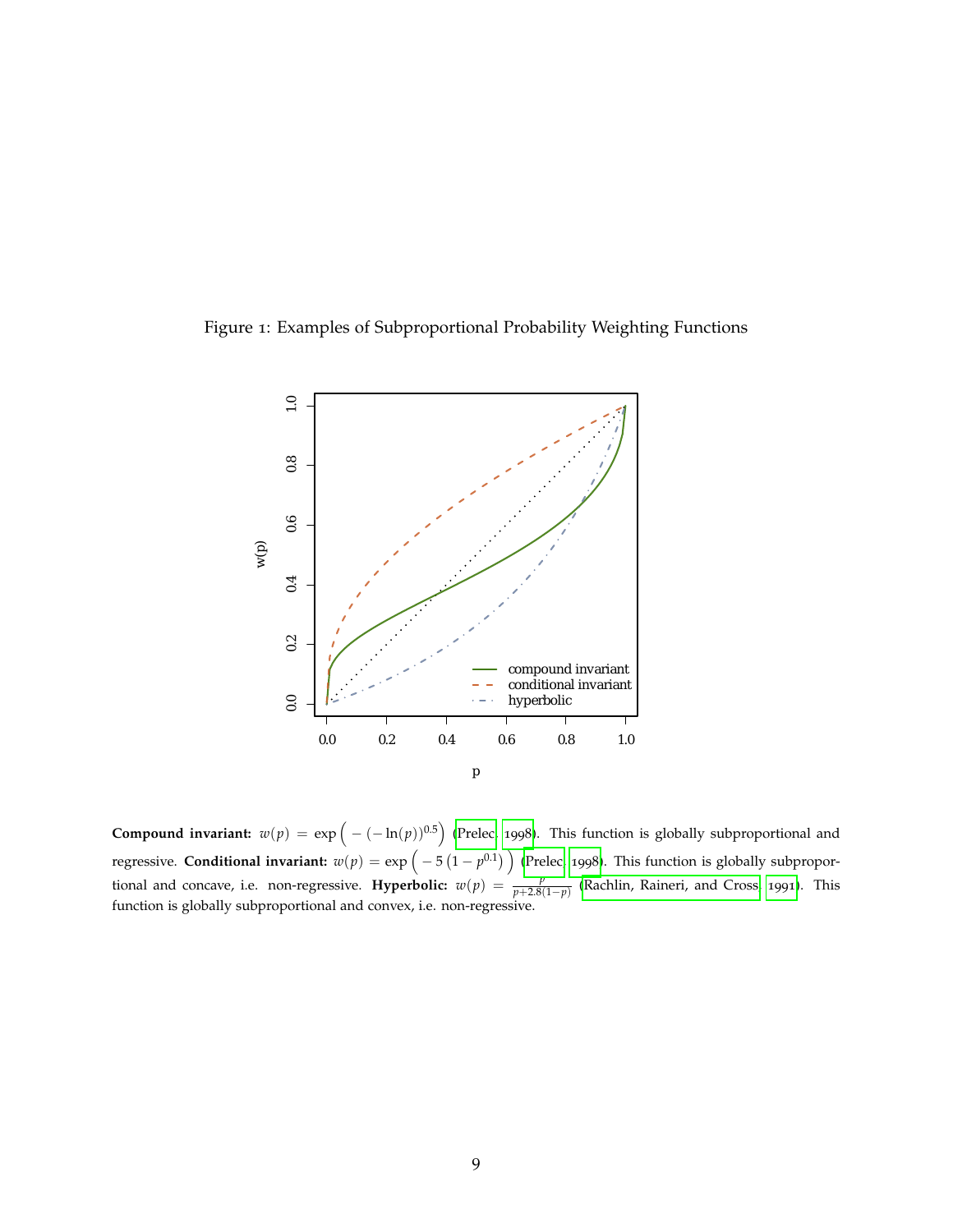### **2.3 Future Uncertainty**

The final building block of our model concerns the integration of "something may go wrong" due to events unrelated to the prospect under consideration. This (uninsurable) risk inherent in the future, *survival risk* for short, turns allegedly guaranteed payoffs into risky ones and introduces an additional layer of risk over and above the objective probability distributions of risky payoffs (henceforth referred to as *prospect risk*). Consequently, there are two distinct types of risk, *prospect risk* which may resolve at any time between the present and the payment date, and *survival risk* which resolves fully only at the payment date. Thus, the subjective perception of future uncertainty changes the nature of the prospect. Formally, let  $0 < s < 1$  denote the constant per-period probability of prospect survival, i.e. the probability that the decision maker will actually obtain the promised rewards by the end of the period. Essentially, there are two ways of accounting for this subjective probability *s*. First, for a delay *t*, the probability *s t* is transformed according to the decision maker's probability weighting function, and the resulting  $w(s^t)$  affects the prospect as a whole, i.e. all outcomes equally. In this case, prospect value amounts to

$$
V_0(P) = V(P)w(s^t)\rho(t).
$$
\n(8)

Such an approach only affects measured discount rates but cannot handle the observed interaction effects. Thus, we work with the second solution, namely that *s* impacts the perceived probability distribution of the prospect. Then the probability that the allegedly guaranteed payment *x<sup>m</sup>* materializes at the end of period *t* is perceived to be *s t* , and the probabilities of obtaining something better than *x<sup>m</sup>* are scaled down by *s t* . Therefore, the objective *m*-outcome prospect is subjectively perceived as an *(m+1)*-outcome prospect. Focusing on *m* = 2 again,  $\tilde{P} = (P, s^t; \underline{x}, 1 - s^t) = (x_1, ps^t; x_2, (1 - p)s^t; \underline{x}, 1 - s^t)$ , where  $\underline{x} < x_m$  captures that "something may go wrong".

Setting  $u(x) = 0$ , the subjective present value of the prospect amounts to

<span id="page-10-1"></span>
$$
V_0(\tilde{P}) = \left( \left( u(x_1) - u(x_2) \right) w(ps^t) + u(x_2) w(s^t) \right) \rho(t)
$$
  
= 
$$
\left( \left( u(x_1) - u(x_2) \right) \frac{w(ps^t)}{w(s^t)} + u(x_2) \right) w(s^t) \rho(t).
$$
 (9)

From the point of view of an outsider, the subjective probability distribution of prospect *P* is not observable. Consequently, she infers probability weights  $\tilde{w}$  and discount weights  $\tilde{\rho}$  from observed behavior on the presumption that the decision maker evaluates the objectively given prospect *P*, and estimates preference parameters according to RDU in the standard way:[12](#page-10-0)

<span id="page-10-2"></span>
$$
V_0(\tilde{P}) = \left( \left( u(x_1) - u(x_2) \right) \tilde{w}(p) + u(x_2) \right) \tilde{\rho}(t), \tag{10}
$$

<span id="page-10-0"></span><sup>&</sup>lt;sup>12</sup>Note that it takes at least two non-zero outcomes to separate risk taking and time discounting.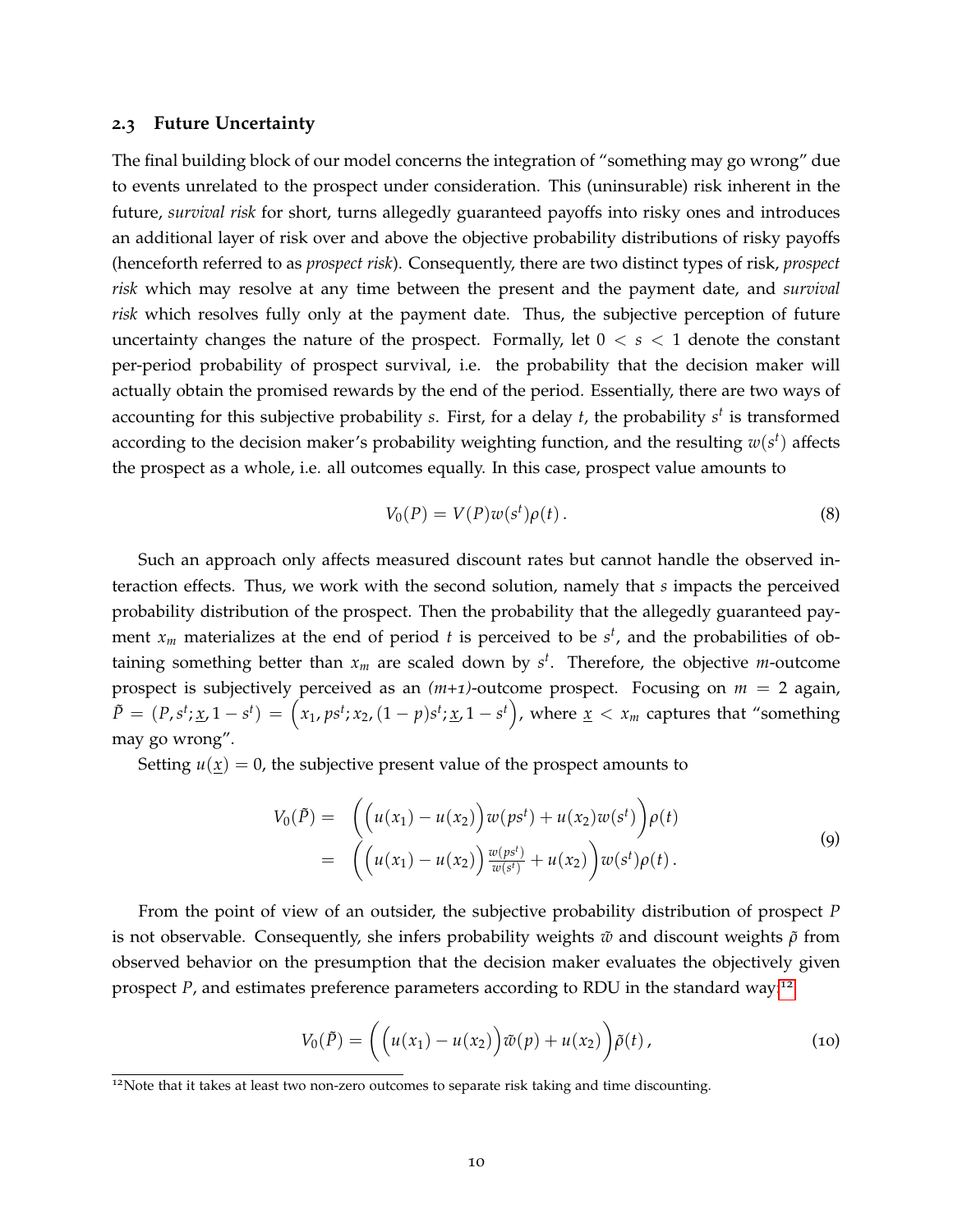interpreting  $\tilde{w}$  as true probability weights and  $\tilde{\rho}$  as true discount weights, while in fact the weights are distorted by survival risk. By comparing Equation [9](#page-10-1) with Equation [10](#page-10-2) we can see that the relationships between true and observed weights are given by

<span id="page-11-1"></span>
$$
\tilde{w}(p) = \frac{w(ps^t)}{w(s^t)}
$$
\n(11)

and

<span id="page-11-0"></span>
$$
\tilde{\rho}(t) = w(s^t)\rho(t). \tag{12}
$$

These equations define the central relationships between observed and true underlying probability and discount weights. Concerning observed discount weights, Equation [12](#page-11-0) resembles [Halevy](#page-64-3) ([2008](#page-64-3))'s representation for consumption streams in discrete time, while the focus here is on temporal prospects in continuous time. This equation is the basis for explaining hyperbolic and subadditive discounting, while all the other facts rest on Equation [11](#page-11-1), a novel prediction of our model.

Since  $\tilde{w}(p) \neq w(p)$  and  $\tilde{\rho}(t) \neq \rho(t)$ , the presence of survival risk drives a wedge between true underlying preferences and observed risk taking and discounting behavior. Thus, future risk conjointly with proneness to Allais-type behavior provides the mechanism by which behavior under risk and behavior over time are intertwined. A summary of the model variables is provided in Table [2](#page-11-2).

<span id="page-11-2"></span>

|             |                                                                     | Variable Description                                                                                                       | Characteristics                                                              |
|-------------|---------------------------------------------------------------------|----------------------------------------------------------------------------------------------------------------------------|------------------------------------------------------------------------------|
| Prospects   | $\mathcal{X}$<br>$\mathcal{P}$<br>$\mathcal{S}_{\mathcal{S}}$<br>t. | monetary payoff<br>probability of $x$<br>probability of prospect survival<br>$1 - s$ survival risk<br>length of time delay | $x \geq 0$<br>$0\leq p\leq 1$<br>0 < s < 1<br>$^{\prime\prime}$<br>$t\geq 0$ |
| Preferences | u(x)                                                                | utility function                                                                                                           | $u(0) = 0, u' > 0$                                                           |
|             | w(p)                                                                | true probability weight                                                                                                    | $w(0) = 0, w(1) = 1, w' > 0$                                                 |
|             | $\eta$                                                              | rate of pure time preference                                                                                               | $\eta \geq 0$ , constant                                                     |
|             | $\rho(t)$                                                           | discount weight                                                                                                            | $\rho(t) = \exp(-\eta t)$                                                    |
| Behavior    | $\tilde{w}(p)$                                                      | observed probability weight                                                                                                | $\tilde{w}(p) = \frac{w(ps^t)}{w(s^t)}$                                      |
|             | $\tilde{\rho}(t)$                                                   | observed discount weight                                                                                                   | $\tilde{\rho}(t) = w(s^t) \rho(t)$                                           |
|             | $\tilde{\eta}(t)$                                                   | observed discount rate                                                                                                     | $\tilde{\eta}(t) = -\frac{\tilde{\rho}'(t)}{\tilde{\rho}(t)}$                |

Table 2: Model Variables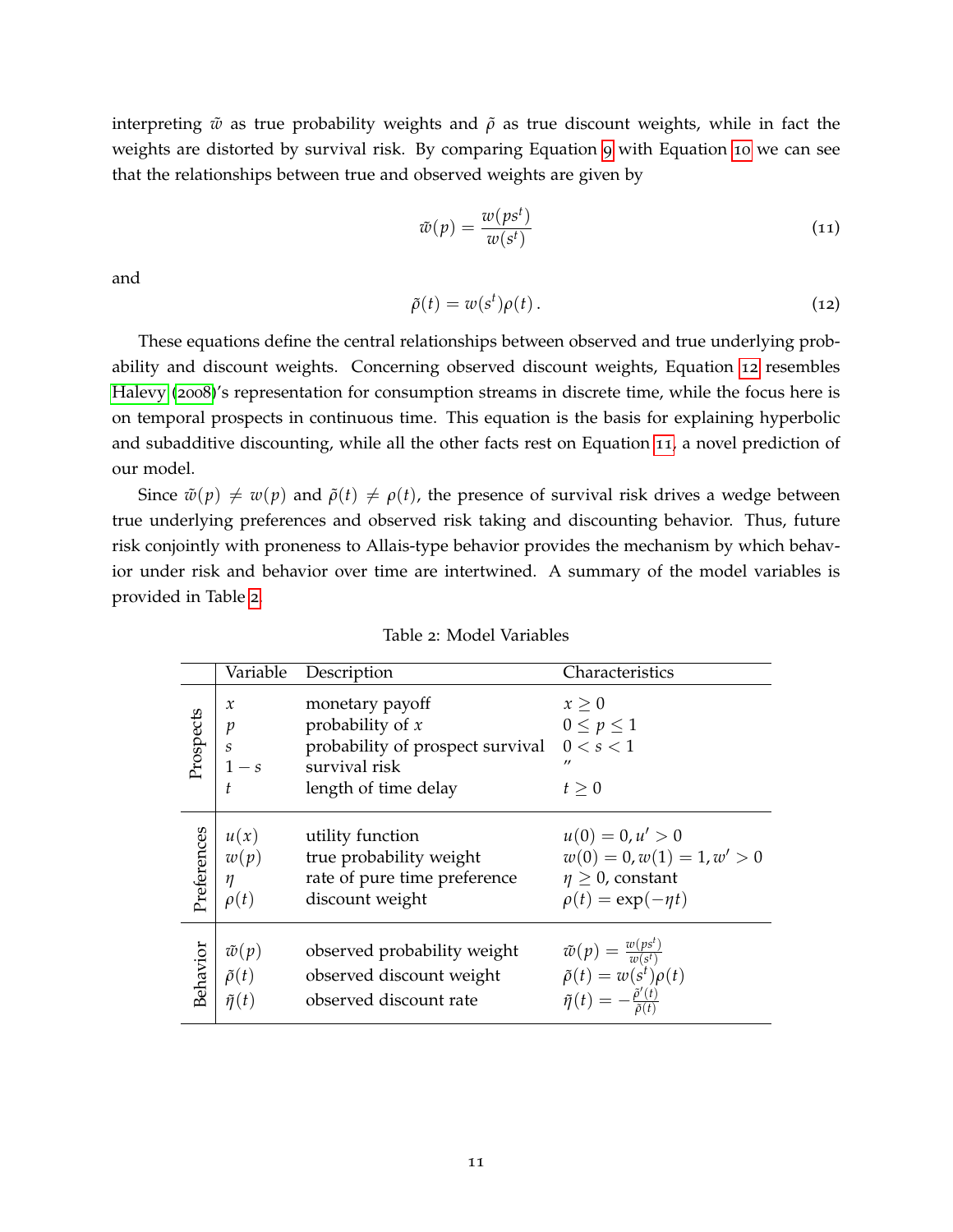# <span id="page-12-0"></span>**3 Unifying the Experimental Evidence**

In the following, we discuss the implications of our approach for the experimental phenomena listed in Table [1](#page-2-0) and demonstrate that, qualitatively, all the Facts #1 through #7 can be explained within our framework. A quantitative assessment of the model predictions is presented in Section [4](#page-26-0). While we retain some of the fundamental calculations in the main text, propositions and their proofs are presented in Appendix [A.](#page-40-1)

# **3.1 Fact #1: Delay Dependence of Risk Taking Behavior**

The first fact in our list considers the observation that risk tolerance for delayed prospects seems to be higher than risk tolerance for present ones. Concerning delayed risky prospects, we examine the case when prospect risk and survival risk are resolved simultaneously in one shot at time *t*. We have seen from Equation [11](#page-11-1) that observed probability weights  $\tilde{w}(p)$  deviate systematically from the underlying atemporal ones  $w(p)$ ,

$$
\tilde{w}(p) = \frac{w(ps^t)}{w(s^t)}.
$$

As  $w(s^t) < 1$ , the denominator boosts observed probability weights, whereas the additional  $s^t$  in the argument of  $w$  in the numerator distorts them. Due to subproportionality

$$
\tilde{w}(p) = \frac{w(ps^t)}{w(s^t)} > \frac{w(p)}{w(1)} = w(p), \qquad (13)
$$

implying that  $\tilde{w}$  is more elevated than  $w$ , i.e. that  $\tilde{w}$  lies above  $w$ , which constitutes one of the central implications of our model. Since the probability weighting function maps the decision weight of the best possible outcome, an increase in the elevation of the probability weighting curve gets directly translated into higher revealed risk tolerance. For *m* = 2 and a given observed discount weight  $\tilde{\rho}(t) = w(s^t) \rho(t)$ ,

$$
V_0(\tilde{P}) = \left( \left( u(x_1) - u(x_2) \right) \tilde{w}(p) + u(x_2) \right) w(s^t) \rho(t) >
$$
  
\n
$$
V_0(P) = \left( \left( u(x_1) - u(x_2) \right) w(p) + u(x_2) \right) w(s^t) \rho(t).
$$
\n(14)

Thus, the presence of survival risk makes people appear more risk tolerant for delayed prospects than for present ones. Intuitively, the event of something going wrong takes on the role of the perceived sure outcome, which makes  $x_2$  an intermediate one and, thus, less salient to the decision maker. In addition, this risk-tolerance increasing effect is particularly strong for small probabilities, i.e. positively skewed prospects are subject to more pronounced increases in risk tolerance, as  $\frac{\tilde{w}(p)}{w(p)}$  declines in p (see Proposition 1 in Appendix [A.](#page-40-2)2). Such a prediction would not be possible if the utility function were the carrier of delay dependence, as for instance in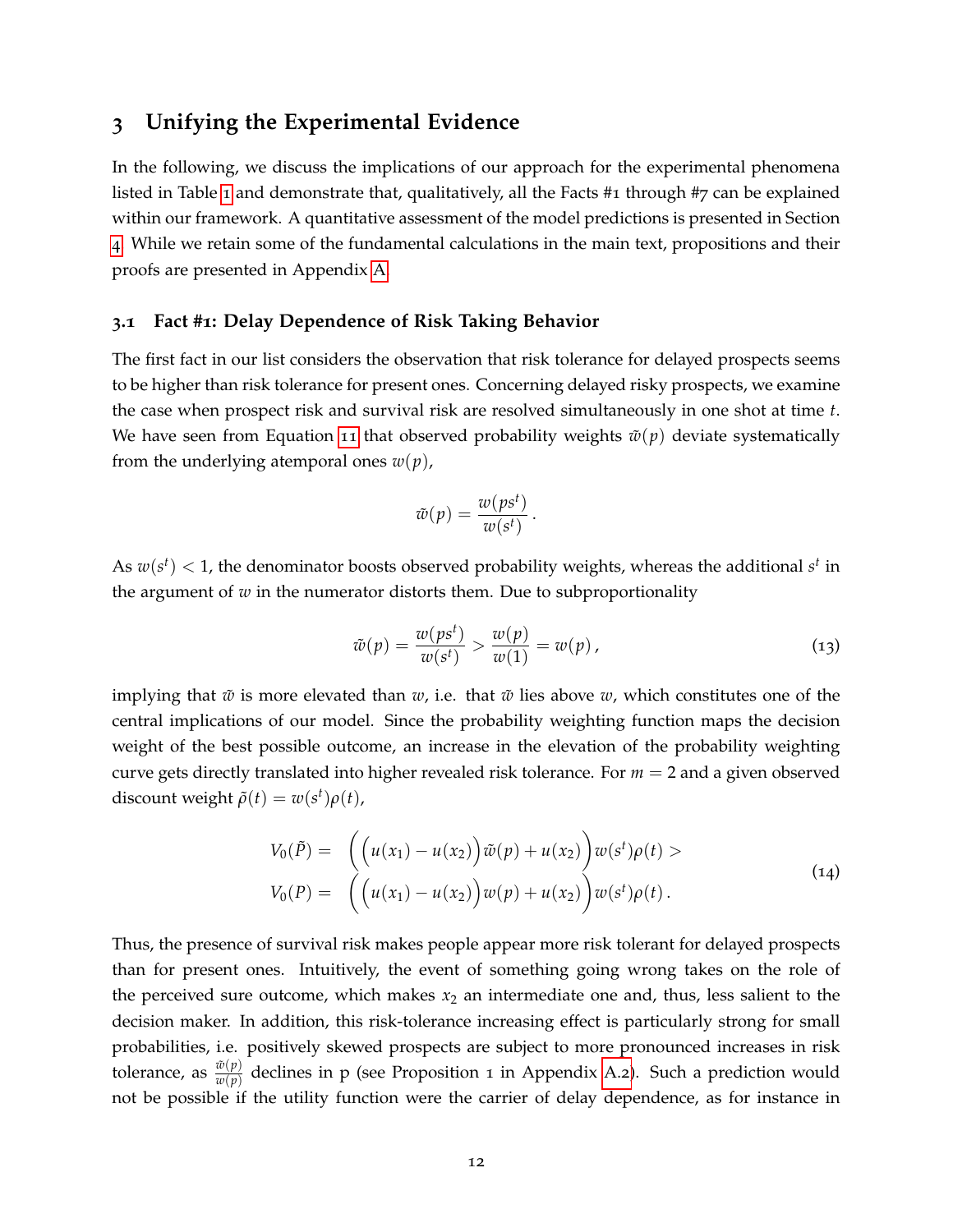[Eisenbach and Schmalz](#page-63-5) ([2016](#page-63-5)).

The delay dependence of observed probability weights  $\tilde{w}$  is illustrated in Figure [2](#page-14-0). The top row of the figure characterizes preferences in the atemporal case. Panel 1a shows a typical specimen of a regressive subproportional probability weighting function  $w$  for  $t = 0$ , underweighting large probabilities and overweighting small probabilities of the best outcome. For illustrative purposes, Panel 1b on the right side depicts the corresponding decision weights  $\pi_i$  for a prospect involving 21 equiprobable outcome levels, with outcome rank 1 denoting the best outcome and outcome rank 21 denoting the worst one. Their objective probabilities are represented on the horizontal gray line. As one can see, a regressive *w* generates strong overweighting of the extreme outcomes and underweighting of the intermediate ones relative to the objective probability distribution.

The bottom row of Figure [2](#page-14-0) demonstrates the predictions for the case when prospects are played out and paid out simultaneously in the future, the focus of this section. Future uncertainty is captured by the parameter  $s = 0.8$ , i.e. the per-period prospect survival rate is perceived to be 80%. When payoffs are delayed by two periods,  $t = 2$ , observed probability weights  $\tilde{w}$  shift upwards, as shown in Panel 2a. This shift rotates the decision weights *π*˜*<sup>i</sup>* counterclockwise, as depicted in Panel 2b. Now the worst outcomes are underweighted while the best ones are more strongly overweighted. For longer time delays these effects become more pronounced and may lead to a substantial underweighting of the worst outcomes. Thus, underweighting of adverse extreme events becomes more likely with longer time horizons.

#### **3.2 Fact #2: Delay Dependence of Time Discounting Behavior**

The following section is dedicated to the fact that observed discount rates decrease with the length of delay, i.e. exhibit a hyperbolic decline. Allegedly guaranteed future payoffs constitute a special case of risky ones. As is evident from Equation [12](#page-11-0), the observed discount weight for time equals  $\tilde{\rho}(t) = w(s^t) \rho(t)$ . Clearly, if *w* is linear,  $\tilde{\rho}$  declines exponentially irrespective of the magnitude of *s*. To see this, note that  $\rho(t) = \exp(-\eta t)$  and  $s^t = \exp(-(-1\eta t))t$ , implying a discount rate  $\tilde{\eta} = \eta - \ln(s) > \eta$  for  $0 < s < 1$ . In this case, uncertainty *per se* increases the absolute level of revealed impatience, but cannot account for declining discount rates. Thus, an expected utility maximizer will exhibit a constant discount rate that is higher than her underlying rate of pure time preference, but her behavior will not show any of the interaction effects addressed in this paper. If, however, *w* is subproportional and  $0 < s < 1$ , the component  $w(s^t)$  distorts the discount weight in a predictable way (see details in Proposition 2 in Appendix [A.](#page-42-0)3): The discount function  $\tilde{\rho}(t)$  declines at a decreasing rate, i.e. in a hyperbolic way. To show this result, we set  $\rho = 1$  without loss of generality. The rate  $\tilde{\eta}(t)$  at which  $w(s^t)$ declines is defined as

$$
\tilde{\eta}(t) = -\frac{\frac{\partial w(s^t)}{\partial t}}{w(s^t)} = -\frac{w'(s^t)s^t \ln s}{w(s^t)} = -\varepsilon(s^t) \ln s, \qquad (15)
$$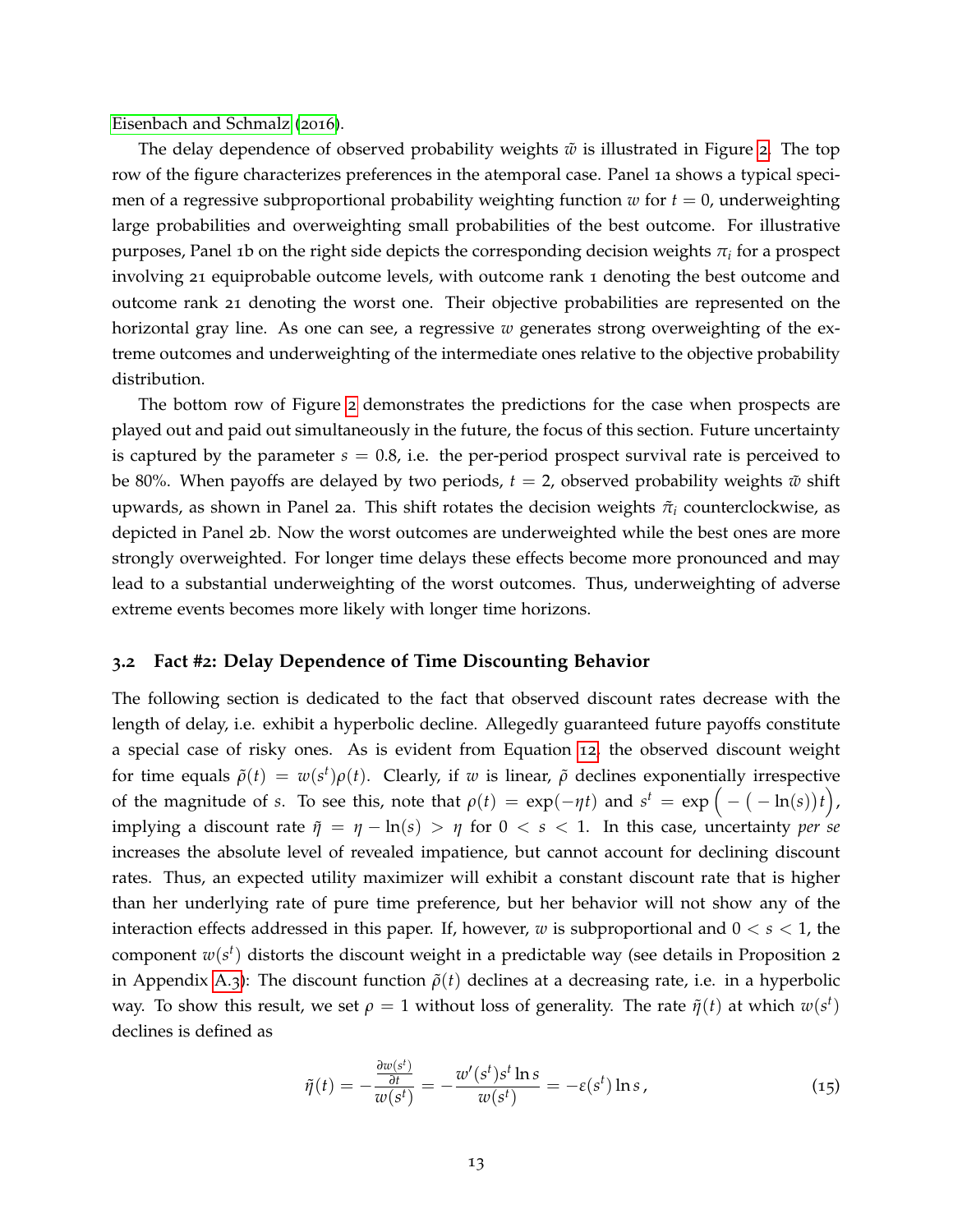<span id="page-14-0"></span>

Figure 2: Fact #1. Delay Dependence of Risk Tolerance

The Figure contrasts atemporal probability and decision weights with weights delayed by *t* = 2 periods. For purposes of illustration, the probability weighting curves are derived from [Prelec](#page-66-3) ([1998](#page-66-3))'s two-parameter probability weighting function  $w(p) = \exp(-\beta(-\ln(p))^{\alpha})$ , assuming degrees of subproportionality  $\alpha = 0.5$  and of convexity  $\beta = 1$ . Survival risk *s* is set at 0.8 per period. **Top row - (1) Atemporal:** The graphs show atemporal probability weights *w* (Panel 1a) and their associated decision weights *π* (Panel 1b) for a prospect involving 21 equiprobable outcomes, with outcome rank 1 denoting the best outcome. Their objective probabilities are represented on the horizontal gray line. **Bottom row - (2) Delayed:** Panel 2a and 2b show *w*˜ and *π*˜ for a delay of two periods when uncertainty resolves at  $t = 2$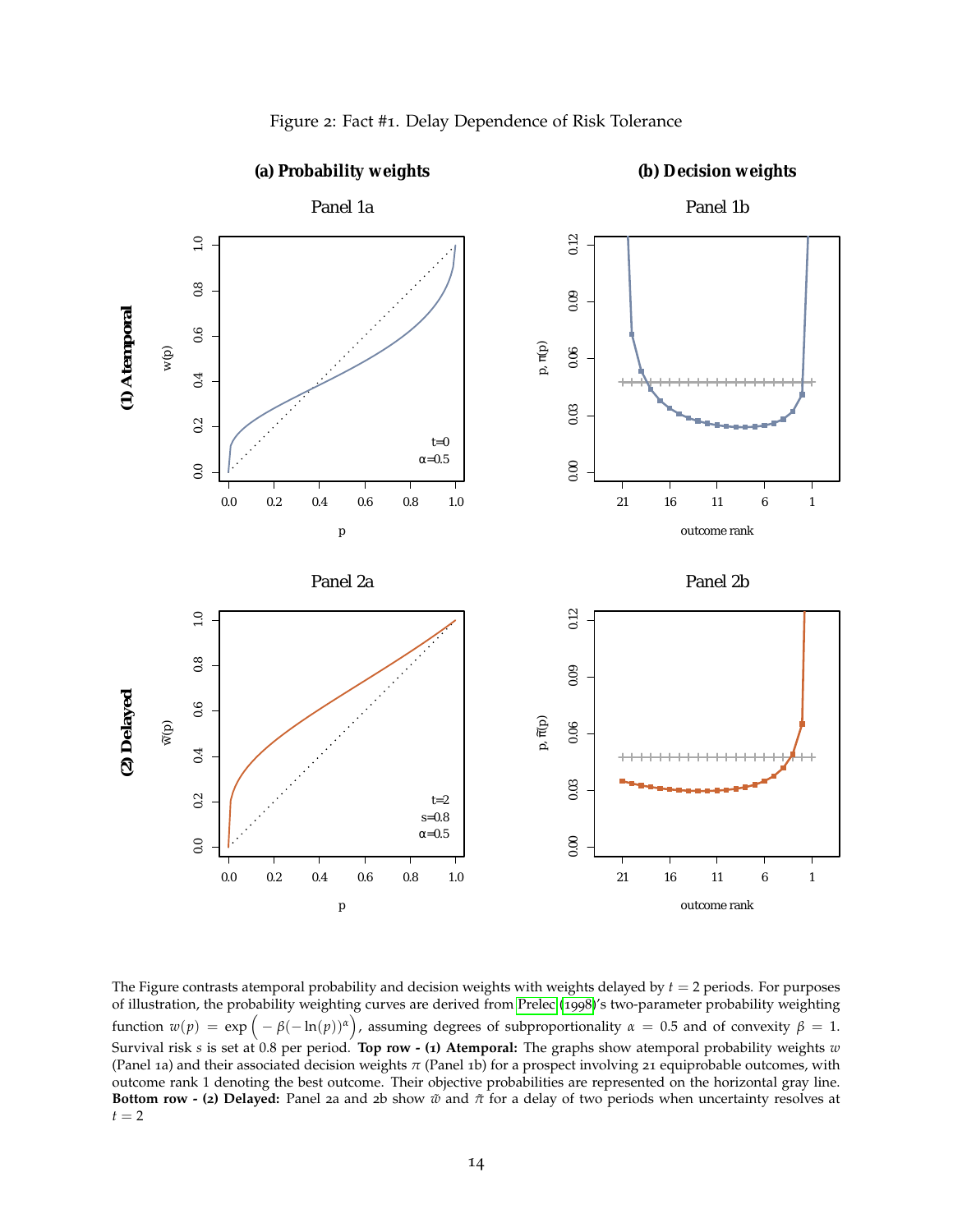where *ε* denotes the elasticity of *w*. Therefore,

$$
\tilde{\eta}'(t) = -\varepsilon'(s^t)s^t(\ln s)^2 < 0,\tag{16}
$$

since the elasticity of *w* is increasing. As [Chakraborty, Halevy, and Saito](#page-61-0) ([2020](#page-61-0)) have clarified, subproportionality not only predicts hyperbolic discounting, but the reverse relationship also holds in our setting.

<span id="page-15-0"></span>

Figure 3: Facts #2 and #4: Hyperbolic and Subadditive Discount Rates *η*˜

**Panel a** shows discount rates as they move with the length of delay *t* for different levels of survival risk 1 − *s*, where *s* denotes the probability of prospect survival. When there is no survival risk,  $s = 1$ , the observed discount rate is constant and equals the rate of pure time preference (line labeled by  $s = 1.0$ ). The higher is the level of risk, the lower *s*, the more pronounced the hyperbolic decline of discount rates over time is for decision makers with subproportional probability weights (curves labeled by  $s = 0.5$  and  $s = 0.8$ ).  $\tilde{\eta}(t) := -\frac{\partial \tilde{\rho}}{\partial t}$ *∂t* /*ρ*˜. *w* is specified as Prelec's probability weighting function (in this example  $\alpha = 0.5$  and  $\beta = 1$ ). **Panel b** depicts discount rates for a constant level of survival probability *s* = 0.8 and varying number of resolution stages *n*. The more often a particular delay is divided into subintervals (of equal length in this graph), the higher is the discount rate, a manifestation of subadditive discounting.

Thus, decreasing impatience is not a manifestation of pure time preferences but a consequence of survival risk changing the subjective nature of future prospects. At the level of observed behavior, decreasing impatience is the mirror image of increasing risk tolerance if survival risk is integrated into the prospect's probability distribution. In fact, the degree of proneness to common-ratio violations, the degree of subproportionality, can be interpreted as the degree of time insensitivity. Intuitively, when the future is inherently risky, promised rewards do not materialize with certainty and, therefore, they incorporate the potential of disappointment. Because more immediate payoffs are more likely to actually materialize than more remote payoffs, this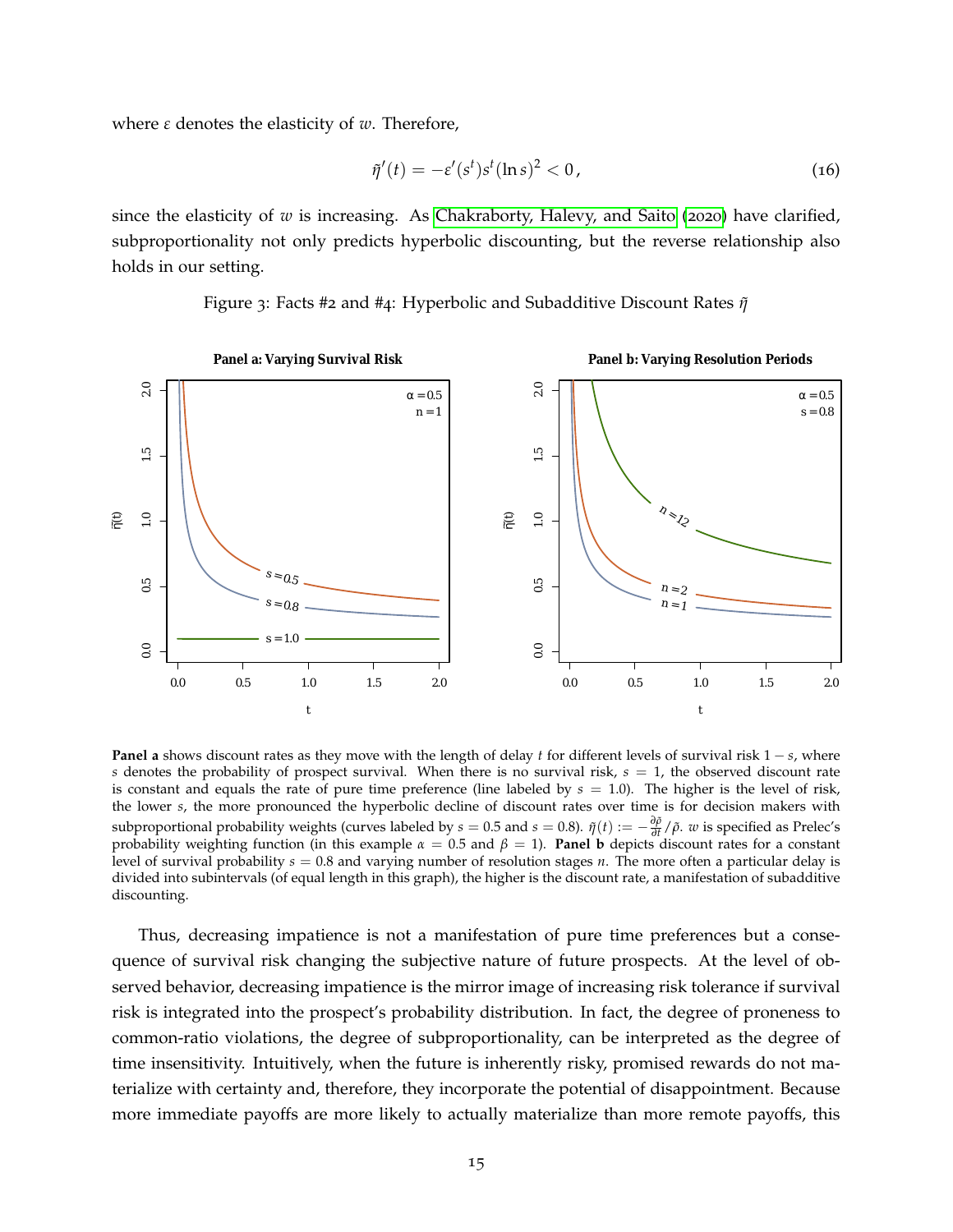potential is perceived to decline with the passage of time and becomes almost negligible for payoffs far out in the future. Technically, since shifting a payoff into the future amounts to scaling down its probability, which constitutes an intertemporal variant of the Allais common ratio effect, a decision maker with subproportional preferences becomes progressively insensitive to a given timing difference. This insight provides a test bed for analyzing risk taking and time discounting behavior at the individual level because the characteristics of the probability weighting function feed directly into the characteristics of the observed discount function. For example, a Prelec compound invariant probability weighting function with *α* < 1 generates a *Constant Relative Decreasing Impatience (CRDI)* discount function, frequently used to map hyperbolic discounting [\(Bleichrodt, Rohde, and Wakker,](#page-61-7) [2009](#page-61-7)).

The effects of survival risk on revealed discount rates are presented in Panel a of Figure [3](#page-15-0), which depicts a typical decision maker's observed *discount rates as they react to varying levels* of *s*. The horizontal line represents the case of no survival risk, *s* = 1. In this case, the observed discount rate *η*˜ is constant and coincides with the true underlying rate of time preference *η*. When survival risk comes into play, however, discount rates decline in a hyperbolic fashion, and depart from constant discounting increasingly strongly with rising uncertainty, as shown by the curves for  $s = 0.8$  and  $s = 0.5$ , respectively.

# <span id="page-16-1"></span>**3.3 Fact #3: Process Dependence of Risk Taking**

So far, we have considered the case when future prospects are evaluated in one single shot. In the following section we analyze the situation of uncertainty resolving in several distinct stages. In the domain of risk, sequential resolution of uncertainty frequently reduces a prospect's value relative to its one-shot counterpart, Fact #3.

In order to derive our predictions for sequential resolution of uncertainty, we need to discuss the method by which multi-stage prospects are transformed into single-stage ones, the domain over which risk preferences are defined. In principle, there are two different transformation methods, reduction by probability calculus and *folding back*. [13](#page-16-0) Reduction involves the calculation of the probabilities of the final outcomes and the transformation of these values by the appropriate weighting function. Folding back, on the other hand, weights the probabilities at each stage and then compounds these weights. [Segal](#page-67-2) ([1990](#page-67-2)) argues that folding back is particularly plausible when the stages are clearly distinct. It is well known that a naive RDU decision maker will be dynamically inconsistent if she cares only about the probabilities of the final outcomes - as the payment date draws near, she will re-evaluate the prospect and, because of the delay dependence of risk tolerance, become comparatively more risk averse. Folding back ensures dynamic consistency but has substantial consequences for prospect valuation.

Experiments on compound risks show that people frequently violate the reduction axiom

<span id="page-16-0"></span><sup>13</sup>Alternatively, the term *backward induction* has been used in the literature. [Segal](#page-67-2) ([1990](#page-67-2)) replaces the reduction axiom by an axiom of compound independence which ensures the applicability of folding back as transformation mechanism.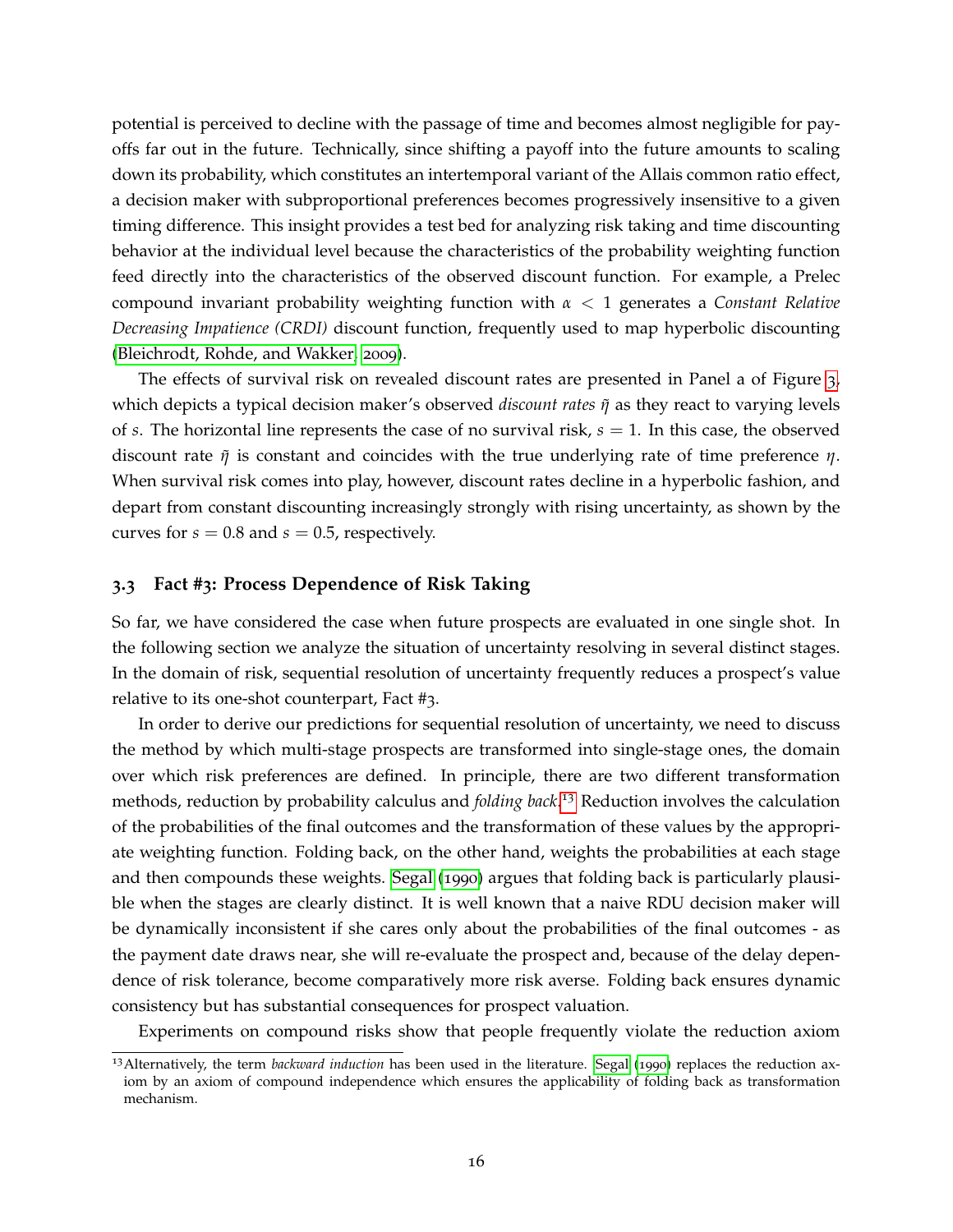<span id="page-17-0"></span>of EUT, i.e. the value of a prospect resolving in several stages differs from the value of the probabilistically equivalent one-stage prospect. Therefore, we assume that the decision maker applies folding back when evaluating the prospect under consideration.

Figure 4: One-Shot and Sequential Resolution of Prospect Risk



**(1) one-shot:** The tree depicts uncertainty resolution in one stage. **(2) sequential:** The probability tree shows the sequential resolution of uncertainty of a prospect  $P = (x_1, qr; x_2)$  in two stages with partial probabilities  $q$  and  $r$ .

Figure [4](#page-17-0) depicts the sequential resolution of a two-outcome prospect  $P = (x_1, p; x_2, 1 - p)$  in *n* = 2 stages with partial probabilities *q* and *r* and the corresponding one-shot resolution case. Under folding back, the prospects' values are given by

$$
V_1(P) = (u(x_1) - u(x_2))w(qr) + u(x_2),
$$

and

$$
V_2(P) = (u(x_1) - u(x_2))w(r)w(q) + u(x_2),
$$

where the subscripts of *V* denote the number of resolution stages. As already noted, and discussed in detail in Segal's work [\(Segal,](#page-67-4) [1987](#page-67-4)a[,b,](#page-67-5) [1990](#page-67-2)), the certainty effect embodied in subproportional preferences generates an aversion to compounded probability weights: For  $1 > p =$  $qr > 0$  the compounding of the respective weights always leads to lower prospect values, i.e.  $w(qr) > w(q)w(r)$  holds whatever are the values of *q* and *r*. Here the order of *r* and *q*, i.e. which probability resolves first, does not play a role, a feature labeled *event commutativity* [\(Chung, von](#page-62-5) [Winterfeldt, and Luce,](#page-62-5) [1994](#page-62-5)). Furthermore, a prospect's minimum value is attained when compounding occurs over equiprobable stages, i.e. when  $r = q = \sqrt{p}$  . Partitions of equal length correspond to the least degenerate multi-stage prospect and can be interpreted as the comparatively most ambiguous situation, which is strongly disliked by people with subproportional preferences.[14](#page-17-1)

<span id="page-17-1"></span><sup>14</sup>Because of this characteristic, [Segal](#page-67-5) ([1987](#page-67-5)b) proposes to model ambiguity aversion by subproportional risk preferences over two-stage lotteries. A recent paper by [Dillenberger and Segal](#page-62-6) ([2014](#page-62-6)) shows that such an approach has another attractive implication: It is able to solve [Machina](#page-65-7) ([2009](#page-65-7), [2014](#page-65-8))'s paradoxes which involve a number of situations where standard models of ambiguity aversion are unable to capture plausible features of ambiguity attitudes [\(Baillon, l'Haridon, and Placido,](#page-60-5) [2011](#page-60-5)).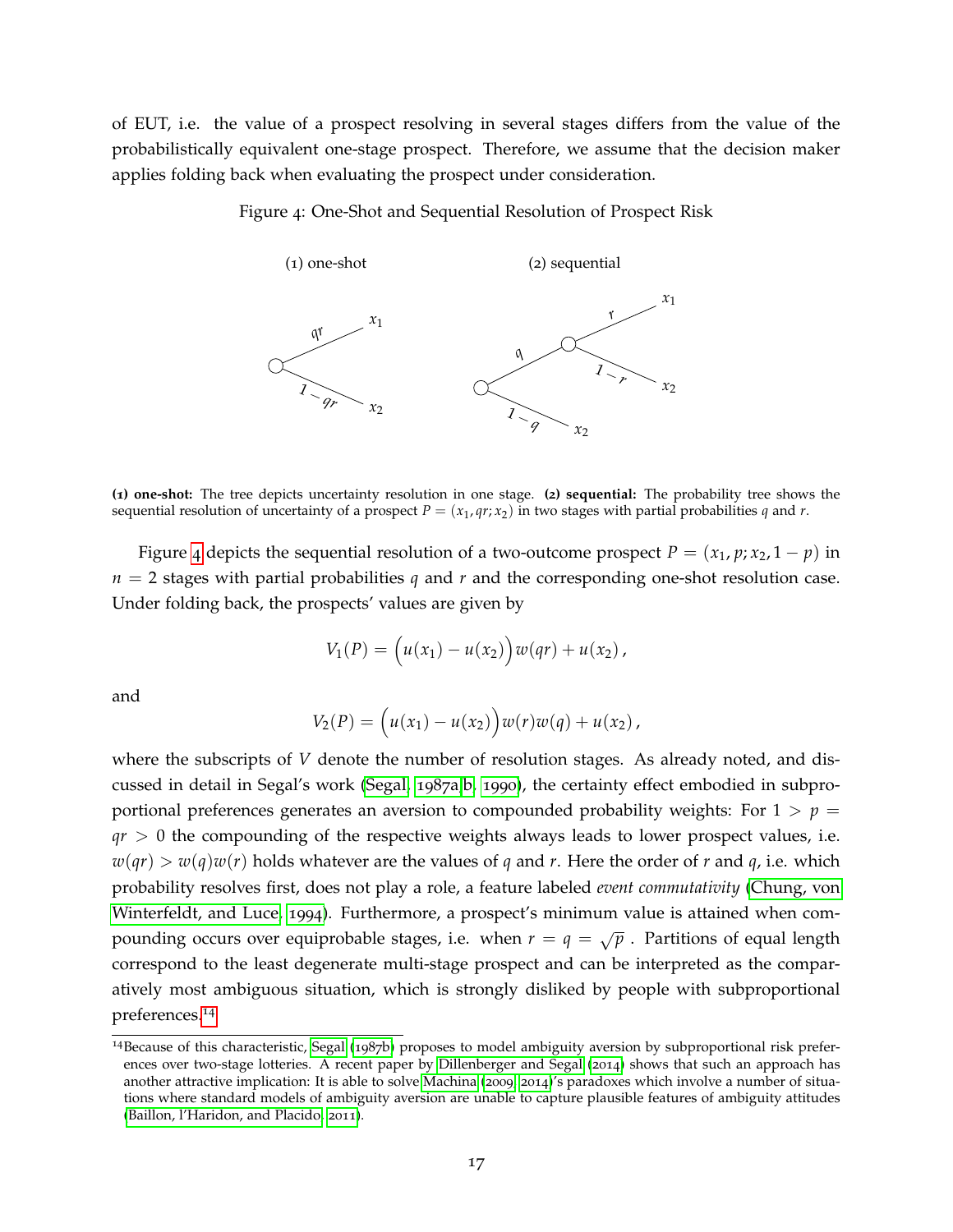In principle, uncertainty may resolve in many different ways. This raises the question how general the prediction is that subproportional decision makers undervalue prospects with sequential resolution of uncertainty relative to those with one-shot resolution. Here we focus on sequential resolution in the form of prospect survival, i.e. we only consider probability trees that, at each stage, render either  $x_2$  or the chance that  $x_1$  is still available at a later stage. We term trees with this structure "survival trees". For example, a third stage with partial probability *v* could be appended to the tree in Figure [4](#page-17-0), such that *x*<sup>1</sup> materializes with probability *qrv*. For survival trees with  $m = 2$ , Segal's insights on two-stage prospects generalize to  $n > 2$  stages, i.e.  $w(\prod_{i=1}^n q_i) > \prod_{i=1}^n w(q_i)$  for  $\prod_{i=1}^n q_i = p$ , as shown in Proposition 3 in Appendix [A.](#page-47-0)5.

Another type of survival tree emerges when, at each stage, either the worst possible outcome materializes or "everything is still possible" which could be any number *m* of probabilistic outcomes that materialize at the final stage. Thus, the survival tree has two branches at all the chance nodes before the final stage, and *m* branches at the terminal resolution of uncertainty. An example for  $m = 3$  and  $n = 3$  is discussed in Appendix [A.](#page-44-0)4. Subproportionality makes clear predictions for this type of sequential resolution of uncertainty as well: The prospect's one-shot value will be greater than its folded back version. Thus, such a resolution process has the flavor of disappointment aversion since at each stage something better than *x<sup>m</sup>* may turn out to be unreachable. For *n* resolution stages and *m* outcomes, the resulting probability weighting function for  $\prod_{i=1}^{n} q_i = p$  is given by

$$
w_n(p) = \prod_{i=1}^n w(q_i).
$$
 (17)

Details are set out in Proposition 3 in Appendix [A.](#page-47-0)5.

The top row of Figure [5](#page-20-0) shows the basic probabiliy weighting function and the decision weights of 21 equiprobable outcomes when uncertainty resolves in one shot. On the bottom, the probability weighting function and the corresponding decision weights are displayed that result from compounding over 12 stages of equal partial probability. As one can see, the originally regressive probability weighting function is transformed into a strongly convex one. The decision weight curve now rotates clockwise, implying substantial underweighting of the best outcomes and overweighting of the worst outcomes, as is evident in Panel 2b. Thus, compounding probability weights greatly reduces risk tolerance. Sequential valuation of this type, therefore, has a dramatic effect on the overweighting of adverse tail events. This effect may be called *myopic probability weighting* in the style of myopic loss aversion [\(Benartzi and Thaler,](#page-61-8) [1995](#page-61-8)) which has similar consequences on risk taking behavior when short-sighted investors are frequently exposed to the possibility of facing losses.

To sum up: If uncertainty resolves according to a survival tree, one-shot resolution is always preferred to sequential resolution of uncertainty. A preference for one-shot resolution of uncertainty does not hold generally under subproportionality in RDU [\(Dillenberger,](#page-62-7) [2010](#page-62-7)), however, but only applies to the class of resolution processes studied here.[15](#page-18-0) For details see our discussion

<span id="page-18-0"></span><sup>&</sup>lt;sup>15</sup>An example for which a general preference for one-shot resolution cannot be predicted is the series of experiments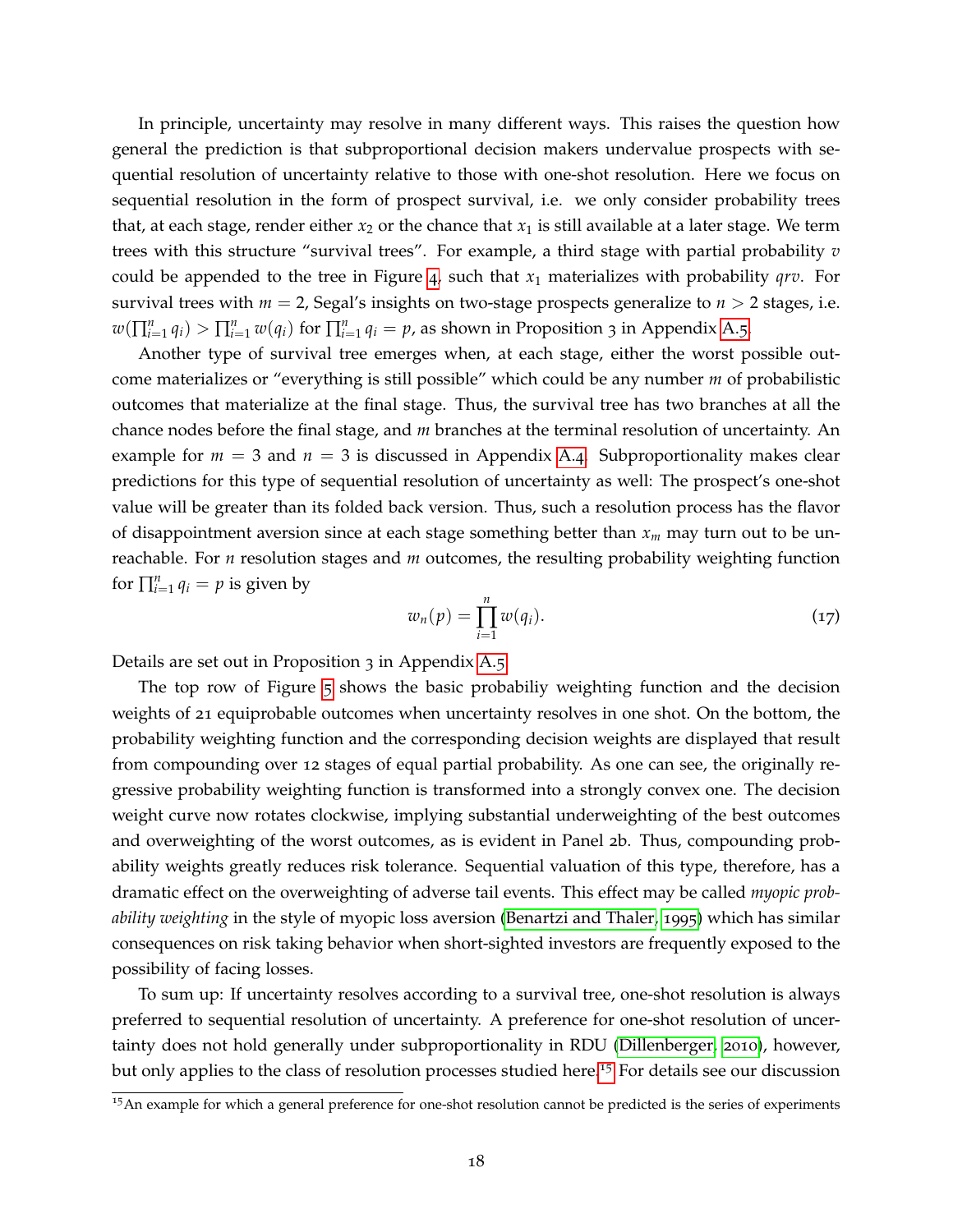in Appendix [B.](#page-55-0)2.

#### **3.4 Extension: Process Dependence of Risk Taking and the Passage of Time**

The property of aversion to compound risk carries over to the case when the passage of time with its inherent uncertainty is introduced. In our view, this situation constitutes a much more interesting case than the frequently observed aversion to sequential resolution in atemporal experimental settings. However, we are not aware of any studies involving the sequential resolution of uncertainty of genuinely delayed prospects. Thus, the following insights provide the basis for novel experimental investigations.

In the following, we set  $\rho = 1$  for ease of exposition. Let us first consider a two-outcome prospect  $P = (x_1, p; x_2)$  resolving in  $n = 2$  stages denoted by corresponding subscripts to  $\tilde{w}$  and  $\rho$ , such that uncertainty is partially resolved at some future time  $t_1$  and fully resolved at the payment date  $t > t_1$ , as depicted in Panel (ii) of Figure [6](#page-21-0). Applying folding back, the resulting two-stage prospect is evaluated as

$$
[V_2(\tilde{P})]_0 = (u(x_1) - u(x_2))w(p^{\frac{t_1}{t}}s^{t_1})w(p^{\frac{t_{-t_1}}{t}}s^{t_{-t_1}}) + u(x_2)w(s^{t_1})w(s^{t_{-t_1}})
$$
  
\n
$$
= ((u(x_1) - u(x_2))\frac{w(p^{\frac{t_1}{t}}s^{t_1})w(p^{\frac{t_{-t_1}}{t}}s^{t_{-t_1}})}{w(s^{t_1})w(s^{t_{-t_1}})} + u(x_2))w(s^{t_1})w(s^{t_{-t_1}})
$$
(18)  
\n
$$
= ((u(x_1) - u(x_2))\tilde{w}_2(p) + u(x_2))\tilde{p}_2(t),
$$

which yields the relationships

$$
\tilde{w}_2(p) = \frac{w\left(p^{\frac{t_1}{t}}s^{t_1}\right)w\left(p^{\frac{t-t_1}{t}}s^{t-t_1}\right)}{w\left(s^{t_1}\right)w\left(s^{t-t_1}\right)}\tag{19}
$$

and

$$
\tilde{\rho}_2(t) = w\left(s^{t_1}\right)w\left(s^{t-t_1}\right),\tag{20}
$$

where  $\tilde{\rho}_2(t)$  is interpreted as the discount weight attached to the allegedly certain outcome *x*2. Subproportionality ensures that

$$
\tilde{w}_2(p) = \frac{w\left(p^{\frac{t_1}{t}}s^{t_1}\right)w\left(p^{\frac{t-t_1}{t}}s^{t-t_1}\right)}{w\left(s^{t_1}\right)w\left(s^{t-t_1}\right)} < \frac{w(ps^t)}{w(s^t)} = \tilde{w}(p),\tag{21}
$$

i.e. under folding back observed risk tolerance is smaller than in the one-shot case, one of the main results generalized in Proposition 4 in Appendix [A.](#page-49-0)6 where we provide a characterization

based on the investment games by [Gneezy and Potters](#page-64-6) ([1997](#page-64-6)); [Gneezy, Kapteyn, and Potters](#page-63-6) ([2003](#page-63-6)); [Bellemare,](#page-61-9) Krause, Kröger, and Zhang ([2005](#page-61-9)). In these experiments, participants face three independent draws of the same probability distribution and have to decide how much of their initial endowment they want to invest into the risky asset. The resulting probability tree does not belong to the class of survival trees studied in the current paper because at each stage the player may lose only one invested amount and does not face the worst case of losing the total of three invested amounts. Such a situation only arises at the third draw.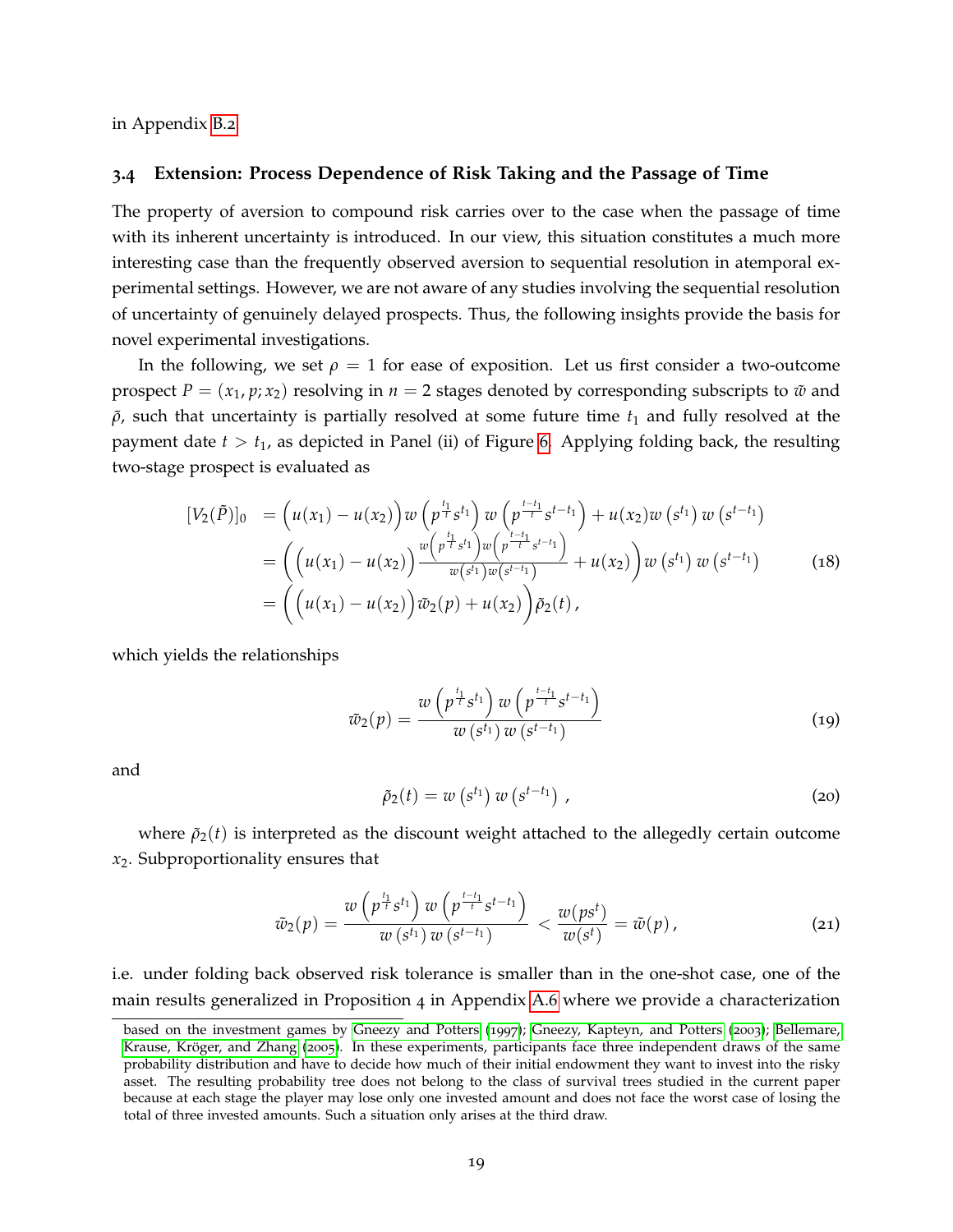<span id="page-20-0"></span>

Figure 5: Fact #3: Preferences for the Resolution of Atemporal Uncertainty

The figure contrasts probability and decision weights for one-shot resolution of uncertainty with the weights for sequential resolution if the passage of time does not play a role. For purposes of illustration, the curves are derived from [Prelec](#page-66-3) ([1998](#page-66-3))'s two-parameter probability weighting function  $w(p) = \exp(-\beta(-\ln(p))^{\alpha})$ , assuming degrees of subproportionality *α* = 0.5 and of convexity *β* = 1. **Top row - (1) One-shot:** The graphs show probability weights *w* (Panel 1a) and their associated decision weights *π* (Panel 1b) for a prospect involving 21 equiprobable outcomes, with outcome rank 1 denoting the best outcome when uncertainty resolves in one-shot. Their objective probabilities are represented on the horizontal gray line. **Bottom row - (2) Sequential:** Panel 2a and 2b show the compounded probability weights  $w_n(p) = \prod_{i=1}^n w(q_i)$  and the corresponding decision weights  $\pi_n$  when uncertainty resolves in  $n = 12$  equiprobable stages,  $q_i = p^{1/12}$ .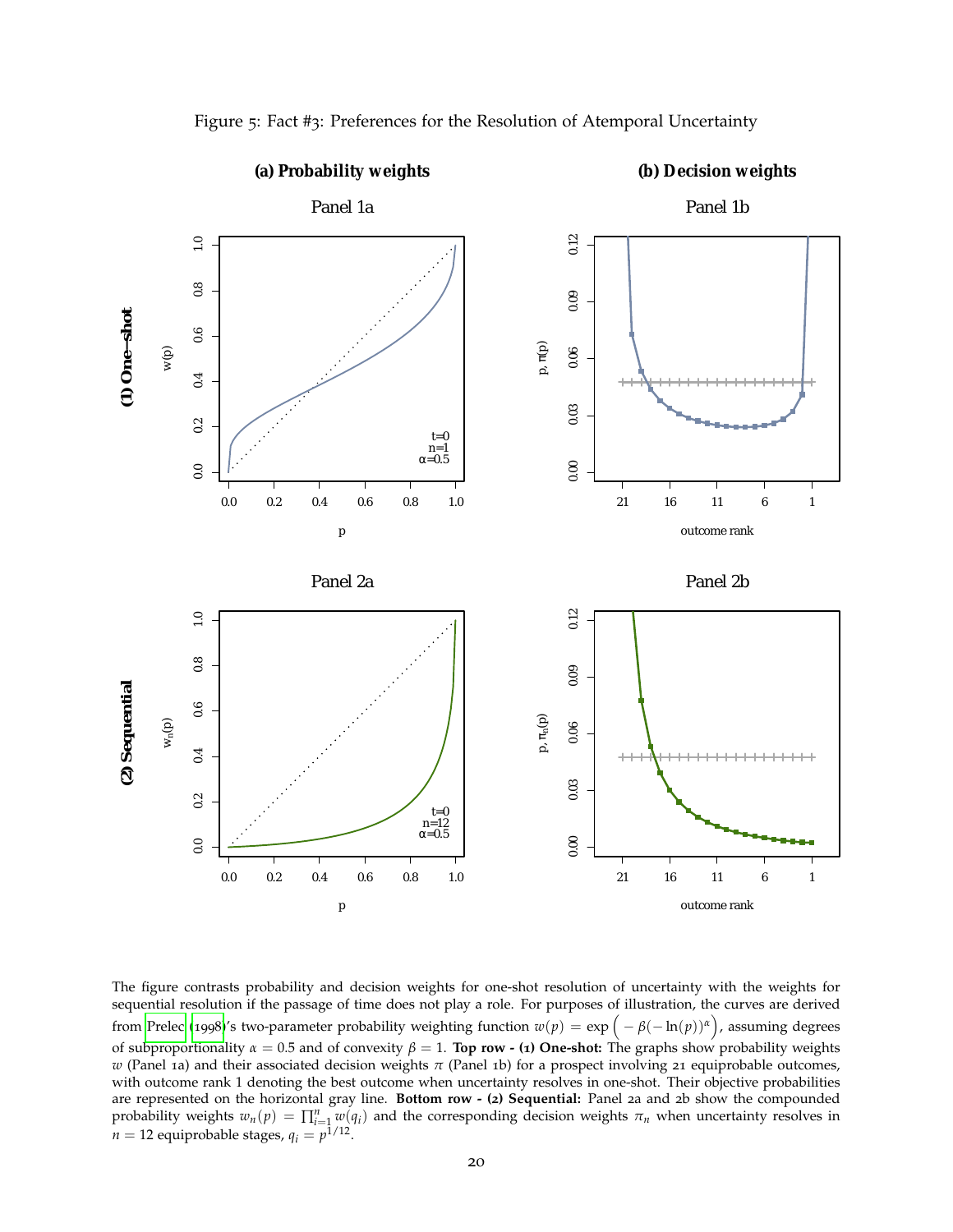#### Figure 6: One-Shot and Sequential Resolution of Prospect and Survival Risk

<span id="page-21-0"></span>

(**1)** one-shot: The tree depicts uncertainty resolution of a prospect  $(x_1, ps^t; x_2, (1-p)s^t; \underline{x})$  in one stage. (**2)** sequential: The probability tree shows the sequential resolution of uncertainty of the same prospect in two stages with partial probabilities  $(p^{1/t}s)^{t_1}$  and  $(p^{1/t}s)^{t-t_1}$ .

of  $\tilde{w}_n$ . Furthermore, total prospect value is also smaller than for one-shot resolution as both  $w(ps^t)$  and  $w(s^t)$  are greater than any products of probability weights of partial probabilities. Thus, the preference for one-shot resolution of uncertainty is preserved when "something may go wrong". Probability weights *w*˜ and *w*˜ *<sup>n</sup>* as well as their corresponding decision weights *π*˜ and  $\tilde{\pi}_n$  are depicted in Figure [7](#page-22-0), which show the same patterns as for the atemporal case of Figure [5](#page-20-0), but less pronounced because delay dependence shifts the original atemporal probability weights upwards.

#### **3.5 Fact #4: Process Dependence of Time Discounting**

Fact #4 pertains to the finding that discount rates compounded over partial periods are higher than discount rates applied to the total period under consideration, so-called subadditive discounting. As we will see shortly, we can transfer all our insights for the sequential resolution of uncertainty to discounting behavior as allegedly certain future outcomes are a special case within the class of two-outcome prospects. According to our model an allegedly certain outcome *x* payable at delay *t* is perceived as a risky future prospect  $(x, s^t; \underline{x}, 1 - s^t)$ . Suppose now that future uncertainty resolves in two stages, first at  $t_1$  and finally at  $t$ . Coming back to Figure  $4$ , redefine  $x_2$  as  $\underline{x}$  and the partial probabilities as survival probabilities,  $q = s^{t_1}$  and  $r = s^{t-t_1}$ . Subproportionaliy implies  $w(s^t) > w(s^{t_1})w(s^{t-t_1})$ , in other words discounting is subadditive, described as Fact #4. As before, this result holds for any number of resolution stages, and the more stages are involved the stronger the compounding effect.

Panel b of Figure [3](#page-15-0) shows the effect of varying the number of compounding stages on ob-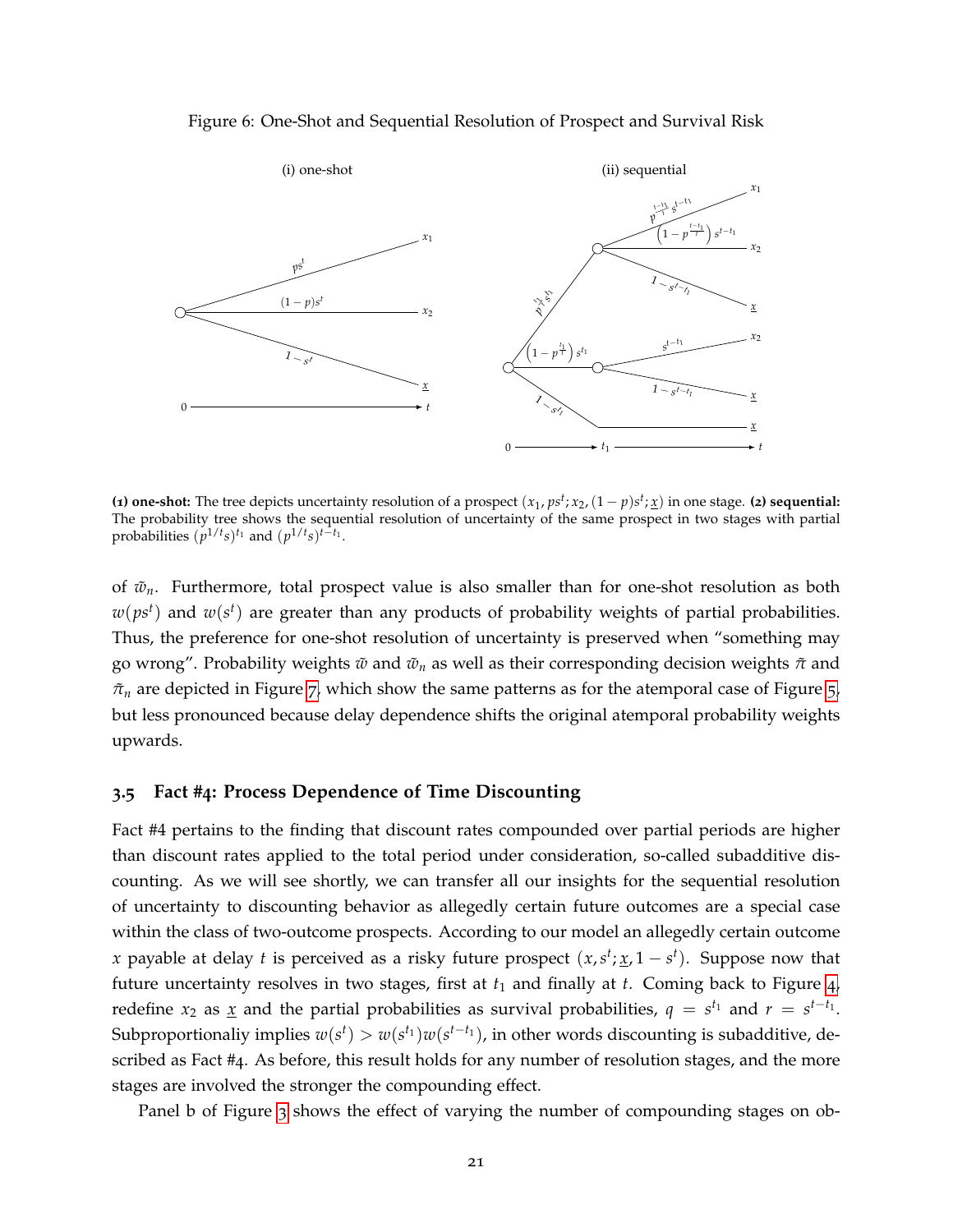

<span id="page-22-0"></span>Figure 7: Extension: Preferences for the Resolution of Uncertainty with Survival Risk

The figure shows the impact of one-shot resolution of uncertainty versus the sequential resolution of uncertainty in the presence of survival risk when the prospect under consideration is delayed by  $t = 2$  periods. For purposes of illustration, the curves are derived from [Prelec](#page-66-3) ([1998](#page-66-3))'s compound invariant probability weighting function  $w(p)$  =  $\exp\left(-\beta(-\ln(p))^{\alpha}\right)$ , assuming degrees of subproportionality  $\alpha = 0.5$  and of convexity  $\beta = 1$ . **Top row - (1) One shot:** The graphs show delay-dependent probability weights *w*˜ (Panel 1a) and their associated decision weights *π*˜ (Panel 1b) for a prospect involving 21 equiprobable outcomes, with outcome rank 1 denoting the best outcome. Their objective probabilities are represented on the horizontal gray line. **Bottom row - (2) Sequential:** Panel 2a and 2b show  $\tilde{w}_n(p) =$  $w((ps^t)^{1/n})$  $w((s^t)^{1/n})$ *n* and the corresponding decision weights  $\pi_n$  when uncertainty resolves in  $n = 24$  equiprobable stages.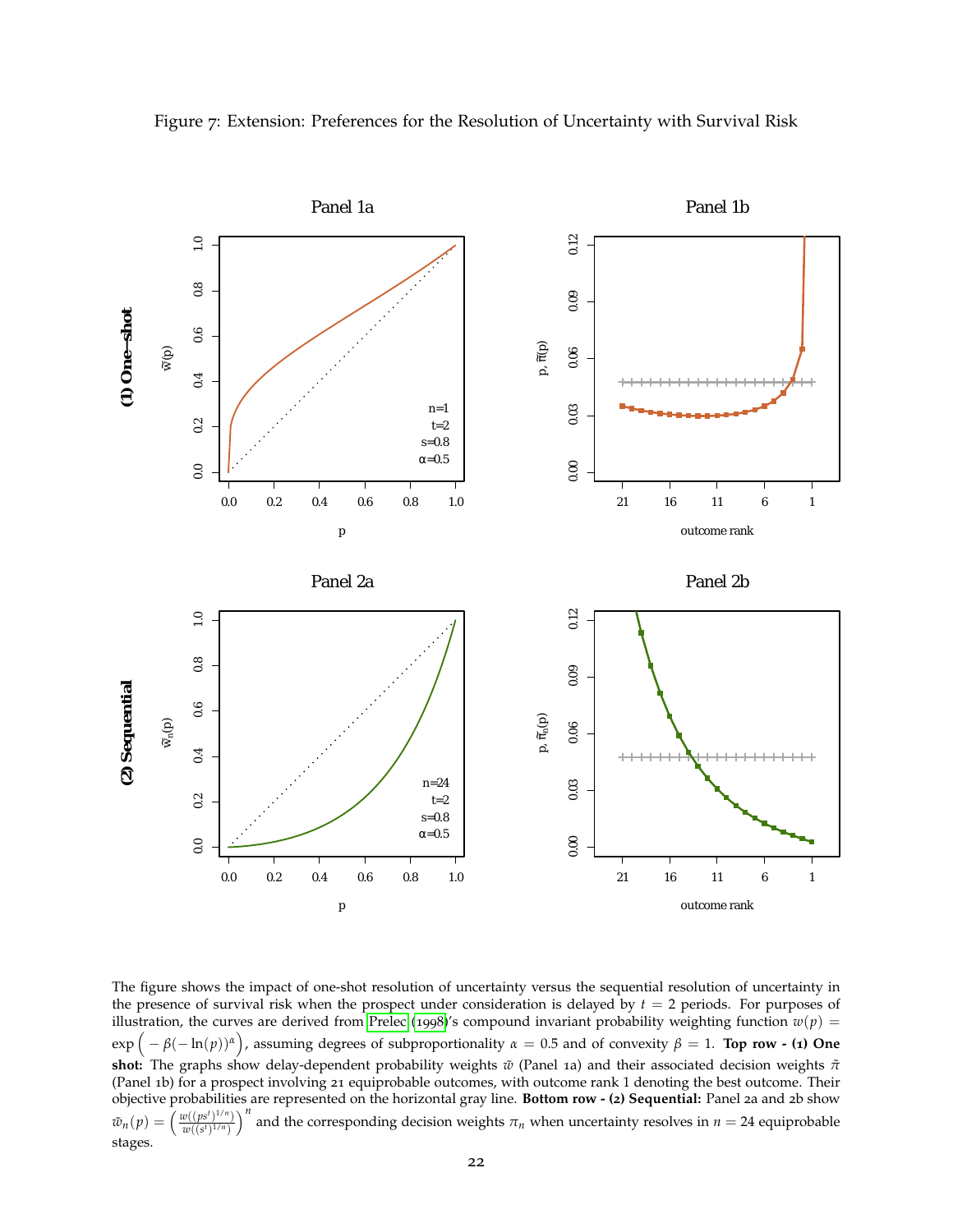served discount rates. As predicted, discount rates increase in the number of stages. In our model, subadditive discounting is the result of decision makers' aversion to compounded probability weights and not a feature of pure time preferences themselves, as often posited in the literature.

# **3.6 Fact #5: Preferences for the Timing of Uncertainty Resolution**

The experimental evidence has found quite a puzzling result: a substantial share of participants prefer uncertainty to be resolved at the payment date, even in circumstances when one would expect that it is advantageous to know the outcome of one's financial decisions as early as possible. In this section, we explore the consequences of subproportionality for the preferences for the timing of uncertainty resolution.

Figure 8: Late and Immediate Resolution of Prospect Risk

<span id="page-23-0"></span>

**(1) late:** The tree depicts uncertainty resolution in one stage at the payment date *t*. **(2) immediate:** The probability tree shows the immediate resolution of prospect risk, with survival risk resolving at *t*.

Figure [8](#page-23-0) depicts two different cases of the timing of uncertainty resolution: either the prospect is played out at the payment date, corresponding to one-shot resolution and labeled "late" (Panel i), or the prospect is played out immediately after prospect valuation, labeled "immediate" (Panel ii). In the latter case, the decision maker will know the outcome right after her decision and faces only survival risk. Contrasting the resulting prospect values,

$$
V_0(\tilde{P})_{late} = \left( \left( u(x_1) - u(x_2) \right) \frac{w(ps^t)}{w(s^t)} + u(x_2) \right) w(s^t) \rho(t) >
$$
  
\n
$$
V_0(\tilde{P})_{immediate} = \left( \left( u(x_1) - u(x_2) \right) w(p) + u(x_2) \right) w(s^t) \rho(t),
$$
\n(22)

shows that late resolution is always preferred as  $\frac{w(ps^t)}{w(q^t)}$  $\frac{w(ps^r)}{w(s^t)} > w(p)$  is implied by subproportionality. Thus, if no other considerations, such as being able to make better future plans, play a role, a subproportional decision maker will exhibit a preference for late resolution of uncertainty. In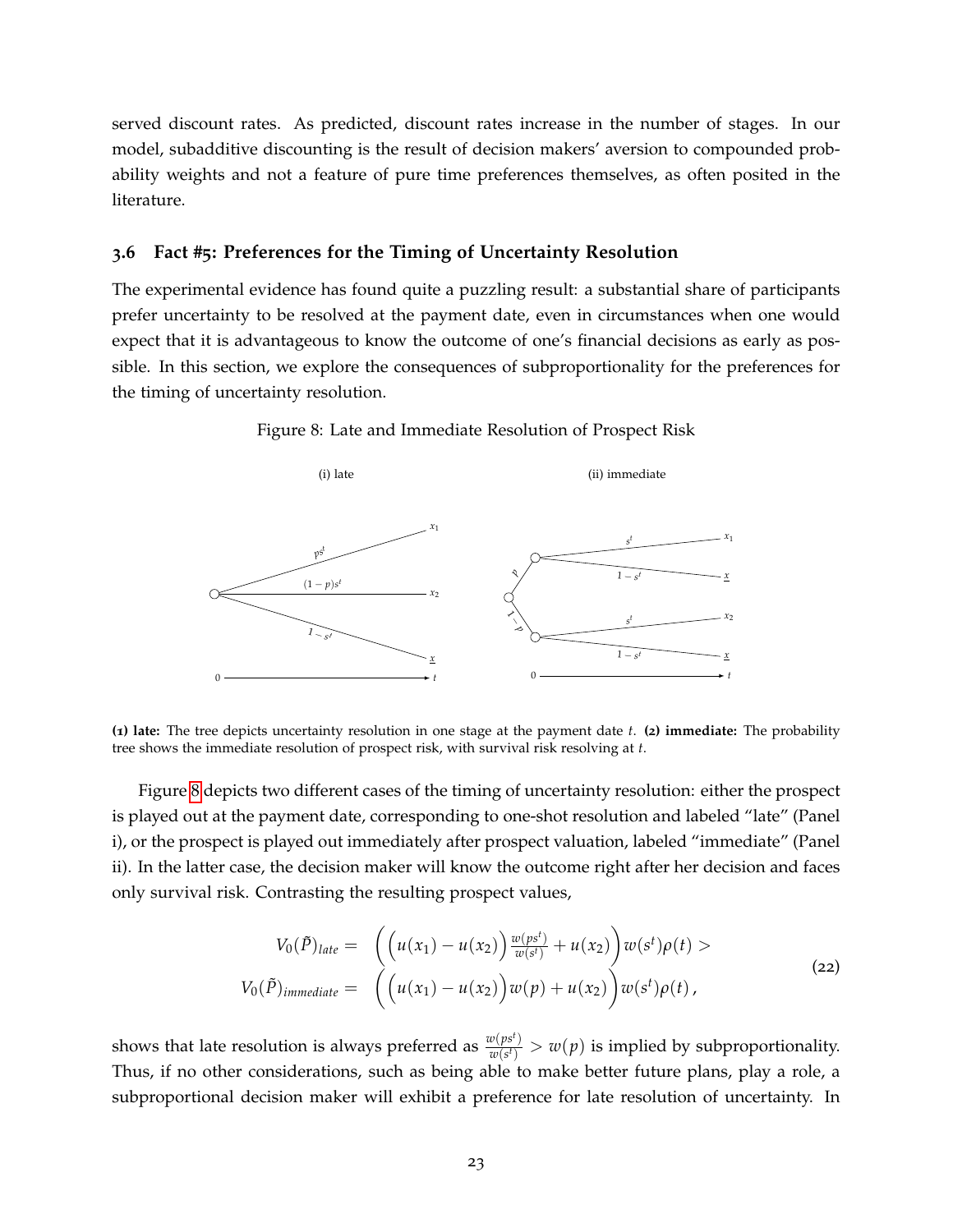fact, she will prefer resolution at *t* to any earlier resolution time  $t_1 < t$ , as shown in Appendix [A.](#page-52-0)7.

In our view, that subproportional risk preferences induce an intrinsic preference for late resolution of prospect risk constitutes the third important result besides delay- and processdependence. If decision makers perceive the future as inherently risky and apply folding back, this property follows endogenously from subproportionality and does not constitute an independent preference as in the theoretical literature on resolution timing [\(Kreps and Porteus,](#page-65-2) [1978](#page-65-2); [Chew and Epstein,](#page-62-8) [1989](#page-62-8); [Grant, Kajii, and Polak,](#page-64-7) [2000](#page-64-7)). Moreover, our model not only predicts a general preference for late resolution of prospect risk, it also specifically addresses skewness preferences because the effect is larger for small probabilities (see Proposition 5 in Appendix [A.](#page-52-0)7), which cannot be handled by utility-based explanations. Additionally, this preference for late resolution of uncertainty of positively skewed prospects increases with time delay.

#### **3.7 Fact # 6: Risk Dependence of Patience**

Researchers have been puzzled not only by delay-dependent risk tolerance and preferences with respect to resolution timing but also by other interactions between time and risk, encompassing risk-dependent discounting and diminishing immediacy: Certain outcomes tend to be discounted much more heavily than risky outcomes are [\(Stevenson,](#page-67-9) [1992](#page-67-9); [Ahlbrecht and Weber,](#page-60-6) [1997](#page-60-6)). As we will show below, these findings can be naturally accommodated within our framework.

Let *V*<sub>0</sub> denote the *present value* of the prospect  $P = (x_1, p; x_2, 1 - p)$  delayed by *t* periods. Hence, for  $\rho = 1$ ,

$$
V_0 = \left( \left( u(x_1) - u(x_2) \right) \frac{w(ps^t)}{w(s^t)} + u(x_2) \right) w(s^t).
$$
 (23)

Furthermore, let *V<sup>t</sup>* denote the *future value* of *P* as of *t*:

$$
V_t = (u(x_1) - u(x_2))w(p) + u(x_2).
$$
 (24)

Discounting by  $w(s^t)$  yields

$$
V_t w(s^t) = \left( \left( u(x_1) - u(x_2) \right) w(p) + u(x_2) \right) w(s^t).
$$
 (25)

According to standard discounting theory, the present value  $V_0$  should be equal to the discounted value of  $V_t$ , namely  $V_t w(s^t)$ . However, because  $w(p) < \frac{w(ps^t)}{w(s^t)}$  $\frac{w(ps^t)}{w(s^t)}$ , actually  $V_t w(s^t) < V_0$ . Therefore, it seems as if the certain value *V<sup>t</sup>* is discounted more heavily than the (at *t* equally attractive) future prospect. The difference in the valuations is not caused by different rates of time preference for risky and certain payoffs, however, but by survival risk changing the nature of the future prospect when evaluated from the point of view of the present rather than from the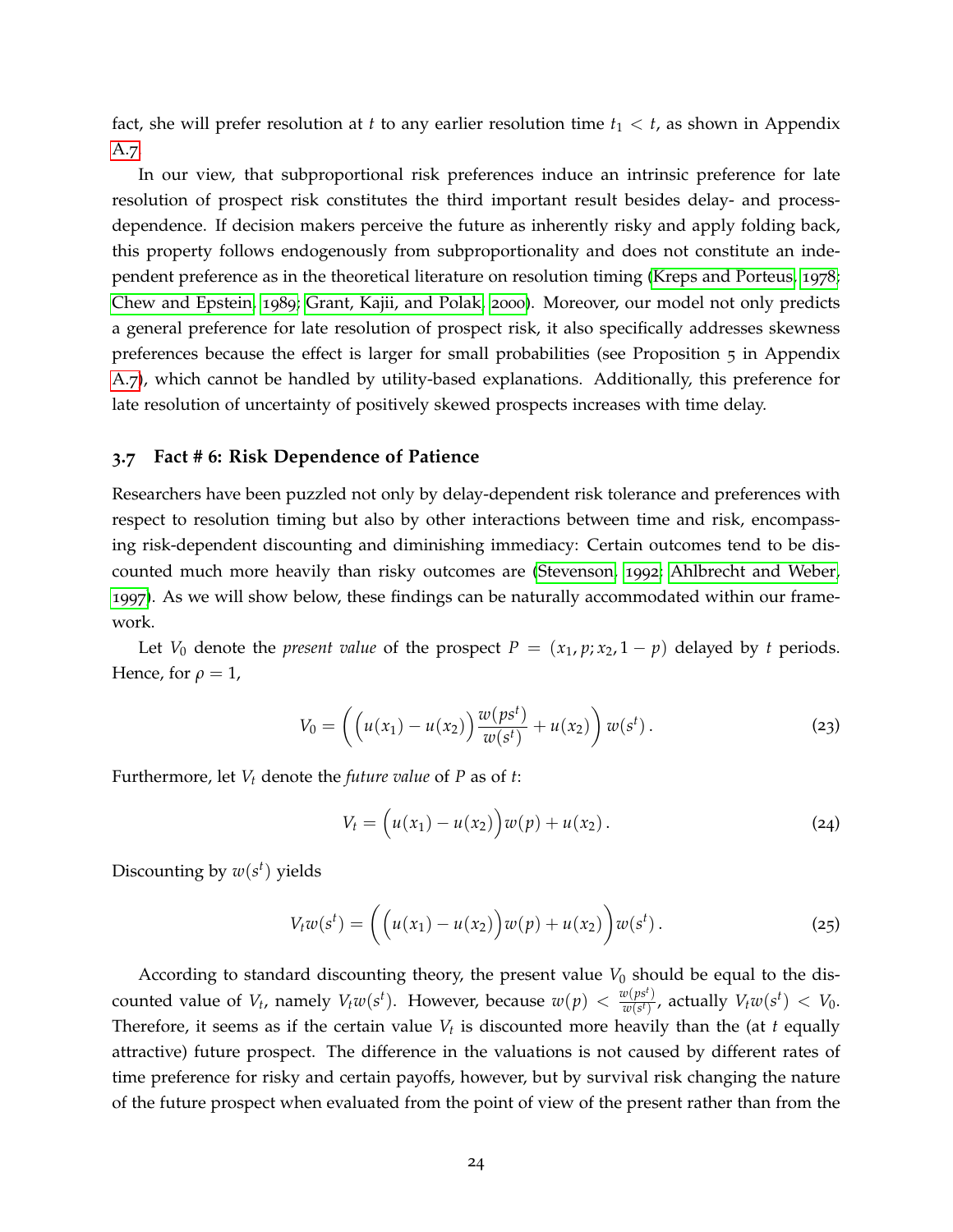point of view of the future.

The same kind of risk dependence is at work when the revealed preference for a certain smaller present payoff over an allegedly certain larger later payoff decreases substantially when both payoffs are made (objectively) probabilistic, a phenomenon termed diminishing immediacy [\(Keren and Roelofsma,](#page-64-0) [1995](#page-64-0); [Weber and Chapman,](#page-68-2) [2005](#page-68-2)). Because of the certainty effect, the additional layer of riskiness affects the later payoff much less than the present one because, due to survival risk, it is viewed as a risky prospect already from the outset.

### **3.8 Fact #7: Order Dependence of Risk Tolerance**

Order dependence refers to the phenomenon that it makes a difference in which order a prospect is discounted for risk and for time. In principle, there are three different methods of establishing a decision maker's value of a prospect  $P = (x_1, p; x_2, 1 - p)$  delayed by *t* periods: the riskfirst order, the time-first order, and the direct method by which both operations are performed simultaneously.

The risk-first order assesses the certainty equivalent as of time *t* at the first stage and its present value at the second stage. The time-first order reverses the elicitation stages and encompasses, at the first stage, the elicitation of the present risky prospect which is considered to be equivalent to the future one and, at the second stage, the elicitation of the certainty equivalent of this present risky prospect. The direct method, finally, elicits the present certainty equivalent of the delayed prospect in one single operation.

When the decision maker is required to state the prospect's value when discounting solely for risk, she ignores the dimension of time and reports  $V_t$  which gets discounted to  $V_t w(s^t)$  at the second stage:

$$
V_t w(s^t) = ((u(x_1) - u(x_2))w(p) + u(x_2))w(s^t).
$$
 (26)

Conversely, when discounting for time first, she states the present prospect which is equivalent to the delayed one. Discounting for risk at the second stage results in its value  $V_0$ , evaluated as

$$
V_0 = \left( \left( u(x_1) - u(x_2) \right) \frac{w(ps^t)}{w(s^t)} + u(x_2) \right) w(s^t), \tag{27}
$$

which is equal to the present value elicited by the direct method.

Due to subproportionality,  $\frac{w(ps^t)}{w(q^t)}$  $\frac{w(p|s^x)}{w(s^t)} > w(p)$ . Therefore, we predict that discounting for risk first results in a lower prospect valuation than discounting for time first. Moreover, discounting for time first is equivalent to prospect evaluation in one single operation. In their study on order dependence, Oncüler and Onay ([2009](#page-66-1)) indeed found this pattern: While valuations resulting from the time-risk order and the direct method are not statistically distinguishable from each other, risk-time evaluations are significantly lower than the ones obtained from the other two methods (see also [Ahlbrecht and Weber](#page-60-6) ([1997](#page-60-6))).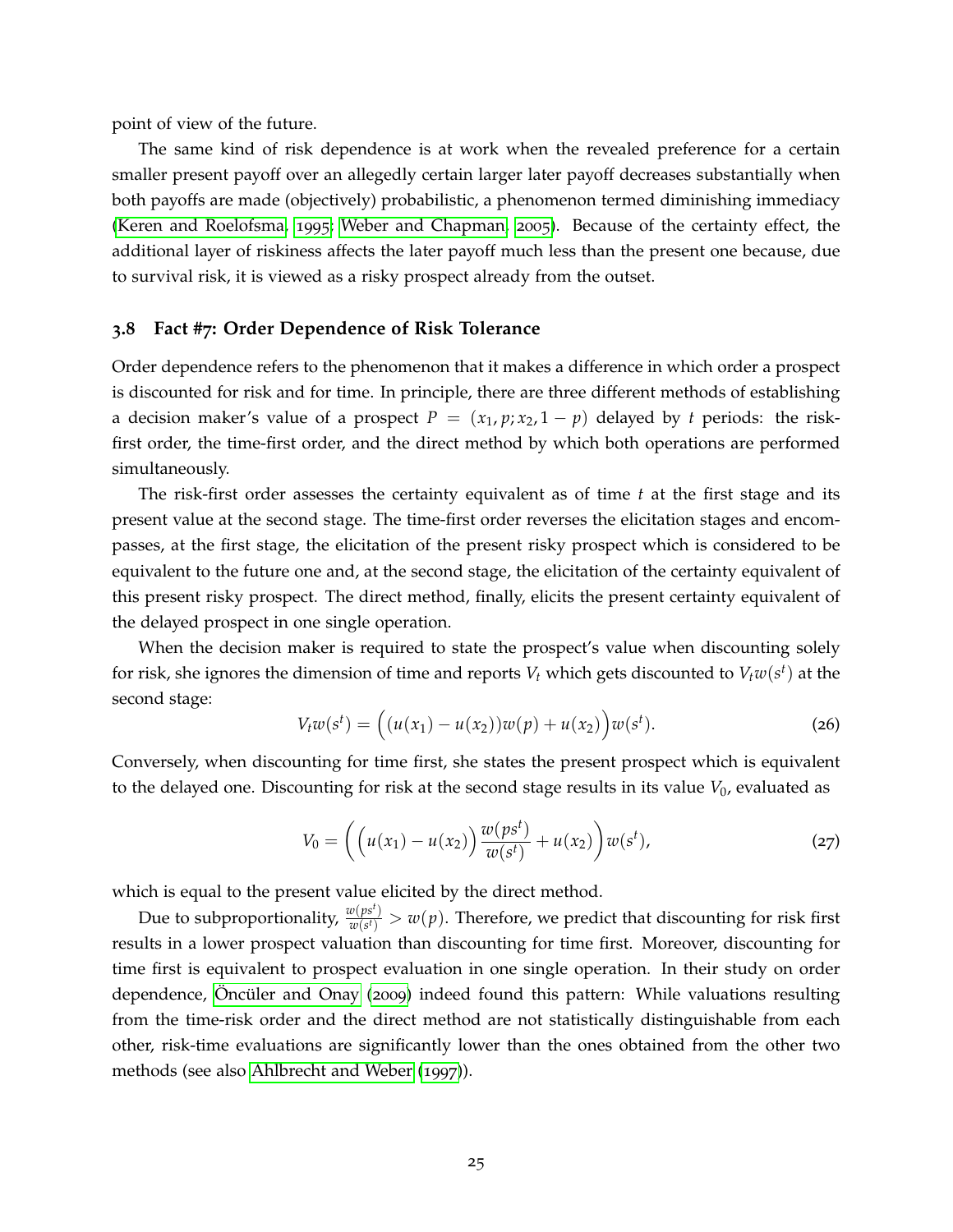# <span id="page-26-0"></span>**4 Quantitative Assessment**

The previous results indicate that our model is capable of explaining all seven facts. The question remains whether the model requires vastly different parameters to explain the various facts or whether is it possible to explain them with a set of parameters within a relatively narrow and plausible range.[16](#page-26-1) To address this question, we tie our hands and assume a fixed set of preference parameter values for (i) the utility curvature, (ii) the degrees of subproportionality and convexity of probability weights, and (iii) the rate of pure time preference, as specified in Table [3](#page-27-0). These parameters are suggested by typical estimates in the literature (see e.g. [Abdellaoui, Diecidue,](#page-60-7) and Oncüler ( $2011$ ); [Fehr-Duda and Epper](#page-63-2) ( $2012$ )). Together with an estimated value of the survival probability *s* the preference parameters generate behavioral predictions that we can quantitatively compare with the outcomes of experiments that documented the seven facts. In other words, we use only one free parameter – the value of the (annualized) survival probability  $s$  – to fit the experimental data.<sup>[17](#page-26-2)</sup>

Ideally, for a given subject pool at a given point in time, and a given elicitation method, the estimated value of *s* should be rather similar across experiments because in this case the participants would have little reason to reveal different degrees of subjective uncertainty that "something may go wrong". However, the seven facts we discussed have been documented at different points in time, with different elicitation methods, and with rather different subject pools – French, Swiss, Swedish and US participants. Table [13](#page-57-0) in the appendix summarizes the experimental studies we used for our task. Therefore, the best we can hope for is that the estimated value of *s* is roughly in a similar ballpark across the different experiments. In addition, because all studies have been conducted with university students in advanced Western countries with well-developed property rights, the estimated value of *s* should not be unreasonably low (e.g., below 0.5 or 0.6 p.a.). As we will see below, our quantitative estimates nicely confirm these expectations. The typical value of the survival probability across experiments is around 0.9 and never below 0.825. Thus, all seven facts can be quantitatively explained with a plausible and identical set of preference parameters and a narrow and plausible range of survival probabilities.

# **4.1 Fact #1: Delay Dependence of Probability Weights**

To demonstrate the quantitative implications of our approach we proceed as follows. According to our framework the driver of risk tolerance increasing with delay are delay-dependent probability weights. Delay-dependent risk tolerance was observed in many experiments, but only a very few provide estimates of suitable probability weights. One particularly useful example is [Abdellaoui, Baillon, Placido, and Wakker](#page-60-8) ([2011](#page-60-8))'s investigation of the source dependence of uncertainty attitudes. Their experiment also involved pure risk, i.e. given objective probabilities, as a special source for which uncertainty resolved at the payment date three months after the

<span id="page-26-1"></span><sup>&</sup>lt;sup>16</sup>We thank an anonymous referee for proposing this calibration exercise.

<span id="page-26-2"></span><sup>&</sup>lt;sup>17</sup>Note that there are so far no stylized facts regarding the perceived subjective uncertainty captured by the survival probability *s*. Therefore, it makes sense to estimate *s*.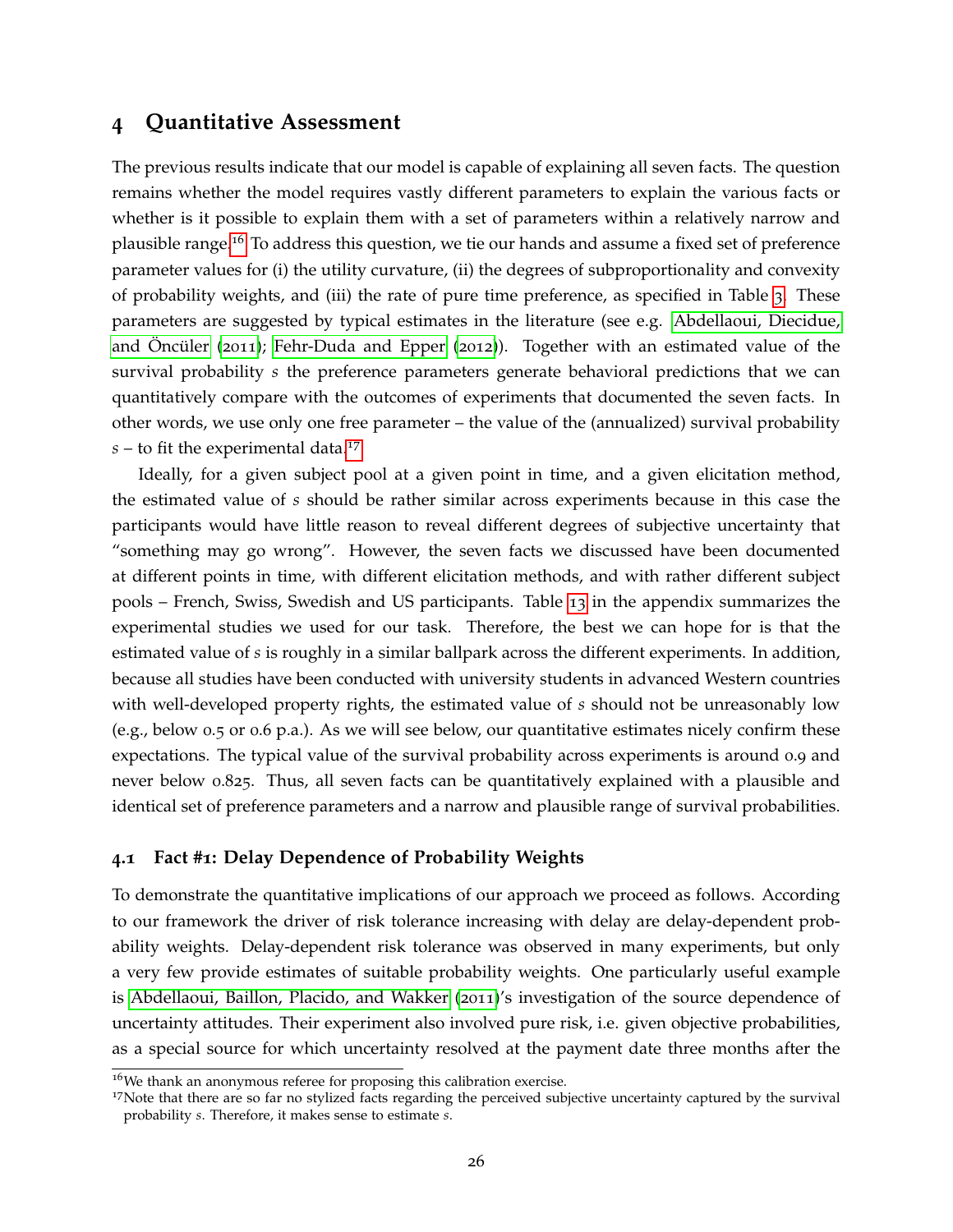# Table 3: Global Parameter Values

<span id="page-27-0"></span>

| <b>Function</b>       | Specification      | Parameter                             | Value |
|-----------------------|--------------------|---------------------------------------|-------|
| Probability weighting | compound invariant | $\alpha$ : subproportionality         | 0.50  |
|                       |                    | $\beta$ : convexity                   | 0.95  |
| Utility               | power              | $\gamma$ : curvature                  | 0.80  |
| Time discounting      | exponential        | $\eta$ : rate of time preference 0.10 |       |

The functions are specified as follows. [Prelec](#page-66-3) ([1998](#page-66-3))'s compound-invariant probability weighting function:  $w(p) = \exp(-\beta(-\ln(p))^{\alpha})$ . Power utility function:  $u(x) = x^{\gamma}$ . Time discount function:  $\rho(t) = \exp(-\eta t).$ 

experimental sessions. [Abdellaoui, Baillon, Placido, and Wakker](#page-60-8) ([2011](#page-60-8)) assume a [Prelec](#page-66-3) ([1998](#page-66-3)) compound-invariant probability weighting function and report  $\hat{\alpha} = 0.67$  and  $\hat{\beta} = 0.76$  for the delayed weights  $w_{t=3}(p)$  (see their Figure 9 on page 713). Now, what is the level of survival probability *s* such that their delayed weights  $w_{t=3}(p)$  can be interpreted as  $\tilde{w}(p)$  based on the atemporal weights  $w_{t=0}(p)$  generated by our global parameters? We estimate *s* by minimizing the sum of squares of the difference between  $\tilde{w}$  and  $w_{t=3}$ . This exercise yields an optimal  $s^*$ of 0.825 p.a., which we deem a very plausible number. In other words, subjects behaved as if they thought outcomes payable in one year would actually materialize with a 82.5% chance. As one can see in Figure [9](#page-28-0), the curve of  $\tilde{w}$  predicted for this level of *s*<sup>∗</sup> closely matches the actual reported curve  $w_{t=3}$ .

# **4.2 Fact #2: Hyperbolic Discounting**

[Epper, Fehr-Duda, and Bruhin](#page-63-7) ([2011](#page-63-7)) elicited both time preferences and risk preferences of a student sample.<sup>[18](#page-27-1)</sup> Comparing the average annualized discount rates observed for a two-month delay and a four-month delay shows the usual picture: they decline from 0.368 to 0.299 when the delay increases (all these numbers can be found in the first column of their Table 2 on page 183 of the paper). Assuming that the discount rates are generated by the theoretical discount weights  $w(s^t) \exp(-\eta t)$ , we estimate *s* by minimizing the sum of squared deviations between model predictions and observations. This procedure yields  $s^* = 0.947$ , resulting in predicted discount rates of 0.372 for the two-month delay, and 0.293 for the four-month delay, shown in Table [5](#page-29-0), which are very close to the observed values.

[Epper, Fehr-Duda, and Bruhin](#page-63-7) ([2011](#page-63-7)) provide a number of additional insights. A large body of empirical evidence documents the prevalence of common-ratio violations as well as of nonexponential discounting, at least at the level of aggregate behavior [\(Kahneman and Tversky,](#page-64-1) [1979](#page-64-1); [Thaler,](#page-68-9) [1981](#page-68-9); [Benzion, Rapoport, and Yagil,](#page-61-10) [1989](#page-61-10); [Starmer and Sugden,](#page-67-10) [1989](#page-67-10); [Prelec and Loewen](#page-66-2)[stein,](#page-66-2) [1991](#page-66-2)). However, there is vast heterogeneity in individuals' behaviors [\(Hey and Orme,](#page-64-8) [1994](#page-64-8);

<span id="page-27-1"></span><sup>&</sup>lt;sup>18</sup>Based on the risk taking data, [Epper, Fehr-Duda, and Bruhin](#page-63-7) ([2011](#page-63-7)) estimated the mean Prelec  $α = 0.505$  and the mean  $\beta = 0.974$ , which lie very close to our global parameter values.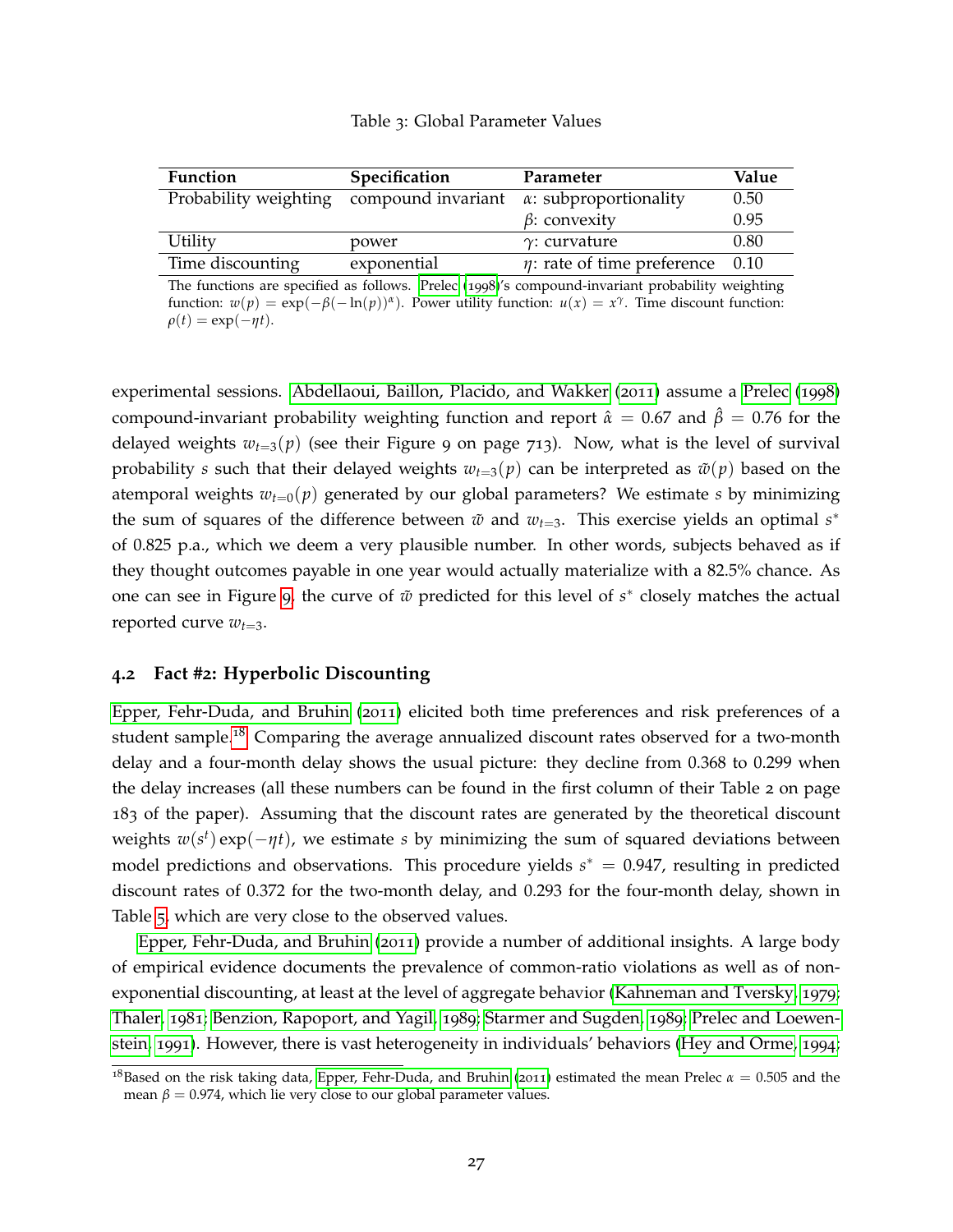<span id="page-28-0"></span>Figure 9: Observed versus Predicted Weighting Functions





| Probability | Observed | Predicted |
|-------------|----------|-----------|
| 0.125       | 0.289    | 0.308     |
| 0.250       | 0.388    | 0.395     |
| 0.500       | 0.552    | 0.544     |
| 0.750       | 0.719    | 0.710     |
| 0.875       | 0.821    | 0.821     |

**Figure:** The green curve corresponds to the atemporal probability weighting function,  $w_{t=0}$ , generated by our global parameter values. The red curve depicts the probability weighting function estimated by [Abdellaoui, Baillon, Placido,](#page-60-8) [and Wakker](#page-60-8) ([2011](#page-60-8)) for uncertainty resolution in three months, *wt*=<sup>3</sup> (see Panel B in their Figure 9 on page 713). The blue cross-shaped curve is our prediction for the global parameter values and a survival probability of  $s^* = 0.825$ . **Table:** For each of the five probabilities in [Abdellaoui, Baillon, Placido, and Wakker](#page-60-8) ([2011](#page-60-8)), the table contrasts observed decision weights of the better outcome with decision weights predicted by our model with global parameter values and  $s^* = 0.825$ . The exact observed weights are computed using the probability weighting function estimated by [Abdellaoui, Baillon, Placido, and Wakker](#page-60-8) ([2011](#page-60-8)).

[Chesson and Viscusi,](#page-62-9) [2000](#page-62-9); [Bruhin, Fehr-Duda, and Epper,](#page-61-6) [2010](#page-61-6)) and the question arises whether common-ratio violations and non-constant discounting are actually exhibited by the same people. To our knowledge, potential links between risk preferences and time preferences at the level of preference conditions or parameter estimates have not been explored so far. However, using the decline of discount rates as a measure of decreasing impatience, [Epper, Fehr-Duda,](#page-63-7) [and Bruhin](#page-63-7) ([2011](#page-63-7)) provide evidence that subjects' departures from linear probability weighting are indeed highly significantly correlated with the strength of the decrease in discount rates. In fact, the only variable associated with decreasing discount rates turns out to be the degree of subproportionality of probability weights, which explains a large percentage of the variation in the extent of the decline, whereas observable individual characteristics, such as gender, age, experience with investment decisions and cognitive abilities are not significantly correlated with the degree of non-constant discounting.

# **4.3 Fact #3: Preference for One-Shot Resolution of Uncertainty**

To the best of our knowledge, the process dependence of risk taking behavior has not been investigated experimentally in situations when there is actually a substantial time delay present.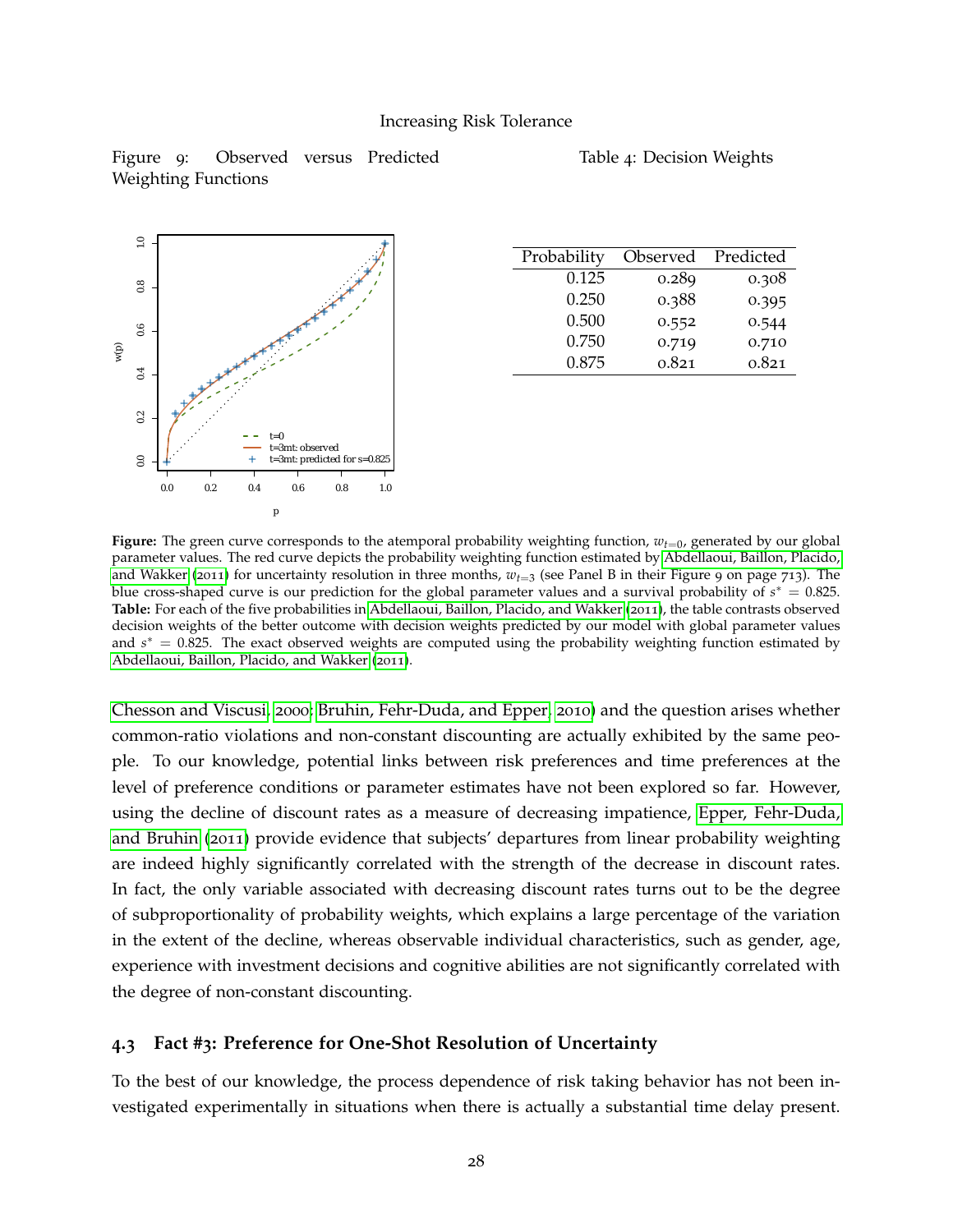| Delay    | <b>Observed</b> | Predicted |
|----------|-----------------|-----------|
| 2 months | 0.368           | 0.372     |
| 4 months | 0.299           | 0.293     |

<span id="page-29-0"></span>Table 5: Hyperbolic Discounting - Observed versus Predicted Discount Rates

The table lists observed and predicted annualized discount rates for the two different time delays in [Epper, Fehr-Duda,](#page-63-7) [and Bruhin](#page-63-7) ([2011](#page-63-7)). The observed rates can be found in the first column of [Epper, Fehr-Duda, and Bruhin](#page-63-7) ([2011](#page-63-7))'s Table 2 (page 183). The predicted rates result from our model with the global parameter values and  $s^* = 0.947$ .

Experimental tasks are typically based on one-stage and numerically equivalent multi-stage prospects that are resolved almost immediately. In other words, survival probability *s* is irrelevant in such situations. Thus, we will illustrate an atemporal version of the preference for one-shot resolution of uncertainty over sequential resolution by (i) documenting that the predicted certainty equivalents of one-shot resolved prospects are always higher than those of sequentially resolved prospects, and (ii) by comparing the actually observed certainty equivalents with the predicted certainty equivalents.

[Abdellaoui, Klibanoff, and Placido](#page-60-0) ([2015](#page-60-0)) report mean certainty equivalents for simple prospects  $(50, p; 0, 1-p)$  (their Table 2 on page 1310) that are resolved in one stage or in two stages. Table [6](#page-29-1) shows that one-shot certainty equivalents are always higher than sequential ones, and the predicted values, based on our global parameters, are reasonably close to the observed ones, particularly for the probabilities  $1/2$  and  $11/12$ . For  $p = 1/12$  the model overpredicts the difference between one-shot and sequential values.<sup>[19](#page-29-2)</sup>

<span id="page-29-1"></span>Table 6: Process Dependence - Observed versus Predicted Certainty Equivalents

| Prospect       | Condition  | Observed | Predicted |
|----------------|------------|----------|-----------|
| (50, 1/12; 0)  | one-shot   | 9.910    | 11.184    |
|                | sequential | 9.250    | 7.182     |
| (50, 1/2; 0)   | one-shot   | 22.650   | 22.671    |
|                | sequential | 20.720   | 19.052    |
| (50, 11/12; 0) | one-shot   | 37.740   | 37.781    |
|                | sequential | 34.720   | 35.435    |

The table lists certainty equivalents documented in Table 2 on page 1310 of [Abdellaoui, Klibanoff, and Placido](#page-60-0) ([2015](#page-60-0)) for one-shot and sequential resolution (their "CRG" condition). The predictions are obtained for our model with the global parameter values listed.

<span id="page-29-2"></span> $<sup>19</sup>$ Regarding the other features of our model, event commutativity and aversion to equiprobable stages, the evidence</sup> so far is mixed. For a review see [Fan, Budescu, and Diecidue](#page-63-8) ([2018](#page-63-8)).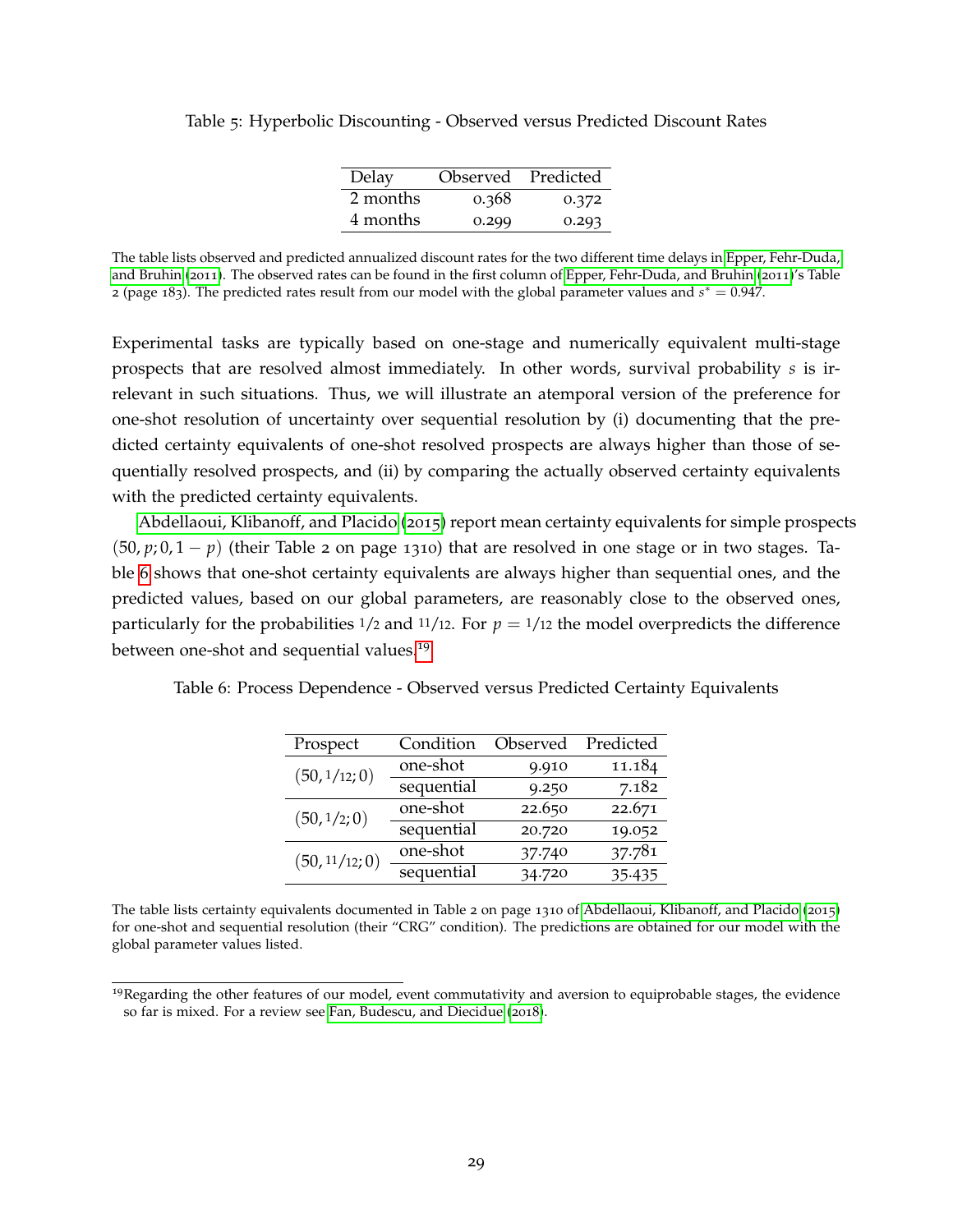### **4.4 Fact #4: Subadditive Discounting**

To illustrate the quantitative implications of our model we again examine the discounting data of [Epper, Fehr-Duda, and Bruhin](#page-63-7) ([2011](#page-63-7)). In the experiment, future equivalents FEs of a fixed sooner amount of CHF 60 were elicited for various time delays. We define the observed *discount fraction* as

$$
f(t_1,t_2)=\frac{60}{\mathrm{FE}}\,
$$

where  $t_1$  is the payment date for the sooner amount 60 and  $t_2$  the payment date for the later amount FE [\(Read,](#page-66-0) [2001](#page-66-0)). If the product  $f(t_1, t_2) f(t_2, t_3)$  is smaller than the discount fraction over the total period,  $f(t_1, t_3)$ , then discounting is subadditive. According to our model, indifference between sooner and later payments is given by

$$
u(60)w(s^{t_1})\exp(-\eta t_1) = u(FE)w(s^{t_2-t_1})w(s^{t_1})\exp(-\eta t_2).
$$

Assuming power utility with parameter  $\gamma$  the predicted discount fraction equals to

$$
f(t_1, t_2) = \frac{60}{\text{FE}} = \left(\frac{w(s^{t_2 - t_1)} \exp(-\eta t_2)}{\exp(-\eta t_1)}\right)^{\frac{1}{\gamma}}.
$$

<span id="page-30-0"></span>Given the optimal survival probability derived for the same data set of Fact #2,  $s^* = 0.947$ , the following predictions for the discount fractions result, listed in Table [7](#page-30-0).

Table 7: Subadditive Discounting - Observed versus Predicted Discount Fractions

| Discount Fraction | Observed | Predicted |
|-------------------|----------|-----------|
| f(0,2)            | 0.927    | 0.893     |
| f(2,4)            | 0.941    | 0.893     |
| f(0,4)            | 0.886    | 0.852     |
| f(0,2) f(2,4)     | 0.872    | 0.797     |

The table lists discount fractions for various payment dates and the relevant product. Observed values are derived from the values shown in Table 2 of [Epper, Fehr-Duda, and Bruhin](#page-63-7) ([2011](#page-63-7)) (page 183). Predictions are derived by our model with global parameter values and  $s^* = 0.947$ .

Both the observed mean discount fractions and the predicted ones clearly exhibit subadditivity, with predictions fitting fairly well.

### **4.5 Fact #5: Preferences for the Timing of Uncertainty Resolution**

[Arai](#page-60-9) ([1997](#page-60-9)) measured (hypothetical) strength of preference (SOP) towards resolution timing for delayed prospects that varied by outcome probability and time delay. In this case we do not have present certainty equivalents at our disposal but have to rationalize strength of preference values. We report [Arai](#page-60-9) ([1997](#page-60-9))'s findings on the prospect (5000,  $p$ ; 0, 1 –  $p$ ) listed in Table 1 on page 20 of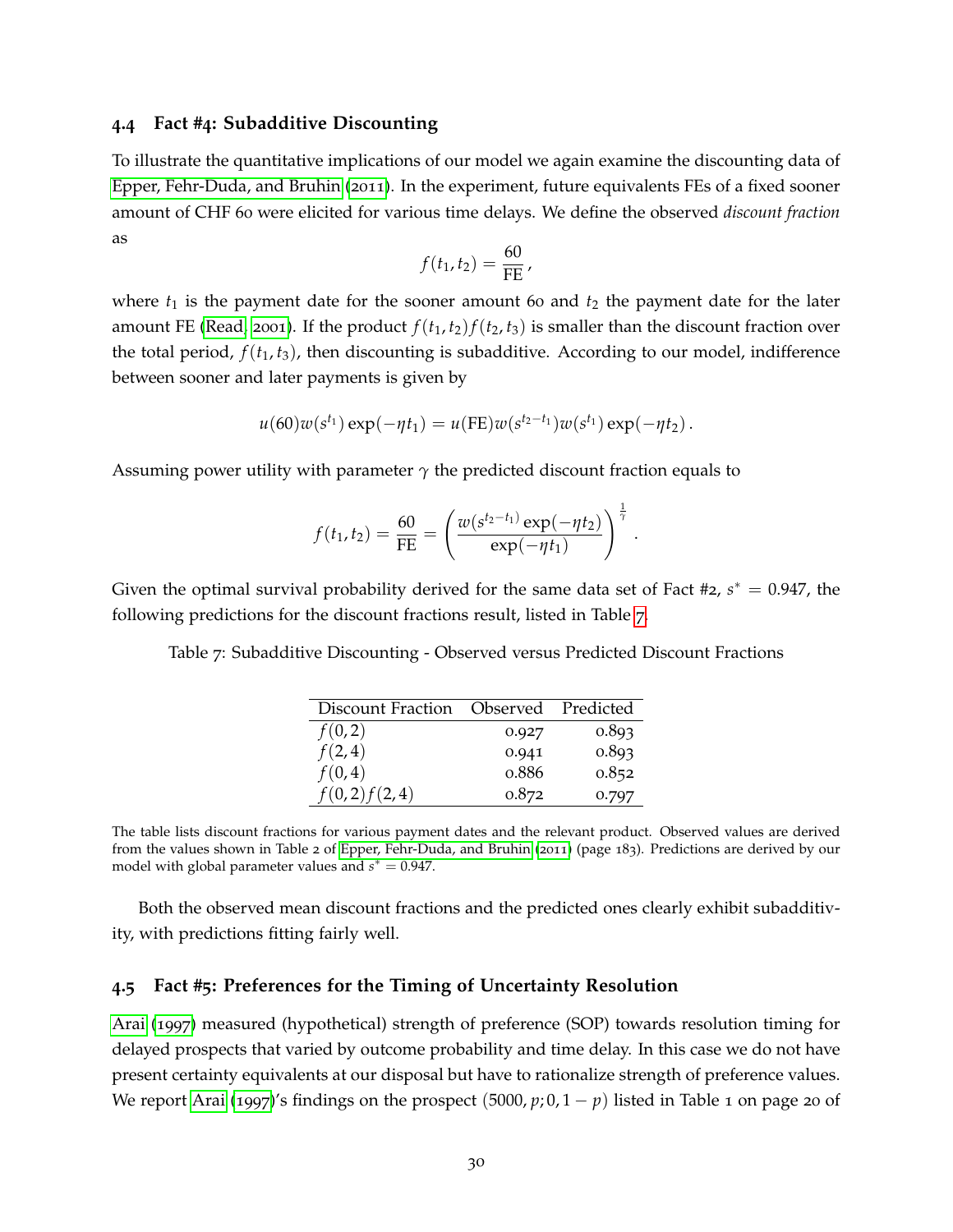his paper. Strength of preference was measured on a scale divided into 30 equal intervals, with  $SOP = 0$  denoting strong preference for immediate resolution and  $SOP = 30$  denoting strong preference for late resolution. Thus,  $SOP = 15$  signals indifference between immediate and late resolution of uncertainty.

[Arai](#page-60-9) ([1997](#page-60-9)) finds a very distinct pattern of strength of preference depending on time delay and probability: The smaller the probability and the longer the time delay, the stronger the preference for late resolution. Our task is to predict the patterns observed by [Arai](#page-60-9) ([1997](#page-60-9)). For this purpose we examine the wedge  $W(p,t) := w \frac{w(ps^t)}{w(p)w(s^t)}$  $\frac{w(p|s|)}{w(p)w(s)}$  which measures the decision weight for late resolution relative to the decision weight for immediate resolution of uncertainty. We hypothesize that it is more likely to observe strength of preference  $SOP > 15$  in favor of late resolution for greater values of the wedge  $W(p, t)$ . We calculate  $W(p, t)$  by assuming our global parameters and survival probability *s* = 0.9, which lies in the range of optimal *s* ∗ found for the other facts (see Table [12](#page-34-1) below.)

<span id="page-31-0"></span>Table 8: Resolution Timing - *W*(*p*, *t*) and Strength of Preference SOP

|      | $t = 1/4$    |           | $t=2$        |           | $t=10$       |           |
|------|--------------|-----------|--------------|-----------|--------------|-----------|
|      | $W(p,t)$ SOP |           | $W(p,t)$ SOP |           | $W(p,t)$ SOP |           |
| 0.05 |              | 1.16 16.4 |              | 1.46 17.0 |              | 2.03 17.8 |
| 0.35 | 1.15         | 15.6      | 1.41         | 16.5      | 1.77         | 18.2      |
| 0.65 | 1.14         | 12.4      | 1.35         | 14.4      | 1.55         | 17.2      |
| 0.95 | 1.11         | 12.3      | 1.18         | 13.9      | 1.21         | 16.9      |

The table shows wedges  $W(p, t) = \frac{w(ps^t)}{w(n)w(s^t)}$  $\frac{w(p\mid s)}{w(p)w(s')}$  predicted by our model with global parameter values and  $s = 0.9$  and observed strength of preferences values reported in [Arai](#page-60-9) ([1997](#page-60-9)) (Table 1 on page 20).

Table [8](#page-31-0) shows a totally consistent picture,  $W(p, t)$  is predicted to decrease in  $p$  and increase in delay *t*, capturing the patterns in the observed strength of preference measures. The Spearman rank correlation coefficient between SOP and  $W(p,t)$  amounts to 90.2%, which we deem an excellent match.

# **4.6 Fact #6: Risk-Dependent Discounting**

In their experiments, [Weber and Chapman](#page-68-2) ([2005](#page-68-2)) investigated whether delaying an outcome is equivalent to making it risky. In one of these experiments participants' present certainty equivalents for delayed prospects were elicited through a series of choices using a bisection algorithm. 124 participants supplied useful responses in the immediacy task, which involved hypothetical amounts of \$100 and \$110. These amounts were payable either immediately or with various time delays, and were supposedly certain or risky materializing with a probability of  $p = 0.5$ .

Working with our global parameters we estimated the optimal survival probability that minimizes the sum of squares of differences between observed and predicted values. This exercise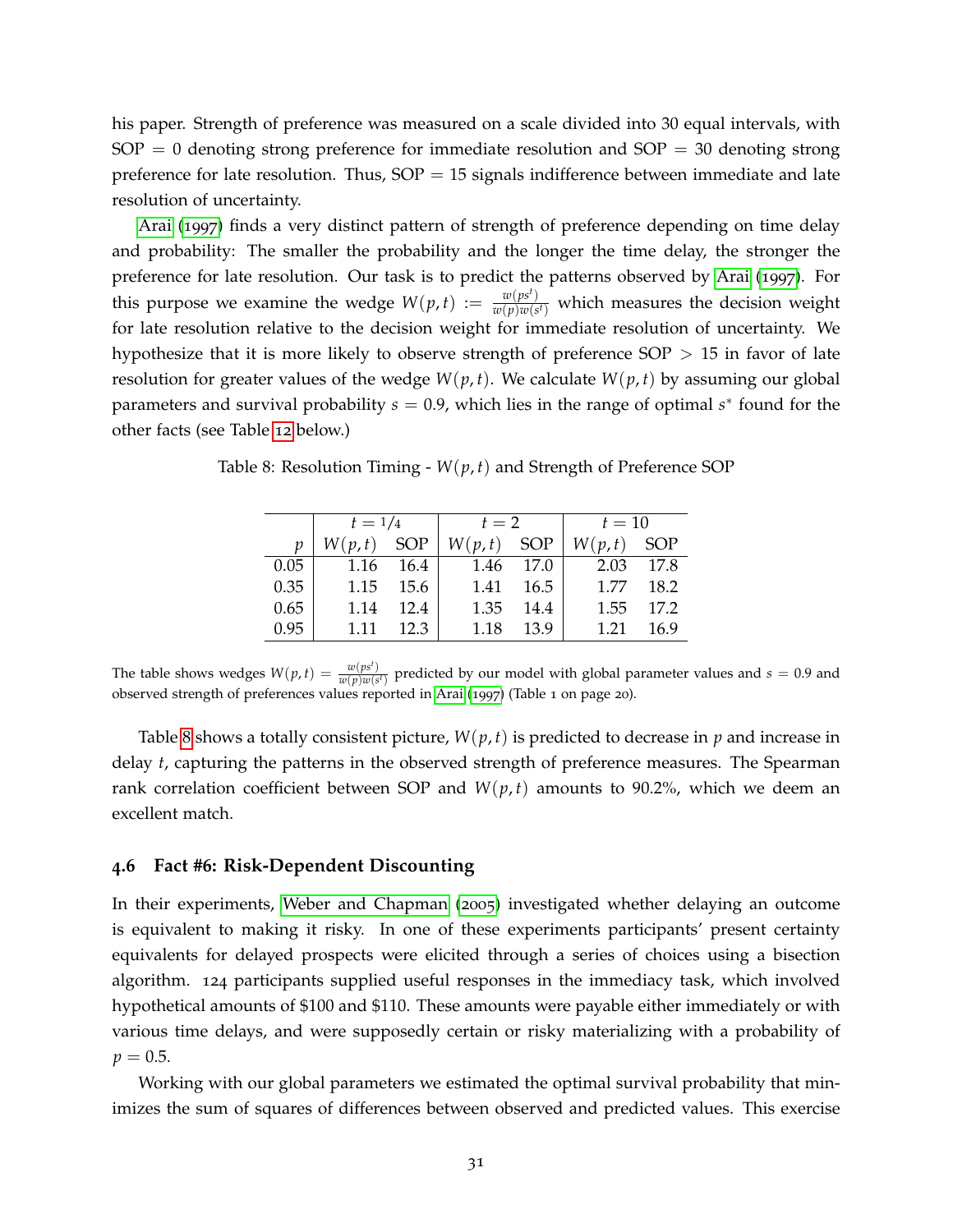resulted in an estimate of  $s^* = 0.872$ , again a very reasonable number.

| Delay    | Amount | Probability | Observed | Predicted |
|----------|--------|-------------|----------|-----------|
| $\Omega$ | 100    | 1.0         | 100.00   | 100.00    |
|          |        | 0.5         | 38.32    | 37.21     |
|          | 110    | 1.0         | 70.52    | 81.86     |
|          |        | 0.5         | 35.46    | 38.02     |
| 26       | 100    | 1.0         | 41.11    | 39.94     |
|          |        | 0.5         | 23.34    | 23.40     |
| 30       | 110    | 1.0         | 47.85    | 40.16     |
|          |        | 0.5         | 23.75    | 24.03     |
|          |        |             |          |           |

<span id="page-32-0"></span>Table 9: Risk-Dependent Discounting - Observed versus Predicted Present Certainty Equivalents

The table lists present certainty equivalents reported in [Weber and Chapman](#page-68-2) ([2005](#page-68-2)), Table 5 (page 111). The predicted present certainty equivalents are obtained using our model with global parameter values and *s* ∗ = 0.872.

Table [9](#page-32-0) contrasts observed present certainty equivalents<sup>[20](#page-32-1)</sup> with predicted ones. Generally, we are able to produce an excellent match between observed and predicted values, only the present value of 110 materializing in 4 months is overstated by the model, i.e. participants discounted 110 much more heavily than predicted. According to our model an allegedly certain outcome payable at delay *t*,  $(x, t)$ , is evaluated as  $u(x)w(s^t)$  exp $(-\eta t)$ . Its risky counterpart is evaluated as  $u(x)w(ps^t) \exp(-\eta t)$ . Their corresponding non-delayed values amount to  $u(x)$  and  $u(x)w(p)$ , respectively, implying the discount weights  $w(s^t) < \frac{w(ps^t)}{w(n)}$  $\frac{w(p|S')}{w(p)}$  for the certain and risky outcomes. Comparing the entries for  $p = 1$  and  $p = 0.5$  for the various delays in Table [10](#page-32-2) clearly shows a greater loss in value for allegedly certain outcomes than for risky ones.

<span id="page-32-2"></span>Table 10: Diminishing Immediacy - Predicted Discount Weights

| Delay t |     | Amount Probability | Discount Weight |
|---------|-----|--------------------|-----------------|
|         | 110 | 1.0                | 92.4%           |
|         |     | 0.5                | 94.3%           |
| 26      | 100 | 1.0                | 59.8%           |
|         |     | 0.5                | 69.0%           |
| 30      | 110 | 1.0                | 55.3%           |
|         |     | 0.5                | 65.3%           |

The table list predicted discount weights for the different delayed prospects in [Weber and Chapman](#page-68-2) ([2005](#page-68-2)).

# **4.7 Fact #7: Order Dependence**

In their study on order dependence, Oncüler and Onay ([2009](#page-66-1)) found the following pattern: While valuations of delayed risky prospects resulting from the time-risk order ("TR", discounting for

<span id="page-32-1"></span><sup>20</sup>Values for present certain \$100 were not elicited.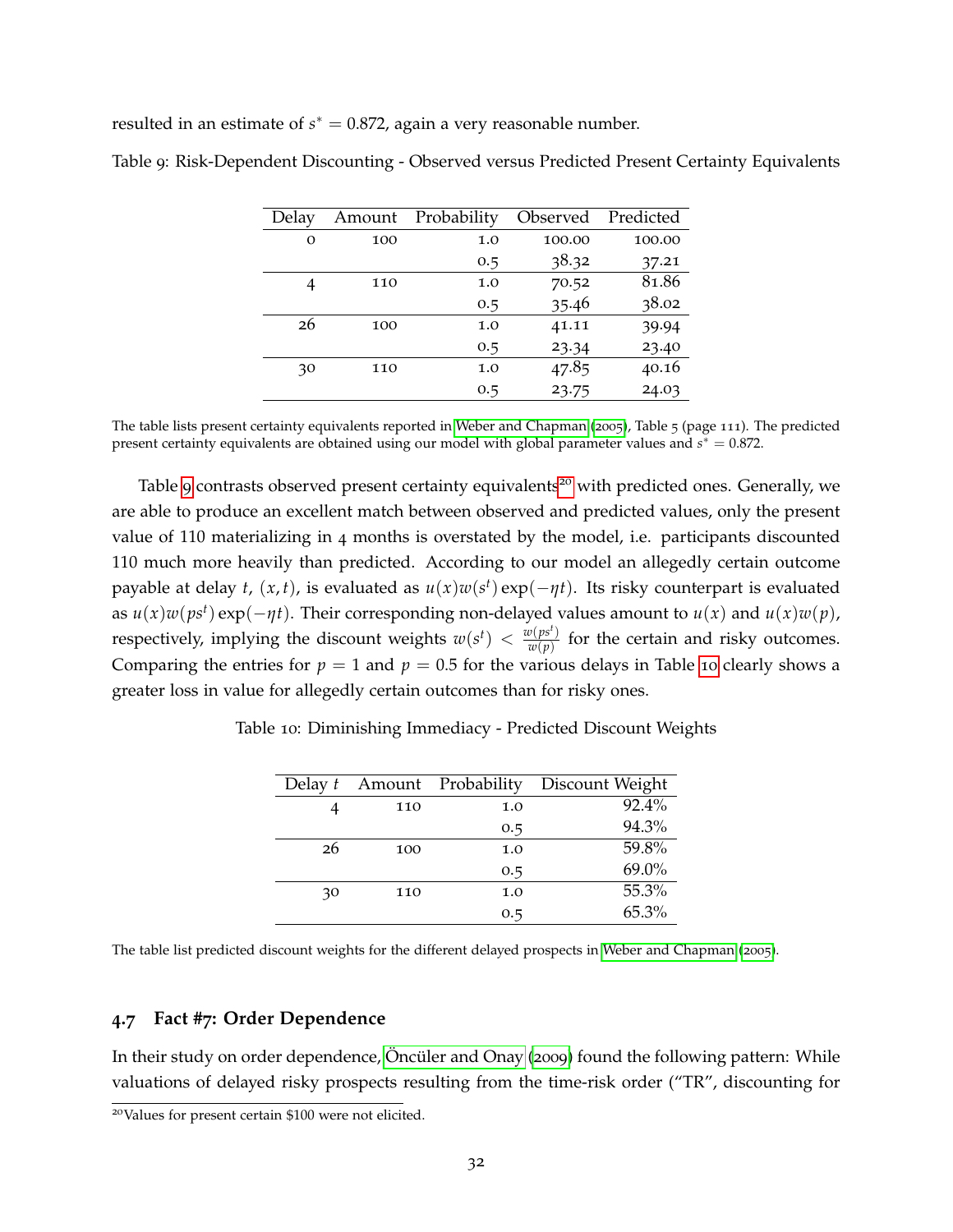time first and for risk thereafter) and the direct method ("D", both operations performed simultaneously) are not statistically distinguishable from each other, risk-time evaluations ("RT", discounting for risk first and for time thereafter) are significantly lower than the ones obtained from the other two methods. Here we proceeded as before, we minimized the sum of squared deviations between observation and prediction based on our global parameters which resulted in an optimal survival probability *s* ∗ = 0.937. We report the observed and predicted present certainty equivalents for the three elicitation methods in Table [11](#page-33-0). Predictions match observations quite well.

| Probability | Condition | Observed Predicted |       |
|-------------|-----------|--------------------|-------|
| 0.5         | RT        | 35.94              | 34.09 |
|             | TR        | 39.83              | 37.06 |
|             | Ð         | 39.60              | 37.06 |
| 0.3         | <b>RT</b> | 22.07              | 24.89 |
|             | TR        | 24.44              | 27.09 |
|             | ו ו       | 24.14              | 27.09 |

<span id="page-33-0"></span>Table 11: Order Dependence - Observed versus Predicted Present Certainty Equivalents

The table shows observed present certainty equivalents reported in Öncüler and Onay ([2009](#page-66-1)), Table 1 on page 285. The predictions are obtained by our model using global parameter values and  $s^* = 0.937$ .

# **4.8 Summary**

The quantitative assessments conducted in this section were based on the same set of preferences parameters. We deliberately tied our hands for the quantitative predictions by assuming a plausible set of preference parameters suggested by the literature. In this way, we avoid arbitrary degrees of freedom in accommodating the data and enable a judgment to what extent our approach indeed facilitates a unifying explanation of a diverse set of facts. Table [12](#page-34-1) shows that the objects of interest that needed to be predicted to explain the facts were quite varied – ranging from probability weights to discount rates, from discount fractions to (present) certainty equivalents. Our quantitative analysis suggests that our predictions are in general well matched with the observations. Furthermore, as Table [12](#page-34-1) reveals, we find that observed behavior is consistent with plausible values of an annual survival probability in the range of 0.825 to 0.947. In view of the fact that the data were elicited from different subject pools in different countries and at different points in time, we deem this a remarkably narrow and plausible range of values for survival probability.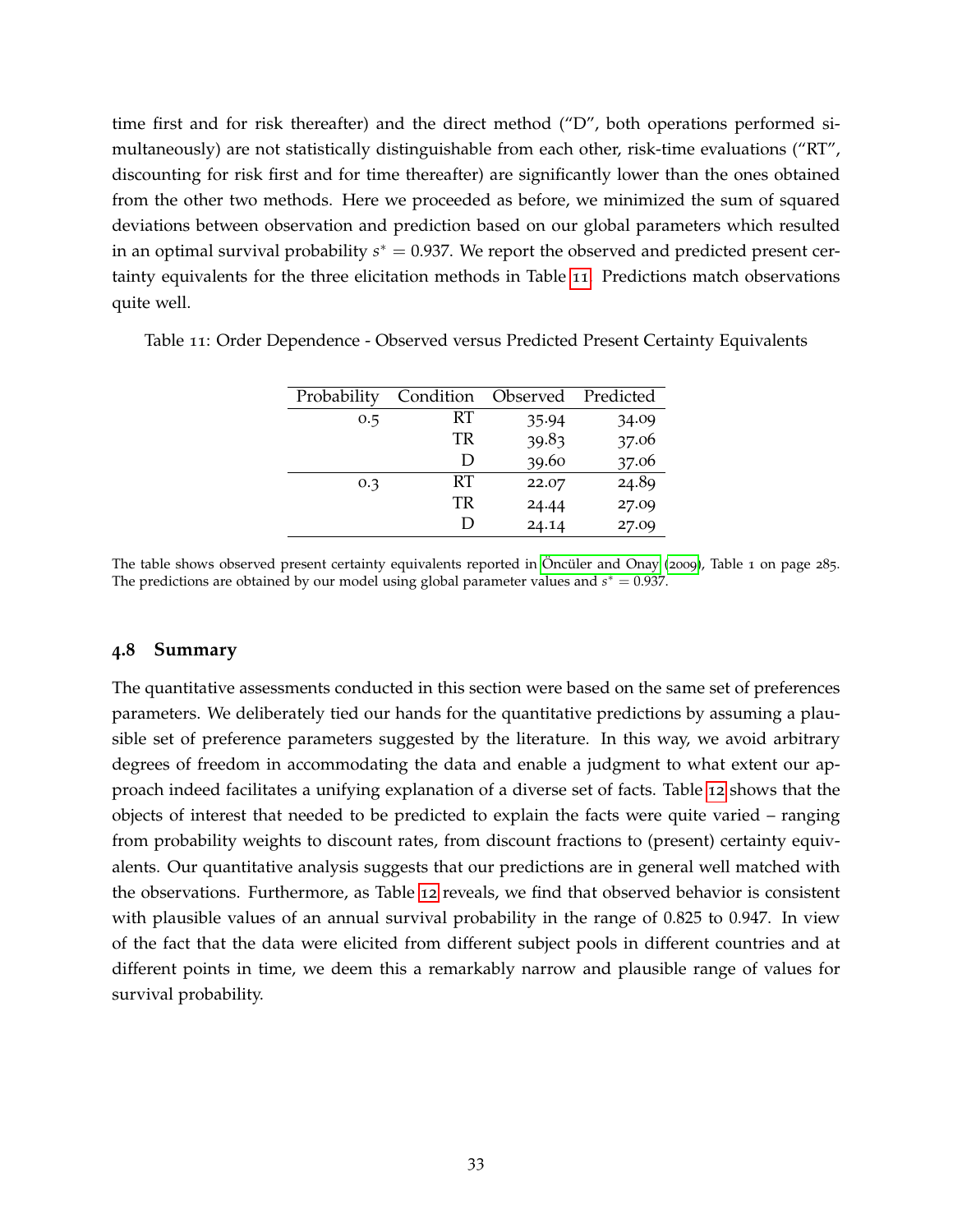<span id="page-34-1"></span>

|              | Fact # Output Variable                 |       | $s^*$ p.a. Remark |
|--------------|----------------------------------------|-------|-------------------|
|              | 1 Probability weights                  | 0.825 |                   |
| $2^{\circ}$  | Discount rates                         | 0.947 |                   |
| $\mathbf{R}$ | Certainty equivalents                  |       | not relevant      |
|              | Discount fractions                     | 0.947 | same as in #2     |
|              | 5 Correlation with preference strength | 0.900 | assumed           |
|              | 6 Present certainty equivalents        | 0.872 |                   |
| 7            | Present certainty equivalents          | 0.937 |                   |

Table 12: Summary: Optimal Survival Probability *s* ∗

The table lists estimated optimal survival probabilities for each fact (see the remarks for exceptions). Survival probabilities are estimated by minimization of the sum of square deviations between observed output variables and our model with the global parameter values.

# <span id="page-34-0"></span>**5 Experimental Findings and Related Literature**

In the following we present the experimental evidence in more detail and discuss previous explanations of the observed effects. Extant explanations usually deal with only one or a few specific regularities and do not address the entirety of the phenomena summarized in Table [1](#page-2-0). By now, there is an extensive literature on many of these single aspects, for example on hyperbolic discounting, preferences for resolution timing and the value of information. As reviewing this literature is beyond the scope of this paper, we focus on those contributions that are more closely related to our work.

Delay dependence of risk taking behavior, Fact #1 in Table [1](#page-2-0), has been documented by a range of papers that do not distinguish between effects of delay on utility and probability weights [\(Jones](#page-64-9) [and Johnson,](#page-64-9) [1973](#page-64-9); [Shelley,](#page-67-1) [1994](#page-67-1); [Ahlbrecht and Weber,](#page-60-6) [1997](#page-60-6); [Sagristano, Trope, and Liberman,](#page-67-11) [2002](#page-67-11); [Noussair and Wu,](#page-66-11) [2006](#page-66-11); [Coble and Lusk,](#page-62-10) [2010](#page-62-10)). That, in fact, probability weights react to delay, rather than the utility function, was shown experimentally by [Abdellaoui, Diecidue, and](#page-60-7) Oncüler ( $2011$ ). They conducted a carefully designed experiment eliciting probability weights for both present and delayed prospects. Their results provide support for our approach as the probability weights of the best possible outcome, when delayed, are significantly greater than their non-delayed counterparts, both in the aggregate as well as for the majority of the individuals. In their study on ambiguity attitudes, [Abdellaoui, Baillon, Placido, and Wakker](#page-60-8) ([2011](#page-60-8)) show estimates of a probability weighting function derived from choices over prospects delayed by three months which we used to assess the quality of our predictions. This function is also much more elevated than typical atemporal estimates are, i.e. the curve lies above a typical atemporal one, see Figure [9](#page-28-0).

[Baucells and Heukamp](#page-61-2) ([2012](#page-61-2)) restrict their analysis to the case of simple prospects  $(x, p; 0, 1$ *p*) that pay *x* with probability *p* at time *t* and zero otherwise. In this setting, the authors predict a number of effects by invoking varying additional assumptions. They model the delay dependence of risk tolerance in the following way. Aside from their fundamental axiom of a direct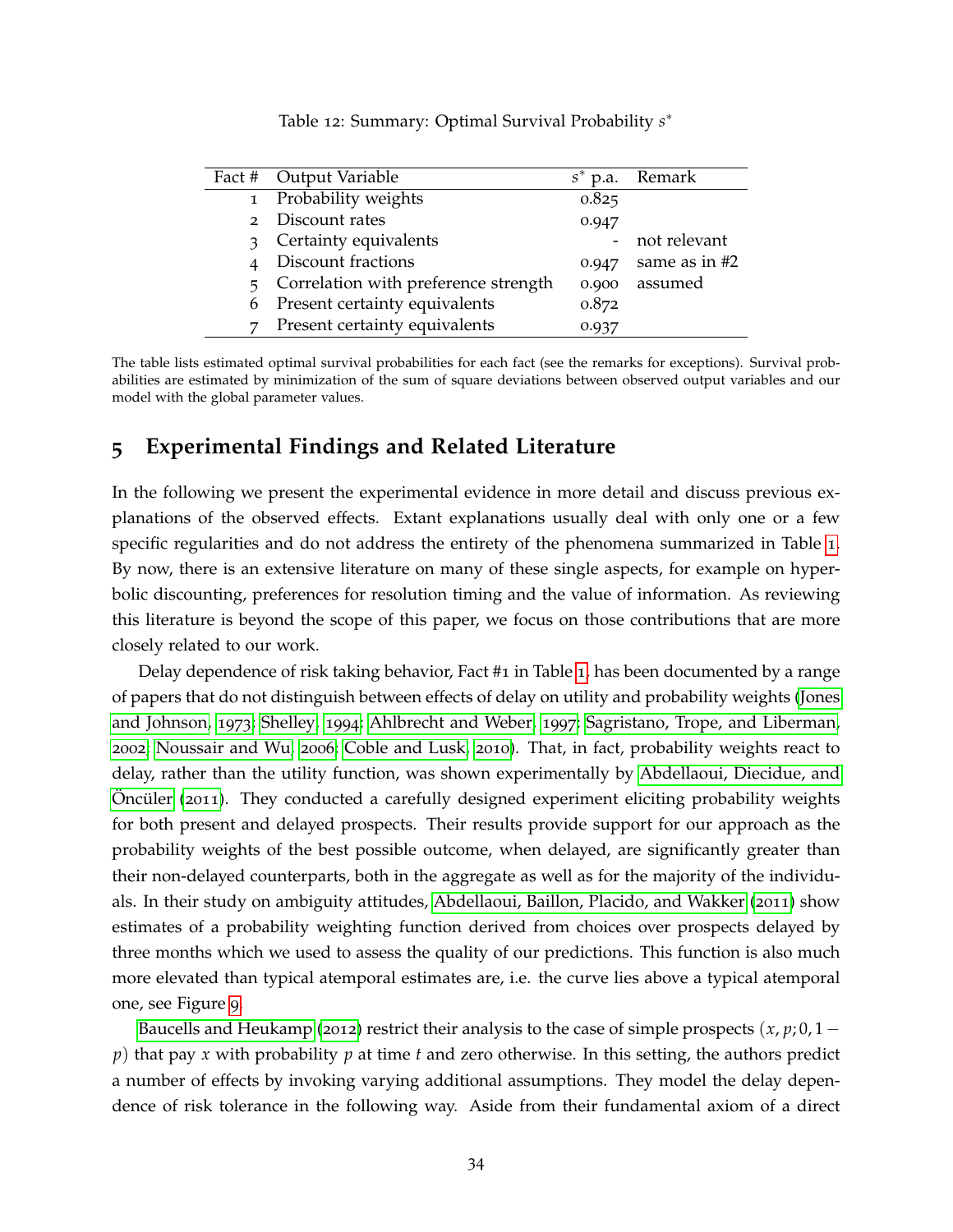probability-time trade-off, mentioned in the introduction, they make two additional assumptions to predict risk premia declining with time delay. The first one is the common ratio effect, which is equivalent to subproportionality in our framework. The second crucial assumption makes the probability-time trade-off depend on outcome magnitude – the probability that renders an early prospect equally attractive as a prospect with a fixed additional delay declines with outcome magnitude. While they predict risk premia declining with delay, their time-dependent probability weights  $\tilde{w}(p) = w(p \exp(-r_x t))$  clearly decrease with delay. Their approach also predicts hyperbolic discounting (Fact #2) (for this result, the common ratio effect has to hold as well as decreasing elasticity of the utility function) and risk dependence of patience (Fact #6), which is a direct consequence of the probability-time trade-off under subproportionality.

It is well known by now that delay dependence is also manifest in discounting behavior, which constitutes empirical Fact #2. There is abundant evidence that many people exhibit decreasing impatience, i.e. their discount rates are not constant but decline with the length of delay (among many others [Benzion, Rapoport, and Yagil](#page-61-10) ([1989](#page-61-10)); [Loewenstein and Thaler](#page-65-0) ([1989](#page-65-0)); [Ainslie](#page-60-10) ([1991](#page-60-10)); [Halevy](#page-64-10) ([2015](#page-64-10))). This regularity has triggered a large literature on hyperbolic and quasi-hyperbolic time preferences (e.g. [Laibson](#page-65-1) ([1997](#page-65-1)), for reviews see [Frederick, Loewenstein,](#page-63-0) [and O'Donoghue](#page-63-0) ([2002](#page-63-0)) and [Ericson and Laibson](#page-63-1) ([2019](#page-63-1))). Most closely related to our approach is a string of papers following [Halevy](#page-64-3) ([2008](#page-64-3)). His model derives hyperbolic discounting from the same mechanism that we employ, namely a combination of future uncertainty with nonlinear probability weighting. The subsequent contributions by [Saito](#page-67-3) ([2011](#page-67-3)) and [Chakraborty, Halevy,](#page-61-0) [and Saito](#page-61-0) ([2020](#page-61-0)) are concerned with establishing a two-way relationship between subproportional probability weights and hyperbolic discounting. The final paper in this series clarifies that subproportionality both implies and is implied by hyperbolic discounting in the domain of single temporal prospects in continuous time, the objects of our model. For consumption streams in discrete time, [Halevy](#page-64-3) ([2008](#page-64-3))'s original topic, subproportionality still implies hyperbolic discounting, but the reverse direction requires more involved conditions, however.

Another recent contribution to modeling intertemporal choice is Kőszegi and Szeidl ([2013](#page-65-9))'s model of focusing. By explicitly taking into account attributes of the decision context, their model of attention is able to predict when people exhibit present or future bias. Our approach is able to generate future bias as well, if the decision maker is prone to a reverse common ratio effect (i.e. if the probability weighting function is supraproportional). [Gabaix and Laibson](#page-63-9) ([2017](#page-63-9)) propose a yet different approach to time discounting. They derive hyperbolic discounting from the assumption that that decision makers obtain unbiased but noisy simulations of future utilities. Both the source and the nature of uncertainty differ between their approach and ours: In their model, uncertainty captures the fact that the decision maker does not know the actual future utility she will experience. Simulation noise makes future utility more risky (in terms of secondorder stochastic dominance). In contrast, we model the fact that "something may go wrong", which adds a downside risk to future prospects (in terms of first-order stochastic dominance). Moreover, [Gabaix and Laibson](#page-63-9) ([2017](#page-63-9)) do not study the interaction of risk and time preferences.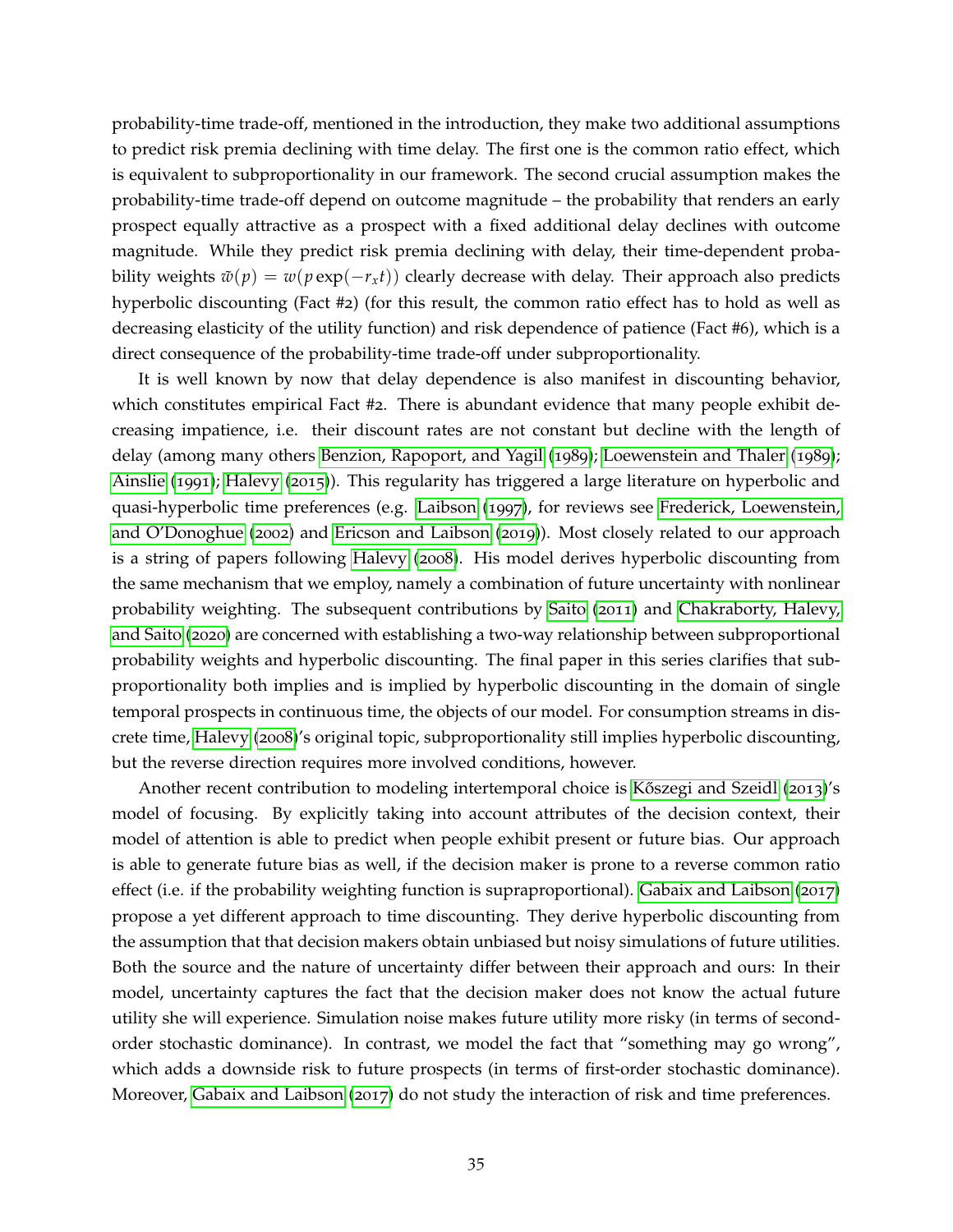Another regularity in the data concerns the process dependence of risk taking and time discounting behavior, Facts #3 and #4. In the domain of risk, the prevalent finding is that, on average, subjects do not reduce compound probabilities according to the rules of probability calculus. For example, [Aydogan, Bleichrodt, and Gao](#page-60-4) ([2016](#page-60-4)) show that for their participants the reduction principle is clearly violated at the aggregate level even though 60% of subjects behave in accordance with reduction. The aggregate result is driven by a minority of participants who depart strongly from reduction - in this case in the direction of a preference for sequential resolution. The authors attribute this finding to the utility of gambling. However, there is also abundant experimental evidence that the value of a compound lottery is smaller than the value of the equivalent single-stage lottery, for example [Chung, von Winterfeldt, and Luce](#page-62-5) ([1994](#page-62-5)), [Budescu and Fischer](#page-61-11) ([2001](#page-61-11)), and [Fan, Budescu, and Diecidue](#page-63-8) ([2018](#page-63-8)) to name a few. It seems to be the case that the framing of the experimental tasks play a role whether one finds a preference or an aversion to compound risks [\(Nielsen,](#page-66-12) [2020](#page-66-12)).

One category of results concerns investment games [\(Gneezy and Potters,](#page-64-6) [1997](#page-64-6); [Thaler, Tver](#page-68-10)[sky, Kahneman, and Schwartz,](#page-68-10) [1997](#page-68-10); Bellemare, Krause, Kröger, and Zhang, [2005](#page-61-9); [Gneezy, Kapteyn](#page-63-6), [and Potters,](#page-63-6) [2003](#page-63-6); [Haigh and List,](#page-64-11) [2005](#page-64-11)). The general finding is that people tend to invest less conservatively, i.e. they take on more risk, when they are informed about the outcomes of their decisions only infrequently. This finding is often interpreted as a manifestation of *myopic loss aversion*, a term coined by [Benartzi and Thaler](#page-61-8) ([1995](#page-61-8)). In this context, myopia is defined as narrow framing of decision situations which focuses on short-term consequences rather than on long-term ones. Loss aversion, one of the key constituents of prospect theory, describes people's tendency to be more sensitive to losses than to gains. According to this interpretation, if people evaluate their portfolios frequently, the probability of observing a loss is much greater than if they do so infrequently.<sup>[21](#page-36-0)</sup> Whatever the specific experimental context, however, all these experiments share the feature that time delays were negligible. Tests of process dependence in genuinely temporal settings are still lacking.

Process dependence of risk taking was theoretically analyzed in the seminal contributions of Segal who deals with the evaluation of two-stage prospects in the domain of RDU [\(Segal,](#page-67-4) [1987](#page-67-4)a[,b,](#page-67-5) [1990](#page-67-2)). [Dillenberger](#page-62-7) ([2010](#page-62-7)) provides a necessary and sufficient condition for preferences for oneshot resolution of uncertainty which holds for example in [Gul](#page-64-5) ([1991](#page-64-5))'s theory of disappointment aversion, but not generally in RDU. However, we show in Appendix [B.](#page-55-0)2 that this preference condition also applies to the class of resolution processes studied here.

In the domain of time discounting, a similar phenomenon of process dependence has been observed: The discounting shown over a particular delay is greater when the delay is divided into subintervals than when it is left undivided [\(Read,](#page-66-0) [2001](#page-66-0); [Read and Roelofsma,](#page-66-13) [2003](#page-66-13); [Ebert](#page-62-11)

<span id="page-36-0"></span><sup>21</sup>In these experiments subjects evaluate *sequences* [of identical two-outcome lotteries over several periods where the](#page-62-11) [range of potential outcomes increases with the number of periods. As we noted in Section](#page-62-11) [3](#page-16-1).3, subproportionality [does not deliver clear predictions for this class of prospects. However, Langer and Weber \(](#page-62-11)[2005](#page-65-10)) show that the same [is true for myopic loss aversion - for specific risk profiles, myopia will not decrease but increase the attractiveness](#page-62-11) of a sequence. [Blavatskyy and Pogrebna](#page-61-12) ([2010](#page-61-12)[\) also contest the validity of the myopic loss aversion hypothesis.](#page-62-11)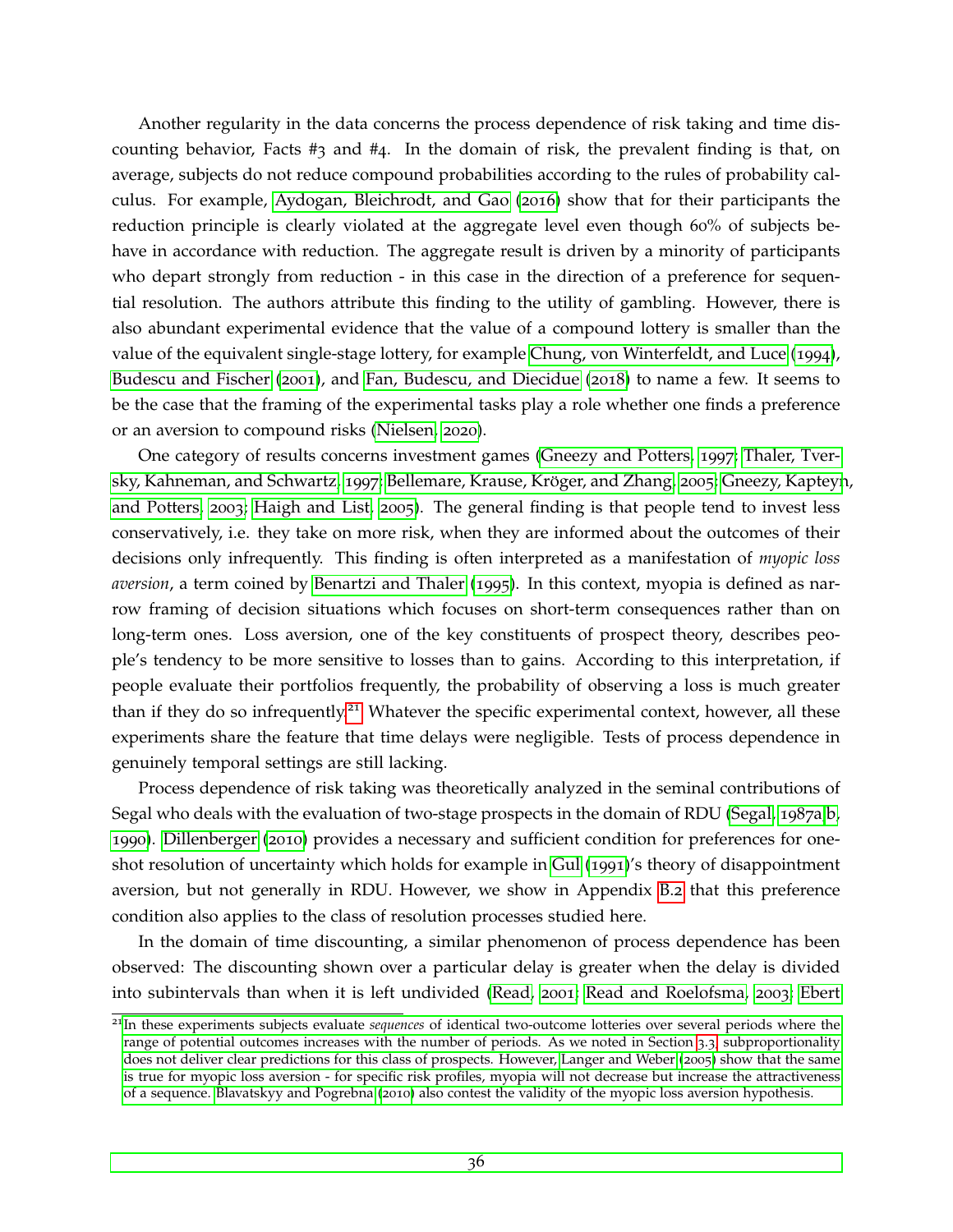[and Prelec,](#page-62-11) [2007](#page-62-11); [Epper, Fehr-Duda, and Bruhin,](#page-63-10) [2009](#page-63-10); [Dohmen, Falk, Huffman, and Sunde,](#page-62-12) [2012](#page-62-12), [2017](#page-62-0)). This regularity of subadditive discounting has usually been interpreted as a manifestation of (pure) time preferences.

Fact #5 refers to the effect of the timing of uncertainty resolution on risk taking behavior. Several experimental studies investigated people's intrinsic preferences for resolution timing. The general finding is that there are varying percentages of people with preference for early resolution, preference for late resolution and timing indifference [\(Chew and Ho,](#page-62-13) [1994](#page-62-13); [Ahlbrecht and](#page-60-11) [Weber,](#page-60-11) [1996](#page-60-11); [Arai,](#page-60-9) [1997](#page-60-9); [Lovallo and Kahneman,](#page-65-11) [2000](#page-65-11); [Eliaz and Schotter,](#page-63-11) [2007](#page-63-11); [von Gaudecker,](#page-68-11) van Soest, and Wengström, [2011](#page-68-11); [Nielsen,](#page-66-12) [2020](#page-66-12)). Often, the percentage of people with a preference for late resolution is quite sizable [\(Chew and Ho,](#page-62-13) [1994](#page-62-13); [Ahlbrecht and Weber,](#page-60-11) [1996](#page-60-11); [Arai,](#page-60-9) [1997](#page-60-9); [Lovallo and Kahneman,](#page-65-11) [2000](#page-65-11); [Eliaz and Schotter,](#page-63-11) [2007](#page-63-11); [von Gaudecker, van Soest, and](#page-68-11) Wengström, [2011](#page-68-11); [Ganguly and Tasoff,](#page-63-12) [2017](#page-63-12)).<sup>[22](#page-37-0)</sup> This finding is actually quite surprising, at least for situations when real money is at stake. Knowing early how much income to expect should always be advantageous for adapting one's consumption plans even though one might not be able to spend the money immediately.

In this context, a preference for late resolution of uncertainty can also be interpreted as an aversion to non-instrumental information. Information is non-instrumental when no further action can be taken that will change the decision maker's utility.<sup>[23](#page-37-1)</sup> [Grant, Kajii, and Polak](#page-64-12) ([1998](#page-64-12)) present the following example of non-instrumental information:

*"Consider, for example, the decision of whether to be tested for an incurable genetic disorder. A director of a genetic counseling program told the New York Times that there are basically two types of people. There are 'want-to-knowers' and there are 'avoiders'. There are some people who, even in the absence of being able to alter outcomes, find information of this sort beneficial. The more they know, the more their anxiety level goes down. But there are others who cope by avoiding, who would rather stay hopeful and optimistic and not have the unanswered question answered."* [\(Grant, Kajii, and Polak](#page-64-12) ([1998](#page-64-12)), page 234).

An intrinsic preference for resolution timing cannot be accommodated by EUT but is usually modeled by an additional preference parameter [\(Kreps and Porteus,](#page-65-2) [1978](#page-65-2); [Chew and Epstein,](#page-62-8) [1989](#page-62-8); [Grant, Kajii, and Polak,](#page-64-7) [2000](#page-64-7)). What these models cannot capture, however, is the probability dependence of timing preferences, as found by [Arai](#page-60-9) ([1997](#page-60-9)), for example. [Epstein and Kopylov](#page-63-13) ([2007](#page-63-13))'s and [Epstein](#page-63-14) ([2008](#page-63-14))'s axiomatic papers analyze resolution timing as well. According to their approach, decision makers may become more pessimistic as payoff time approaches, either due to changes in beliefs or anticipatory feelings (see also Köszegi and Rabin ([2009](#page-65-12)) and [Caplin](#page-61-13) [and Leahy](#page-61-13) ([2001](#page-61-13))).

<span id="page-37-0"></span> $^{22}$ [Epstein and Zin](#page-63-15) ([1991](#page-63-15)) also find a preference for late resolution of uncertainty in market data on U.S. consumption and asset returns. In line with our predictions, preference for late resolution seems to be particularly pronounced for positively skewed distributions, i.e. for prospects with small probabilities of the best outcome, and increases with time delay - a prediction that is a distinguishing feature of our model.

<span id="page-37-1"></span><sup>&</sup>lt;sup>23</sup>There is a number of papers studying preference for instrumental information in non-expected utility models (see for instance [Wakker](#page-68-12) ([1988](#page-68-12)), [Schlee](#page-67-12) ([1990](#page-67-12)), [Safra and Sulganik](#page-67-13) ([1995](#page-67-13)). [Li](#page-65-13) ([2020](#page-65-13)) analyzes aversion to partial information in the context of an ambiguity averse preferences. See also the discussion of the value of information in [Dillenberger](#page-62-7) ([2010](#page-62-7)).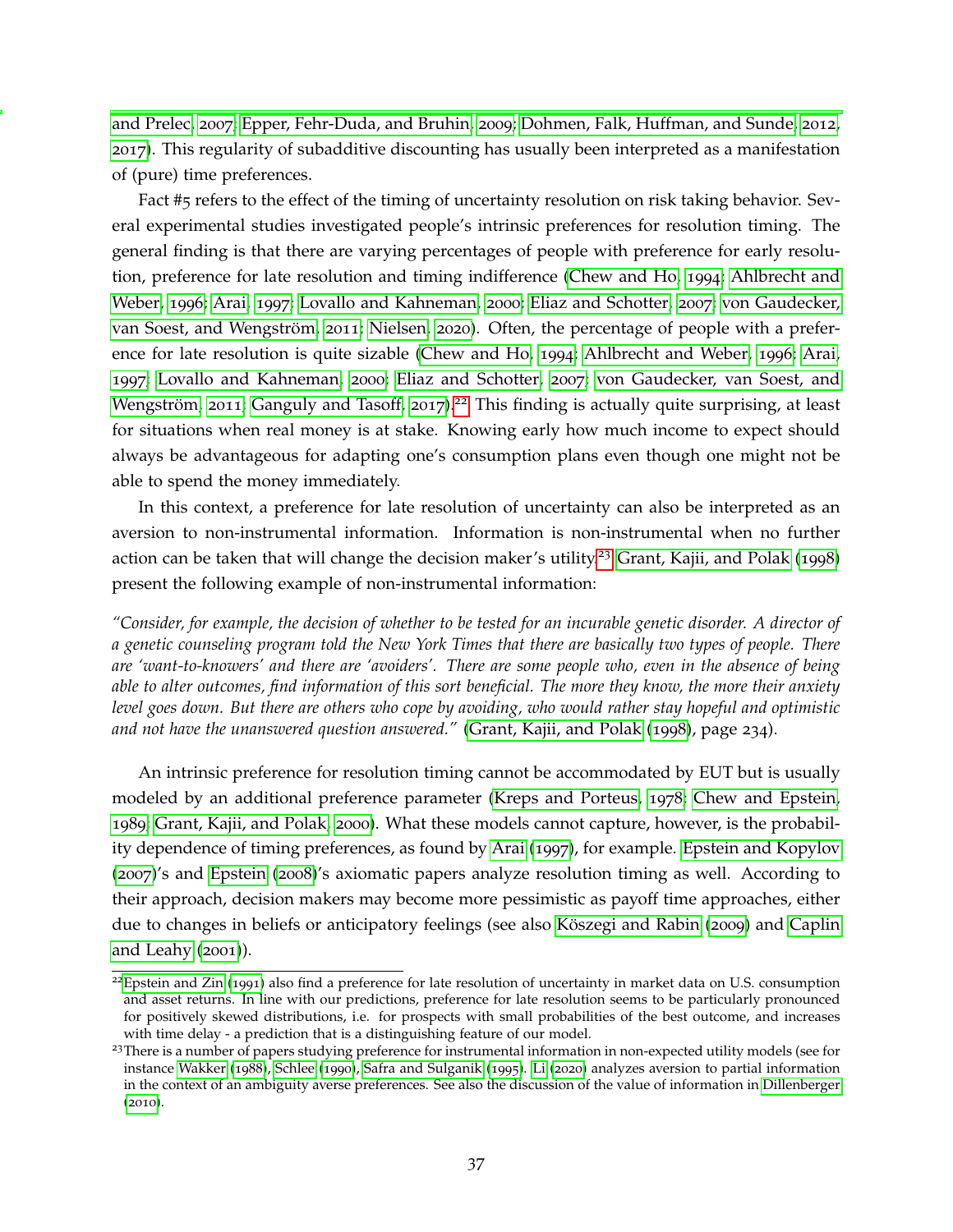Fact #6 pertains to a number of experimental studies that report systematic effects of risk on discounting behavior: Discount rates for certain future payoffs tend to be higher than discount rates for risky future payoffs [\(Stevenson,](#page-67-9) [1992](#page-67-9); [Ahlbrecht and Weber,](#page-60-6) [1997](#page-60-6); [Abdellaoui, Kemel,](#page-60-12) [Panin, and Vieider,](#page-60-12) [2018](#page-60-12)). Risk-dependent discounting is also evident in diminishing immediacy: People's preference for present certain outcomes over delayed ones, immediacy, weakens drastically when the outcomes become risky - they behave as if they discounted the risky reward less heavily than the original certain one [\(Keren and Roelofsma,](#page-64-0) [1995](#page-64-0); [Weber and Chapman,](#page-68-2) [2005](#page-68-2); [Baucells and Heukamp,](#page-60-13) [2010](#page-60-13)). This evidence motivated [Halevy](#page-64-3) ([2008](#page-64-3))'s conjecture that future uncertainty might be a driver of this phenomenon.

Furthermore, the valuation of future prospects appears to be order dependent: It makes a difference whether a risky future payoff is first devalued for risk and then for delay or in the opposite order (Oncüler and Onay, [2009](#page-66-1)). When payoffs are discounted for risk first they are assigned a less favorable value than in the reverse case. Moreover, the delay-first value practically coincides with the value reported when both dimensions are accounted for in one single operation. This finding #7 can be also interpreted as a manifestation of risk dependence of discounting.

# <span id="page-38-0"></span>**6 Concluding Remarks**

We have demonstrated that our modeling approach organizes all seven stylized facts of experimental research and is also able to predict quantitatively aggregate experimental outcomes. In our view, apart from explaining the seven stylized facts uncovered by experiments, the model helps to better understand the patterns of heterogeneity in individual behaviors. Not everyone is prone to common ratio violations. In fact, almost any kind of shape of probability weighting can be found in individual estimates, and even among common-ratio violators the degree of subproportionality may vary greatly. Thus, our framework provides a host of predictions that can be investigated in future experimental research. For example, people with comparatively stronger subproportional probability weights should, *ceteris paribus*, exhibit a greater increase in risk tolerance for delayed prospects than less subproportional decision makers do. Similarly, the former group should show a greater preference for uncertainty to resolve in the future rather than in the present. Moreover, these effects are predicted to be more pronounced for positively skewed prospects - a prediction that is specific to our model. Sequential resolution of uncertainty is another area where more work needs to be done as evidence on substantially delayed prospects is still missing. Ideally, the same subjects should be exposed to the full program of experiments delineated in this paper to find out if and when our predictions materialize.

Another interesting test of the model can be based on the model's assumption that survival probability depends on time horizon according to *s t* . For a given subject pool at a given point in time the preference parameters and the uncertainty perception *s* should not vary across time horizons. Thus, if a given subject pool faces future prospects of different delays, we should not observe a change in the estimated value of s (nor a change in estimated preference param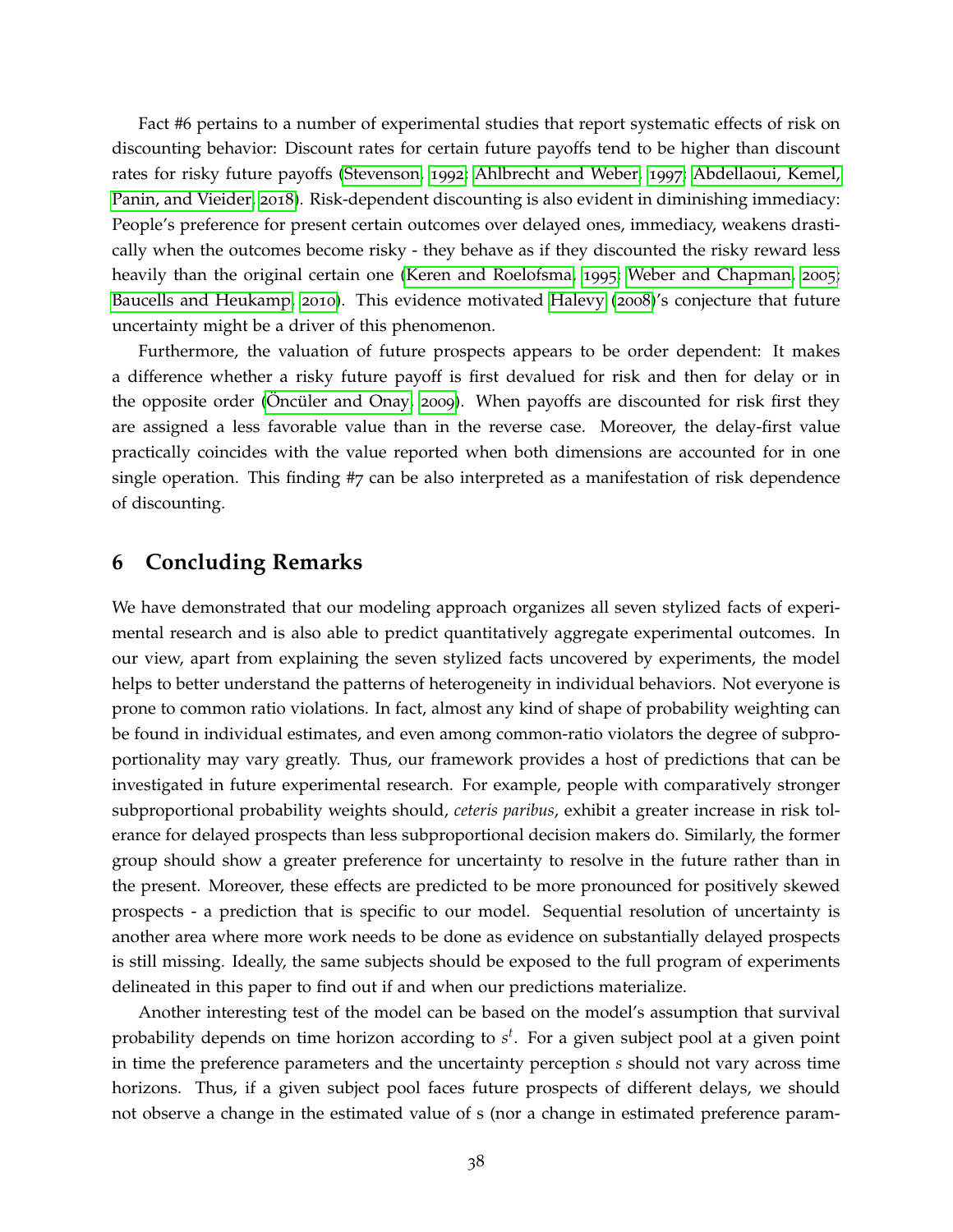eters) because such a change would challenge the assumption that survival probability can be represented by *s t* .

The ultimate test of our model, however, is to exogenously manipulate the subjective probability that something may go wrong, *s*, the second crucial component of our approach aside from subproportionality. As effect sizes also depend on the perceived uncertainty of the future, such a manipulation can shed light on the question whether our model has actually identified an important causal driver of behavior.

Aside from conducting new experiments, the usefulness of our approach should be tested in the field as well. Both financial and insurance markets are fruitful areas for such an endeavor. [Barberis](#page-60-1) ([2013](#page-60-1)) concludes his review of 30 years of prospect theory in the following way: *"Probability weighting, [...] has drawn increasing interest in recent years. Indeed, within the risk-related areas of finance, insurance, and gambling, probability weighting plays a more central role than loss aversion and has attracted significantly more empirical support"* (page 191). Thus, our survival-risk augmented version of probability weighting could be put to the test in these fields as well. Puzzles like the maturity dependence of risk premia may appear in a new light. Another fertile application may be option prices: [Polkovnichenko and Zhao](#page-66-14) ([2013](#page-66-14)) show the usefulness of probability weighting for explaining option prices which could be enhanced by incorporating the maturity dimension as well.<sup>[24](#page-39-0)</sup> Insurance markets are another domain where our approach may reconcile conflicting findings: Recognizing that risk preferences are delay dependent may help understand why people are willing to pay outrageous premiums for certain insurance contracts, such as extended warranties, and totally unwilling to take out insurance at all, such as in the health domain.

We do not claim that subproportionality plus future uncertainty are the only important drivers in the domain of risk- and time-dependent decision making. Other factors such as concave utility, intrinsically hyperbolic pure time preferences or reference dependence are also likely to play a role. However, there is accumulating evidence that risk and time preferences are intertwined and interact in systematic ways and we are just beginning to understand the factors underlying these phenomena. We have shown that subproportionality plus subjectively perceived future uncertainty provides a unifying explanation for a set of key facts – suggesting that these factors should be taken seriously in future research.

<span id="page-39-0"></span><sup>24</sup>We thank an anonymous referee for suggesting this application.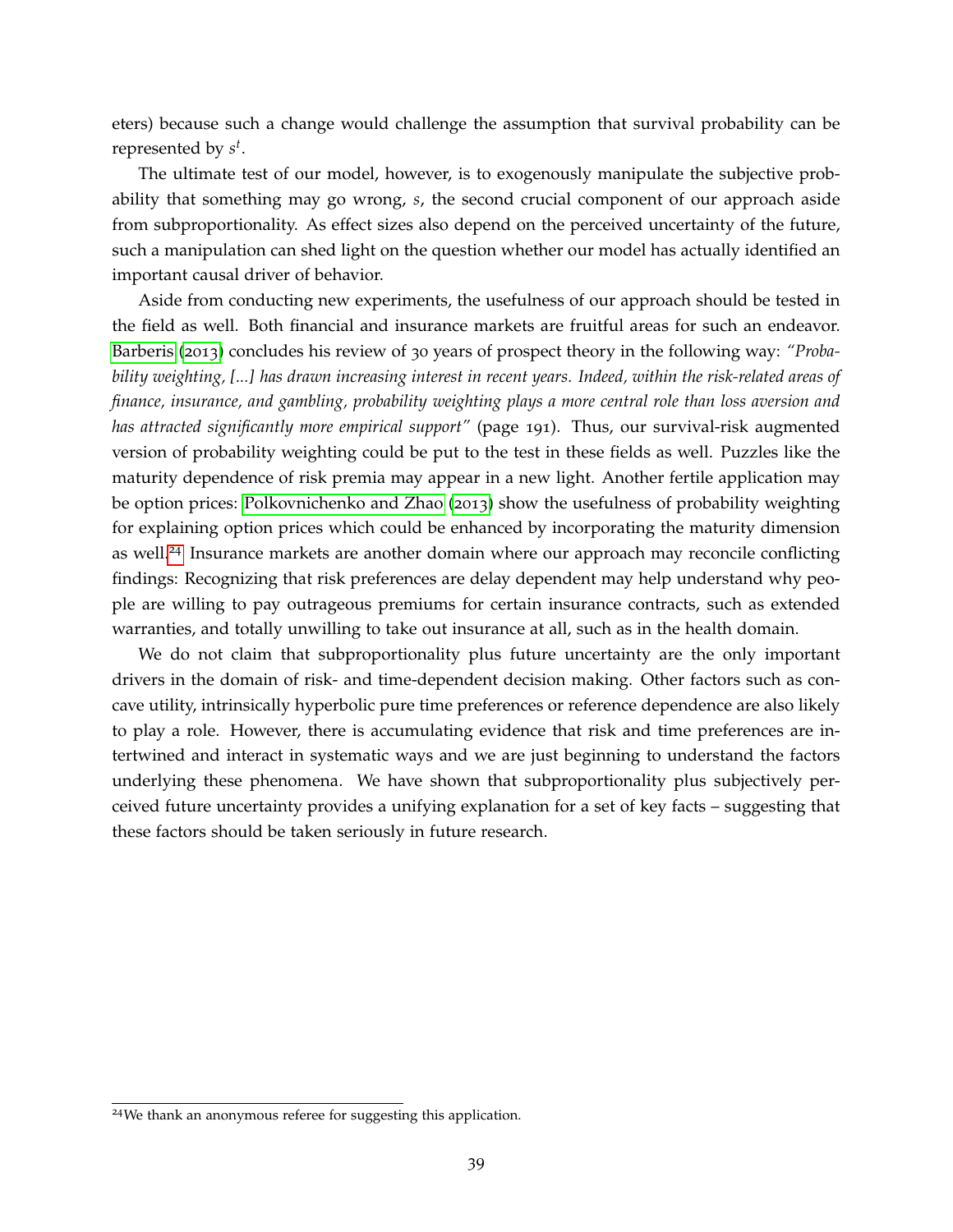# <span id="page-40-1"></span>**A Propositions and Proofs**

# <span id="page-40-0"></span>**A.1 The General m-Outcome Case**

Rearranging terms in Equation [2](#page-6-1) yields

$$
V(P) = u(x_1)w(p_1) + u(x_2)\Big(w(p_1 + p_2) - w(p_1)\Big) + ... + u(x_m)\Big(1 - w(1 - p_m)\Big)
$$
  
=  $(u(x_1) - u(x_2))w(p_1) + ... + (u(x_{m-1}) - u(x_m))w(1 - p_m) + u(x_m).$  (28)

This representation of *V* clarifies that *x<sup>m</sup>* is effectively a sure thing whereas obtaining something better than *x<sup>m</sup>* is risky.

Setting  $u(\underline{x}) = 0$ , the subjective present value of the prospect amounts to

$$
V(\tilde{P})_0 = \left( \left( u(x_1) - u(x_2) \right) w(p_1 s^t) + \dots \n \dots + \left( u(x_{m-1}) - u(x_m) \right) w \left( (1 - p_m) s^t \right) + u(x_m) w(s^t) \right) \rho(t) \n = \left( \left( u(x_1) - u(x_2) \right) \frac{w(p_1 s^t)}{w(s^t)} + \dots \n \dots + \left( u(x_{m-1}) - u(x_m) \right) \frac{w \left( (1 - p_m) s^t \right)}{w(s^t)} + u(x_m) \right) w(s^t) \rho(t).
$$
\n(29)

From the point of view of an outsider observer, the subjective probability distribution of prospect *P* is not observable. Consequently, she infers probability weights  $\tilde{w}$  and discount weights  $ρ$  from observed behavior on the presumption that the decision maker evaluates the objectively given prospect *P*, and estimates preference parameters according to RDU in the standard way:

$$
V(\tilde{P})_0 = \left( \left( u(x_1) - u(x_2) \right) \tilde{w}(p_1) + \ldots + \left( u(x_{m-1}) - u(x_m) \right) \tilde{w}(1 - p_m) + u(x_m) \right) \tilde{\rho}(t).
$$
 (30)

# <span id="page-40-2"></span>**A.2 Proposition 1: Characteristics of**  $\tilde{w}(p)$

Given subproportionality of  $w, t > 0$  and  $s < 1$ :

- 1. The function  $\tilde{w}$  is a proper probability weighting function, i.e. monotonically increasing in *p* with  $\tilde{w}(0) = 0$ ,  $\tilde{w}(1) = 1$ .
- 2.  $\tilde{w}$  is subproportional.
- 3.  $\tilde{w}$  is more elevated than  $w: \tilde{w}(p) > w(p)$ . The gap between  $\tilde{w}(p)$  and  $w(p)$  increases with
	- time delay *t*,
	- survival risk 1 − *s*, and
	- comparatively more subproportional *w*.
- 4. The relative gap  $\frac{\tilde{w}(p)}{w(p)}$  declines in  $p$ .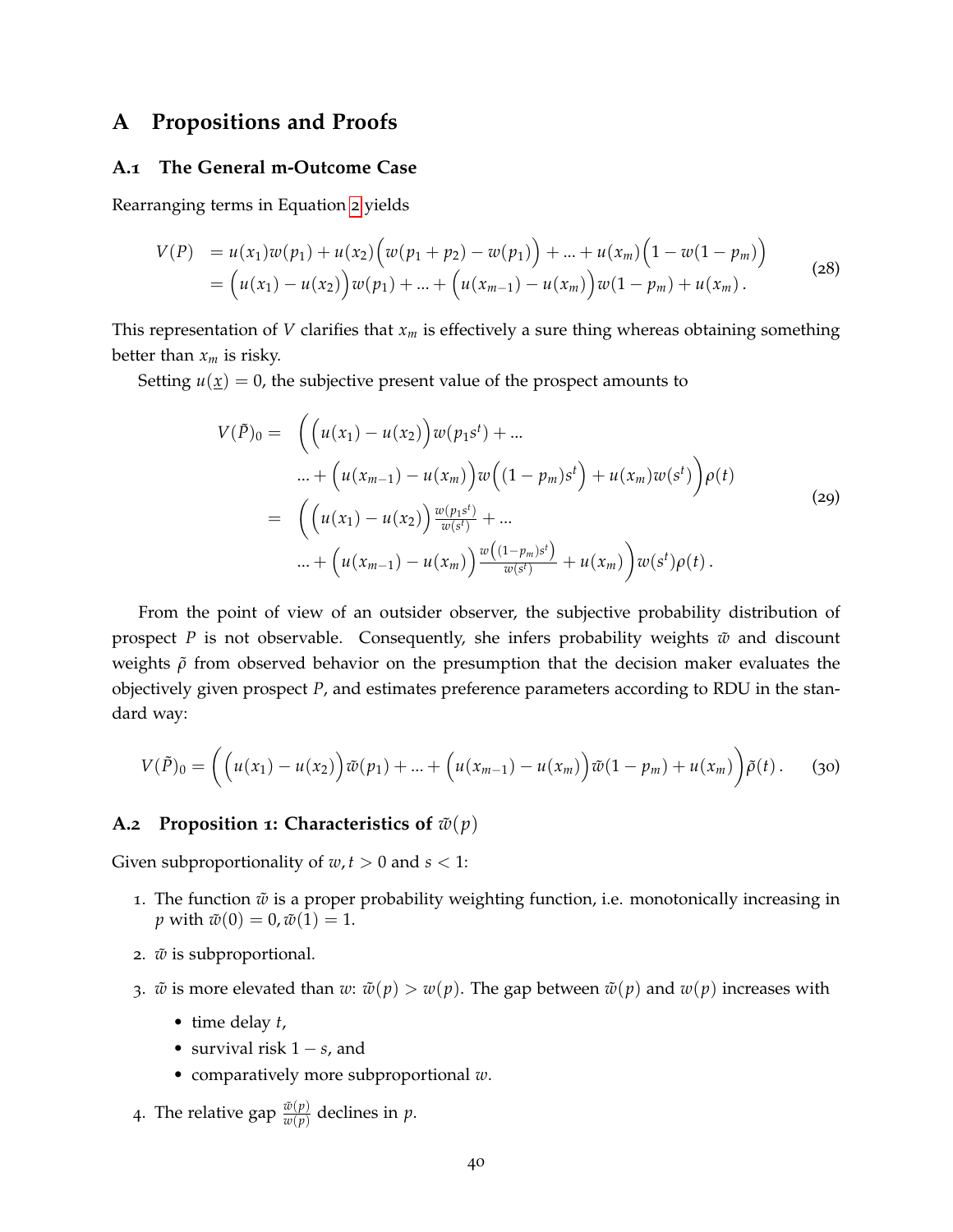- 5. *w*˜ is less elastic than *w*.
- 6. The decision weight of the (objectively) worst possible outcome, *xm*, decreases with delay *t*.

# **Proof of Proposition 1**

- 1. Since  $\tilde{w}(0) = \frac{w(0)}{w(s^t)} = 0$ ,  $\tilde{w}(1) = \frac{w(s^t)}{w(s^t)}$  $\frac{w(s^t)}{w(s^t)} = 1$ , and  $\tilde{w}' = \frac{w'(ps^t)s^t}{w(s^t)}$  $\frac{(ps^r)s^r}{w(s^t)} > 0$  hold,  $\tilde{w}$  is a proper probability weighting function.
- 2. Subproportionality of  $\tilde{w}$  follows directly from subproportionality of  $w$  as for  $p > q$  and  $0 < \lambda < 1$ :

$$
\frac{\tilde{w}(\lambda p)}{\tilde{w}(\lambda q)} = \frac{w(\lambda s^t p)}{w(\lambda s^t q)} < \frac{w(s^t p)}{w(s^t q)} = \frac{\tilde{w}(p)}{\tilde{w}(q)}\,. \tag{31}
$$

3. • Since *w* is subproportional,

$$
\tilde{w}(p) = \frac{w(ps^t)}{w(s^t)} > \frac{w(p)}{w(1)} = w(p) \tag{32}
$$

holds for  $s < 1$  and  $t > 0$ . Therefore,  $\tilde{w}$  is more elevated than  $w$ .

- Obviously, elevation gets progressively higher with increasing *t* and an equivalent effect is produced by decreasing *s*. Since  $\tilde{w}$  increases monotonically in *t* and  $\tilde{w} \le 1$  for any *t*, elevation increases at a decreasing rate.
- In order to show that a comparatively more subproportional probability weighting function entails a greater increase in observed risk tolerance we examine the relationship between the underlying atemporal probability weights  $w$  and observed ones  $\tilde{w}$ . Let  $w_1$  and  $w_2$  denote two probability weighting functions, with  $w_2$  exhibiting greater subproportionality.

If  $w_1(\lambda)w_1(p) = w_1(\lambda pq)$  holds for a probability  $q < 1$ , then  $w_2(\lambda)w_2(p) < w_2(\lambda pq)$ follows as  $w_2$  is more subproportional than  $w_1$  [\(Prelec,](#page-66-3) [1998](#page-66-3)). Choose  $r < 1$  such that  $w_2(\lambda)w_2(p) = w_2(\lambda pqr)$ . For  $\lambda = s^t$ , the following relationships hold:

$$
\frac{\tilde{w}_1(p)}{w_1(p)} = \frac{w_1(\lambda p)}{w_1(\lambda)w_1(p)} = \frac{w_1(\lambda p)}{w_1(\lambda pq)}.
$$
\n(33)

Applying the same logic to  $w_2$  yields

$$
\frac{\tilde{w}_2(p)}{w_2(p)} = \frac{w_2(\lambda p)}{w_2(\lambda)w_2(p)} = \frac{w_2(\lambda p)}{w_2(\lambda pqr)} > \frac{w_2(\lambda p)}{w_2(\lambda pq)}.
$$
\n(34)

Therefore, the relative wedge  $\frac{\bar{w}_2(p)}{w_2(p)}$  caused by subproportionality is larger than the corresponding one for *w*1.

**4.** It is straightforward to show that  $\frac{\partial (\frac{\tilde{w}(p)}{w(p)})}{\partial p}$  $\frac{w(p)}{dp}$  =  $\frac{w(ps^t)}{pw(s^t)w(s^t)}$  $\frac{w(ps^t)}{pw(s^t)w(p)}[\varepsilon_w(ps^t)-\varepsilon_w(p)] < 0$ , as the elasticity of a subproportional *w*, *εw*, is increasing in *p*.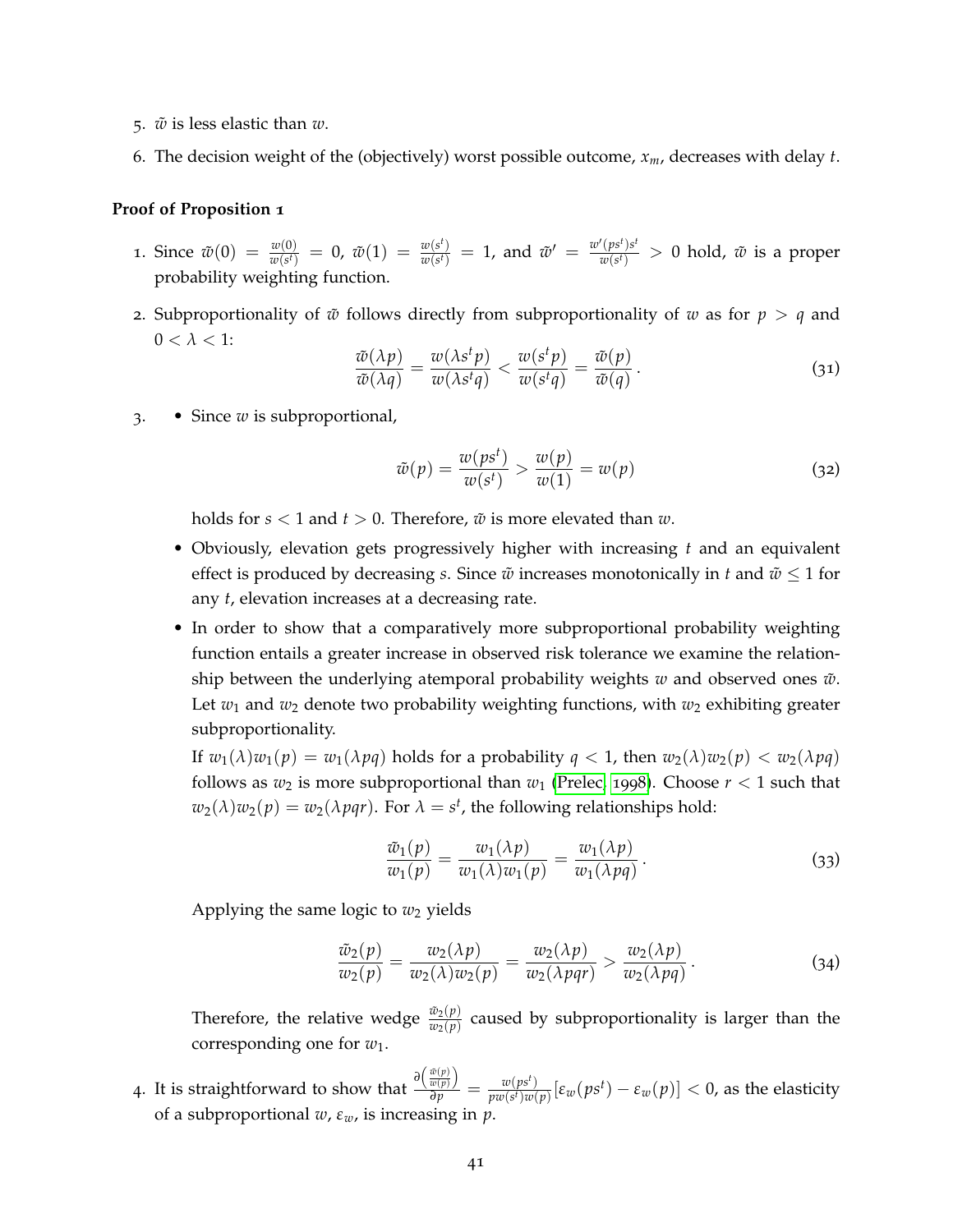5. For the elasticity of  $\tilde{w}$ ,  $\varepsilon_{\tilde{w}}(p)$ , the following relationship holds:

$$
\varepsilon_{\tilde{w}}(p) = \frac{\tilde{w}'(p)p}{\tilde{w}(p)} = \frac{w'(ps^t)ps^t}{w(ps^t)} = \varepsilon_w(ps^t) < \varepsilon_w(p) \,,\tag{35}
$$

as the elasticity *ε<sup>w</sup>* increases in its argument iff *w* is subproportional.

6. As  $\tilde{w}(p) > w(p)$  holds for any  $0 < p < 1$ ,  $\tilde{\pi}_m = 1 - \tilde{w}(1 - p_m) < 1 - w(1 - p_m) = \pi_m$ results for the decision weight of  $x_m$ . As  $\tilde{w}$  increases with *t*, the weight of  $x_m$  declines with time delay. ■

#### <span id="page-42-0"></span>**A.3 Proposition 2: Characteristics of**  $\tilde{\rho}(t)$

Given subproportionality of *w*:

- 1.  $\tilde{\rho}(t)$  is a proper discount function for  $0 < s \leq 1$ , i.e. decreasing in *t*, converging to zero with  $t \to \infty$ , and  $\tilde{\rho}(0) = 1$ .
- 2. Observed discount rates  $\tilde{\eta}(t)$  are higher than the rate of pure time preference  $\eta$  for  $s < 1$ .
- 3. Observed discount rates decline with the length of delay for *s* < 1.
- 4. Greater survival risk generates a greater departure from constant discounting.
- 5. Comparatively more subproportional probability weighting generates a comparatively greater departure from constant discounting.

### **Proof of Proposition 2**

- 1.  $\tilde{\rho}(0) = w(s^0)\rho^0 = 1$ . Since  $w' > 0$  holds,  $\frac{\partial w(s^t)}{\partial t} < 0$  and, therefore,  $\tilde{\rho}' < 0$ . Finally, lim  $\lim_{t \to \infty} \tilde{\rho}(t) = 0$  (in terms of discount rates:  $\lim_{t \to \infty} \tilde{\eta}(t) = \eta$ ).
- 2. Discount rates are generally defined as the rates of decline of the respective discount functions, i.e.  $\eta = -\frac{\rho'(t)}{\rho(t)}$  $\frac{\rho'(t)}{\rho(t)}$  and  $\tilde{\eta}(t) = -\frac{\tilde{\rho}'(t)}{\tilde{\rho}(t)}$  $\frac{\partial^{\alpha}(t)}{\partial(t)}$ . Therefore,

$$
\tilde{\eta}(t) = -\frac{\tilde{\rho}'(t)}{\tilde{\rho}(t)} \n= -\frac{w'(s^t)s^t \ln(s) \exp(-\eta t) - w(s^t) \exp(-\eta t)\eta}{w(s^t) \exp(-\eta t)} \n= -\left(\frac{w'(s^t)s^t}{w(s^t)} \ln(s) - \eta\right) \n= -\ln(s) \varepsilon_w(s^t) + \eta
$$
\n
$$
> \eta
$$
\n(36)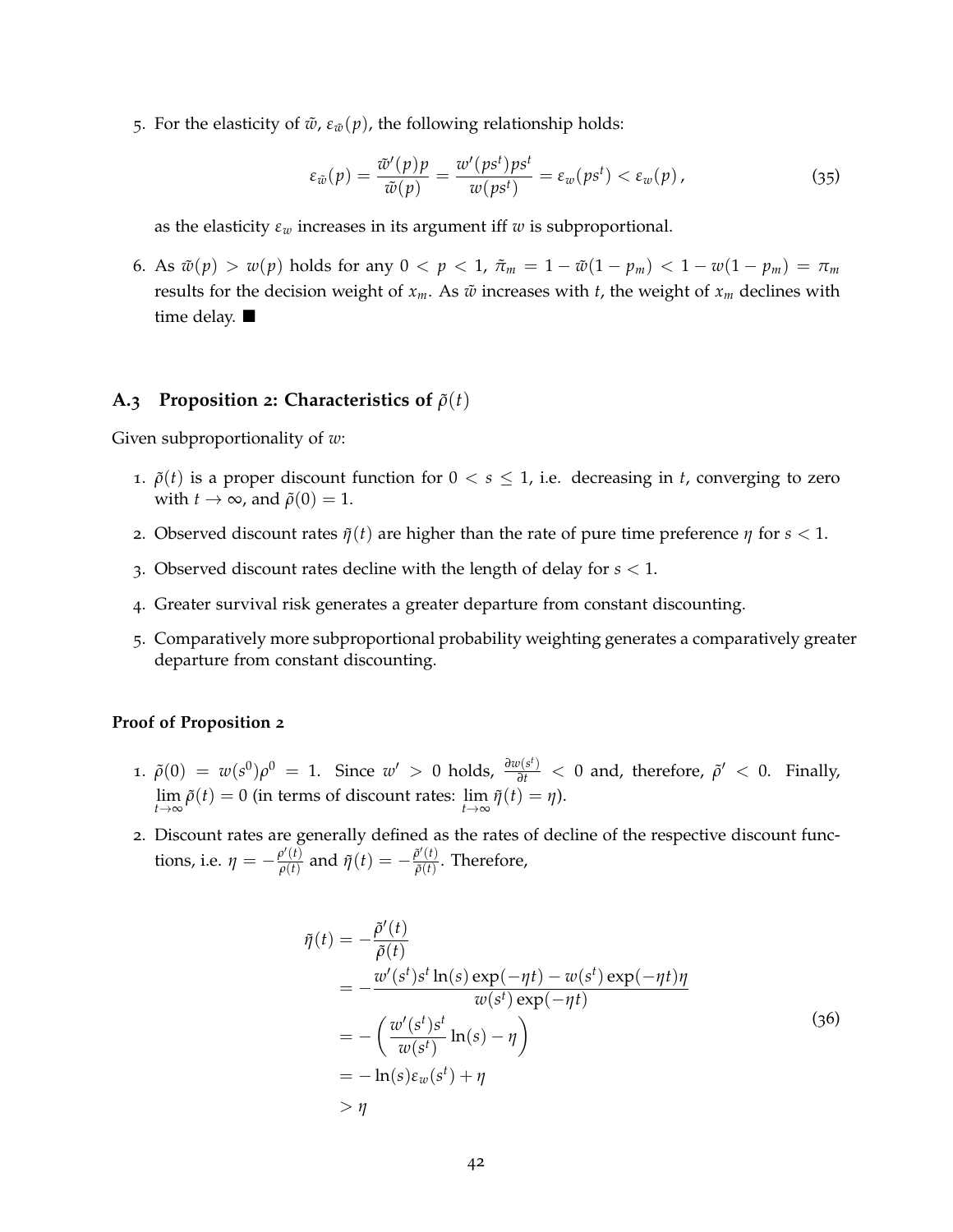since  $\ln(s) < 0, w > 0, w' > 0$ . Note that  $\frac{w'(s^t)}{w(s^t)}$  $\frac{w'(s')}{w(s')}s^t$  corresponds to the elasticity of the probability weighting function  $w$  evaluated at  $s^t$ ,  $\varepsilon_w(s^t)$ .

3. Since the elasticity of a subproportional function is increasing in its argument, the elasticity of  $w(s^t)$  is decreasing in *t*. Thus,

$$
\tilde{\eta}'(t) = -\ln(s)\frac{\partial \varepsilon_w(s^t)}{\partial t} < 0. \tag{37}
$$

4. In order to derive the effect of increasing survival risk, i.e. decreasing *s*, we examine the sensitivity of  $\frac{\tilde{\rho}(t+1)}{\tilde{\rho}(t)\tilde{\rho}(1)} = \frac{w(s^{t+1})}{w(s)w(s^t)}$  $\frac{w(s^{(k)})}{w(s)w(s^{k})}$ , which measures the departure from constant discounting between periods  $t + 1$  and  $t$ , with respect to changing  $s$ :

$$
\begin{array}{lll}\n&\frac{\partial}{\partial s}\left(\frac{w(s^{t+1})}{w(s)w(s^{t})}\right) \\
&=\frac{1}{\left(w(s)w(s^{t})\right)^{2}}\left((1+t)s^{t}w(s)w(s^{t})w'(s^{t+1})-ts^{t-1}w(s)w(s^{t+1})w'(s^{t})-w(s^{t})w(s^{t+1})w'(s)\right) \\
&=\frac{1}{s\left(w(s)w(s^{t})\right)^{2}}\left((1+t)s^{t+1}w(s)w(s^{t})w'(s^{t+1})-ts^{t}w(s)w(s^{t+1})w'(s^{t})-sw(s^{t})w(s^{t+1})w'(s)\right) \\
&=\frac{w(s^{t+1})}{sw(s)w(s^{t})}\left(\frac{(1+t)s^{t+1}w'(s^{t+1})}{w(s^{t+1})}-\frac{ts^{t}w'(s^{t})}{w(s^{t})}-\frac{sw'(s)}{w(s)}\right) \\
&=\frac{w(s^{t+1})}{sw(s)w(s^{t})}\left((1+t)\varepsilon_{w}(s^{t+1})-t\varepsilon_{w}(s^{t})-\varepsilon_{w}(s)\right) \\
&<0\n\end{array}.
$$

As  $s^{t+1} < s^t < s$ ,  $\varepsilon_w(s^{t+1}) < \varepsilon_w(s^t) < \varepsilon_w(s)$  and, hence, the sum of the elasticities in the final line of the derivation is negative. Therefore, increasing survival risk, i.e. decreasing s, entails a greater departure from constant discounting.

5. In order to examine the effect of the degree of subproportionality on decreasing impatience, suppose that the probability weighting function  $w_2$  is comparatively more subproportional than *w*1, as defined in [Prelec](#page-66-3) ([1998](#page-66-3)), and that the following indifference relations hold for two decision makers 1 and 2 at periods 0 and 1:

$$
u_1(y) = u_1(x)w_1(s)\rho \quad \text{for } 0 < y < x,
$$
\n
$$
u_2(y') = u_2(x')w_2(s)\rho \quad \text{for } 0 < y' < x'.
$$
\n(38)

Due to subproportionality, the following relation holds for decision maker 1 in period *t*:

$$
1 = \frac{u_1(x)w_1(s)\rho}{u_1(y)} < \frac{u_1(x)w_1(s^{t+1})\rho^{t+1}}{u_1(y)w_1(s^t)\rho^t}.\tag{39}
$$

Therefore, the probability of prospect survival has to be reduced by compounding *s* over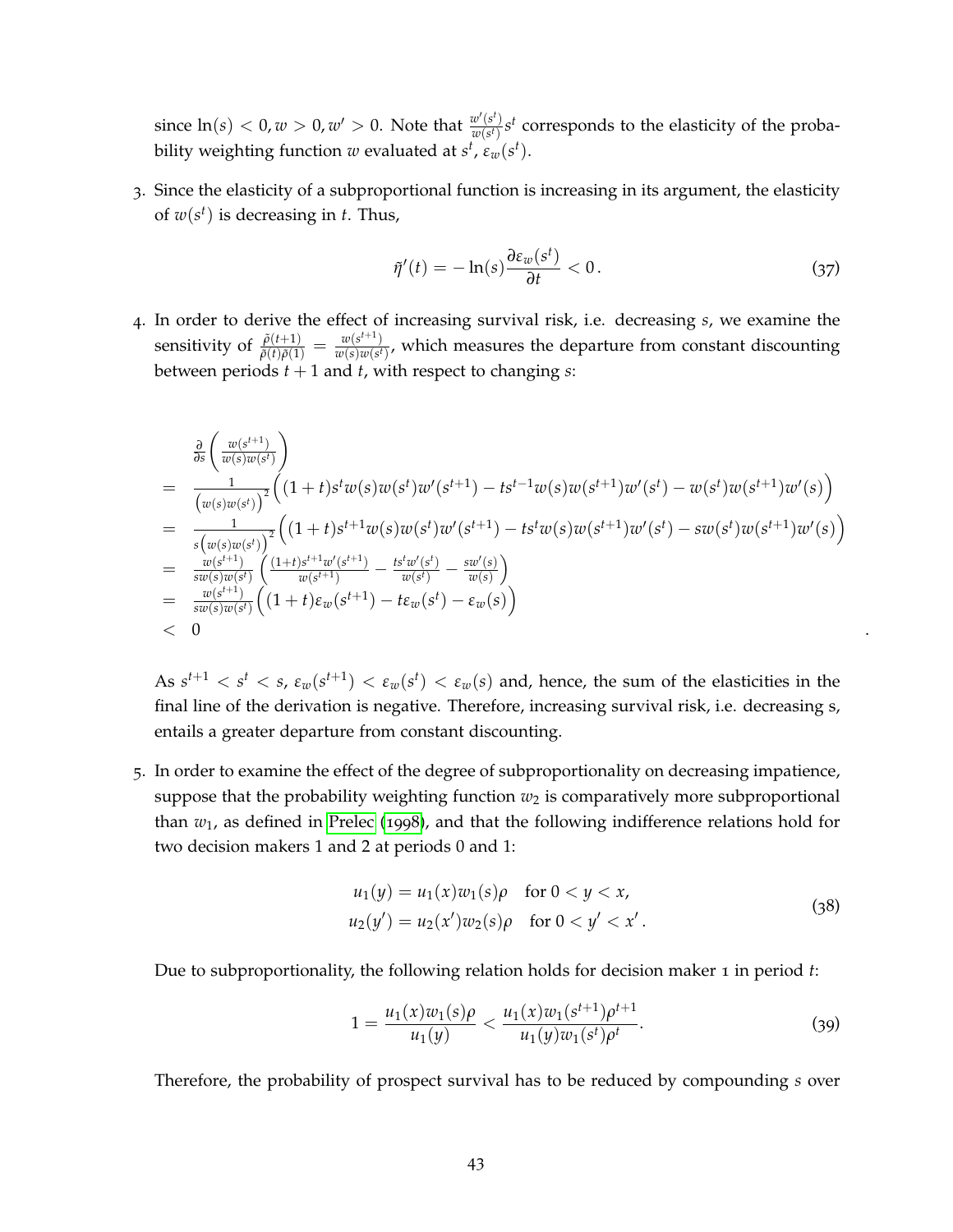an additional time period ∆*t* to re-establish indifference:

$$
u_1(y)w_1(s^t)\rho^t = u_1(x)w_1(s^{t+1+\Delta t})\rho^{t+1}.
$$
\n(40)

It follows from the definition of comparative subproportionality that this adjustment of the survival probability by ∆*t* is not sufficient to re-establish indifference with respect to *w*2, i.e.

$$
u_2(y')w_2(s^t)\rho^t < u_2(x')w_2(s^{t+1+\Delta t})\rho^{t+1}.\n\qquad \qquad (41)
$$

# <span id="page-44-0"></span>**A.4 Folding Back of Survival Trees**

In RDU, subproportional preferences are generally not sufficient to produce a preference for oneshot resolution of uncertainty. Resolution processes that can be represented by a survival tree are an exception - in this case, folding back of the tree generates compounded decision weights that are always smaller than the corresponding one-shot weights. To illustrate this result, we use an example with  $n = 3$  stages and  $m = 3$  outcomes, as the  $n = m = 2$ -case is trivial.

<span id="page-44-1"></span>A survival tree is characterized by the following resolution process: At each chance node either the certain outcome materializes or the tree continues to the next stage when everything is still possible. Our example is depicted in Figure [10](#page-44-1).

Figure 10: Survival Tree with *n* = 3 Stages and *m* = 3 Outcomes



The tree depicts the resolution of survival risk of a prospect  $P = (x_1, pqr_1; x_2, pqr_2; x_3, 1 - pq(r_1 + r_2))$  in three stages.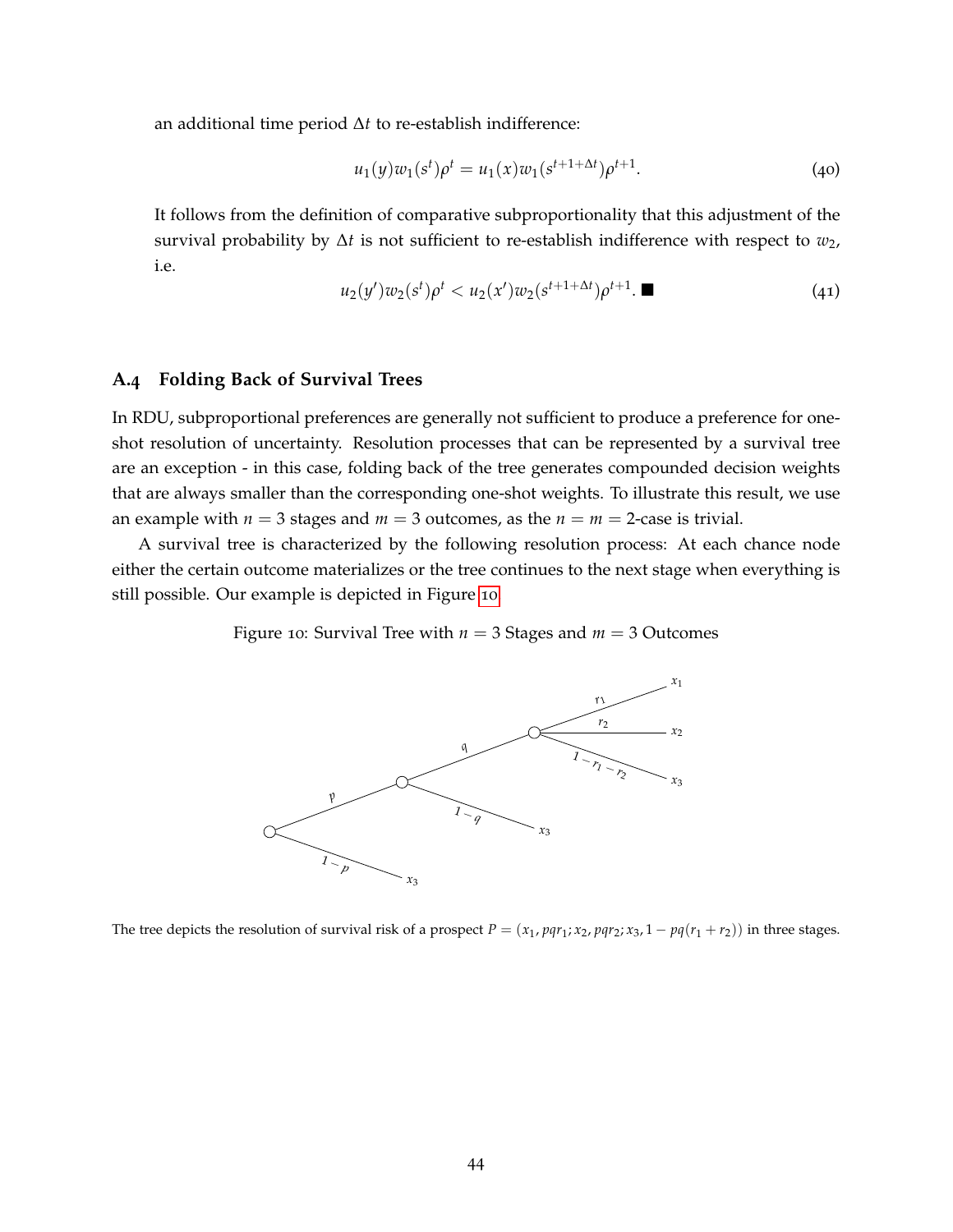Applying folding back, the value of the prospect is given by

$$
V_3(P) = ((u(x_1) - u(x_2))w(r_1) + (u(x_2) - u(x_3))w(r_1 + r_2) + u(x_3))w(q)w(p)
$$
  
+  $u(x_3)(1 - w(q))w(p) + 1 - w(p))$   
=  $((u(x_1) - u(x_2))w(r_1) + (u(x_2) - u(x_3))w(r_1 + r_2) + u(x_3))w(q)w(p)$  (42)  
+  $u(x_3)(1 - w(q)w(p))$   
=  $((u(x_1) - u(x_2))w(r_1) + (u(x_2) - u(x_3))w(r_1 + r_2))w(q)w(p) + u(x_3).$ 

Clearly, it does not matter how many final branches the tree possesses - the formula generalizes to *m* outcomes in a straightforward way as the rank-dependent decision weights at the final stage get compounded with  $w(p)w(q)$ . The same applies if the number of stages is greater than three. If uncertainty resolves in one shot, the value of the prospect is represented by

$$
V_1(P) = ((u(x_1) - u(x_2))w(pqr_1) + (u(x_2) - u(x_3))w(pq(r_1 + r_2)) + u(x_3).
$$
 (43)

Subproportionality implies that  $w(pqr_1) > w(q)w(p)w(r_1)$  and  $w(pq(r_1 + r_2)) > w(q)w(p)w(r_1 + r_2)$  $r_2$ ) and, therefore,  $V_1(P) > V_3(P)$ . In other words, if uncertainty resolves according to a survival tree, one-shot resolution is preferred to sequential resolution.

When future uncertainty comes into play, the survival tree consists of an additional branch at each chance node, as shown in Figure [11](#page-46-0), and the former certain outcome  $x_3$  becomes risky as it is subjected to survival probability, here assumed to be *s* at each stage. The question now arises whether preference for one-shot resolution is preserved for this more complex resolution process. Recalling that  $u(\underline{x}) = 0$ ,

$$
V_3(\tilde{P}) = ((u(x_1) - u(x_2))w(r_1s) + (u(x_2) - u(x_3))w((r_1 + r_2)s))w(qs)w(ps) + u(x_3)(w(s))^3.
$$
\n(44)

Its one-shot counterpart is evaluated as

$$
V_1(\tilde{P}) = ((u(x_1) - u(x_2))w(pqr_1s^3) + (u(x_2) - u(x_3))w(pq(r_1+r_2)s^3) + u(x_3)w(s^3).
$$
 (45)

Obviously, the decision weights for  $V_1(\tilde{P})$  are greater than the respective ones for  $V_3(\tilde{P})$ . Thus, for this specific structure of uncertainty resolution, preference for one-shot resolution is preserved under subproportionality for any  $n > 2$  and  $m > 2$ . Consequently,  $\tilde{w}(pqr_1)$  is defined as

$$
\tilde{w}(pqr_1) = \frac{w(pqr_1s^3)}{w(s^3)},
$$
\n(46)

and  $\tilde{w}_3(pqr_1)$  is defined as

$$
\tilde{w}_3(pqr_1) = \frac{w(ps)w(qs)w(r_1s)}{w(s)^3},
$$
\n(47)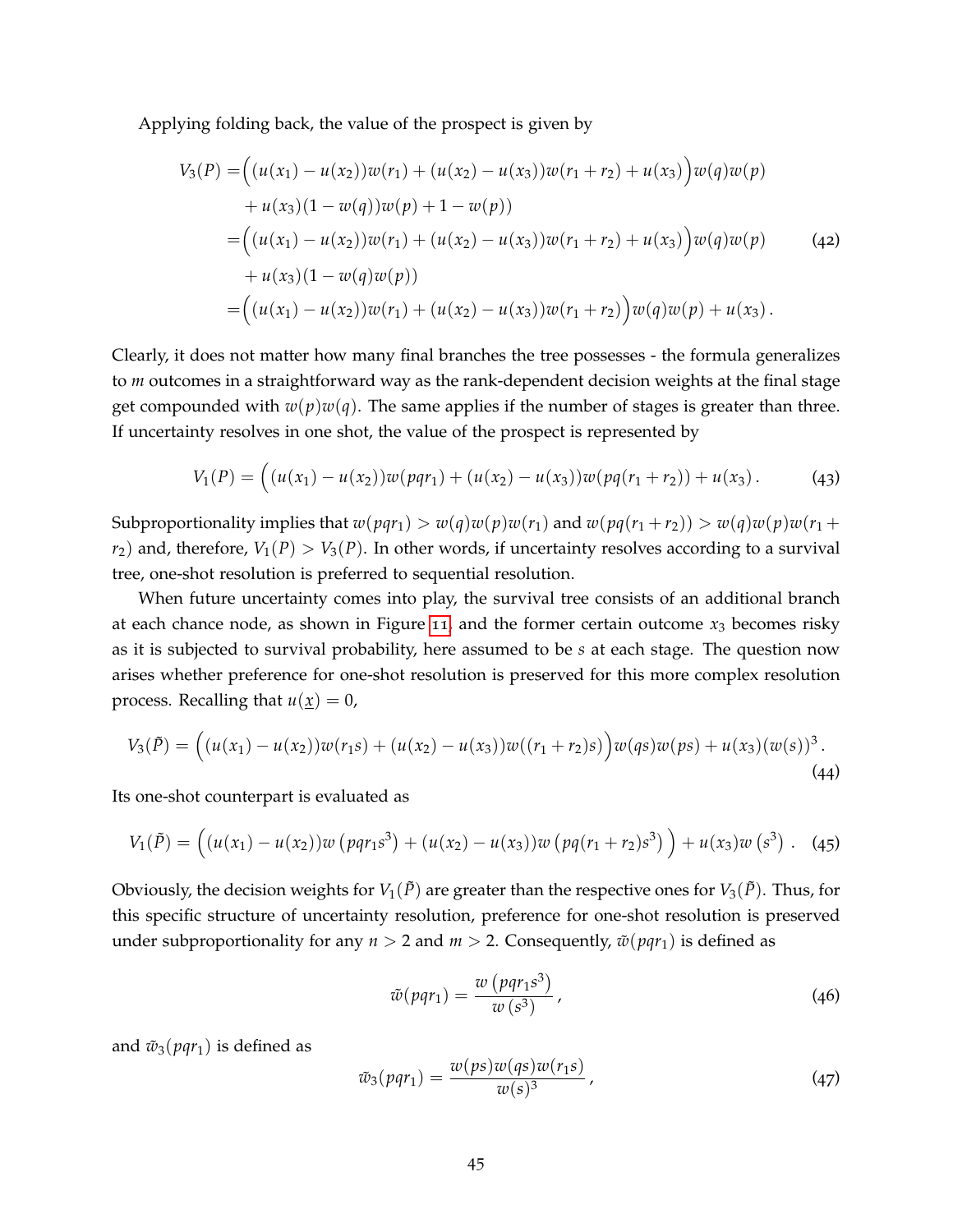which corresponds to the representation in Equation [48](#page-47-1) where the passage of time is modeled explicitly by the partial probabilities.

<span id="page-46-0"></span>Figure 11: Survival Tree with  $n = 3$  Stages and  $m = 3$  Outcomes with Future Uncertainty



The tree depicts the resolution of survival risk of a prospect  $\tilde{P} = (x_1, pqr_1s^3; x_2, pqr_2s^3; x_3, (1 - (r_1 + r_2))pqs^3; x_1 - q_2$ *pqs*<sup>3</sup> ) in three stages.

These results generalize to multi-outcome prospects resolving over more than two stages if uncertainty resolves in a way analogous to the process described above: The topmost branch of the survival tree defines the path to "everything is still possible" when uncertainty resolves fully at the payment date. At each chance node along this topmost path the tree has three branches, where the two branches below the topmost one reflect the partial resolution of uncertainty of *x<sup>m</sup>* contingent on its stage-by-stage prospect survival, and of *x*, respectively. In this case, for any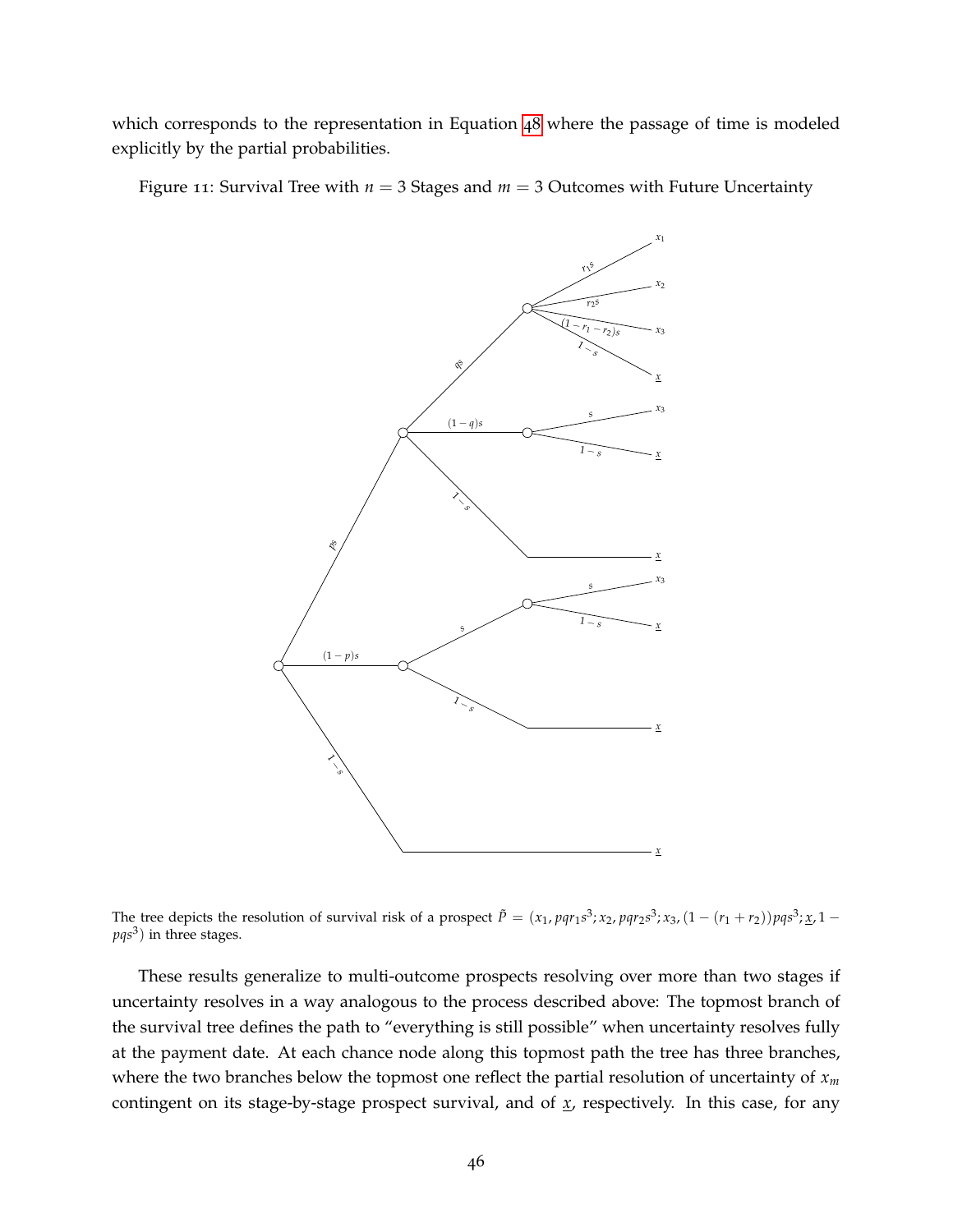number of outcomes  $m \geq 1$ , the observed probability weights are given by

<span id="page-47-1"></span>
$$
\tilde{w}_n(p,t) = \frac{\prod_{i=1}^n w\left(p^{\frac{\tau_i}{t}} s^{\tau_i}\right)}{\prod_{i=1}^n w\left(s^{\tau_i}\right)} = \prod_{i=1}^n \tilde{w}\left(p^{\frac{\tau_i}{t}}, \tau_i\right),\tag{48}
$$

when the interval  $[0, t]$  is partitioned into *n* subintervals with lengths  $\tau_i$ ,  $i \in \{1, ..., n\}$ , such that  $\sum_{i=1}^n \tau_i = t.$ 

The following Proposition 3 summarizes our insights on subproportional probability weights *w* themselves, which drive overall prospect value, without teasing apart the separate effects on observed risk tolerance and discounting behavior. We extend these results to observed risk tolerance  $\tilde{w}$  in Proposition 4. Since discount weights  $\tilde{\rho}(t) = w(s^t)$  are simple probability weights themselves, Proposition 3 also speaks directly to observed discounting behavior.

Segal's work on two-stage prospects encompass the following results: For  $1 > p = qr > 0$ the compounding of the respective weights always leads to lower prospect values, i.e.  $w(qr)$  $w(q)w(r)$  holds whatever are the values of *q* and *r*. Here the order of *r* and *q*, i.e. which probability resolves first, does not play a role. Furthermore, a prospect's minimum value is attained when compounding occurs over equiprobable stages, i.e. when  $r = q = \sqrt{p}$ . We generalize these insights in Proposition 3.

Additionally, it can be schown that positively skewed prospects are affected more strongly by compounding of the respective probability weights:

*∂ ∂p*  $\lceil \quad w(p) \rceil$ *w*(*q*)*w*(*p*/*q*)  $\Big] = \frac{w(p)}{w(p)}$ *pw*(*q*)*w*(*p*/*q*)</sub> [*ε*(*p*) – *ε*(*p*/*q*)] < 0, as *p* < *p*/*q* and the elasticity of *w*, *ε*, is increasing in *p*.

### <span id="page-47-0"></span>**A.5 Proposition 3: Characteristics of**  $w_n(p)$

Given subproportionality of *w*, *s* < 1, *t* > 0, prospect risk and survival risk resolving simultaneously along a survival tree, and folding back:

- 1. For any number of resolution stages  $n > 1$ , probability weights *w* for one-shot resolution of uncertainty are greater than compounded probability weights for sequential resolution.
- 2. For a given number of resolution stages *n*, probability weights are smallest for evenly spaced partitions  $\tau_i = \frac{t}{n} = \tau$ .
- 3. For evenly spaced partitions, probability weights decline with the number of resolution stages *n*.

# **Proof of Proposition 3**

- 1. Setting  $q = ps^t$  or  $q = s^t$ , respectively, we prove by induction that  $w(q) > \prod_{i=1}^n w(q_i)$  for probability  $q$ ,  $0 < q < 1$ , and  $q = \prod_{i=1}^{n} q_i$ .
	- For  $n = 2$  subproportionality implies  $w(q) = w(q_1q_2) > w(q_1)w(q_2)$ .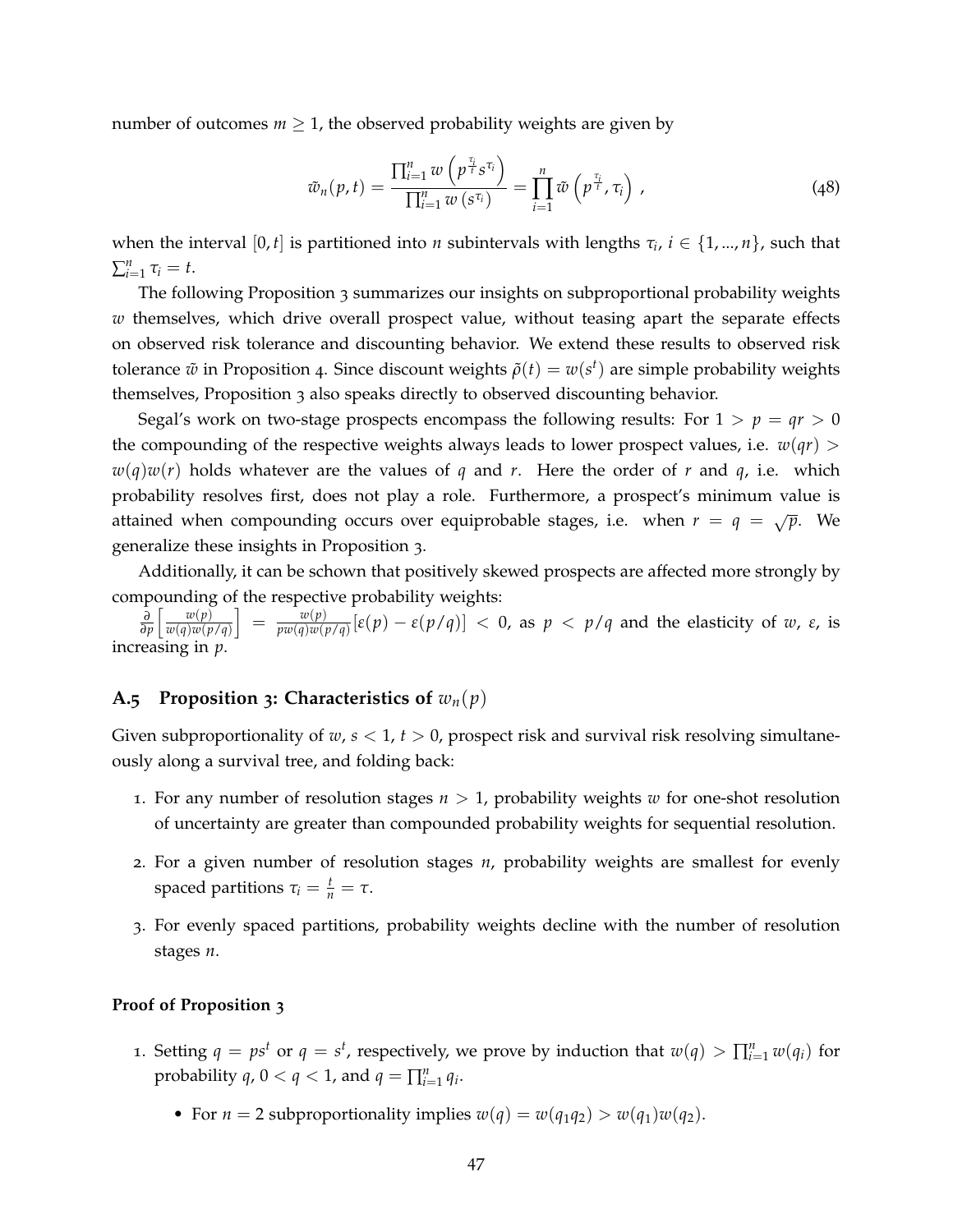- Assume that  $w(\prod_{i=1}^n r_i) > \prod_{i=1}^n w(r_i)$  for any probabilities  $0 < r_i < 1$ .
- For  $q = \prod_{i=1}^{n+1}$  $j=1 \atop j=1}^{n+1}$   $q_j$  subproportionality implies

$$
w(q) = w\left(q_{n+1} \prod_{i=1}^{n} q_i\right) > w(q_{n+1})w\left(\prod_{i=1}^{n} q_i\right) > w(q_{n+1}) \prod_{i=1}^{n} w(q_i) = \prod_{j=1}^{n+1} w(q_j).
$$

2. Without loss of generality, we reorder the sequence of subintervals such that  $\tau_1 \leq \tau_2 \leq ... \leq \tau_n$ *τn*. For some *i*, *τi*−<sup>1</sup> < *τ<sup>i</sup>* holds because otherwise the partition would be equally spaced right away. In this case, there exists  $\varepsilon > 0$  such that  $\tau_{i-1} + \varepsilon < \tau_i - \varepsilon$  is still satisfied. Due to subproportionality, the following relationship holds for  $0 < q < 1$ :

$$
\frac{w(q^{\tau_{i-1}})}{w(q^{\tau_i-\varepsilon})} > \frac{w(q^{\tau_{i-1}}q^{\varepsilon})}{w(q^{\tau_i-\varepsilon}q^{\varepsilon})} = \frac{w(q^{\tau_{i-1}+\varepsilon})}{w(q^{\tau_i})},
$$
\n(49)

 $\text{implying } w(q^{\tau_{i-1}})w(q^{\tau_i}) > w(q^{\tau_i-\epsilon})w(q^{\tau_{i-1}+\epsilon}).$ 

3. Consider two equally spaced partitions of  $[0, t]$ :  $(\tau_i = \frac{t}{n} =: \tau)_{i=1,\dots,n}$  and  $(\delta_i = \frac{t}{n-1} =:$  $(\delta)_{i=1,\dots,n-1}$ . Our claim is that for  $0 < p \leq 1$ ,

$$
\prod_{i=1}^{n} w\left(p^{\frac{\tau}{t}} s^{\tau}\right) < \prod_{i=1}^{n-1} w\left(p^{\frac{\delta}{t}} s^{\delta}\right) \,. \tag{50}
$$

Setting  $q = \left(p^{\frac{1}{t}}s\right)^{\frac{t}{n(n-1)}}$ , we examine whether

$$
\left(w\left(q^{n-1}\right)\right)^n < \left(w(q^n)\right)^{n-1}.\tag{51}
$$

Proceeding by induction:

• *n* = 2: Subproportionality implies  $(w(q))^2 < w(q^2)$ .

• 
$$
n = 3
$$
: Subproportionality implies  $w(q^3) > \frac{w(q^2)}{w(q)}$ . Thus,

$$
\left(w(q^3)\right)^2 > \frac{\left(w(q^2)\right)^2}{w(q)} \frac{\left(w(q^2)\right)^2}{w(q)} > \frac{\left(w(q^2)\right)^3 w(q^2)}{\left(w(q)\right)^2} \\
&> \frac{\left(w(q^2)\right)^3 \left(w(q)\right)^2}{\left(w(q)\right)^2} = \left(w(q^2)\right)^3.
$$
\n(52)

•  $n \to n+1$ : Suppose that  $(w(q^{n-1}))^n < (w(q^n))^{n-1}$  holds. Subproportionality implies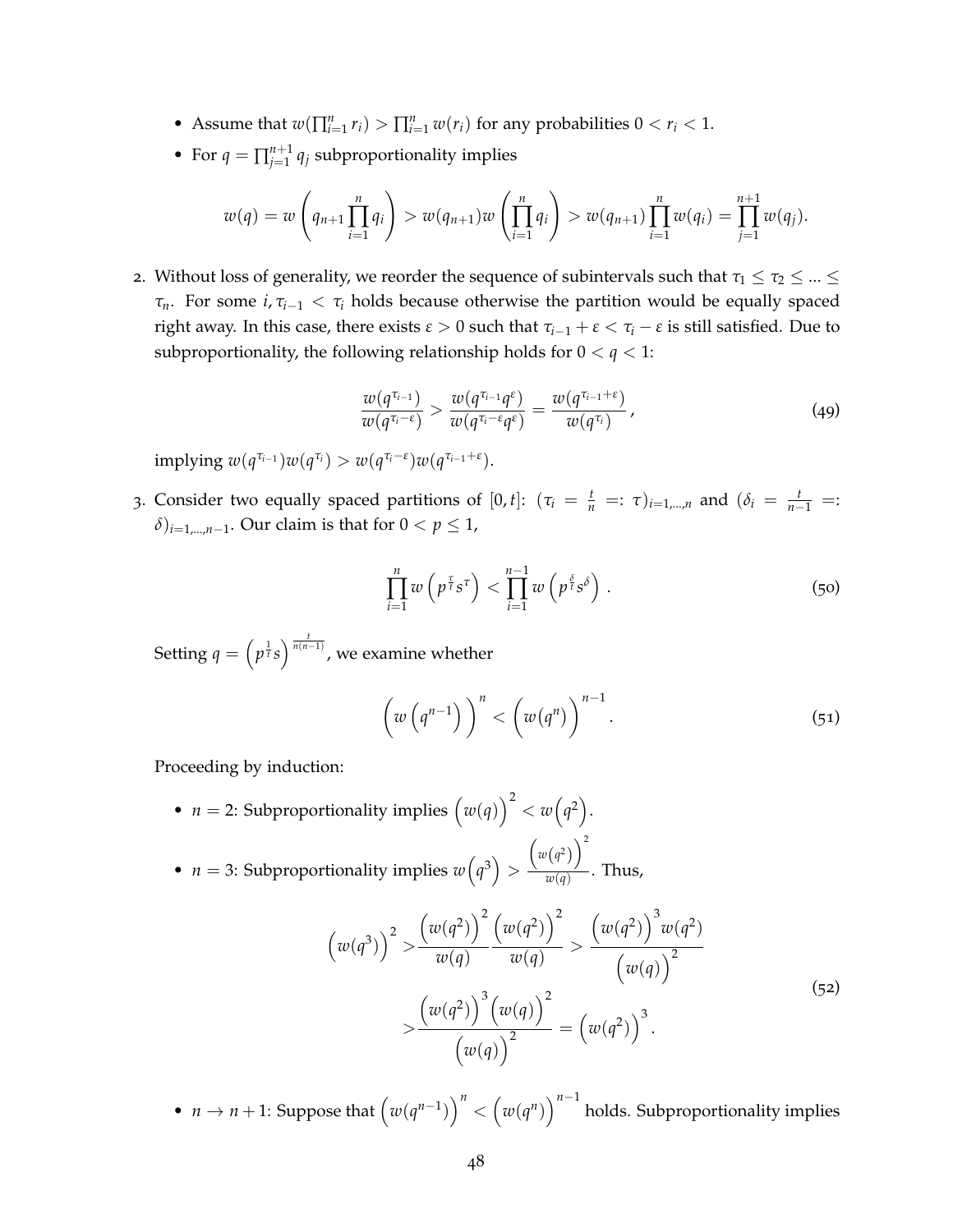$w(q^{n-1})$  $\frac{v(q^{n-1})}{w(q^n)} > \frac{w(q^n)}{w(q^{n+1})}$  $\frac{w(q)}{w(q^{n+1})}$ . Hence,

$$
\left(w(q^{n+1})\right)^n > \left(\frac{w(q^n)w(q^n)}{w(q^{n-1})}\right)^n = \frac{\left(w(q^n)\right)^{n+1}\left(w(q^n)\right)^{n-1}}{\left(w(q^{n-1})\right)^n} \times \frac{\left(w(q^n)\right)^{n+1}\left(w(q^{n-1})\right)^n}{\left(w(q^{n-1})\right)^n} = \left(w(q^n)\right)^{n+1}.
$$
\n(53)

Since observed risk tolerance depends on the interaction of probability weights and discount weights (subproportional probability weights themselves), it is a priori not clear whether all these characteristics carry over to observed risk tolerance. As it turns out, with one exception, the characteristics of subproportional probability weights shape observed delay-dependent risk tolerance accordingly. We enter uncharted territory with the following proposition because to our knowledge so far no experiments on the process dependence for genuinely delayed risks exist.

# <span id="page-49-0"></span>**A.6 Proposition 4: Characteristics of**  $\tilde{w}_n(p)$

Given subproportionality of *w*, *s* < 1, *t* > 0, prospect risk and survival risk resolving simultaneously along a survival tree, and folding back:

- 1. For any number of resolution stages  $n > 1$ , risk tolerance is higher for one-shot resolution of uncertainty than for sequential resolution of uncertainty,  $\tilde{w}(p, t) > \tilde{w}_n(p, t)$ .
- 2. For a given number of resolution stages *n*, risk tolerance is lowest for evenly spaced partitions if the elasticity of *w* is concave.
- 3. For evenly spaced partitions, risk tolerance declines with the number of resolution stages,  $\tilde{w}_n(p,t) < \tilde{w}_{n-1}(p,t).$

# **Proof of Proposition 4**

 $\blacksquare$ 

1. Consider Equation [48](#page-47-1):

$$
\tilde{w}_n(p,t)=\prod_{i=1}^n\tilde{w}\left(p^{\frac{\tau_i}{t}},\tau_i\right).
$$

Note that  $\tilde{w}$   $\left( p^{\frac{\tau_i}{t}} , \tau_i \right) =$  $w\left(p^{\frac{\tau_i}{t}} s^{\tau_i}\right)$  $\frac{1}{w(s^{\tau_i})}$  <  $w\left(p^{\frac{\tau_i}{t}} s^{\tau_i} s^{t-\tau_i}\right)$  $\frac{y}{w(s^{\tau_i}s^{t-\tau_i})}$  =  $w\left(p^{\frac{\tau_i}{t}}s^t\right)$  $\frac{p^{r+s}}{w(s^t)} = \tilde{w}\left(p^{\frac{\tau_i}{t}}, t\right)$  .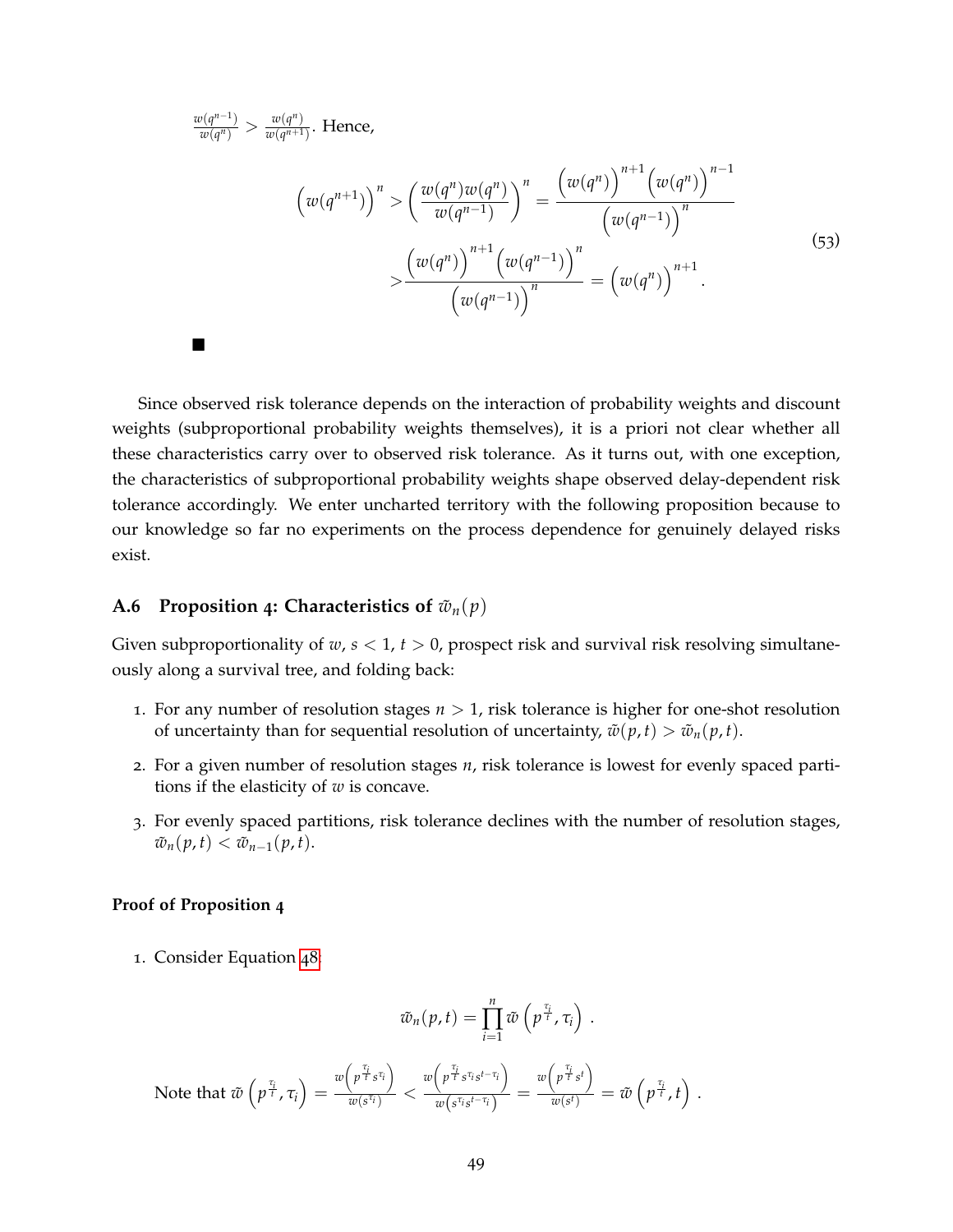According to Proposition 1,  $\tilde{w}(p, t)$  is subproportional for a fixed length of delay *t* and, therefore,

$$
\tilde{w}_n(p,t) < \prod_{i=1}^n \tilde{w}\left(p^{\frac{\tau_i}{t}},t\right) < \tilde{w}\left(\prod_{i=1}^n p^{\frac{\tau_i}{t}},t\right) = \tilde{w}(p,t)\,. \tag{54}
$$

- 2. We proceed by induction.
	- Consider the case of  $n = 2$  and assume that the time interval of length  $t$  is divided into two subintervals of lengths *τ* and *t* − *τ* with  $τ < \frac{t}{2} < t - τ$ . We compare  $\tilde{w}_n$ corresponding to the evenly spaced partition  $(\frac{t}{2}, \frac{t}{2})$  with the respective  $\tilde{w}_n$  for  $(\tau, t - \tau)$ by examining when

$$
\frac{w\left(\left(p^{\frac{1}{t}}s\right)^{\frac{t}{2}}\right)w\left(\left(p^{\frac{1}{t}}s\right)^{\frac{t}{2}}\right)}{w\left(s^{\frac{t}{2}}\right)w\left(s^{\frac{t}{2}}\right)} < \frac{w\left(\left(p^{\frac{1}{t}}s\right)^{\tau}\right)w\left(\left(p^{\frac{1}{t}}s\right)^{t-\tau}\right)}{w\left(s^{\tau}\right)w\left(s^{t-\tau}\right)}
$$

holds. Rearranging terms yields

$$
\frac{w\left(\left(p^{\frac{1}{t}}s\right)^{\frac{t}{2}}\right)w\left(\left(p^{\frac{1}{t}}s\right)^{\frac{t}{2}}\right)}{w\left(\left(p^{\frac{1}{t}}s\right)^{\tau}\right)w\left(\left(p^{\frac{1}{t}}s\right)^{t-\tau}\right)} < \frac{w\left(s^{\frac{t}{2}}\right)w\left(s^{\frac{t}{2}}\right)}{w\left(s^{\tau}\right)w\left(s^{t-\tau}\right)}.
$$

Since  $p^{\frac{1}{t}} s < s$  for any  $0 < p < 1$ , this condition amounts to requiring that  $w\left(q^{\frac{t}{2}}\right)w\left(q^{\frac{t}{2}}\right)$  $w(q^{\tau})w(q^{t-\tau})$ increases in  $q$ ,  $0 < q < 1$ . It is straightforward to show that its derivative with respect to *q* equals

$$
\frac{\partial}{\partial q}\left(\frac{w(q^{\frac{t}{2}})w(q^{\frac{t}{2}})}{w(q^{\tau})w(q^{t-\tau})}\right)=\frac{t\left(w\left(q^{\frac{t}{2}}\right)\right)^2}{q w(q^{\tau})w(q^{t-\tau})}\left(\epsilon_w(q^{\frac{t}{2}})-\left(\lambda\epsilon_w(q^{\tau})+(1-\lambda)\epsilon_w(q^{t-\tau})\right)\right),
$$

where  $\lambda = \frac{\tau}{t}$ . As  $\tau < \frac{t}{2} < t - \tau$  and  $\varepsilon_w(q^{t-\tau}) < \varepsilon_w(q^{\frac{t}{2}}) < \varepsilon_w(q^{\tau})$ , the term in the brackets is positive if the elasticity of *w*, *εw*, is a strictly concave function.

• For  $n \geq 2$  the general formula for the derivative reads as

$$
\frac{\left(w(q^{\frac{t}{n}})\right)^n}{q\prod_{i=1}^n w(q^{\tau_i})}\left(t\epsilon_w(q^{\frac{t}{n}})-\sum_{i=1}^n \tau_i \epsilon_w(q^{\tau_i})\right),\,
$$

where  $(\tau_i)_{i=1,\dots,n}$  is a partition of the time interval *t* with  $\sum_{i=1}^n \tau_i = t$ .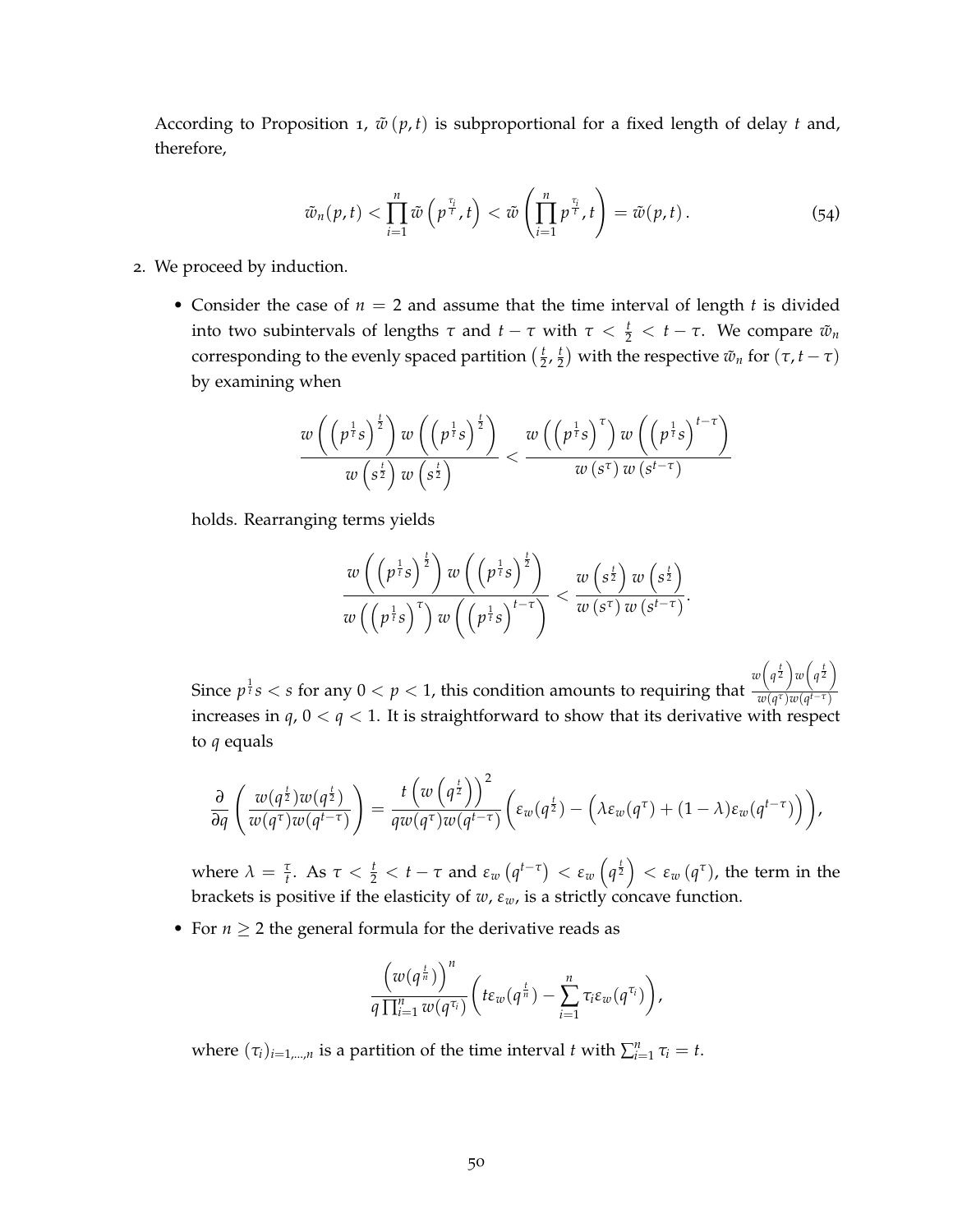•  $n \rightarrow n+1$ : Assume that for  $t > 0$ 

<span id="page-51-0"></span>
$$
t\varepsilon_w(q^{\frac{t}{n}})-\sum_{i=1}^n\tau_i\varepsilon_w(q^{\tau_i})>0
$$
\n(55)

holds. Define a partition  $(\delta_i)_{i=1,\dots,n+1}$  of *t* as follows:

$$
\delta_i = \frac{n\tau_i}{n+1} \quad \text{for } 1 \le i \le n
$$
\n
$$
\delta_{n+1} = t - \sum_{i=1}^n \delta_i = \frac{t}{n+1}
$$

Then the following relationships result:

$$
\sum_{i=1}^{n+1} \delta_i \varepsilon_w \left( q^{\delta_i} \right) = \sum_{i=1}^n \frac{n \tau_i}{n+1} \varepsilon_w \left( q^{\frac{n \tau_i}{n+1}} \right) + \frac{t}{n+1} \varepsilon_w \left( q^{\frac{t}{n+1}} \right)
$$

$$
t \varepsilon_w \left( q^{\frac{t}{n+1}} \right) - \frac{t}{n+1} \varepsilon_w \left( q^{\frac{t}{n+1}} \right) = \frac{tn}{n+1} \varepsilon_w \left( q^{\frac{t}{n+1}} \right)
$$

Since Equation [55](#page-51-0) holds for any  $t > 0$  and, therefore, also for  $\tilde{t} = \frac{tn}{n+1}$  and  $\tilde{\tau}_i = \frac{n\tau_i}{n+1}$ ,

$$
\tilde{t}\varepsilon_{w}\left(q^{\frac{\tilde{t}}{n}}\right)-\sum_{i=1}^{n}\tilde{\tau}_{i}\varepsilon_{w}\left(q^{\tilde{\tau}_{i}}\right)>0,\tag{56}
$$

which implies

$$
\frac{tn}{n+1}\varepsilon_w\left(q^{\frac{t}{n+1}}\right)-\sum_{i=1}^n\frac{n\tau_i}{n+1}\varepsilon_w\left(q^{\frac{n\tau_i}{n+1}}\right)>0.\tag{57}
$$

3. We examine whether  $\mathbf{I}$ 

 $\sqrt{ }$  $w\left((p^{\frac{1}{t}}s)^{\frac{t}{n}}\right)$  $w(s^{\frac{t}{n}})$  $\setminus$  $\mathbf{I}$ *n*  $\lt$  $\sqrt{ }$  $\mathbf{I}$  $w\left((p^{\frac{1}{t}}s)^{\frac{t}{n-1}}\right)$  $w(s^{\frac{t}{n-1}})$  $\setminus$  $\mathbf{I}$ *n*−1 , which is equal to the condition

that

$$
\frac{\left(w\left((p^{\frac{1}{t}}s)^{\frac{t}{n}}\right)\right)^n}{\left(w\left((p^{\frac{1}{t}}s)^{\frac{t}{n-1}}\right)\right)^{n-1}} < \frac{\left(w(s^{\frac{t}{n}})\right)^n}{\left(w\left(s^{\frac{t}{n-1}}\right)\right)^{n-1}}.
$$

Therefore, we examine whether the derivative of  $(w(q^{\frac{t}{n}}))^{n}$  $\frac{m(n+1)}{(w(q^{\frac{t}{n-1}}))^{n-1}}$  with respect to *q* is positive. It is straightforward to show that

$$
\frac{\partial \frac{\left(w\left(q^{\frac{t}{n}}\right)\right)^n}{\left(w\left(q^{\frac{t}{n-1}}\right)\right)^{n-1}}}{\partial q} = \frac{t\left(w\left(q^{\frac{t}{n}}\right)\right)^n}{q\left(w\left(q^{\frac{t}{n-1}}\right)\right)^{n-1}}\left(\varepsilon_w\left(q^{\frac{t}{n}}\right) - \varepsilon_w\left(q^{\frac{t}{n-1}}\right)\right) > 0\tag{58}
$$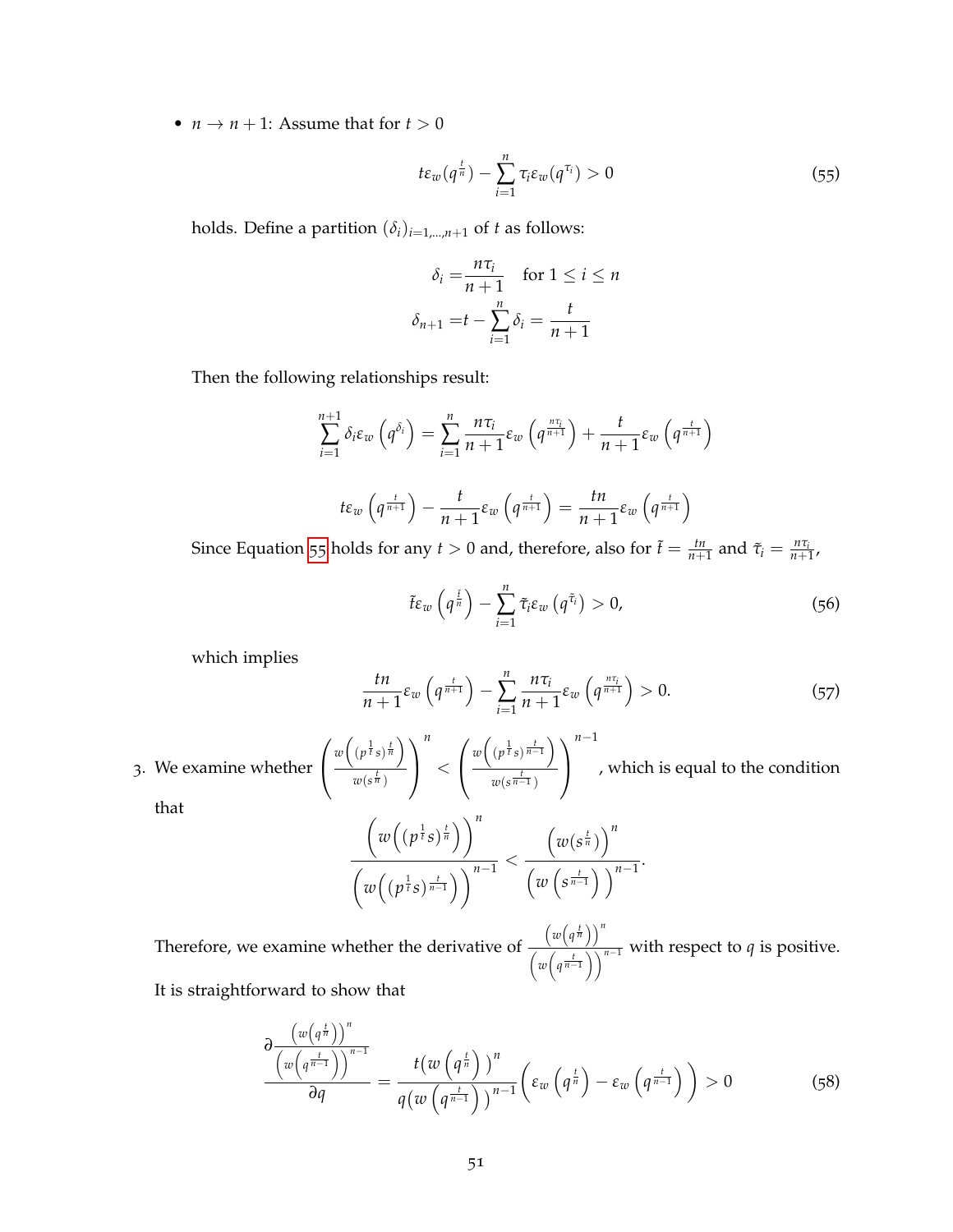as the elasticity of *w* is increasing.  $\blacksquare$ 

Contrary to the underlying probability weights *w* themselves, subproportionality alone does not guarantee that, for a given number of resolution stages, risk tolerance  $\tilde{w}$  attains its minimum at evenly spaced partitions. The additional requirement of concavity of the elasticity of *w* implies that the elasticity increases more quickly for small probabilities than for large ones. While such a characteristic has not attracted any attention in the literature, there is a nice specimen of a subproportional regressive probability weighting function with concave elasticity, the so-called *neo-additive* specification

$$
w(p) = \begin{cases} 0 & \text{for } p = 0\\ \beta + \alpha p & \text{for } 0 < p < 1\\ 1 & \text{for } p = 1 \end{cases} \tag{59}
$$

with  $0 < \beta < 1, 0 < \alpha \leq 1 - \beta$ . If  $\beta = 0$ , *w* is not subproportional, for  $\alpha + \beta = 1$  it is not regressive. It is linear over the inner probability interval and, thus, provides an excellent approximation for the commonly used nonlinear functional forms. Since we rarely, if at all, have experimental evidence for behavior over probabilities that are extremely small or extremely large, such an approximation seems justified. This specification is also very useful for the case of ambiguity, when the probabilities are not precisely known [\(Chateauneuf, Eichberger, and Grant,](#page-61-14) [2007](#page-61-14)).

#### <span id="page-52-0"></span>**A.7 Proposition 5: Preferences for Resolution Timing**

Given subproportionality of  $w, s < 1, t_1 < t$ , and folding back:

- 1. Prospects with prospect risk resolving at the time of payment *t* are valued more highly than prospects resolving at  $t_1 < t$ .
- 2. The wedge between late and immediate resolution,  $\frac{w(p s^t)}{w(p) w(s^t)}$  $\frac{w(p|s|)}{w(p)w(s)}$ , declines with probability *p*.
- 3. The wedge between late and immediate resolution increases with time horizon *t* and survival risk 1 − *s*.

**Proof of Proposition 5** Without loss of generality, we set the number of outcomes  $m = 2$ .

1. The value of the prospect to be resolved immediately amounts to

$$
\left( \left( u(x_1) - u(x_2) \right) w(p) + u(x_2) \right) w(s^t) < \left( \left( u(x_1) - u(x_2) \right) \frac{w(ps^t)}{w(s^t)} + u(x_2) \right) w(s^t),
$$
\n(60)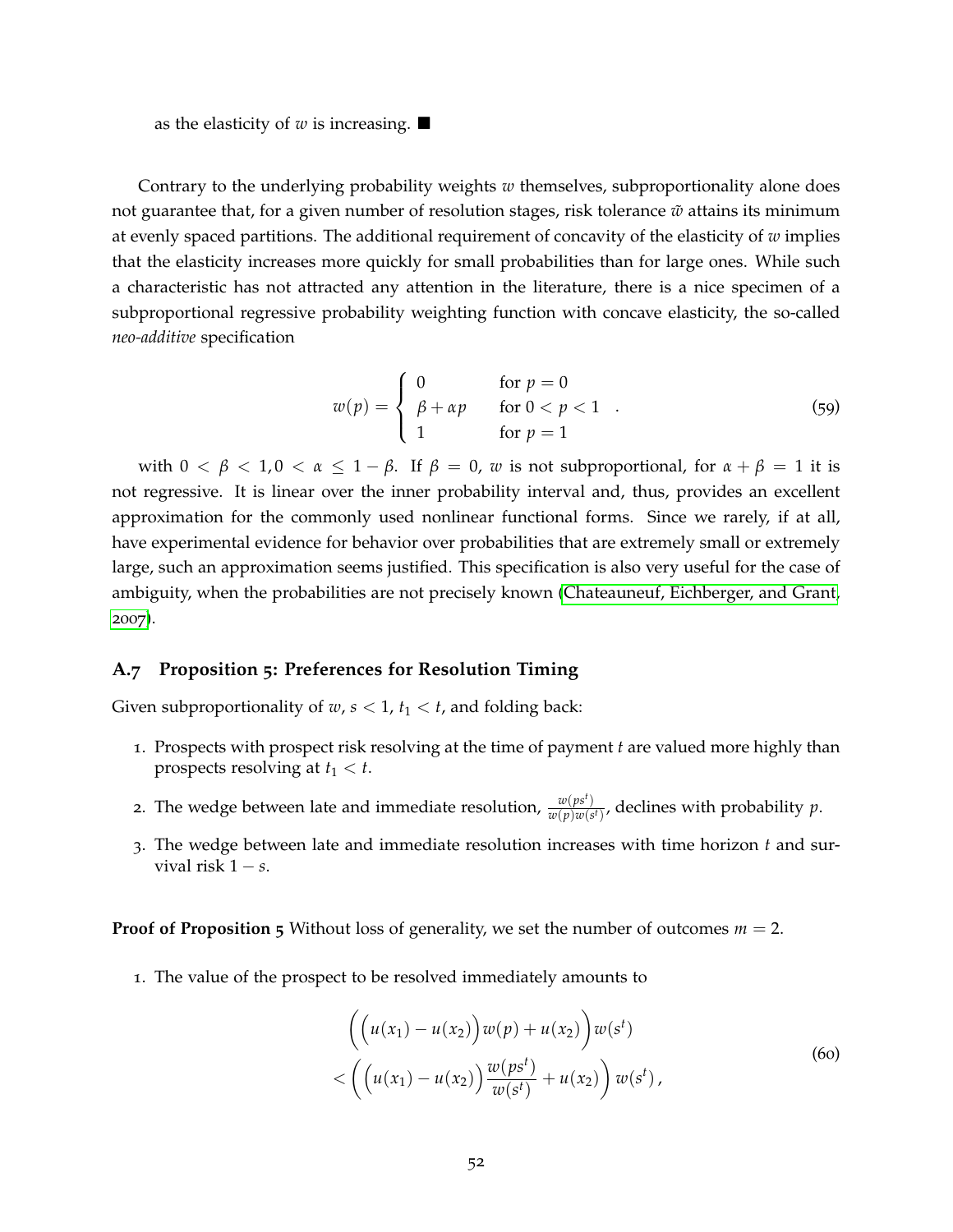as  $w(ps^t) > w(p)w(s^t)$  is implied by subproportionality of *w*. Thus, prospects resolving at the date of payment *t* are valued more highly than prospects with immediate resolution.

What happens if prospect risk is not resolved immediately but rather at some later time  $t_1$ ,  $0 < t_1 < t$ ? After  $t_1$ , only survival risk remains to be resolved. In this case, the prospect's present value amounts to

$$
\left( \left( u(x_1) - u(x_2) \right) \frac{w(ps^{t_1})}{w(s^{t_1})} + u(x_2) \right) w(s^{t_1}) w(s^{t-t_1}). \tag{61}
$$

Subproportionality implies  $w(p) < \frac{w(ps^t1)}{w(c^t1)}$  $\frac{w(ps^t1)}{w(s^t1)} < \frac{w(ps^t)}{w(s^t)}$  $\frac{w(\mathbf{p}s)}{w(\mathbf{s}t)}$  and, therefore, observed risk tolerance is highest for resolution at payment time *t*. Moreover, the late-resolution discount weight  $w(s^t) = w(s^{t_1} s^{t-t_1})$  is also greater than  $w(s^{t_1}) w(s^{t-t_1})$  for any earlier  $t_1$ , implying that late resolution is always preferred.

2. Examining the derivative of  $\frac{w(ps^t)}{w(p)}$  with respect to  $p$  yields

$$
\frac{\partial \left(\frac{w(ps^t)}{w(p)}\right)}{\partial p} = \frac{w(ps^t)}{pw(p)} \left(\frac{w'(ps^t)ps^t}{w(ps^t)} - \frac{w'(p)p}{w(p)}\right)
$$

$$
= \frac{w(ps^t)}{pw(p)} \left(\varepsilon_w(ps^t) - \varepsilon_w(p)\right)
$$

$$
< 0,
$$
\n(62)

as  $p > ps<sup>t</sup>$  and the elasticity is increasing. Therefore, the wedge between late evaluation and immediate evaluation decreases with *p*.

3. The derivative of  $\frac{w(ps^t)}{w(s^t)}$  $\frac{w(ps)}{w(s^t)}$  with respect to *t* yields

$$
\frac{\partial \left(\frac{w(ps^t)}{w(s^t)}\right)}{\partial t} = \frac{\ln(s)w(ps^t)}{w(s^t)} \left(\frac{w'(ps^t)ps^t}{w(ps^t)} - \frac{w'(s^t)s^t}{w(s^t)}\right)
$$
\n
$$
= \frac{\ln(s)w(ps^t)}{w(s^t)} \left(\varepsilon_w(ps^t) - \varepsilon_w(s^t)\right)
$$
\n
$$
> 0,
$$
\n(63)

as  $\ln(s) < 0$ ,  $s^t > ps^t$  and the elasticity is increasing. Therefore, the wedge between late and immediate evaluation increases with time horizon *t* and, equivalently, with survival risk  $1 - s$ . ■

While it is always the case that late resolution at *t* is preferred to any earlier resolution time *t*1, we cannot ascertain that preferences for later resolution timing increase monotonically in *t*1. Examining the earlier situation (Panel ii) in Figure [12](#page-54-1), renders the prospect value (setting  $\rho = 1$ again)

$$
(u(x_1) - u(x_2))w(ps^{t_1})w(s^{t-t_1}) + u(x_2)w(s^{t_1})w(s^{t-t_1}).
$$
\n(64)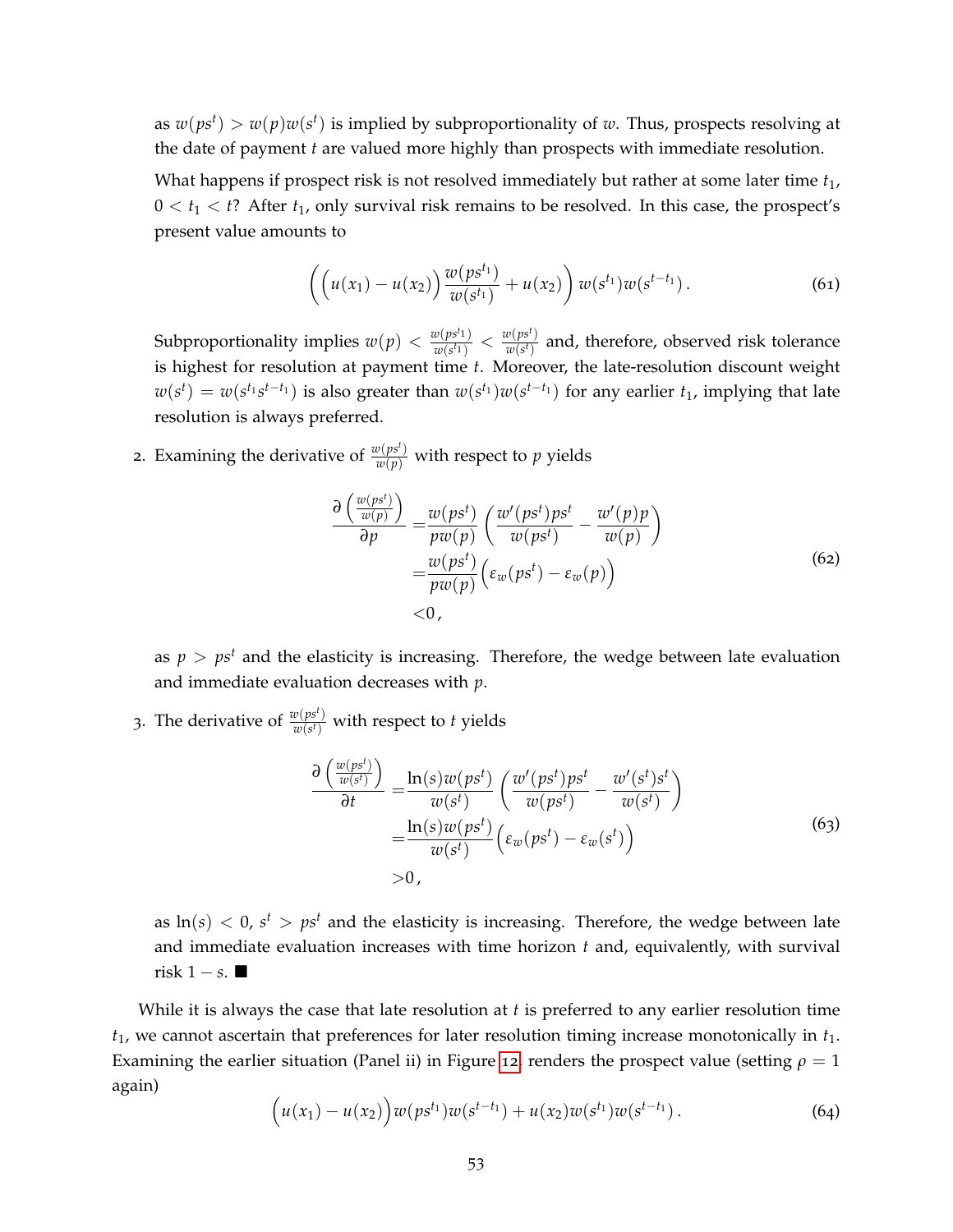#### Figure 12: Later and Sooner Resolution of Prospect Risk

<span id="page-54-1"></span>

**(1) Later:** The tree depicts uncertainty resolution during the final stage. **(2) Sooner:** The probability tree shows the resolution of prospect risk after the first stage, with survival risk fully resolving at *t*.

We have already established that the weight of the allegedly certain outcome  $x_2$ ,  $w(s^{t_1})w(s^{t-t_1})$ , attains its minimum value at  $t_1 = \frac{t}{2}$ . Analogously, for the risky component  $ps^{t_1} = s^{t-t1}$  must hold at its minimum. Solving for  $t_1$  yields

$$
t_1^* = \frac{t}{2} - \frac{\ln(p)}{2\ln(s)},
$$
\n(65)

which lies below  $\frac{t}{2}$ . Regarding a simple prospect  $(x, p)$ , if  $t_1^* > 0$ , then earlier resolution may be preferred to some later times before  $\frac{t}{2}$ , otherwise prospect value increases monotonically in resolution time. The latter is the case for  $p \leq s^t$ . For a given prospect, this condition is more likely to be met for low survival risk and/or short time horizons.

# **B Additional Materials**

# <span id="page-54-0"></span>**B.1 The Equivalence of Subproportionality and Increasing Elasticity**

We use Prelec's (1998) definition of (strict) subproportionality: A probability weighting function *w*(*p*) is subproportional if for all  $1 \ge p > q > 0$  and  $0 < \lambda < 1$ 

<span id="page-54-2"></span>
$$
\frac{w(p)}{w(q)} > \frac{w(\lambda p)}{w(\lambda q)}\tag{66}
$$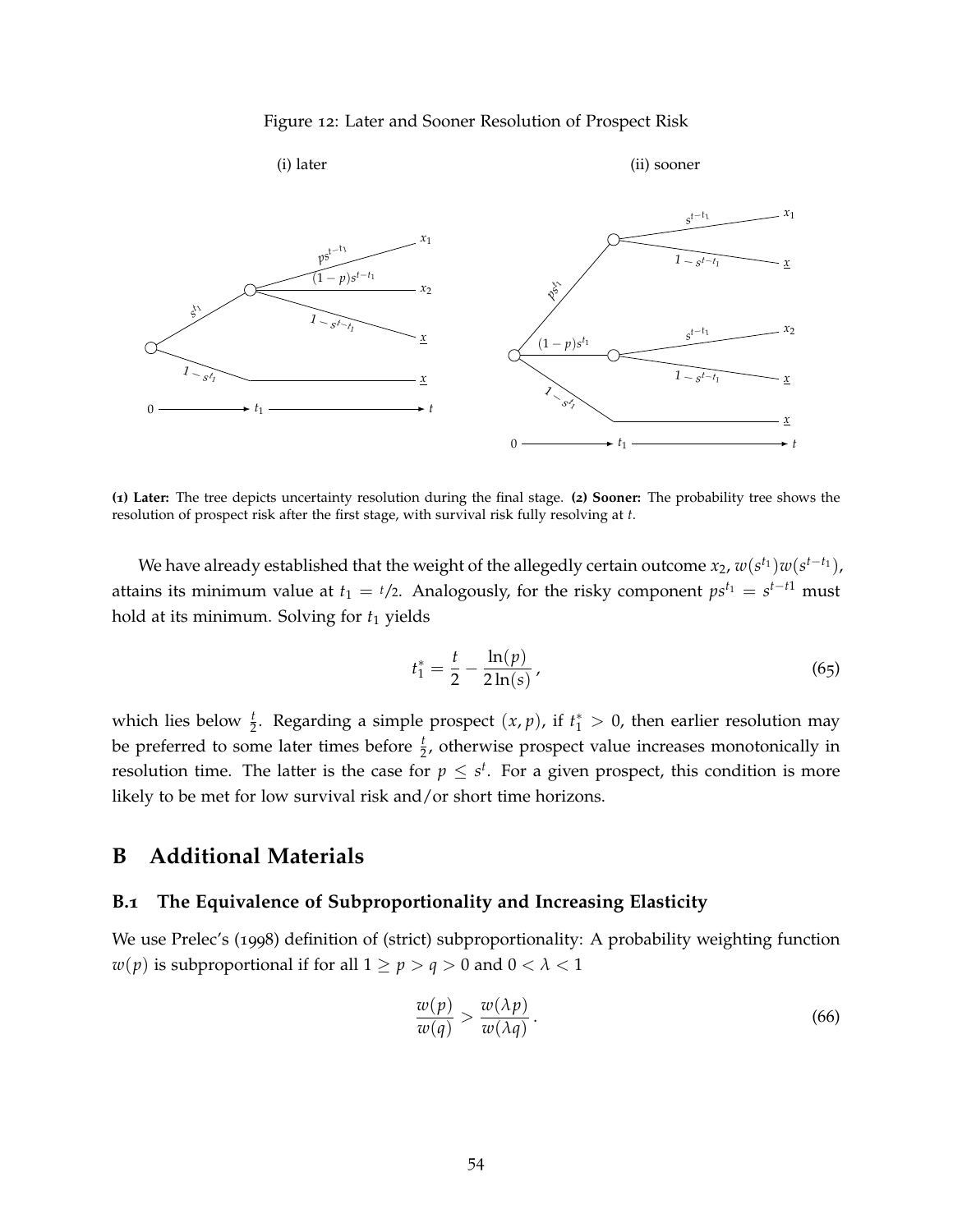As  $p > q$ , Equation [66](#page-54-2) holds if and only if

$$
\frac{w(p)}{w(\lambda p)} > \frac{w(q)}{w(\lambda q)} \iff \frac{\partial}{\partial p} \left( \frac{w(p)}{w(\lambda p)} \right) > 0
$$
\n
$$
\iff \frac{w(p)}{pw(\lambda p)} \left[ \frac{w'(p)p}{w(p)} - \frac{w'(\lambda p)\lambda p}{w(\lambda p)} \right]
$$
\n
$$
\iff \varepsilon(p) > \varepsilon(q),
$$
\n(67)

where  $\varepsilon$  denotes the elasticity of  $w$ , i.e. iff the elasticity of  $w$  is increasing.

# <span id="page-55-0"></span>**B.2 A Note on Sequential Evaluation**

In his Proposition 1, [Dillenberger](#page-62-7) ([2010](#page-62-7)) shows that, under recursivity, negative certainty independence (NCI) and a weak preference for one-shot resolution of uncertainty (PORU) are equivalent. The NCI axiom requires the following to hold: If a prospect  $P = (x_1, r; x_2, 1 - r)$  is weakly preferred to a degenerate prospect  $D = (y, 1)$ , then mixing both with any other prospect does not result in the mixture of the degenerate prospect *D* being preferred to the mixture of *P*. This axiom is weaker than the standard independence axiom and does not put any restrictions on the reverse preference relation when a degenerate prospect is originally preferred to a non-degenerate one. The latter case characterizes the typical Allais certainty effect. NCI allows for Allais-type preference reversals but does not imply them. David Dillenberger's Proposition 3 demonstrates that NCI is generally incompatible with rank-dependent utility unless the probability weighting function is linear, i.e. unless RDU collapses to EUT. An intuitive explanation for Dillenberger's Proposition 3 is that under RDU prospect valuation is sensitive to the rank order of the outcomes and, therefore, mixtures with other prospects may affect the original rank order of outcomes in *P* (and *D*). How does Dillenberger's result relate to our claim that subproportional probability weights conjointly with recursivity imply a strong preference for one-shot resolution of uncertainty?

The crucial insight is that for the class of resolution processes studied in this paper changes in rank order do not occur and NCI is satisfied. To see this, assume that the prospect  $(x_1, p; x_2, 1$ *p*),  $x_1 > x_2 \ge 0$ , gets resolved in two stages  $((x_1, r; x_2), q; (x_2, 1), 1 - q)$  such that  $p = qr$ . In the atemporal case, when there is no additional survival risk, the two-stage prospect continues to be a strictly two-outcome one and the only relevant mixtures are those involving *x*2. Suppose that *P* =  $(x_1, r; x_2, 1 - r)$   $\succsim$   $(y, 1)$  = *D*, with  $x_1 > y > x_2$  and consider the following mixtures with  $(x_2, 1 - \lambda)$  for some  $\lambda \in (0, 1)$ :  $P' = (x_1, \lambda r; x_2, 1 - \lambda r)$  and  $D' = (y, \lambda; x_2, 1 - \lambda)$ . The following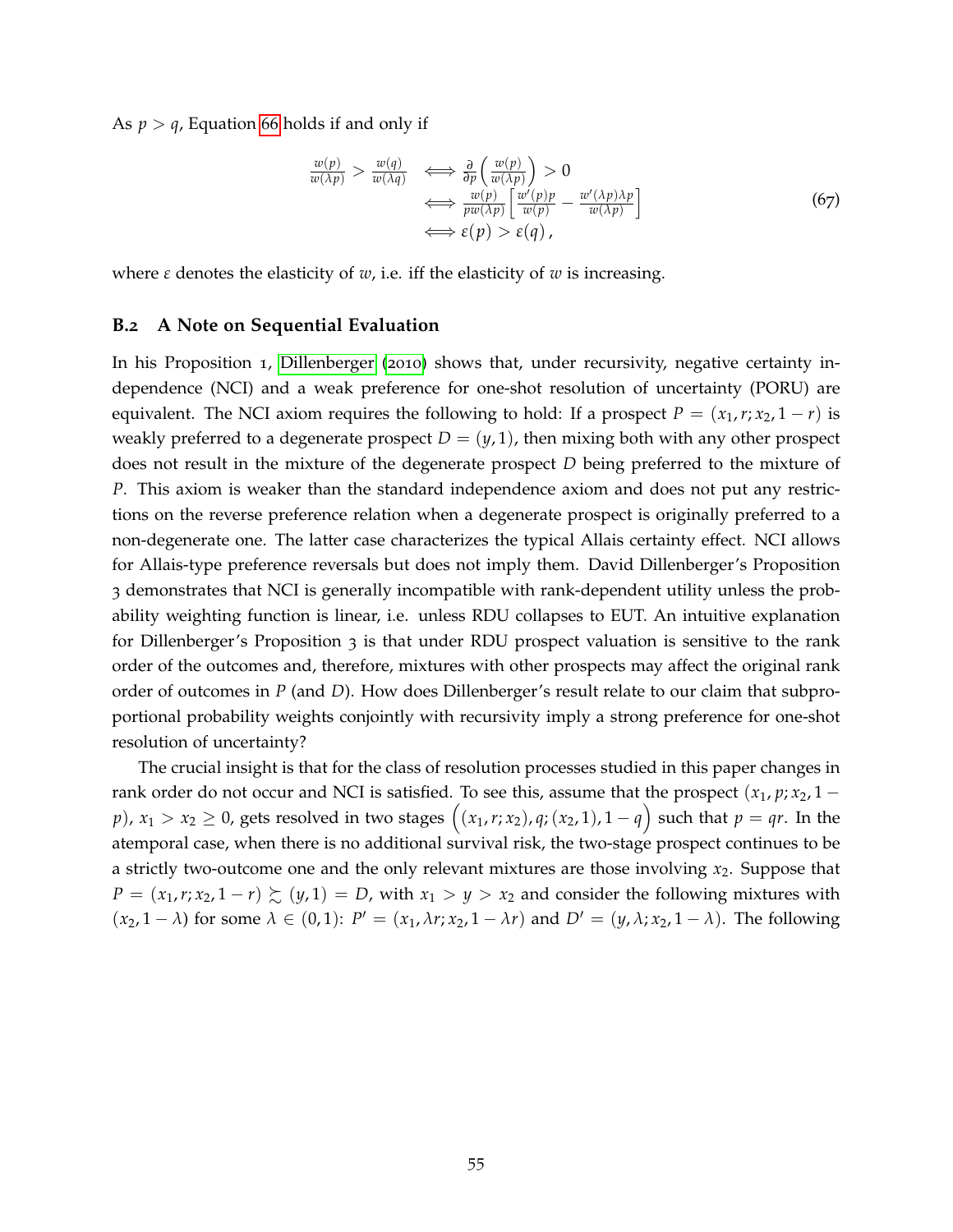relationships hold:

$$
P \ge D \Rightarrow V(P) = (u(x_1) - u(x_2))w(r) + u(x_2) \ge u(y) = V(D)
$$
  
\n
$$
V(D') = u(y)w(\lambda) + u(x_2)(1 - w(\lambda))
$$
  
\n
$$
\le ((u(x_1) - u(x_2))w(r) + u(x_2))w(\lambda) + u(x_2)(1 - w(\lambda))
$$
  
\n
$$
= (u(x_2) - u(x_1))w(r)w(\lambda) + u(x_2)
$$
  
\n
$$
< (u(x_2) - u(x_1))w(\lambda r) + u(x_2)
$$
  
\n
$$
= V(P')
$$
 (8)

because  $w(r)w(\lambda) < w(\lambda r)$  for any  $\lambda \in (0,1)$  (and hence also for  $\lambda = q$ ) due to subproportionality of *w*. Consequently, for mixtures with the smaller outcome *x*2, NCI, and therefore also PORU, is *strongly* satisfied. If the mixing prospect may be any arbitrary prospect, in other words if surprises are possible in the course of uncertainty resolution, this result does not hold generally. The only surprise that is still admissible is the occurrence of an outcome worse than *x*2, say *z*. Define  $P'' = (x_1, \lambda r; x_2, \lambda (1 - r); z, 1 - \lambda)$  and  $D'' = (y, \lambda; z, 1 - \lambda)$ .

*V*(*D*00) = *u*(*y*)*w*(*λ*) + *u*(*z*) 1 − *w*(*λ*) ≤ *u*(*x*1) − *u*(*x*2) *w*(*r*) + *u*(*x*2) *w*(*λ*) + *u*(*z*) 1 − *w*(*λ*) = *u*(*x*1) − *u*(*x*2) *<sup>w</sup>*(*r*)*w*(*λ*) + *u*(*x*2) − *u*(*z*) *w*(*λ*) + *u*(*z*) < *u*(*x*1) − *u*(*x*2) *<sup>w</sup>*(*λr*) + *u*(*x*2) − *u*(*z*) *w*(*λ*) + *u*(*z*) = *V*(*P* 00). (69)

For  $u(z) = 0$ , this case is exactly the situation studied in this paper when survival risk comes into play.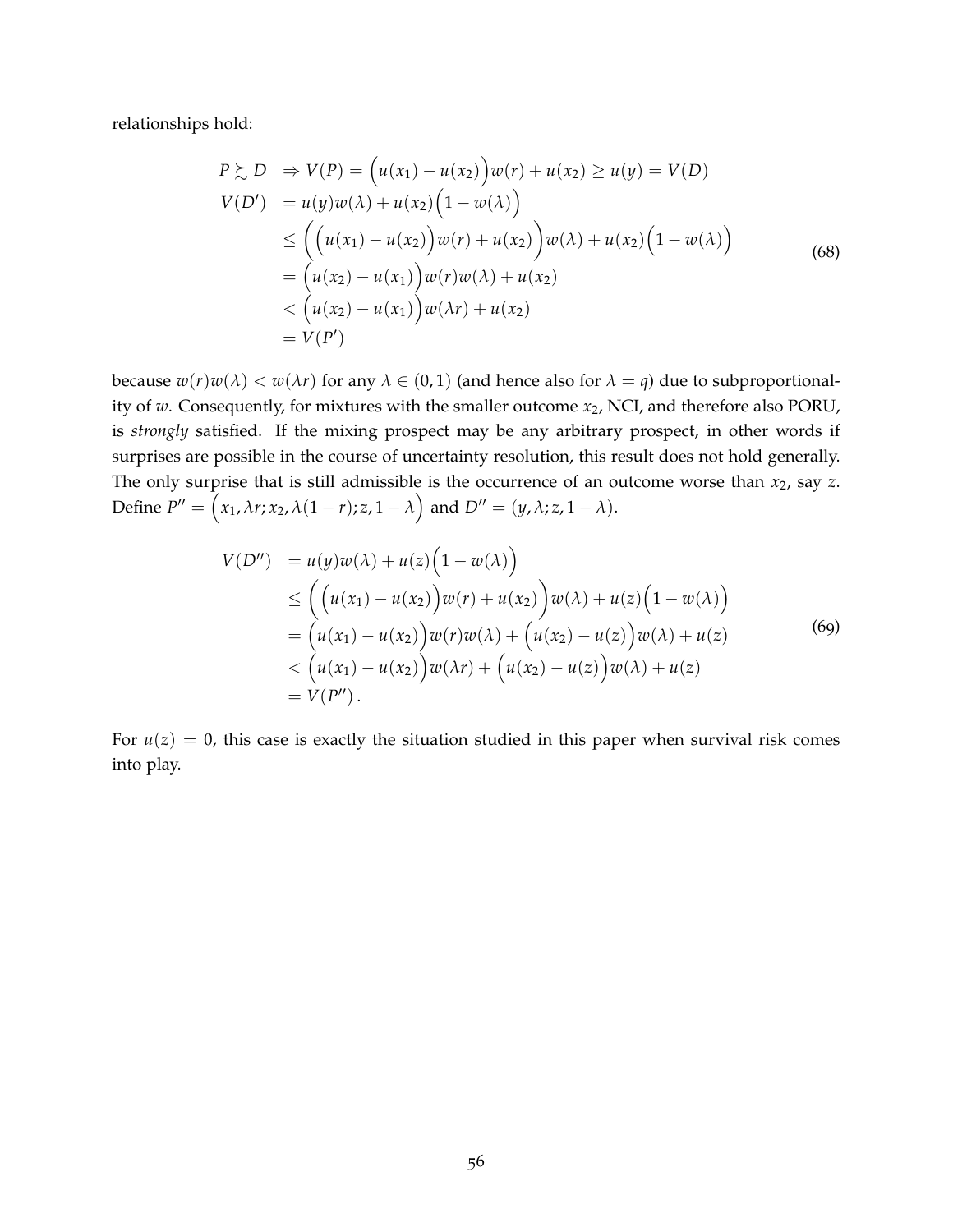# <span id="page-57-0"></span>**B.3 Overview of Studies Used for Quantitative Assessment**

| Fact | Study                                    | Sample                         | <b>Elicitation method</b> | Incentives                |
|------|------------------------------------------|--------------------------------|---------------------------|---------------------------|
| #1   | Abdellaoui, Baillon, Placido and Wakker  | Study 2: 31+31 French students | certainty equivalents via | 31 subjects: real         |
|      | (2011)                                   |                                | bisection                 | 31 subjects: hypothetical |
| #2   | Epper, Fehr-Duda and Bruhin (2011)       | 112 Swiss students             | certainty equivalents via | real                      |
|      |                                          |                                | choice lists              |                           |
| #3   | Abdellaoui, Klibanoff and Placido (2015) | 209 French students            | certainty equivalents via | real                      |
|      |                                          |                                | choice lists              |                           |
| #4   | Epper, Fehr-Duda and Bruhin (2011)       | 112 Swiss students             | certainty equivalents via | real                      |
|      |                                          |                                | choice lists              |                           |
| #5   | Arai (1997)                              | 44 Swedish students            | rating scale and choice   | hypothetical              |
|      |                                          |                                | frequencies               |                           |
| #6   | Weber and Chapman (2005)                 | Experiment 2: 124 US students  | present certainty         | hypothetical              |
|      |                                          |                                | equivalents via           |                           |
|      |                                          |                                | bisection                 |                           |
| #7   | Önculer and Onay (2009)                  | Study 1a: 39 French students   | certainty/present         | hypothetical              |
|      |                                          |                                | equivalents via           |                           |
|      |                                          |                                | text field                |                           |

Table <sup>13</sup>: Study Overview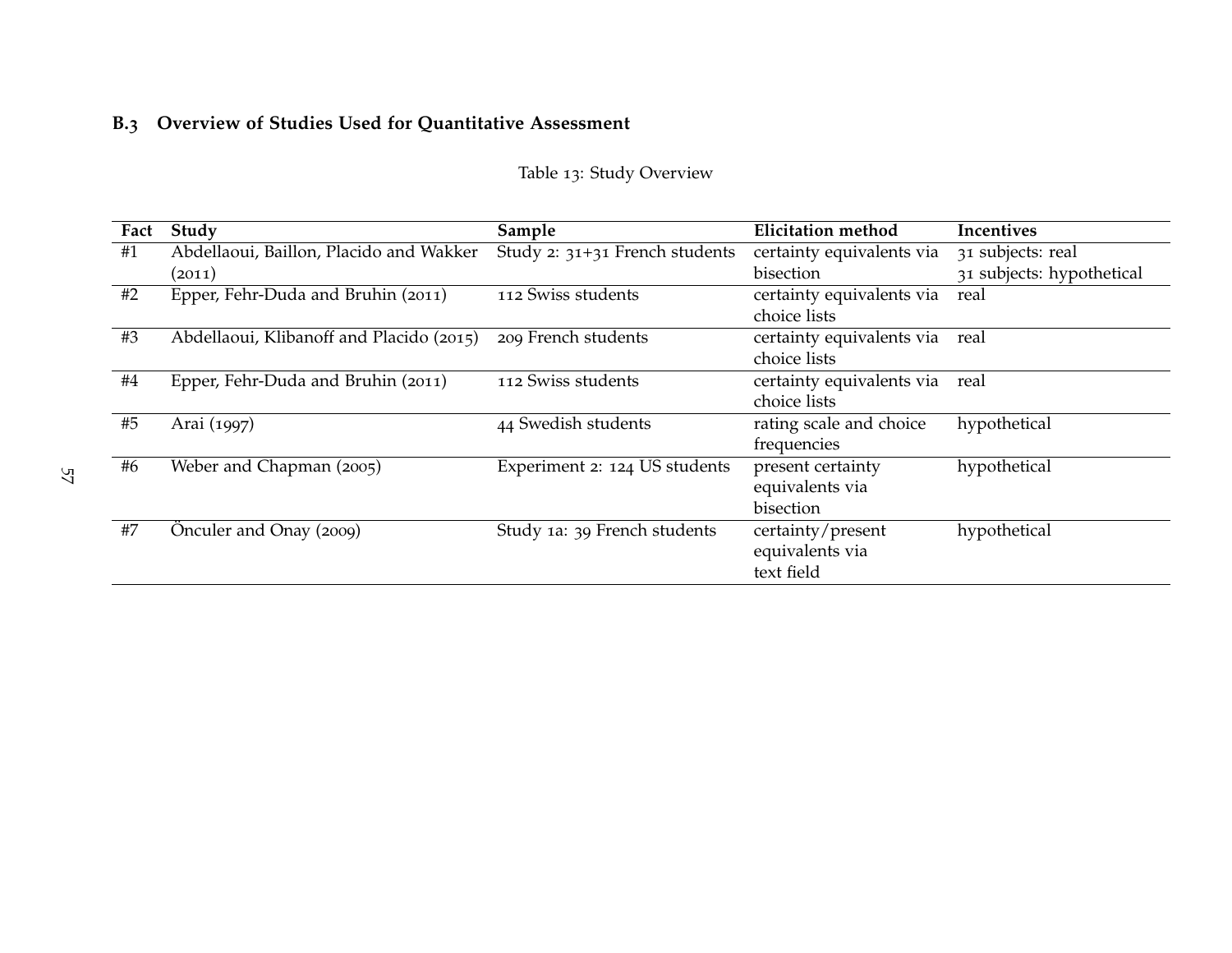### <span id="page-58-0"></span>**B.4 Characteristics of Functional Specifications of Probability Weights**

In this section we review a number of probability weighting functions that are either globally or locally subproportional. We limit our attention to functional forms with at most two parameters. Recall that subproportionality is equivalent to increasing elasticity. Consequently, if the elasticity is U-shaped, the function is supraproportional over the range of small probabilities and subproportional over large probabilities. These functions still capture the certainty effect but not necessarily general common-ratio violations. Many specifications used in the literature exhibit such a characteristic. Some experimenters found reverse common-ratio violations which require supraproportionality over the relevant probability range (see e.g. [Blavatskyy](#page-61-15) ([2010](#page-61-15))). Ultimately, it is an empirical issue whether locally or globally subproportional functions fit better.

Polynomials are linear in the parameters and, thus, generally less flexible than specifications that are nonlinear in the parameters. Note that second-order polynomials demarcate the intersection of the class of quadratic utility and RDU (see also the discussion in [Masatlioglu and](#page-66-15) [Raymond](#page-66-15) ([2016](#page-66-15))).

[Gul](#page-64-5) ([1991](#page-64-5))'s theory of disappointment aversion, for example, implies a strictly convex subproportional function in the context of RDU for two-outcome prospects. Another interesting specimen is the probability weighting function discussed in Delquié and Cillo ([2006](#page-62-14)). In the context of RDU, their model of disappointment aversion generates a subproportional secondorder polynomial that is equivalent to the one implied by Köszegi and Rabin  $(2007)'s$  $(2007)'s$  $(2007)'s$  choiceacclimating personal equilibrium, which provides an endogenous reference point [\(Masatlioglu](#page-66-15) [and Raymond,](#page-66-15) [2016](#page-66-15)). The same polynomial also emerges in [Safra and Segal](#page-67-14) ([1998](#page-67-14))'s approach to constant risk aversion. This concept captures the idea that a decision maker commits to a choice long before uncertainty is resolved, and is, therefore, particularly plausible in the context of our model. Under specific assumptions, [Bordalo, Gennaioli, and Shleifer](#page-61-3) ([2012](#page-61-3)) derive (discontinuous) context-dependent probability distortions from their salience theory. While their concave segment is supraproportional, the convex segment is subproportional, both of the [Gul](#page-64-5) ([1991](#page-64-5)) variety with  $0 < \beta < 1$  and  $\beta > 1$ , respectively. The psychological mechanisms underlying probability weighting, therefore, often imply at least some extent of subproportionality.

An intermediate case is the constant-sensitivity specification suggested by [Abdellaoui, l'Harido](#page-60-14)n, [and Zank](#page-60-14) ([2010](#page-60-14)) which is subproportional for large probabilities but exhibits constant elasticity for small probabilities. Thus, risk tolerance increases with delay until it hits an upper bound, staying constant afterwards. Ultimately, it is an open question whether this feature is consistent with actual behavior, which provides a fruitful avenue for future research. In particular, the associated discount function is characterized by decreasing impatience for more imminent time horizons, but constant impatience for more remote horizons. Thus, it constitutes an alternative to the quasi-hyperbolic *β*-*δ* model.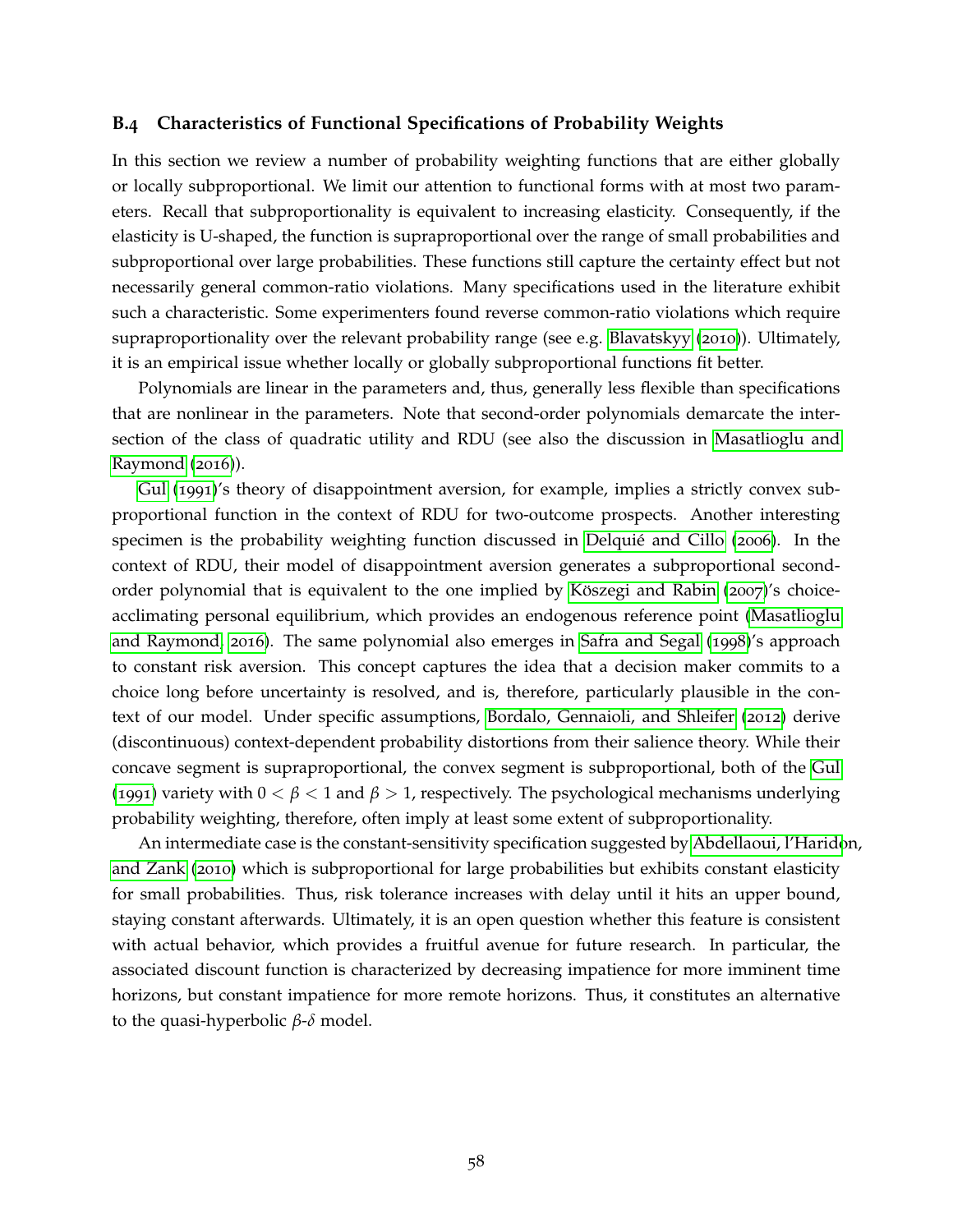| Probability weighting function $w(p)$                                                                                                                                                                             | Parameter range                                                   | Elasticity*                      | $Shape^{**}$             | Reference                                                                                     |  |  |
|-------------------------------------------------------------------------------------------------------------------------------------------------------------------------------------------------------------------|-------------------------------------------------------------------|----------------------------------|--------------------------|-----------------------------------------------------------------------------------------------|--|--|
| $p^{\alpha}$                                                                                                                                                                                                      | $\alpha > 1$                                                      | constant                         | convex                   | Mellers, and Chang<br>Luce,<br>(1993)                                                         |  |  |
| $\frac{p}{2-p}$                                                                                                                                                                                                   |                                                                   | increasing                       | convex                   | Yaari (1987)                                                                                  |  |  |
| $\exp(-\beta(-\ln(p))^{\alpha})$                                                                                                                                                                                  | $0 < \alpha < 1, \beta > 0$                                       | increasing, con-<br>cave/convex  | regressive               | Prelec (1998)                                                                                 |  |  |
|                                                                                                                                                                                                                   | $\alpha = 1, \beta > 1$                                           | constant                         | convex                   | Prelec $(1998)^1$                                                                             |  |  |
| $\exp\left(-\frac{\beta}{\alpha}(1-p^{\alpha})\right)$                                                                                                                                                            | $\alpha, \beta > 0$                                               | increasing                       | concave, re-<br>gressive | Prelec $(1998)^6$                                                                             |  |  |
| $\frac{(1-\alpha \ln p)^{-\frac{\beta}{\alpha}}}{\beta}$                                                                                                                                                          | $\alpha, \beta > 0$                                               | increasing                       | regressive               | Prelec (1998)                                                                                 |  |  |
|                                                                                                                                                                                                                   | $0.279 < \alpha < 1$                                              | U-shaped                         | regressive               | Tversky and Kahneman (1992)                                                                   |  |  |
| $\frac{p^{\alpha}}{(p^{\alpha}+(1-p)^{\alpha})^{1/\alpha}}$<br>$\frac{\beta p^{\alpha}}{\beta p^{\alpha}+(1-p)^{\alpha}}$                                                                                         | $0 < \alpha < 1, \beta > 0$                                       | U-shaped                         | regressive               | Goldstein and Einhorn (1987)                                                                  |  |  |
|                                                                                                                                                                                                                   | $0 < \alpha < 1, \beta = 1$                                       | U-shaped                         | regressive               | Karmarkar (1979)                                                                              |  |  |
|                                                                                                                                                                                                                   | $\alpha = 1, \beta < 1$                                           | increasing, con-<br>vex          | convex                   | Rachlin, Raineri, and Cross<br>(1991)                                                         |  |  |
|                                                                                                                                                                                                                   |                                                                   | see text                         | see text                 | Gennaioli,<br>Bordalo,<br>and<br>Shleifer $(2012)^2$                                          |  |  |
| $p+ap(1-p)$                                                                                                                                                                                                       | $\alpha > 0, \beta > 0$                                           | U-shaped                         | regressive               | Walther (2003)                                                                                |  |  |
| $\begin{cases}\n\frac{p^{(1)} + (x + \beta)p(1-p)}{1 + (\alpha + \beta)p(1-p)} \\ \int \beta^{1-\alpha} p^{\alpha} \\ 1 - (1-\beta)^{1-\alpha}(1-p)^{\alpha} \quad \text{if (ii) } \beta < p \leq 1\n\end{cases}$ | $0 < \alpha, \beta < 1$                                           | (i) constant, (ii)<br>increasing | regressive               | Abdellaoui, l'Haridon, and<br>Zank $(2010)^3$                                                 |  |  |
| $\frac{p}{1+(1-p)\beta}$                                                                                                                                                                                          | $\beta > 1$                                                       | increasing, con-<br>vex          | convex                   | Gul (1991)                                                                                    |  |  |
| $\frac{p}{p+(1-p)\beta}$                                                                                                                                                                                          | $\beta > 1$                                                       | increasing, con-<br>vex          | convex                   | Rachlin, Raineri, and Cross<br>(1991)                                                         |  |  |
| $p - \alpha p + \alpha p^2$                                                                                                                                                                                       | $0 < \alpha < 1$                                                  | increasing, con-<br>cave         | convex                   | Masatlioglu and Raymond<br>(2016); Delquié and Cillo<br>$(2006)$ ; Safra and Segal $(1998)^4$ |  |  |
| $p + \frac{3-3\beta}{\alpha^2 - \alpha + 1}(\alpha p - (\alpha + 1)p^2 + p^3)$                                                                                                                                    | $0 < \alpha, \beta < 1$                                           | U-shaped                         | regressive               | Rieger and Wang (2006)                                                                        |  |  |
| $p - \alpha p(1-p) + \beta p(1-p)(1-2p)$                                                                                                                                                                          | $\alpha$ depends on $\beta$                                       | variety                          | variety                  | Blavatskyy $(2014)^5$                                                                         |  |  |
| for $p = 0$<br>$\overline{0}$<br>$\beta + \alpha p$ for $0 < p < 1$<br>for $p = 1$                                                                                                                                | $0 < \beta < 1$ , $0 <$ increasing, con-<br>$\alpha \leq 1-\beta$ | cave                             | regressive               | Bell (1985); Cohen (1992);<br>Chateauneuf, Eichberger, and<br>Grant (2007)                    |  |  |
| * Increasing elasticity is equivalent to subproportionality. ** An inverse-S shape means that both tails are overweighted, i.e. that the weighting function is regressive.                                        |                                                                   |                                  |                          |                                                                                               |  |  |

(1) Equivalent to power specification  $w(p) = p^{\beta}$ .

(2) The weighting function consists of <sup>a</sup> concave and <sup>a</sup> convex segmen<sup>t</sup> with <sup>a</sup> jump discontinuity in between (see text).

(3) For  $\alpha > 1$ ,  $\beta = 1$  constant elasticity, convex; for  $\alpha < 1$ ,  $\beta = 0$  increasing elasticity, convex.

(4) Special case of [Blavatskyy](#page-61-17) ([2014](#page-61-17)) with  $\beta = 0$ .

(5) Specific parameter constellations with  $\beta > 0$  generate regressive with U-shaped elasticity.

(6) The full specification of the conditional invariant form also contains the power function (see row <sup>1</sup>) as <sup>a</sup> special case [\(Prelec](#page-66-16) ([1998](#page-66-16)), Proposition <sup>4</sup>).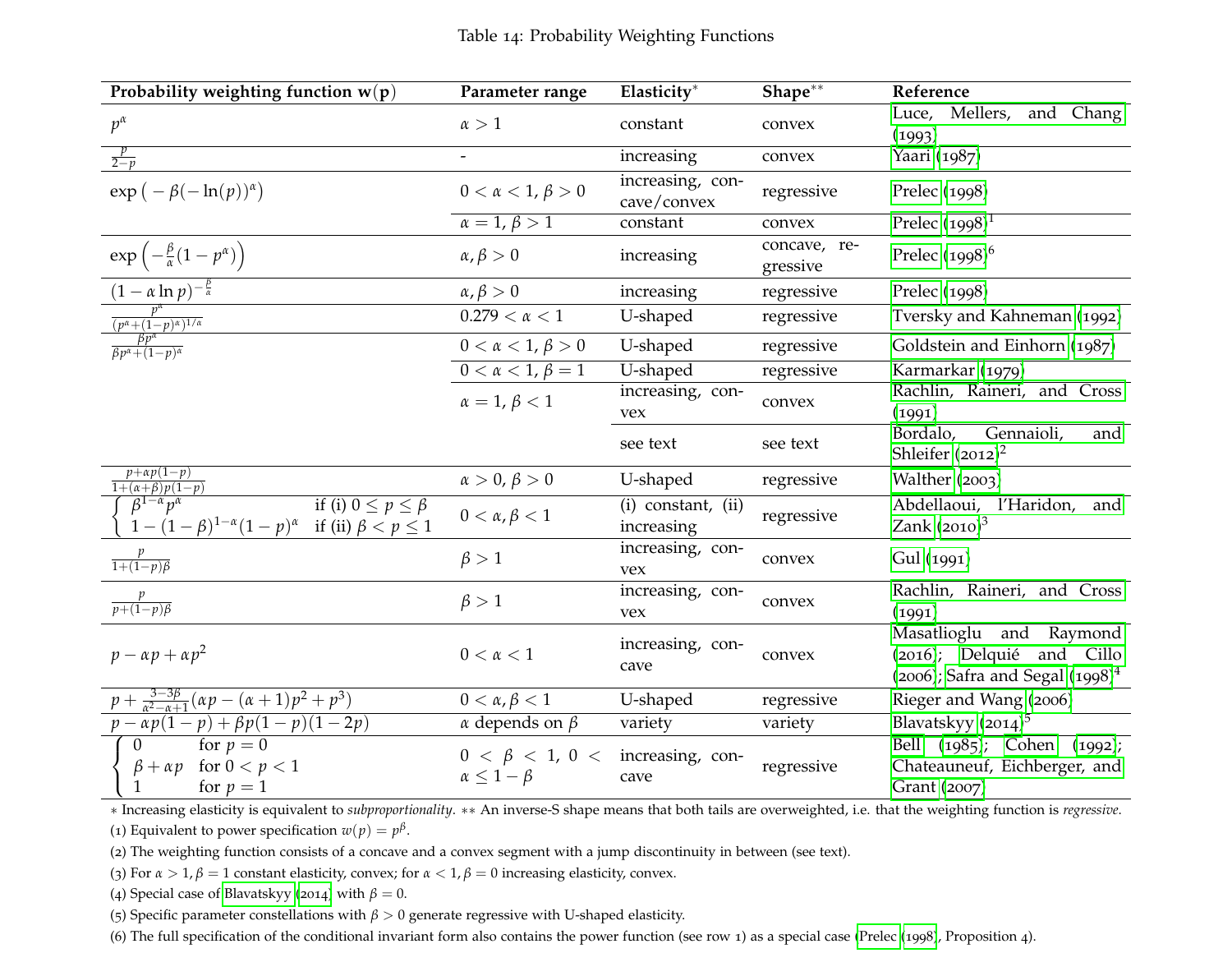# <span id="page-60-15"></span>**References**

- <span id="page-60-2"></span>ABDELLAOUI, M. (2002): "A Genuine Rank-Dependent Generalization of the von Neumann-Morgenstern Expected Utility Theorem," *Econometrica*, pp. 717–736.
- <span id="page-60-8"></span>ABDELLAOUI, M., A. BAILLON, L. PLACIDO, AND P. WAKKER (2011): "The Rich Domain of Uncertainty: Source Functions and Their Experimental Implementation," *American Economic Review*, 101, 695–723.
- <span id="page-60-7"></span>ABDELLAOUI, M., E. DIECIDUE, AND A. ÖNCÜLER (2011): "Risk Preferences at Different Time Periods: An Experimental Investigation," *Management Science*, 57(5), 975–987.
- <span id="page-60-12"></span>Abdellaoui, M., E. Kemel, A. Panin, and F. M. Vieider (2018): "Take Your Time or Take Your Chance: Time Discounting as a Distorted Probability," *Working Paper*.
- <span id="page-60-0"></span>Abdellaoui, M., P. Klibanoff, and L. Placido (2015): "Experiments on Compound Risk in Relation to Simple Risk and to Ambiguity," *Management Science*, 61(6), 1306–1322.
- <span id="page-60-14"></span>ABDELLAOUI, M., O. L'HARIDON, AND H. ZANK (2010): "Separating Curvature and Elevation: A Parametric Probability Weighting Function," *Journal of Risk and Uncertainty*, 41, 39–65.
- <span id="page-60-11"></span>AHLBRECHT, M., AND M. WEBER (1996): "The Resolution of Uncertainty: An Experimental Study," *Journal of Institutional and Theoretical Economics*, 152, 593–607.
- <span id="page-60-6"></span>(1997): "An Empirical Study on Intertemporal Decision Making under Risk," *Management Science*, 43(6), 813–826.
- <span id="page-60-10"></span>Ainslie, G. (1991): "Derivation of 'Rational' Economic Behavior from Hyperbolic Discount Curves," *American Economic Review, Papers and Proceedings*, 81(2), 334–340.
- <span id="page-60-3"></span>Allais, M. (1953): "Le Comportement de L'Homme Rationnel Devant le Risque: Critique des Postulats et Axiomes de L'Ecole Americaine," *Econometrica*, 21, 503–546.
- <span id="page-60-9"></span>Arai, D. (1997): "Temporal Resolution of Uncertainty in Risky Choices," *Acta Psychologica*, 96, 15–26.
- <span id="page-60-4"></span>AYDOGAN, I., H. BLEICHRODT, AND Y. GAO (2016): "An experimental test of reduction invariance," *Journal of Mathematical Psychology*, 75, 170–182.
- <span id="page-60-5"></span>BAILLON, A., O. L'HARIDON, AND L. PLACIDO (2011): "Ambiguity Models and the Machina Paradoxes," *American Economic Review*, 101(4), 1547–1560.
- <span id="page-60-1"></span>BARBERIS, N. (2013): "Thirty Years of Prospect Theory in Economics: A Review and Assessment," *Journal of Economic Perspectives*, 27(1), 173–196.
- <span id="page-60-13"></span>Baucells, M., and F. H. Heukamp (2010): "Common Ratio Using Delay," *Theory and Decision*, 68, 149–158.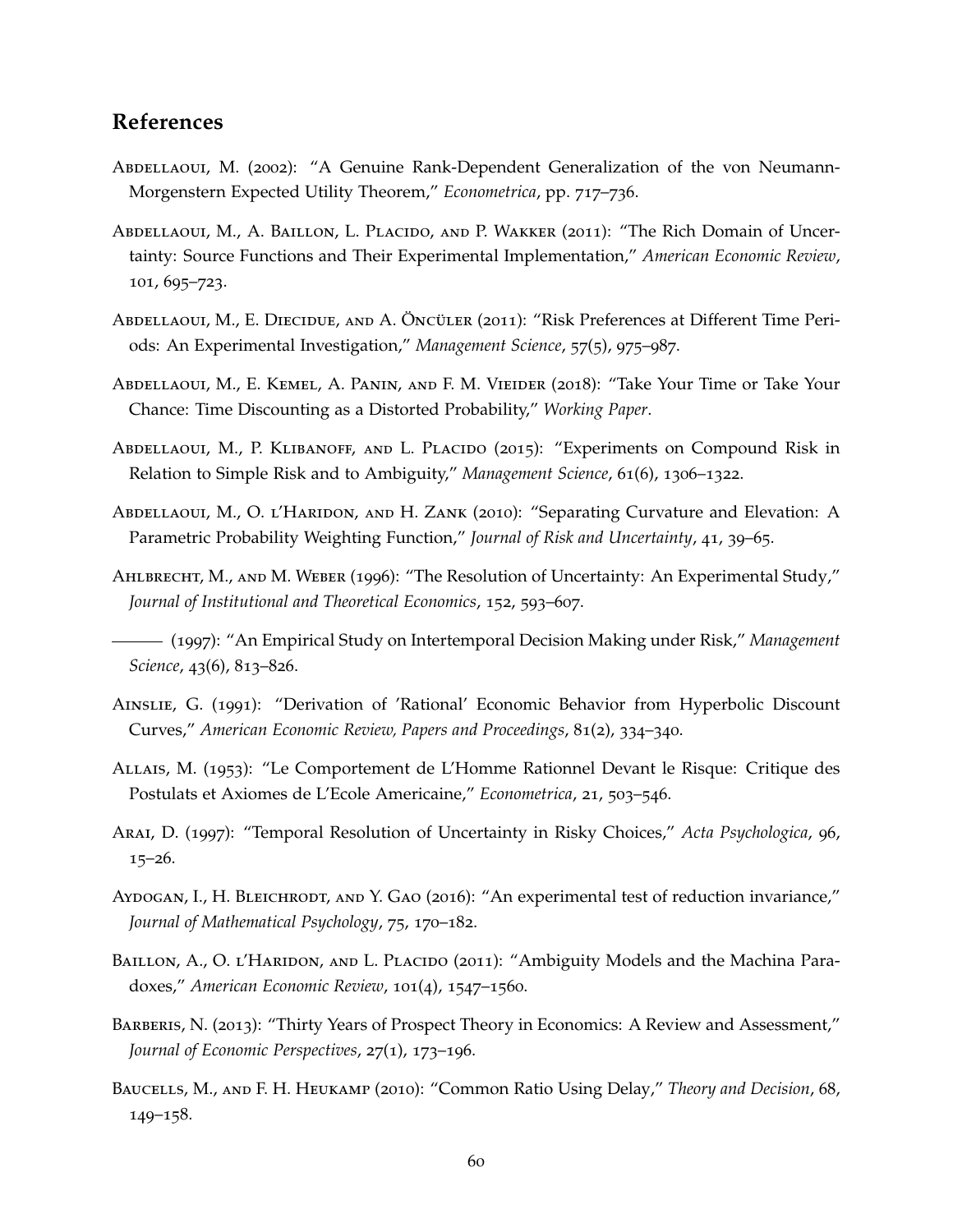<span id="page-61-19"></span><span id="page-61-18"></span><span id="page-61-17"></span><span id="page-61-16"></span>(2012): "Probability and Time Tradeoff," *Management Science*, 58(4), 831–842.

- <span id="page-61-5"></span><span id="page-61-2"></span>BELL, D. (1985): "Disappointment in Decision Making under Uncertainty," Operations Research,  $33(1), 1-27.$
- <span id="page-61-9"></span>BELLEMARE, C., M. KRAUSE, S. KRÖGER, AND C. ZHANG (2005): "Myopic Loss Aversion: Information Feedback vs. Investment Flexibility," *Economics Letters*, 87, 319–324.
- <span id="page-61-8"></span>Benartzi, S., and R. Thaler (1995): "Myopic Loss Aversion and the Equity Premium Puzzle," *Quarterly Journal of Economics*, 110(1), 73–92.
- <span id="page-61-10"></span>BENZION, U., A. RAPOPORT, AND J. YAGIL (1989): "Discount Rates Inferred from Decisions: An Experimental Study," *Management Science*, 35(3), 270–284.
- <span id="page-61-15"></span>Blavatskyy, P. (2010): "Reverse Common Ratio Effect," *Journal of Risk and Uncertainty*, 40, 219– 241.
- Blavatskyy, P. (2014): "A Probability Weighting Function for Cumulative Prospect Theory and Mean-Gini Approach to Optimal Portfolio Investment," *mimeo*.
- <span id="page-61-12"></span>Blavatskyy, P., and G. Pogrebna (2010): "Reevaluating Evidence on myopic loss aversion: aggregate patterns versus individual choices," *Theory and Decision*, 68, 159–171.
- <span id="page-61-7"></span>BLEICHRODT, H., K. I. M. ROHDE, AND P. WAKKER (2009): "Non-Hyperbolic Time Inconsistency," *Games and Economic Behavior*, 66, 27–38.
- <span id="page-61-4"></span>Bommier, A. (2007): "Risk Aversion, Intertemporal Elasticity of Substitution and Correlation Aversion," *Economics Bulletin*, 4(29), 1–8.
- <span id="page-61-3"></span>Bordalo, P., N. Gennaioli, and A. Shleifer (2012): "Salience Theory of Choice under Risk," *Quarterly Journal of Economics*, 127(3), 1243–1285.
- <span id="page-61-6"></span>BRUHIN, A., H. FEHR-DUDA, AND T. EPPER (2010): "Risk and Rationality: Uncovering Heterogeneity in Probability Distortion," *Econometrica*, 78(4), 1375–1412.
- <span id="page-61-11"></span>BUDESCU, D. V., AND I. FISCHER (2001): "The Same But Different: An Empirical Investigation of the Reducibility Principle," *Journal of Behavioral Decision Making*, 14, 187–206.
- <span id="page-61-13"></span>Caplin, A., and J. Leahy (2001): "Psychological Expected Utility Theory and Anticipatory Feelings," *Quarterly Journal of Economics*, 116(1), 55–79.
- <span id="page-61-1"></span>Chakraborty, A. (2021): "Present Bias," *Econometrica*, 89(4), 1921–1961.
- <span id="page-61-0"></span>Chakraborty, A., Y. Halevy, and K. Saito (2020): "The Relation between Behavior under Risk and over Time," *AER: Insights*, 2(1), 1–16.
- <span id="page-61-14"></span>Chateauneuf, A., J. Eichberger, and S. Grant (2007): "Choice Under Uncertainty With the Best and Worst in Mind: Neo-additive Capacities," *Journal of Economic Theory*, 137(1), 538–567.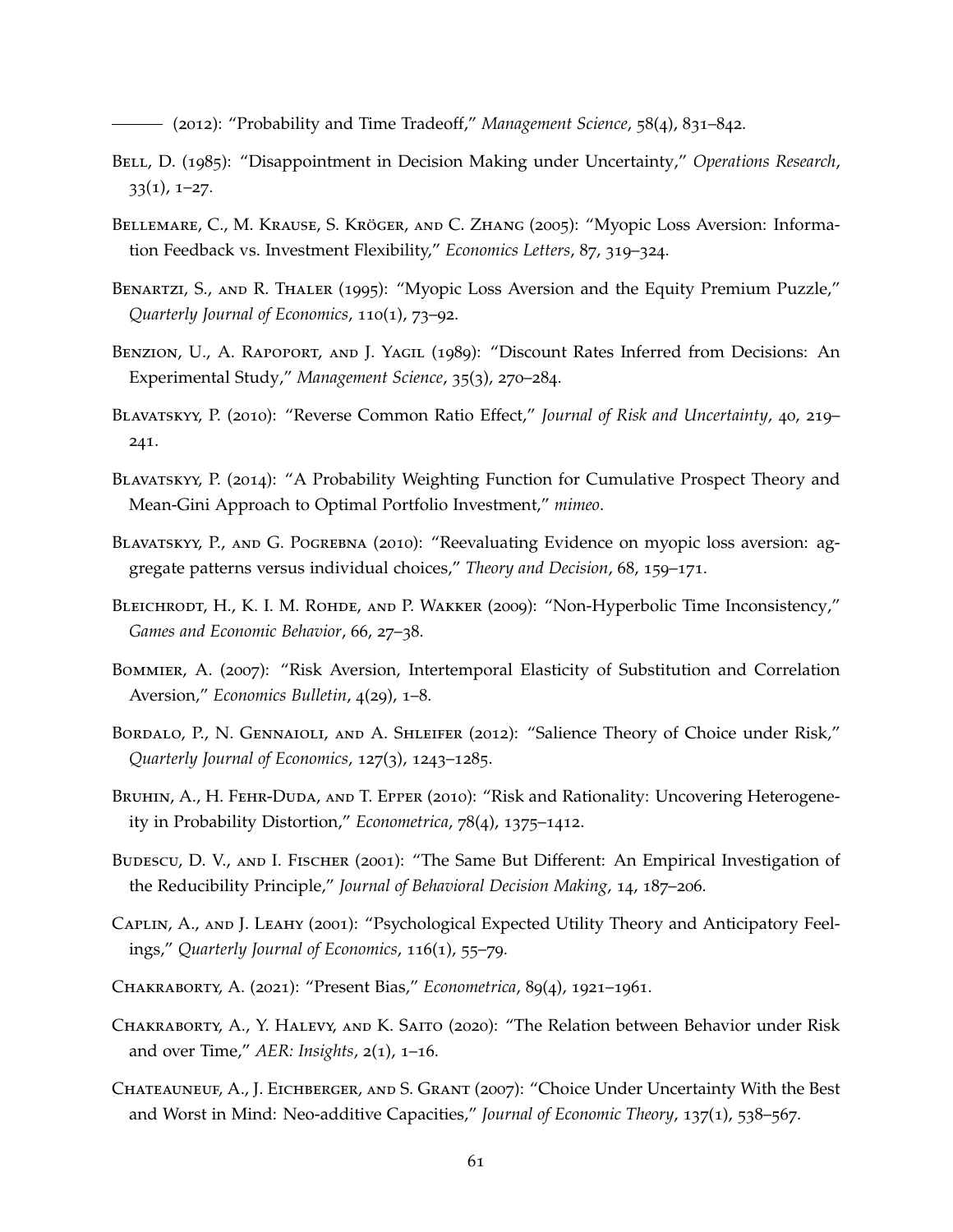- <span id="page-62-16"></span><span id="page-62-15"></span><span id="page-62-1"></span>Chateauneuf, A., and P. Wakker (1999): "An Axiomatization of Cumulative Prospect Theory for Decision Under Risk," *Journal of Risk and Uncertainty*.
- <span id="page-62-9"></span>Chesson, H., and W. Viscusi (2000): "The Heterogeneity of Time-Risk Tradeoffs," *Journal of Behavioral Decision Making*, 13, 251–258.
- <span id="page-62-8"></span>Chew, S., and L. Epstein (1989): "The Structure of Preferences and Attitudes towards the Timing of the Resolution of Uncertainty," *International Economic Review*, 30(1), 103–117.
- <span id="page-62-13"></span>Chew, S., and J. Ho (1994): "Hope: An Empirical Study of Attitude Toward the Timing of Uncertainty Resolution," *Journal of Risk and Uncertainty*, 8, 267–288.
- <span id="page-62-5"></span>Chung, N., D. von Winterfeldt, and R. D. Luce (1994): "An experimental test of event commutativity in decision making under uncertainty," *Psychological Science*, 5, 394–400.
- <span id="page-62-10"></span>Coble, K., and J. Lusk (2010): "At the Nexus of Risk and Time Preferences: An Experimental Investigation," *Journal of Risk and Uncertainty*, 41(1), 67–79.
- Cohen, M. (1992): "Security Level, Potential Level, Expected Utility: a Three-criteria Decision Model Under Risk," *Theory and Decision*, 33, 101–134.
- <span id="page-62-2"></span>DEJARNETTE, P., D. DILLENBERGER, D. GOTTLIEB, AND P. ORTOLEVA (2020): "Time lotteries and stochastic impatience," *Econometrica*, 88(2), 619–656.
- <span id="page-62-14"></span>DELQUIÉ, P., AND A. CILLO (2006): "Disappointment Without Prior Expectation: a Unifying Perspective on Decision Under Risk," *Journal of Risk and Uncertainty*, 33, 197–215.
- <span id="page-62-4"></span>DENUIT, M., L. EECKHOUDT, AND B. REY (2010): "Some Consequences of Correlation Aversion in Decision Science," *Annals of Operations Research*, 176, 259–269.
- <span id="page-62-3"></span>Diecidue, E., and P. P. Wakker (2001): "On the Intuition of Rank-Dependent Utility," *Journal of Risk and Uncertainty*, 23(3), 281–298.
- <span id="page-62-7"></span>Dillenberger, D. (2010): "Preferences for One-Shot Resolution of Uncertainty," *Econometrica*, 78(6), 1973–2004.
- <span id="page-62-6"></span>Dillenberger, D., and U. Segal (2014): "Recursive Ambiguity and Machina's Examples," *International Economic Review*, 56, 55–61.
- <span id="page-62-12"></span>DOHMEN, T., A. FALK, D. HUFFMAN, AND U. SUNDE (2012): "Interpreting Time Horizon Effects in Inter-Temporal Choice," *IZA Discussion Paper No. 6385*.
- <span id="page-62-0"></span>Dohmen, T., A. Falk, D. Huffman, and U. Sunde (2017): "The Robustness and Pervasiveness of Sub-Additivity in Intertemporal Choice," *Working Paper*.
- <span id="page-62-11"></span>Ebert, J., and D. Prelec (2007): "The Fragility of Time: Time-Insensitivity and Valuation of the Near and Far Future," *Management Science*, 53(9), 1423–1438.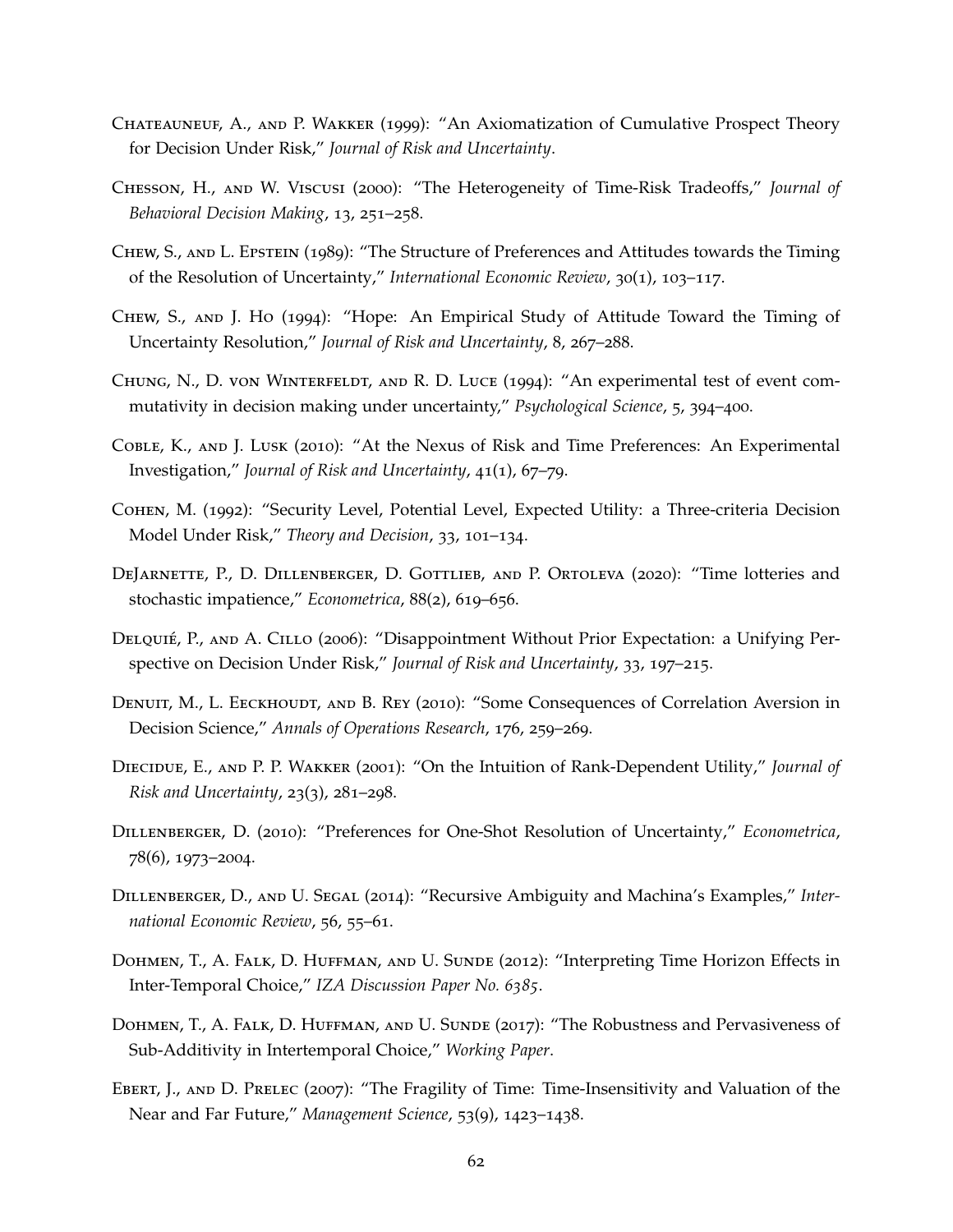- <span id="page-63-5"></span>Eisenbach, T. M., and M. C. Schmalz (2016): "Anxiety in the Face of Risk," *Journal of Financial Economics*, 121, 414–426.
- <span id="page-63-11"></span>ELIAZ, K., AND A. SCHOTTER (2007): "Experimental Testing of Intrinsic Preferences for NonInstrumental Information," *American Economic Review, Papers and Proceedings*, 97(2), 166–169.
- <span id="page-63-4"></span>Epper, T., and H. Fehr-Duda (2015): "Comment on "Risk Preferences Are Not Time Preferences": Balancing on a Budget Line," *American Economic Review*, 105(7), 2261–2271.
- <span id="page-63-10"></span>Epper, T., H. Fehr-Duda, and A. Bruhin (2009): "Uncertainty Breeds Decreasing Impatience: The Role of Risk Preferences in Time Discounting," *Working Paper, Institute for Empirical Research in Economics, University of Zurich*, 412.
- <span id="page-63-7"></span>(2011): "Viewing the Future through a Warped Lens: Why Uncertainty Generates Hyperbolic Discounting," *Journal of Risk and Uncertainty*, 43(3), 169–203.
- <span id="page-63-3"></span>Epstein, L., and S. Tanny (1980): "Increasing Generalized Correlation: a Definition and Some Economic Consequences," *Canadian Journal of Economics*, 13(1), 16–34.
- <span id="page-63-15"></span>Epstein, L., and S. Zin (1991): "Substitution, Risk Aversion, and the Temporal Behavior of Consumption and Asset Returns: An Empirical Analysis," *Journal of Political Economy*, 99(2), 263– 286.
- <span id="page-63-14"></span>Epstein, L. G. (2008): "Living with Risk," *Review of Economic Studies*, 75, 1121–1141.
- <span id="page-63-13"></span>Epstein, L. G., and I. Kopylov (2007): "Cold Feet," *Theoretical Economics*, 2, 231–259.
- <span id="page-63-1"></span>Ericson, K. M., and D. Laibson (2019): "Intertemporal Choice," *Bernheim, D., Laibson, D., DellaVigna, S.: Handbook of Behavioral Economics - Foundations and Applications 1, Elsevier*, 2, 1–67.
- <span id="page-63-8"></span>FAN, Y., D. V. BUDESCU, AND E. DIECIDUE (2018): "Decisions With Compound Lotteries," *Decision*, Advance online publication(http://dx.doi.org/10.1037/dec0000091), 1–25.
- <span id="page-63-2"></span>Fehr-Duda, H., and T. Epper (2012): "Probability and Risk: Foundations and Economic Implications of Probability-Dependent Risk Preferences," *Annual Review of Economics*, 4, 567–593.
- <span id="page-63-0"></span>Frederick, S., G. F. Loewenstein, and T. O'Donoghue (2002): "Time Discounting and Time Preference: A Critical Review," *Journal of Economic Literature*, 40(2), 351–401.
- <span id="page-63-9"></span>Gabaix, X., and D. Laibson (2017): "Myopia and Discounting," *mimeo*.
- <span id="page-63-12"></span>GANGULY, A., AND J. TASOFF (2017): "Fantasy and Dread: The Demand for Information and the Consumption Utility of the Future," *Management Science*, 63(12), 4037–4060.
- <span id="page-63-6"></span>Gneezy, U., A. Kapteyn, and J. Potters (2003): "Evaluation Periods and Asset Prices in a Market Experiment," *Journal of Finance*, LVIII(2), 821–837.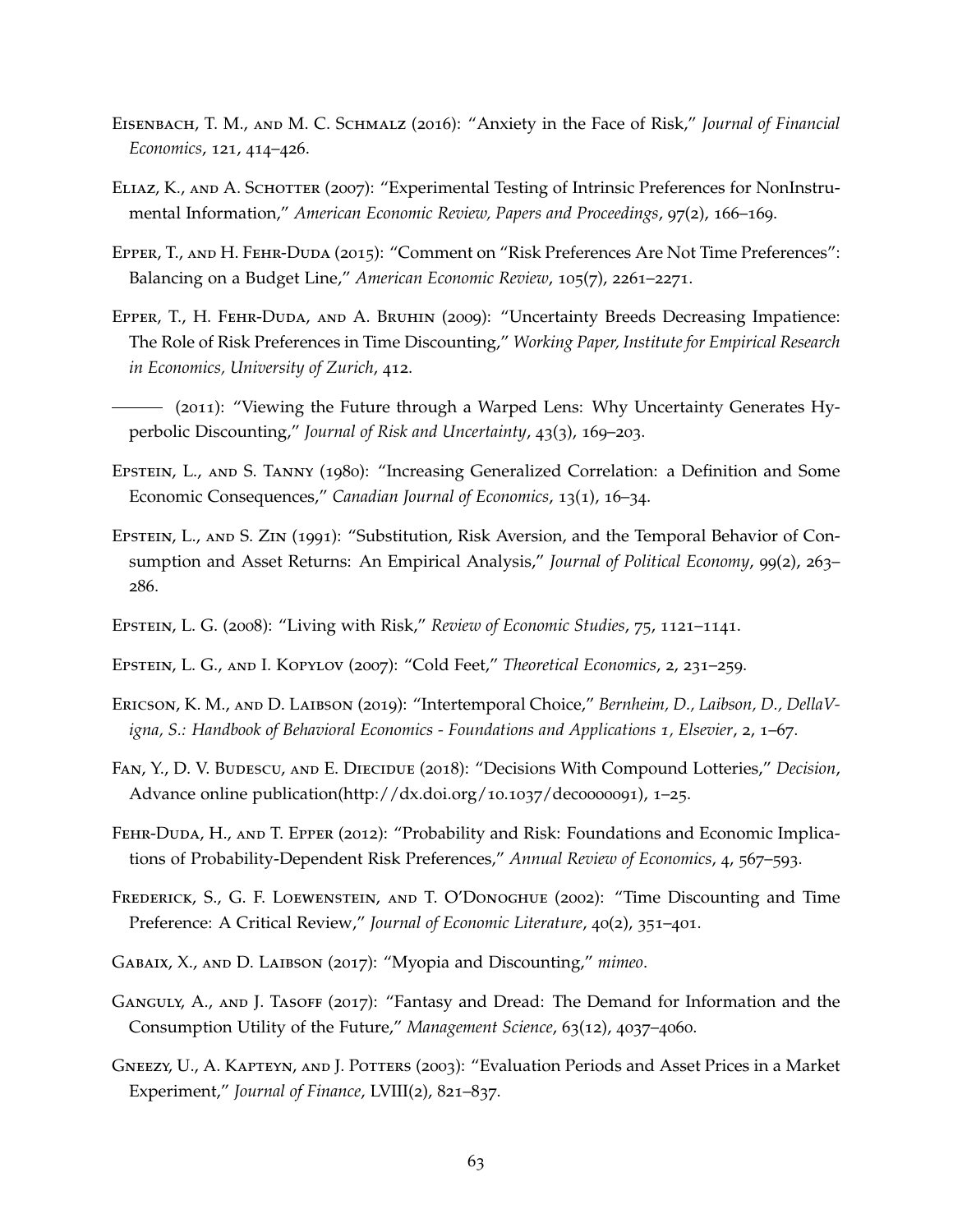- <span id="page-64-16"></span><span id="page-64-15"></span><span id="page-64-14"></span><span id="page-64-6"></span>GNEEZY, U., AND J. POTTERS (1997): "An Experiment on Risk Taking and Evaluation Periods," *Quarterly Journal of Economics*, 112(2), 631–645.
- GOLDSTEIN, W., AND H. EINHORN (1987): "Expression Theory and the Preference Reversal Phenomena," *Psychological Review*, 94, 236–254.
- <span id="page-64-2"></span>Gonzalez, R., and G. Wu (1999): "On the Shape of the Probability Weighting Function," *Cognitive Psychology*, 38, 129–166.
- <span id="page-64-12"></span>Grant, S., A. Kajii, and B. Polak (1998): "Intrinsic Preference for Information," *Journal of Economic Theory*, 83, 233–259.
- <span id="page-64-7"></span>(2000): "Temporal Resolution of Uncertainty and Recursive Non-expected Utility Models," *Econometrica*, 68(2), 425–434.
- <span id="page-64-5"></span>Gul, F. (1991): "A Theory of Disappointment Aversion," *Econometrica*, 59(3), 667–686.
- <span id="page-64-11"></span>HAIGH, M., AND J. LIST (2005): "Do Professional Traders Exhibit Myopic Loss Aversion? An Experimental Analysis," *Journal of Finance*, 60(1), 523–534.
- <span id="page-64-3"></span>Halevy, Y. (2008): "Strotz Meets Allais: Diminishing Impatience and Certainty Effect," *American Economic Review*, 98(3), 1145–1162.
- <span id="page-64-10"></span>(2015): "Time Consistency: Stationarity and Time Invariance," *Econometrica*, 83(1), 335– 352.
- <span id="page-64-8"></span>Hey, J. D., and C. Orme (1994): "Investigating Generalizations of Expected Utility Theory Using Experimental Data," *Econometrica*, 62(6), 1291–1326.
- <span id="page-64-9"></span>JONES, E. E., AND C. A. JOHNSON (1973): "Delay of Consequences and the Riskiness of Decisions," *Journal of Personality*, 41(4), 613–637.
- <span id="page-64-1"></span>Kahneman, D., and A. Tversky (1979): "Prospect Theory: An Analysis of Decision under Risk," *Econometrica*, 47(2), 263–292.
- Karmarkar, U. S. (1979): "Subjectively Weighted Utility and the Allais Paradox," *Organizational Behavior and Human Performance*, 24, 67–72.
- <span id="page-64-0"></span>Keren, G., and P. Roelofsma (1995): "Immediacy and Certainty in Intertemporal Choice," *Organizational Behavior and Human Decision Processes*, 63(3), 287–297.
- <span id="page-64-4"></span>Kihlstrom, R. E., and L. J. Mirman (1974): "Risk Aversion with Many Commodities," *Journal of Economic Theory*, 8, 361–388.
- <span id="page-64-13"></span>Köszegi, B., AND M. RABIN (2007): "Reference-Dependent Risk Attitudes," *American Economic Review*, 97(4), 1047–1073.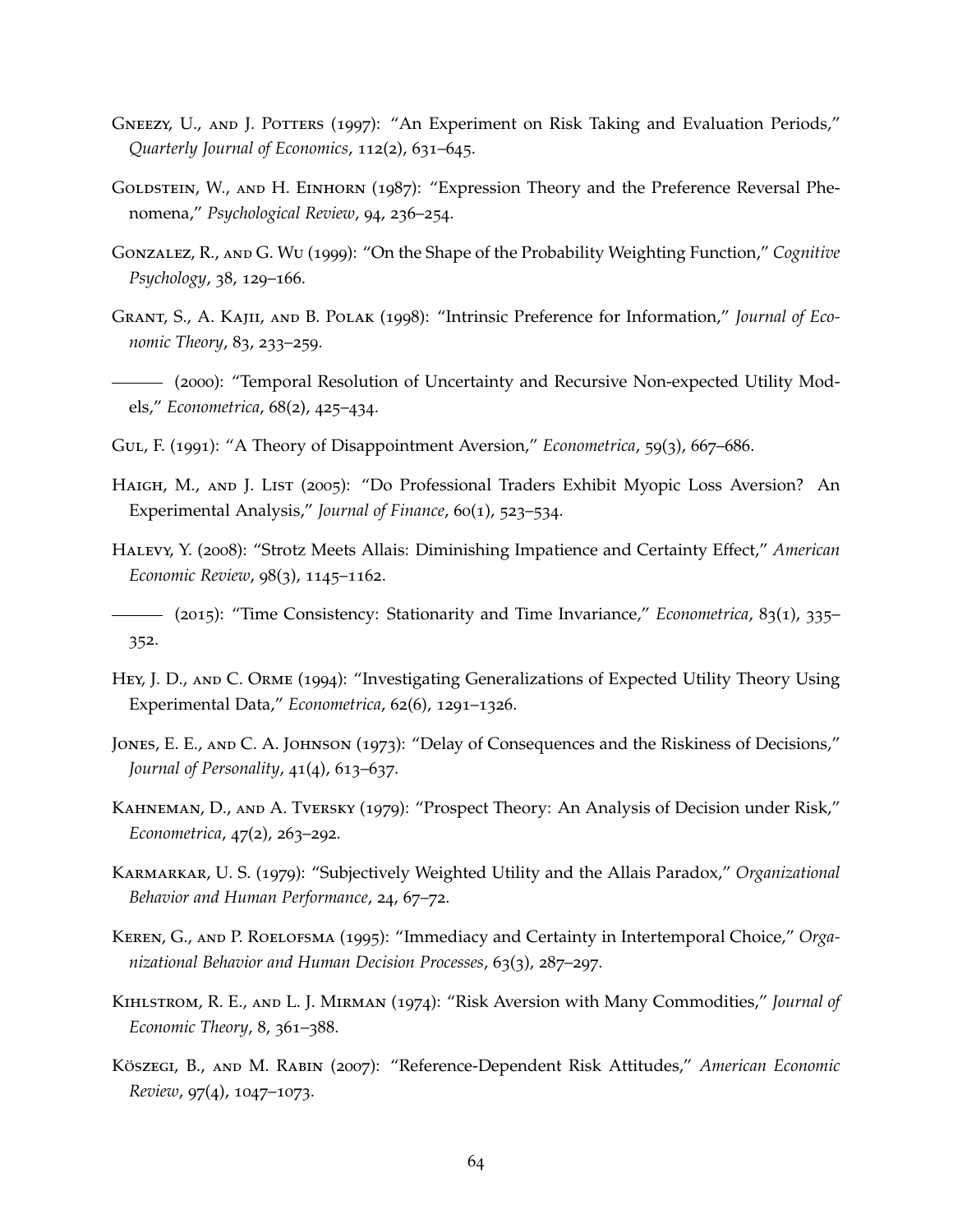<span id="page-65-14"></span><span id="page-65-12"></span>(2009): "Reference-Dependent Consumption Plans," *American Economic Review*, 99(3), 909–936.

- <span id="page-65-9"></span>KŐSZEGI, B., AND A. SZEIDL (2013): "A Model of Focusing in Economic Choice," *The Quarterly Journal of Economics*, 128(1), 53–104.
- <span id="page-65-2"></span>Kreps, D., and E. Porteus (1978): "Temporal Resolution of Uncertainty and Dynamic Choice Theory," *Econometrica*, 46(1), 185–200.
- <span id="page-65-1"></span>Laibson, D. (1997): "Golden Eggs and Hyperbolic Discounting," *Quarterly Journal of Economics*, 112(2), 443–477.
- <span id="page-65-10"></span>Langer, T., and M. Weber (2005): "Myopic Prospect Theory vs. Myopic Loss Aversion: How General is the Phenomenon?," *Journal of Economic Behavior and Organization*, 56, 25–38.
- <span id="page-65-3"></span>Leland, J., and M. Schneider (2017): "Risk Preference, Time Preference, and Salience Perception," *mimeo*.
- <span id="page-65-13"></span>Li, J. (2020): "Preferences for Partial Information and Ambiguity," *Theoretical Economics*, 15(3), 1059–1094.
- <span id="page-65-0"></span>Loewenstein, G. F., and R. Thaler (1989): "Anomalies: Intertemporal Choice," *Journal of Economic Perspectives*, 3(4), 181–193.
- <span id="page-65-6"></span>Loomes, G. (2010): "Modelling Choice and Valuation in Decision Experiments," *Psychological Review*, 117(3), 902–924.
- <span id="page-65-5"></span>Loomes, G., and R. Sugden (1986): "Disappointment and Dynamic Consistency in Choice under Uncertainty," *Review of Economic Studies*, 53(2), 271–282.
- <span id="page-65-4"></span>(1987): "Testing for Regret and Disappointment in Choice Under Uncertainty," *Economic Journal*, 97, 118–129.
- <span id="page-65-11"></span>Lovallo, D., and D. Kahneman (2000): "Living with Uncertainty: Attractiveness and Resolution Timing," *Journal of Behavioral Decision Making*, 13, 179–190.
- Luce, R. D., B. A. Mellers, and S.-J. Chang (1993): "Is Choice the Correct Primitive? On Using Certainty Equivalents and Reference Levels to Predict Choices Among Gambles," *Journal of Risk and Uncertainty*, 6, 115–143.
- <span id="page-65-7"></span>Machina, M. (2009): "Risk, Ambiguity, and the Rank-Dependence Axioms," *American Economic Review*, 99, 385–392.
- <span id="page-65-8"></span>(2014): "Ambiguity Aversion with Three or More Outcomes," *American Economic Review*, 104(12), 3814–3840.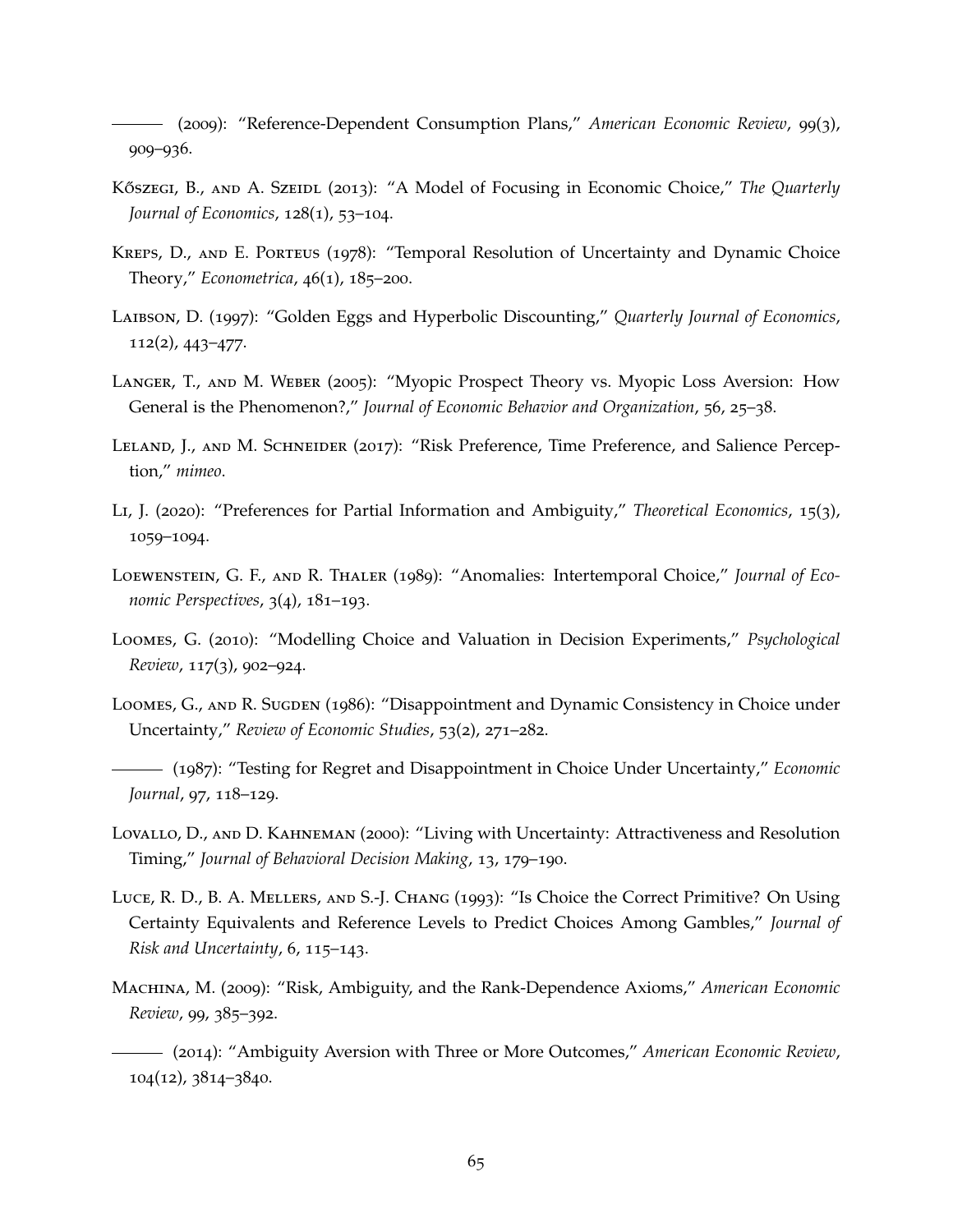- <span id="page-66-18"></span><span id="page-66-17"></span><span id="page-66-16"></span><span id="page-66-15"></span>MASATLIOGLU, Y., AND C. RAYMOND (2016): "A Behavioral Analysis of Stochastic Reference Dependence," *American Economic Review*, 106(9), 2760–2782.
- <span id="page-66-9"></span>Nebout, A., and D. Dubois (2014): "When Allais Meets Ulysses: Dynamic Axioms and the Common Ratio Effect," *Journal of Risk and Uncertainty*, 48(1), 19–49.
- <span id="page-66-12"></span>NIELSEN, K. (2020): "Preferences for the resolution of uncertainty and the timing of information," *Journal of Economic Theory*, 189(105090), 1–39.
- <span id="page-66-11"></span>Noussair, C., and P. Wu (2006): "Risk Tolerance in the Present and the Future: An Experimental Study," *Managerial and Decision Economics*, 27, 401–412.
- <span id="page-66-4"></span>O'Donoghue, T., and J. Somerville (2018): "Modeling Risk Aversion in Economics," *Journal of Economic Perspectives*, 32(2), 91–114.
- <span id="page-66-1"></span>ÖNCÜLER, A., AND S. ONAY (2009): "How Do We Evaluate Future Gambles? Experimental Evidence on Path Dependency in Risky Intertemporal Choice," *Journal of Behavioral Decision Making*, 22, 280–300.
- <span id="page-66-14"></span>POLKOVNICHENKO, V., AND F. ZHAO (2013): "Probability Weighting Functions Implied in Options Prices," *Journal of Financial Economics*, 107, 580–609.
- <span id="page-66-3"></span>Prelec, D. (1998): "The Probability Weighting Function," *Econometrica*, 66(3), 497–527.
- <span id="page-66-2"></span>PRELEC, D., AND G. F. LOEWENSTEIN (1991): "Decision Making over Time and under Uncertainty: A Common Approach," *Management Science*, 37(7), 770–786.
- <span id="page-66-7"></span>PRESTON, M. G., AND P. BARATTA (1948): "An Experimental Study of the Auction-Value of an Uncertain Outcome," *American Journal of Psychology*.
- <span id="page-66-5"></span>Quiggin, J. (1982): "A Theory of Anticipated Utility," *Journal of Economic Behavior and Organization*, 3, 323–343.
- <span id="page-66-6"></span>Quiggin, J., and J. Horowitz (1995): "Time and Risk," *Journal of Risk and Uncertainty*, 10, 37–55.
- <span id="page-66-10"></span>Rachlin, H., A. Raineri, and D. Cross (1991): "Subjective Probability and Delay," *Journal of the Experimental Analysis of Behavior*, 55(2), 233–244.
- <span id="page-66-0"></span>Read, D. (2001): "Is Time-Discounting Hyperbolic or Subadditive?," *Journal of Risk and Uncertainty*, 23(1), 5–32.
- <span id="page-66-13"></span>Read, D., and P. Roelofsma (2003): "Subadditive versus Hyperbolic Discounting: A Comparison of Choice and Matching," *Organizational Behavior and Human Decision Processes*, 91, 140–153.
- <span id="page-66-8"></span>RICHARD, S. F. (1975): "Multivariate Risk Aversion, Utility Independence and Separable Utility Functions," *Management Science*, 22(1), 12–21.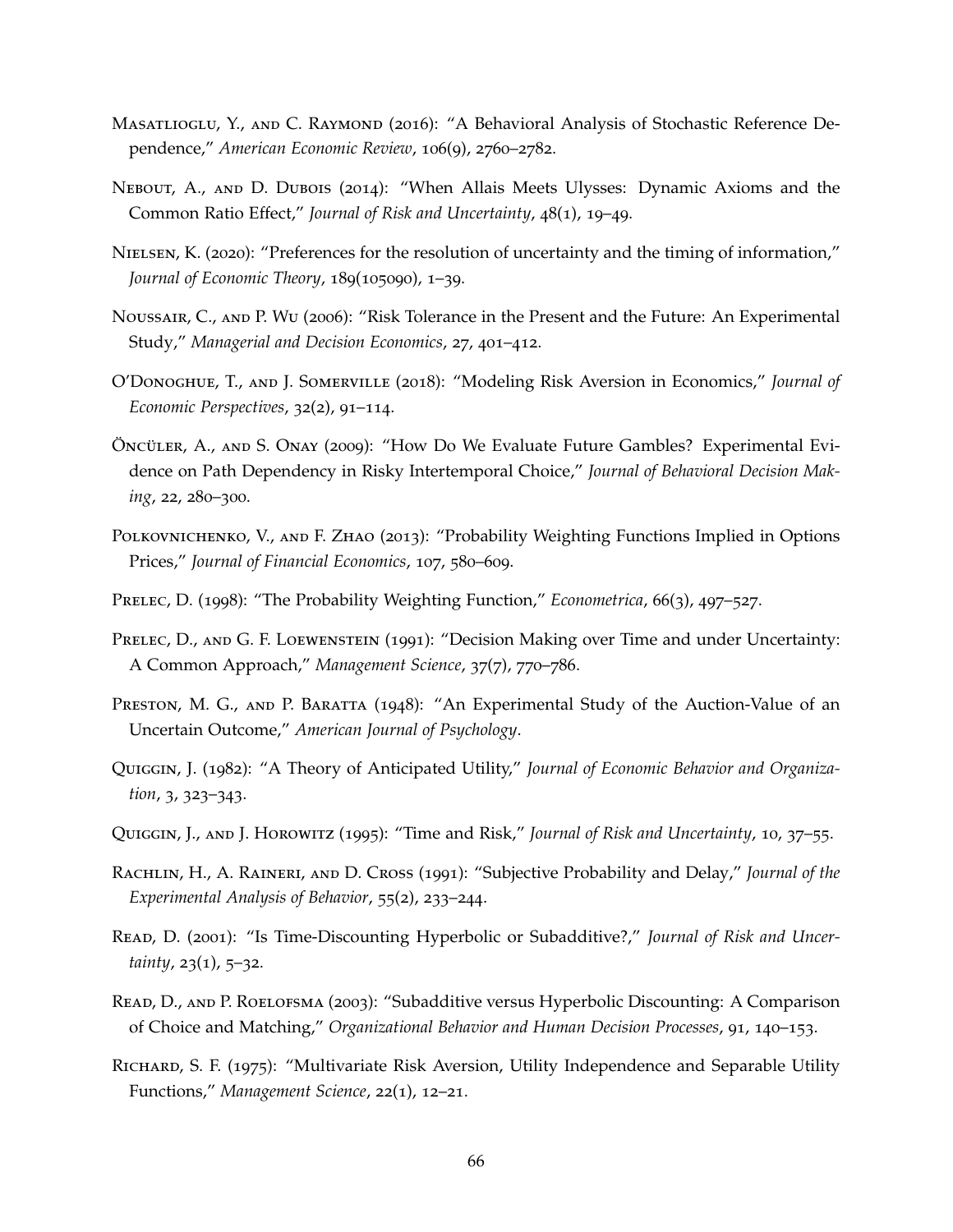- <span id="page-67-16"></span><span id="page-67-15"></span>Rieger, M., and M. Wang (2006): "Cumulative Prospect Theory and the St. Petersburg Paradox," *Economic Theory*, 28, 665–679.
- <span id="page-67-7"></span>ROTTENSTREICH, Y., AND C. K. HSEE (2001): "Money, Kisses and Electric Shocks: On the Affective Psychology of Risk," *Psychological Science*, 12(3), 185–190.
- <span id="page-67-8"></span>Rubinstein, A. (1988): "Similarity and Decision-Making Under Risk (Is There a Utility Theory Resolution to the Allais Paradox?)," *Journal of Economic Theory*, 46, 145–153.
- <span id="page-67-14"></span>Safra, Z., and U. Segal (1998): "Constant Risk Aversion," *Journal of Economic Theory*, 83, 19–42.
- <span id="page-67-13"></span>Safra, Z., and E. Sulganik (1995): "Schur Convexity, Quasi-convexity and Preference for Early Resolution of Uncertainty," *Theory and Decision*, 39, 213–218.
- <span id="page-67-11"></span>Sagristano, M., Y. Trope, and N. Liberman (2002): "Time-dependent Gambling: Odds Now, Money Later," *Journal of Experimental Psychology*, 131(3), 364–376.
- <span id="page-67-3"></span>SAITO, K. (2011): "Strotz Meets Allais: Diminishing Impatience and the Certainty Effect: Comment," *American Economic Review*, 101(5), 2271–2275.
- <span id="page-67-12"></span>SCHLEE, E. (1990): "The Value of Information in Anticipated Utility," *Journal of Risk and Uncertainty*, 3, 83–92.
- <span id="page-67-4"></span>Segal, U. (1987a): "Some Remarks on Quiggin's Anticipated Utility," *Journal of Economic Behavior and Organization*, 8, 145–154.
- <span id="page-67-5"></span>(1987b): "The Ellsberg Paradox and Risk Aversion: An Anticipated Utility Approach," *International Economic Review*, 28(1), 175–202.
- <span id="page-67-2"></span>(1990): "Two-Stage Lotteries Without the Reduction Axiom," *Econometrica*, 58(2), 349–377.
- <span id="page-67-1"></span>Shelley, M. (1994): "Gain/Loss Asymmetry in Risky Intertemporal Choice," *Organizational Behavior and Human Decision Processes*, 59, 124–159.
- <span id="page-67-0"></span>Starmer, C. (2000): "Developments in Non-Expected Utility Theory: The Hunt for a Descriptive Theory of Choice under Risk," *Journal of Economic Literature*, 38(2), 332–382.
- <span id="page-67-10"></span>Starmer, C., and R. Sugden (1989): "Violations of the Independence Axiom in Common Ratio Problems: An Experimental Test of Some Competing Hypotheses," *Annals of Operations Research*, 19, 79–102.
- <span id="page-67-9"></span>Stevenson, M. (1992): "The Impact of Temporal Context and Risk on the Judged Value of Future Outcomes," *Organizational Behavior and Human Decision Processes*, 52, 455–491.
- <span id="page-67-6"></span>Sugden, R. (2004): "Alternatives to Expected Utility: Foundations," in *Handbook of Utility Theory: Volume II: Extensions*, pp. 685–755. Kluwer, Dordrecht.